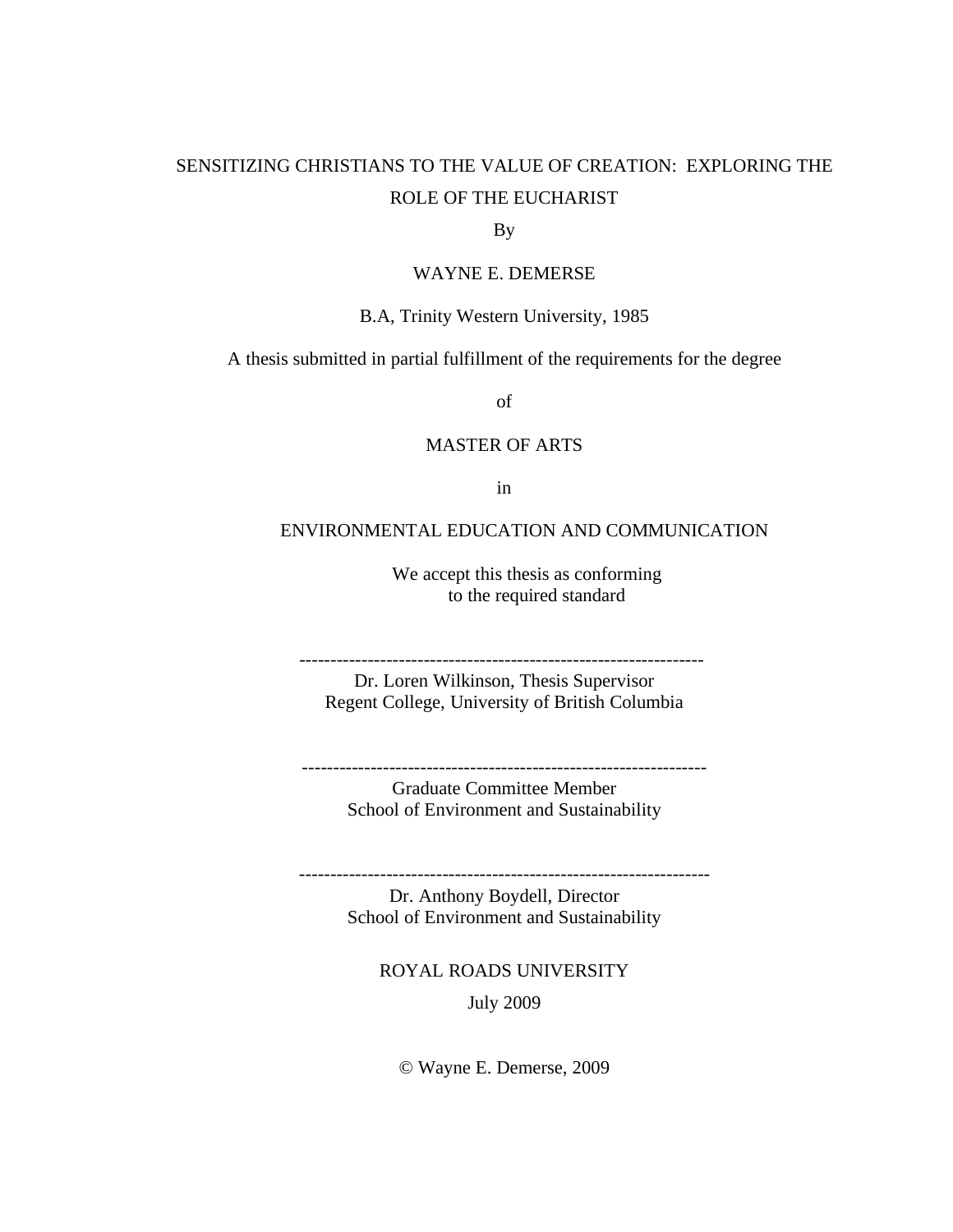#### Abstract

Many Christian churches incorporate environmental policies as part of their mission while others appear hesitant to embrace ecological concern. I set out to explore the nature of this difference and the possible reasons for it by interviewing 12 clergy from a wide variety of Christian traditions. I also examined the possible role of the Eucharist as a catalyst for environmental mission. A grounded theory approach to my interview data revealed two commonly held clerical beliefs, each with potential ecological implications: Christ's redemption extends to all creation, not merely the human soul, and God intends the Earth to be transformed into a new creation—a transformation that began at Christ's resurrection. The study concludes with a recommendation for continued research into the effect of frequent Eucharist observance and regular teaching about the biblical mandate of creation care.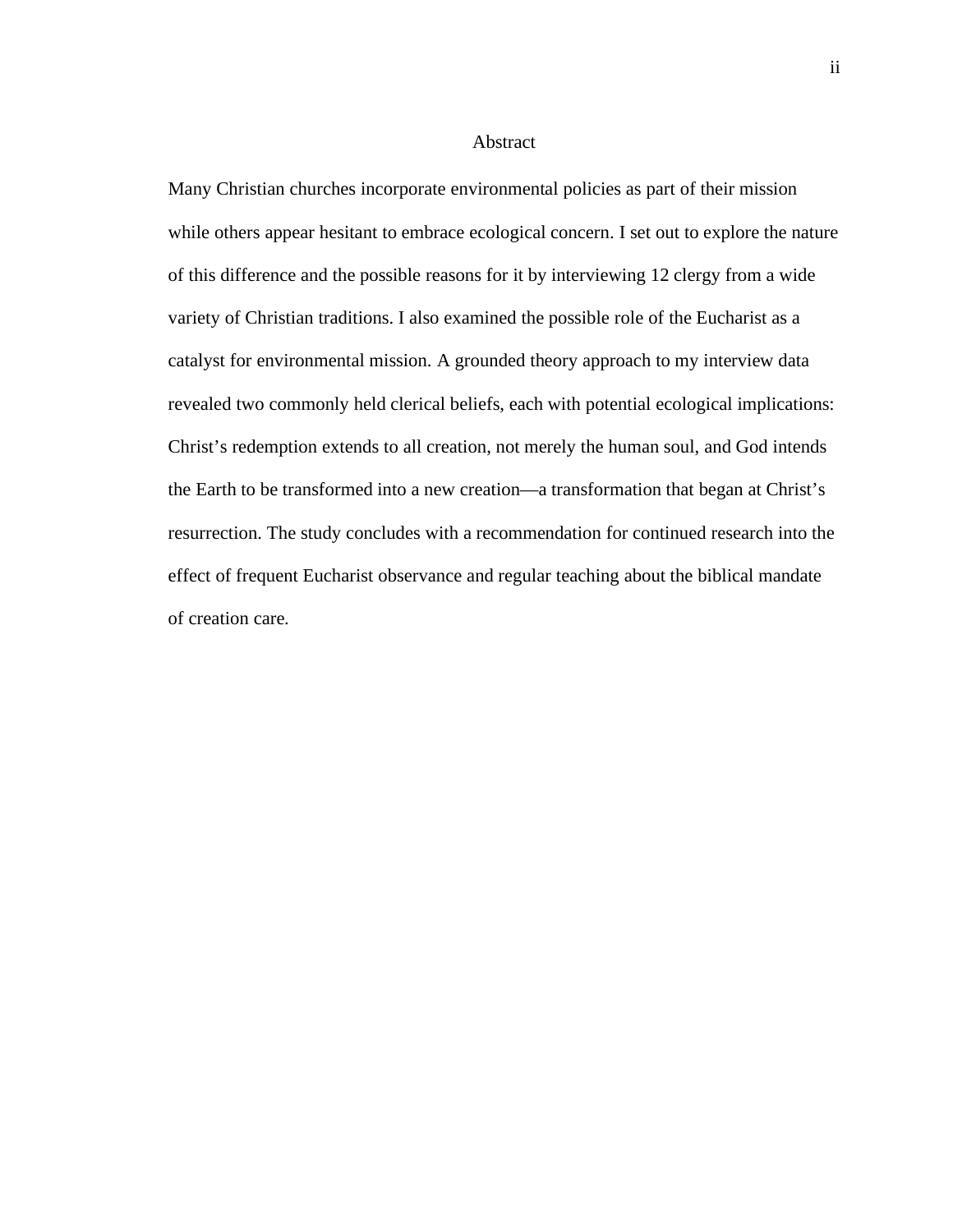Dedicated to Richard Mitchener (1939 - 2006)

By his lectures as a professor of Geography at Trinity Western University, he inspired me

to environmental concern.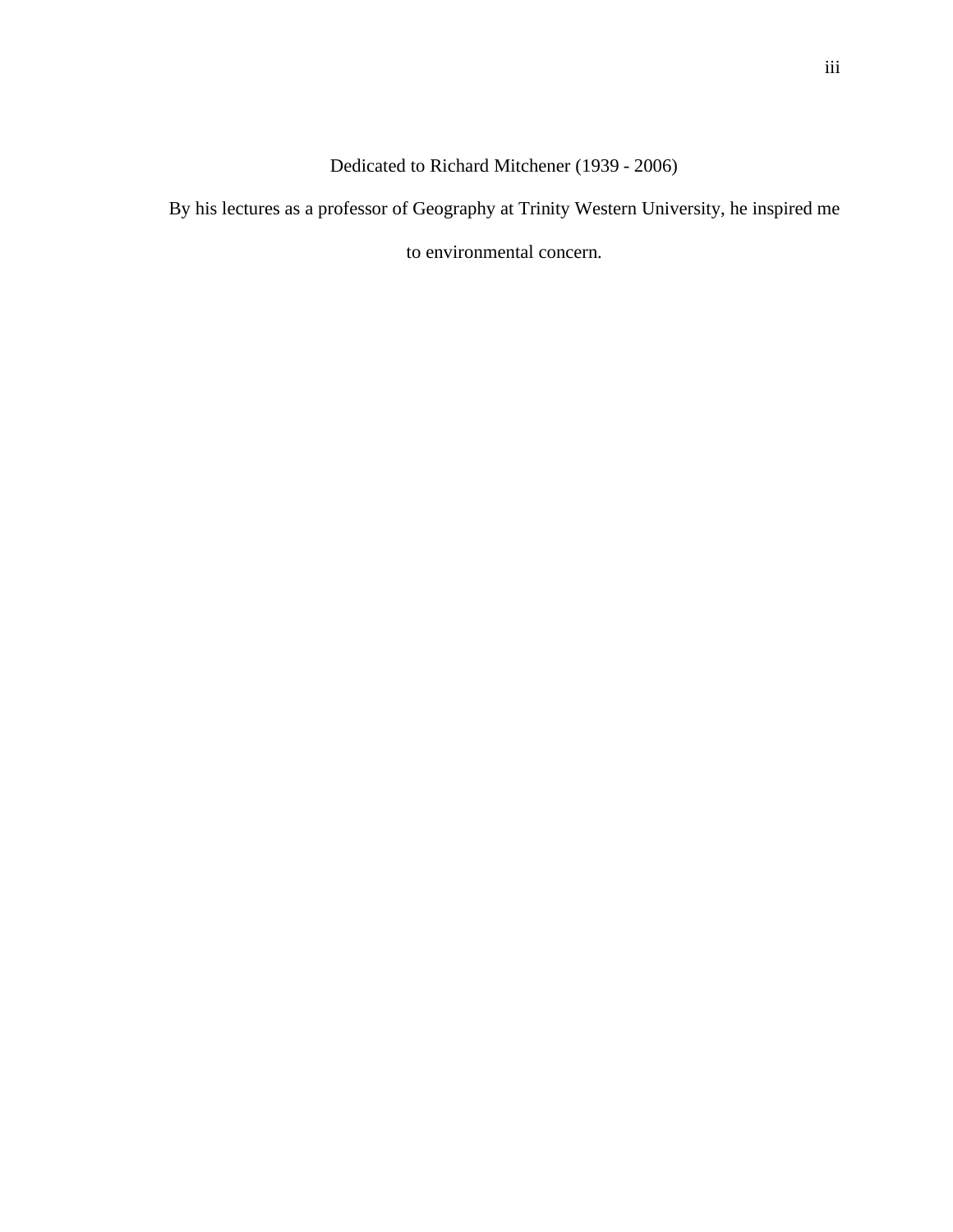## Acknowledgements

## *I would like to thank:*

Dr. Richard Kool and Dr. Loren Wilkinson for your expertise and inspiration;

my research participants for your time and insights;

my MEEC-mates for your friendship and encouragement;

Chris Robinson for your friendship, wisdom, and helpful suggestions;

Robert Demerse for your valuable assistance organizing and interpreting data; and my entire family for your patience and support throughout this learning journey.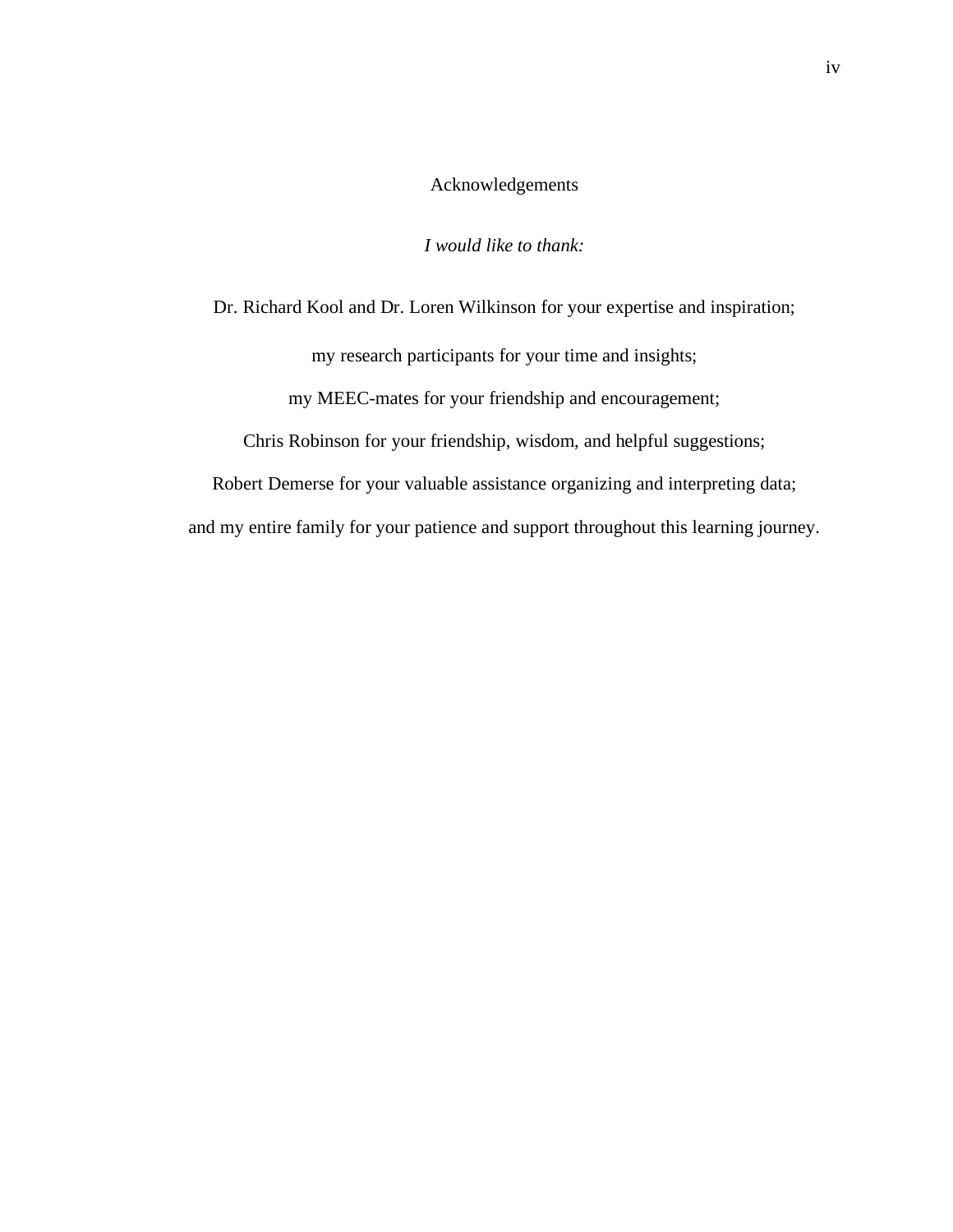## Table of Contents

| 16 |
|----|
|    |
|    |
|    |
|    |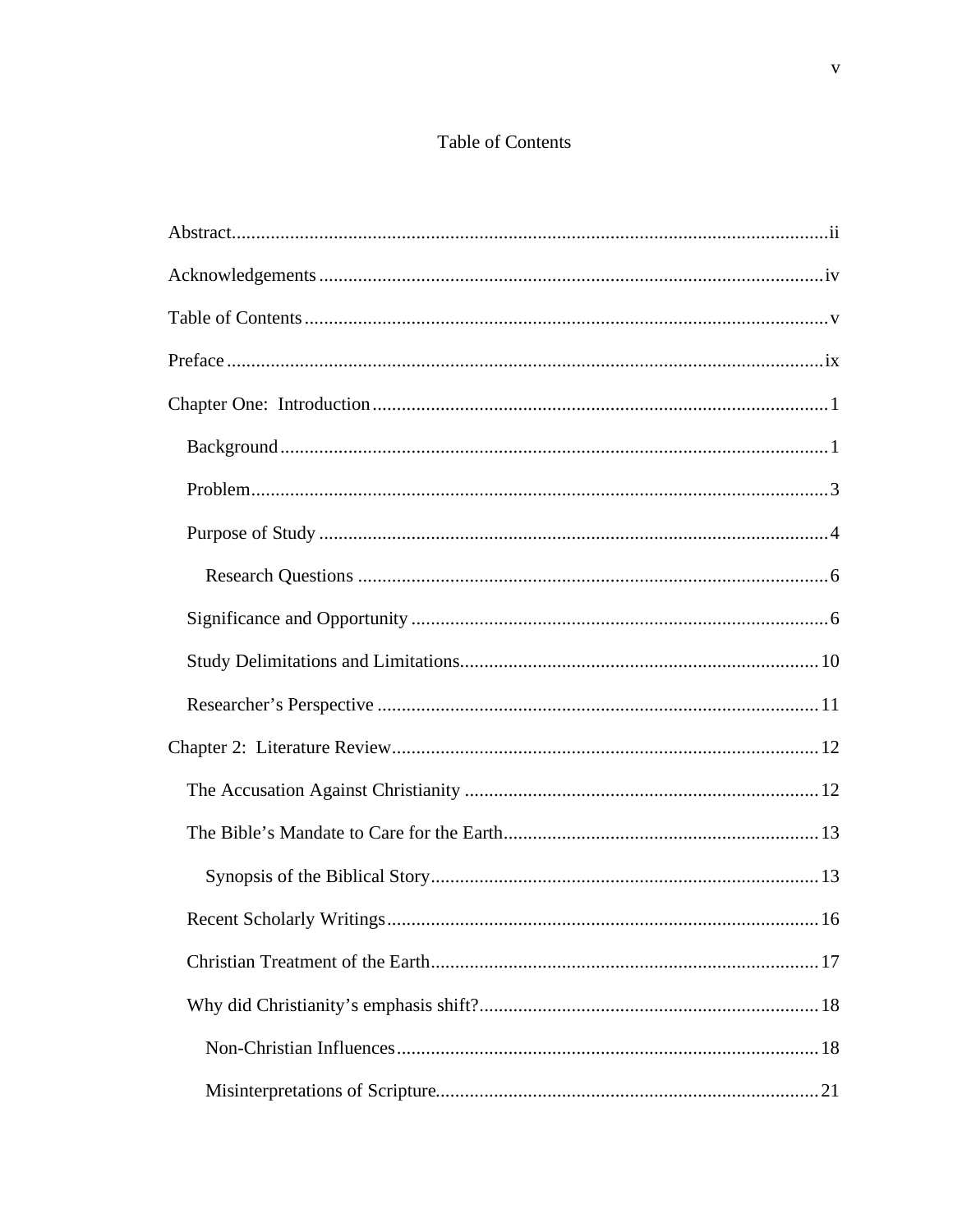| Research Question 1: To what extent, if at all, do clergy perceive themselves as |
|----------------------------------------------------------------------------------|
|                                                                                  |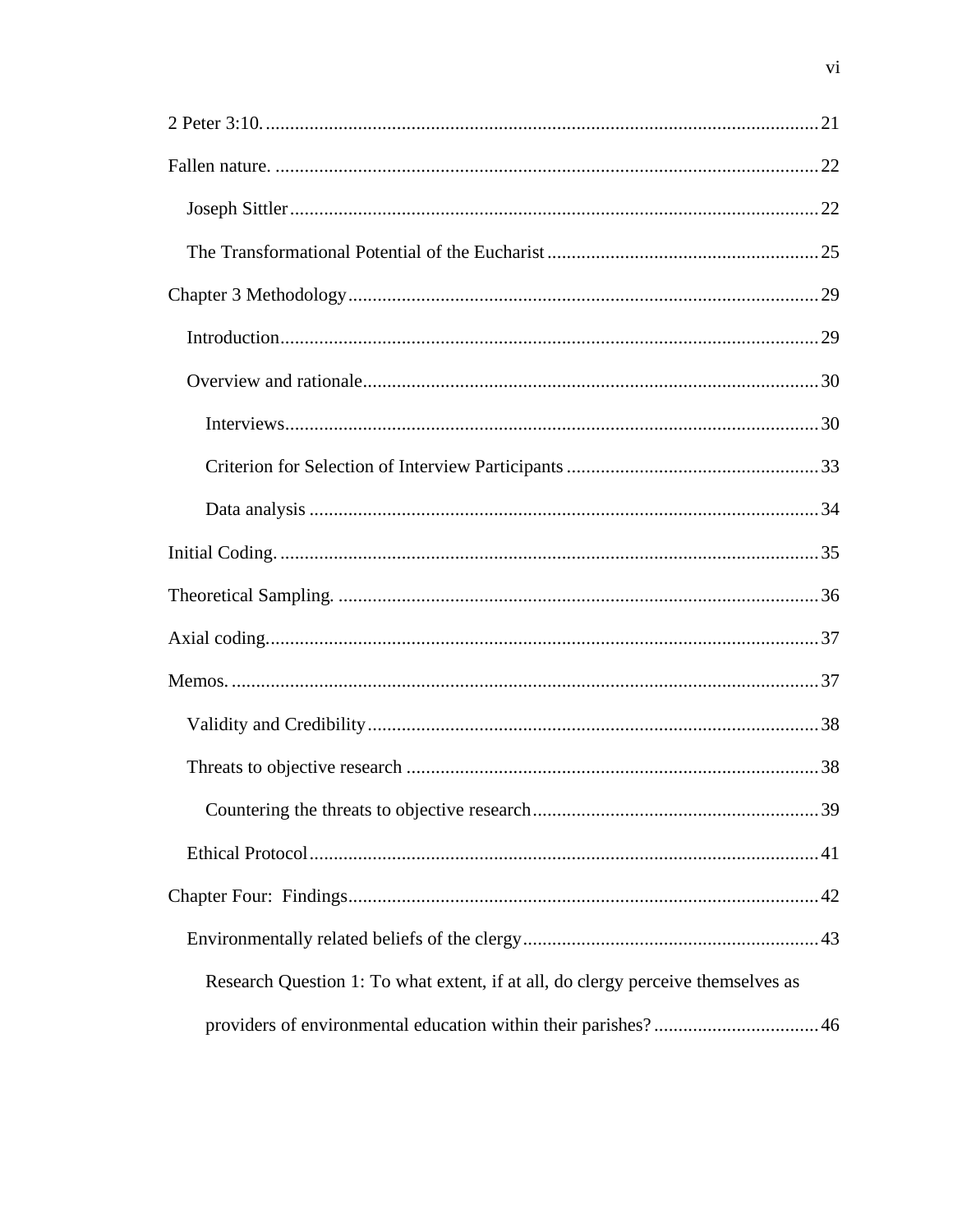| Research Question 2: Is there a difference between church denominations in the |    |
|--------------------------------------------------------------------------------|----|
| degree to which their clergy perceive themselves as providers of environmental |    |
|                                                                                |    |
| Research Question 3: What is the relationship for clergy, if any, between      |    |
| frequent Eucharist observance and perception of self as having an              |    |
|                                                                                |    |
|                                                                                |    |
|                                                                                |    |
|                                                                                |    |
|                                                                                |    |
|                                                                                |    |
|                                                                                |    |
|                                                                                |    |
|                                                                                |    |
|                                                                                |    |
|                                                                                |    |
| The Interview Questions                                                        | 94 |
|                                                                                |    |
|                                                                                |    |
|                                                                                |    |
|                                                                                |    |
|                                                                                |    |
|                                                                                |    |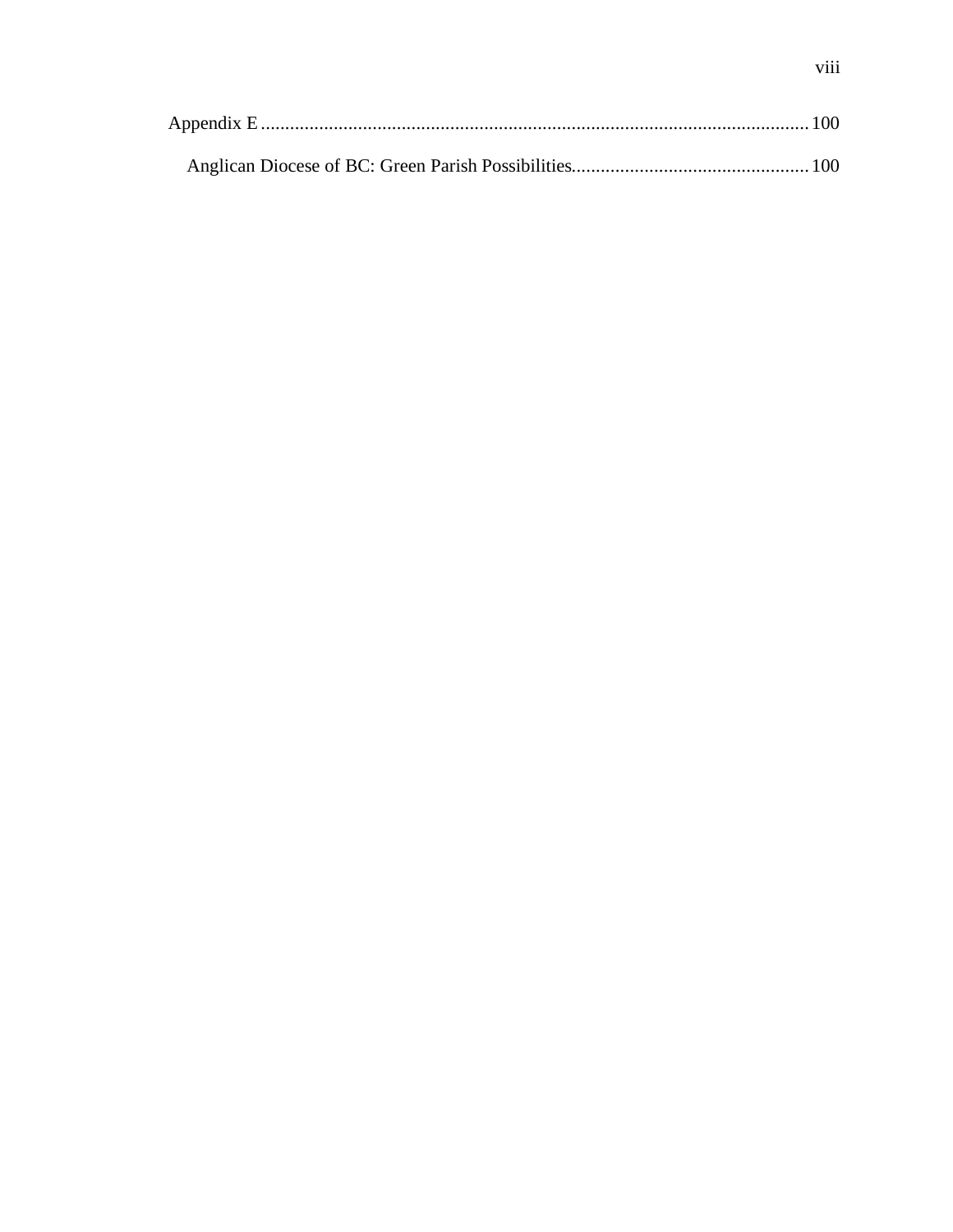## Preface

The creation waits in eager expectation ... in hope that the creation itself will be liberated from its bondage to decay and brought into the glorious freedom of the children of God. We know that the whole creation has been groaning as in the pains of childbirth right up to the present time.

Romans 8: 19 - 22 (New International Version)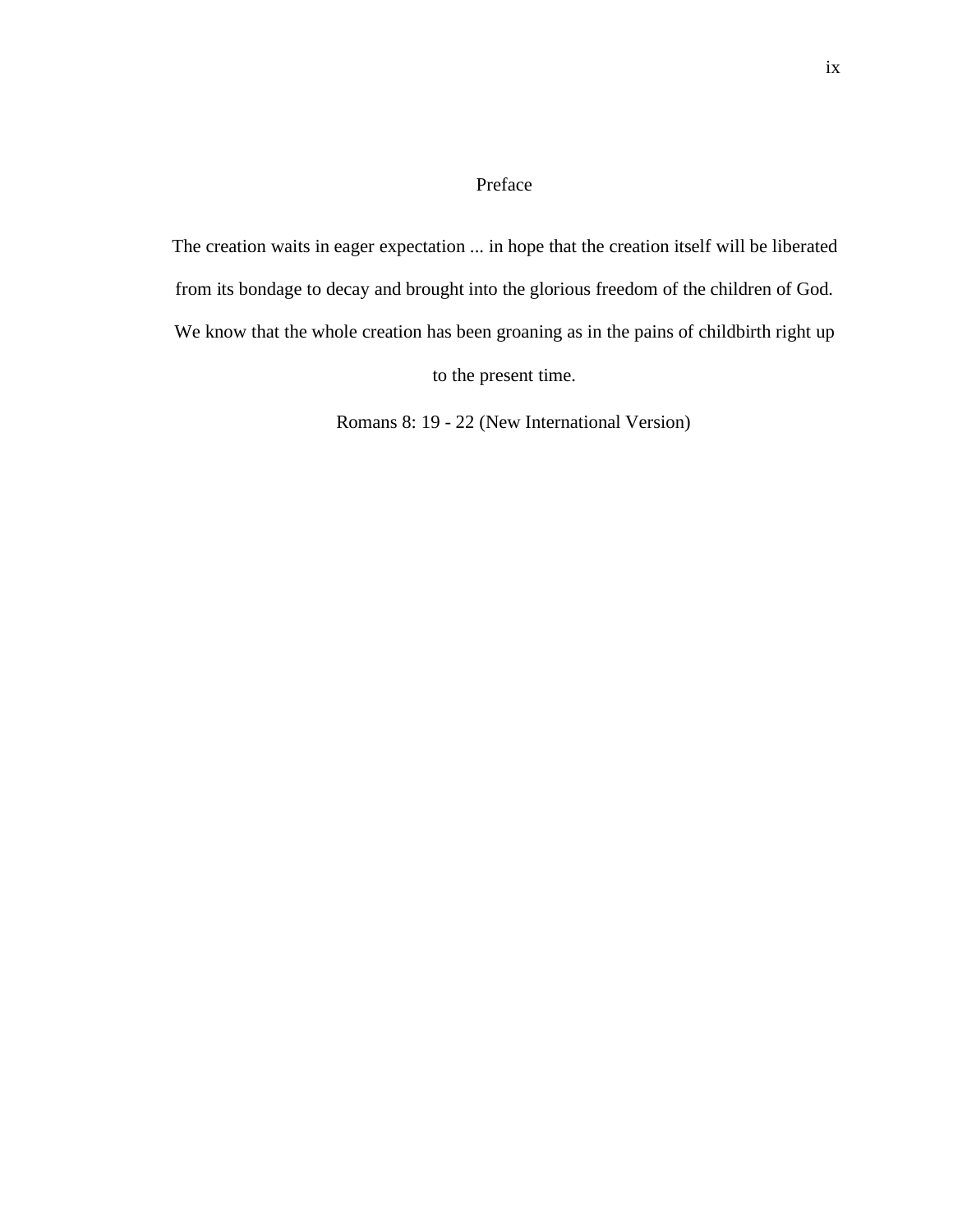#### Chapter One: Introduction

#### *Background*

The degradation of the Earth's ecosystems has become a primary concern to people around the globe. Soil degradation, forest removal, water contamination, climate change and species extinction are examples of topics requiring immediate attention. It is apparent that a concerted global effort is necessary to avert a staggering disruption of life on Earth. Within North America, this necessary collaboration seems unlikely due to misunderstandings between people of differing worldviews.

Christianity, followed to some extent by over 33% of the Earth's population (CIA, 2007, p. 13), has often been accused of leading its disciples to ecological complacency. Lynn White famously presented this accusation in an address to the American Association for the Advancement of Science in 1966 (Hiebert, 1996). The address was published in this organization's journal, *Science*, in 1967 as an essay entitled *The Historical Roots of our Ecological Crisis.* Repeatedly anthologized, it has become the standard critique of Christianity's impact on the environment.

This indictment against the world's leading religion, however, raises complexities often ignored in the secular academy. Empirical testing of White's theory that anthropocentric Judeo-Christian beliefs lead to environmental damage have been inconclusive (Brennan, 2009). What is more, environmental sociologists work from an a priori assumption that people with anthropocentric attitudes are more damaging to the environment than those without such beliefs (Brennan, 2009). For example, widely used surveys for measuring people's pro-environmental attitudes such as Dunlap's New Ecological Paradigm (Dunlap, Van Liere, Mertig, & Jones, 2000) presuppose that an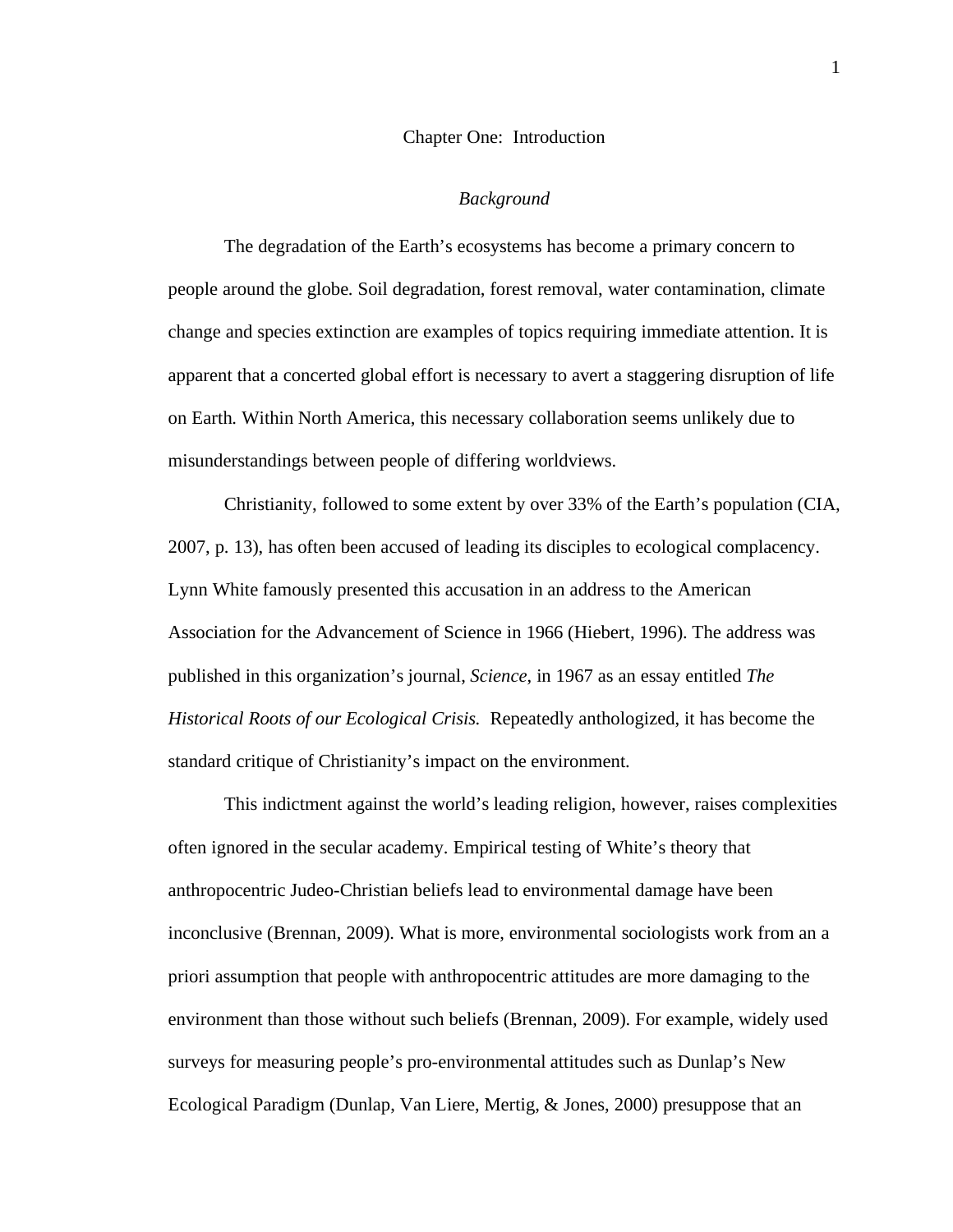anthropocentric worldview is harmful to the environment (Brennan, 2009). While many in the name of Christianity have exploited creation, I contend that such behaviour is a *departure from* rather than a *result of* an understanding of the Christian meta-narrative.

Biographies of prominent Christian leaders across the centuries reveal a respect for creation that would be considered radical by today's standards. St. Irenaeus, St. Francis of Assisi and St. Patrick are examples of leading Christians from earlier times with a strong "environmental" ethic. More recently, many Christian theologians have pioneered ecological concern long before Western society was interested—inspired by their faith and theology. For example, Christians desiring to serve as guardians of creation<sup>1</sup> have created active environmental organizations such as the Au Sable Institute and A Rocha.

Conversely, many Christian leaders, especially within evangelicalism<sup>2</sup>, have been hesitant to publicly advance the environmental cause. As recently as 2006 in the United States, 22 prominent evangelical leaders signed a letter trying to persuade the National Association of Evangelicals not to issue a statement on global warming (Goodstein, 2006). The contributing influences behind this letter are complex. For example many prominent North American Christians may believe environmental action is necessary but not the responsibility of the church. Yet, to my way of thinking, a disconcerting fact remains—regardless of their reasons, many Christians influencing a large segment of

<sup>&</sup>lt;sup>1</sup> The term *creation* as used throughout this thesis implies belief in a Creator but not the young earth, literal six-day version of Christian belief as advanced within some sectors of Christendom.

 $2^{2}$  Evangelical churches are defined in part by their emphasis on the death and resurrection of Jesus as a means of eternal human salvation. The Baptist and Pentecostal churches fall within this category.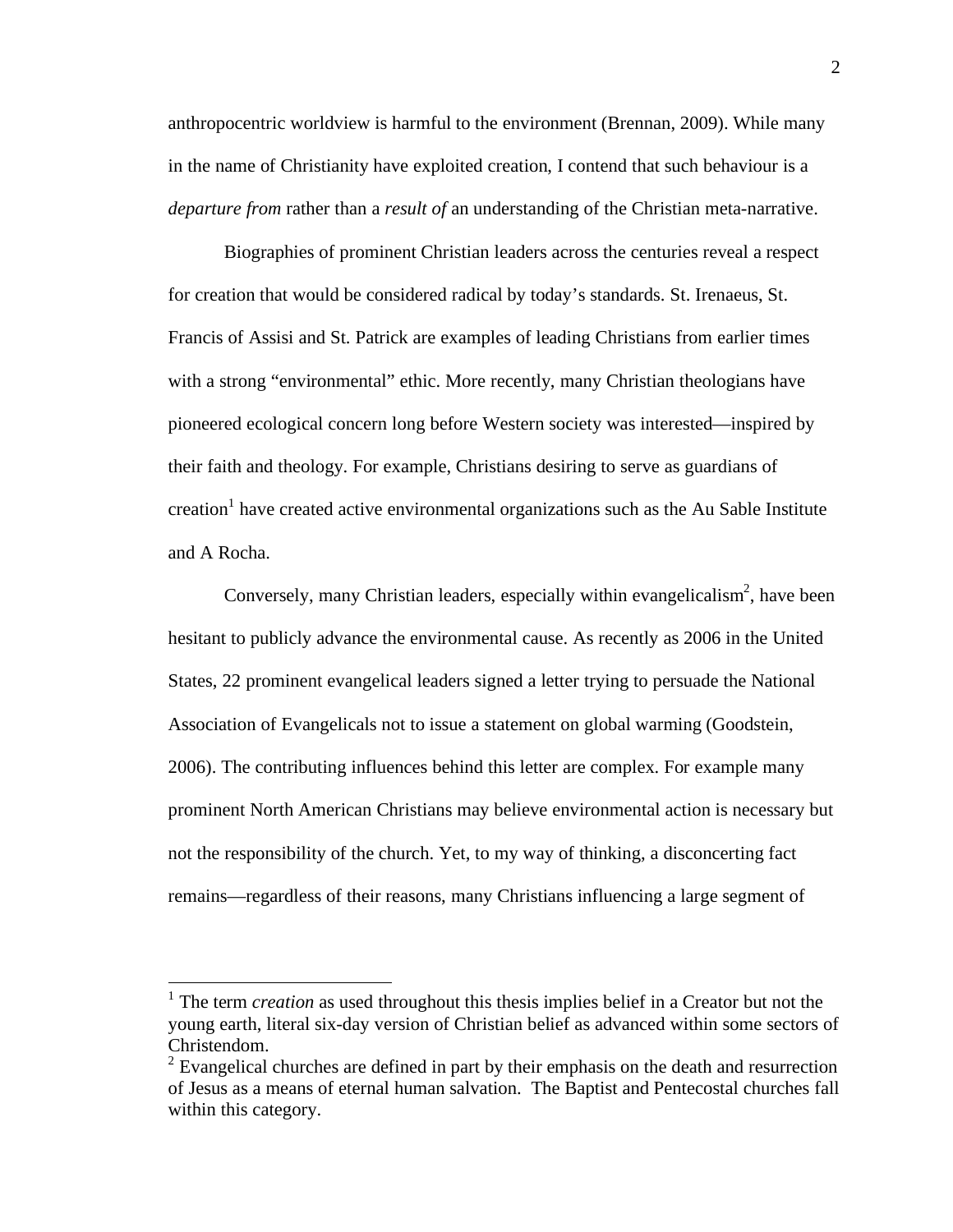North American society are not convinced they should commit to an anti-climate change policy.

This response to climate change by influential Christians must serve to confirm the suspicion of their critics. From outside this faith community, Christian belief appears to be a hindrance to a united attempt to resolve perhaps the largest global crisis of our times. Hearing nothing positive and much negative about the potential of the Christian church to assist with contemporary environmental threats I was compelled to research the problem explained below.

#### *Problem*

Many Christian leaders in North America have been reluctant to acknowledge the existence of an environmental crisis and the need to work towards its alleviation. The clergy of many North American churches have been hesitant to talk about ecological needs from their pulpits. I have attended various churches for nearly half a century and have seldom heard mention of the environmental crisis during a sermon, despite the Bible's description of Creation as being loved and cared about by the Creator<sup>3</sup>. The criticism of Christian disinterest in the "the cares of this world" is not new nor has it come only from outside the faith community. In *The Essence of Christianity* (1841) German philosopher Ludwig Feuerbach wrote: "Nature, the world, has no value, no interest for Christians. The Christian thinks only of himself and the salvation of his soul" (Feuerbach, 1957, p. 287). More recently, Peter Harris, the international chair of *A Rocha Trust,* a Christian environmental organization, wrote:

<sup>&</sup>lt;sup>3</sup> In the creation story of Genesis chapter 1, the phrase "and God saw that it was good" is repeated seven times (very good the seventh time) in response to the various stages of creation.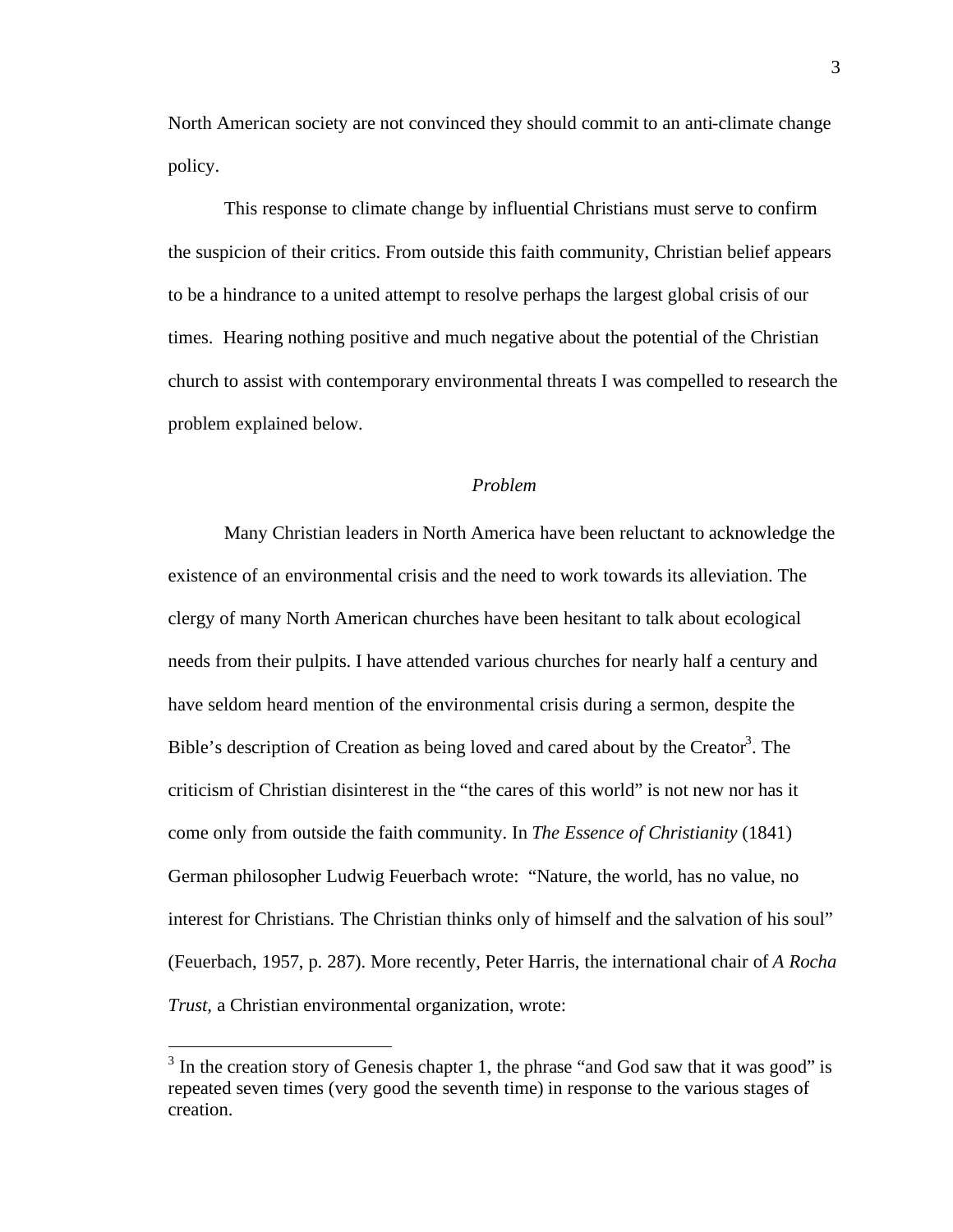The need for Christian initiatives in environmental work is greater than ever. Worldwide, in nearly every area, the unprotected earth is subject to rapid and illjudged assault, and yet there is little sign of prophetic and sacrificial response from the church. (Harris, 1993, p. 174)

## *Purpose of Study*

Of course many within Christendom do care deeply for creation. They have been working hard at tending it and educating others to do the same. What intrigues me is the apparent difference between churches in their sensitivity to the non-human world. Since December 2007 I have been attending an Anglican church, which has practical environmental policies and programming in place. I could not help but notice a contrast with the Baptist tradition, to which I have long been a member, where publicized concern for ecological needs is rare.

The objective of this study was to place Christian belief and practice under close scrutiny along a major denominational division to see if an attitudinal difference could be empirically detected concerning environmental education (EE). If a denominational difference in opinion proved consistently observable, I also hoped to isolate potential reasons for difference. A series of one-on-one qualitative interviews with clergy from several denominations proved an effective means of eliciting opinions about the church's role in environmental education.

For the purpose of this research, I divided churches into two categories: Sacramental and non-sacramental. An explanation of what differentiates these churches and the meaning behind the Eucharist (bread and wine) tradition is here required due to their importance to this thesis. A major qualification of a sacramental church is the centrality of the Eucharist (also referred to as Holy Communion or the Lord's Supper) in a worship service—most likely each Sunday. Alternatively, in non-sacramental churches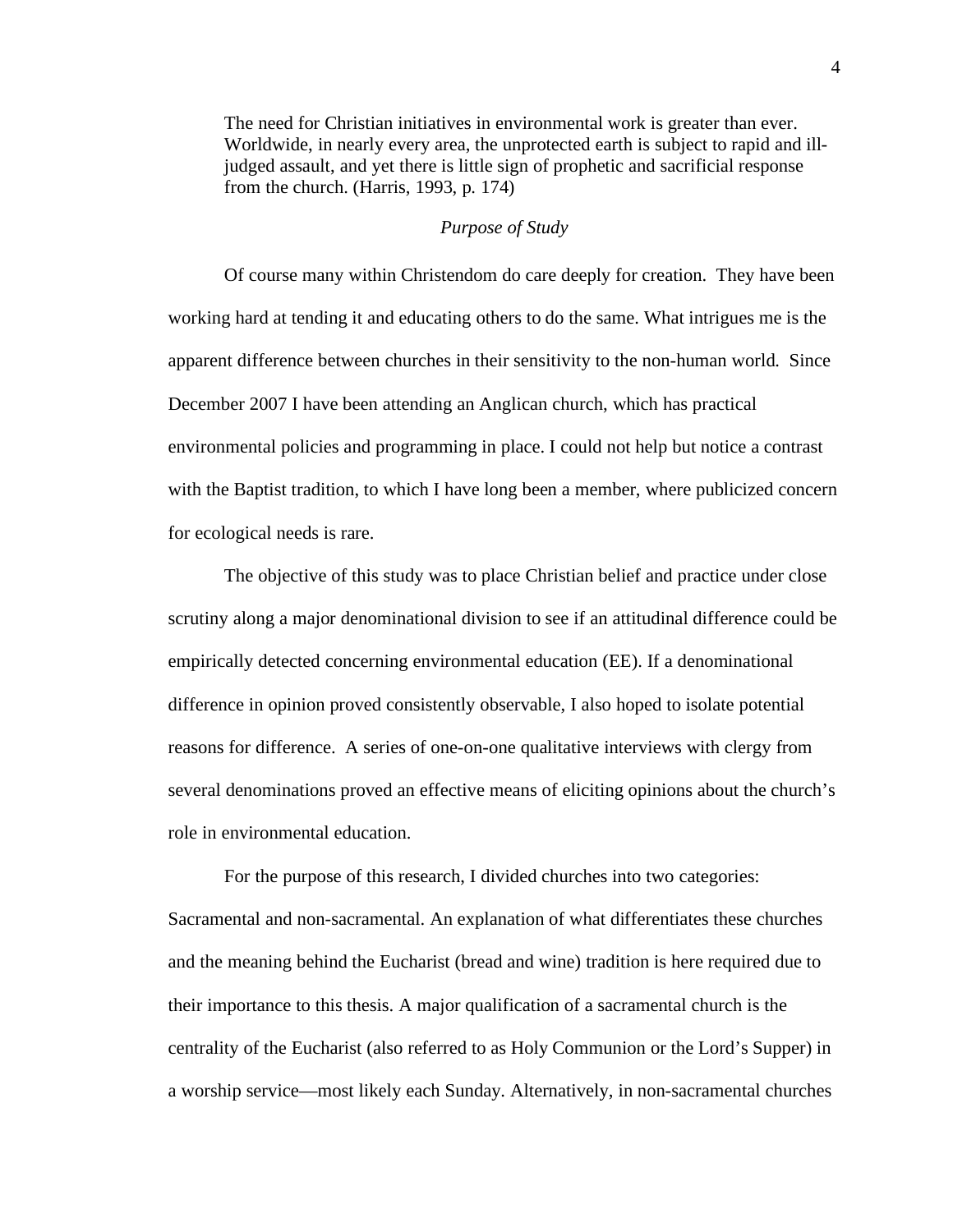the ceremony is observed less often—commonly once a month, although its frequency can slightly vary from church to church. Moreover, as the name suggests, within sacramental churches the Eucharist is viewed as a "sacrament", meaning a sacred practice during which God mediates His grace. Conversely, non-sacramental churches view the Eucharist as an ordinance. An ordinance in a Baptist church, for example, does not convey the same degree of divine presence as a sacrament in sacramental churches. In other words, Christians from non-sacramental churches do not believe God is any more present during Eucharist/communion observance than at other times during the service.

In summary, within non-sacramental churches the tradition of Communion is more of a symbolic reminder of Christ's sacrificial death by way of bread (representing His body) and wine (representing His blood). In contrast, sacramental churches traditionally observe the Eucharist as a weekly medium of the *real presence* of Christ (Packer, 1993).

The Eucharist tradition is central to my research. The tangible, created bread (grain) and wine (grapes) held and tasted by believers should to some extent convey the Divine presence of the Incarnate Christ—the Creator and redeemer of all things (John 1: 1-16, Colossians 1: 15 - 20). I set out to determine if this tactile tradition fuses physical and spiritual realities in the mind of its participants. If so it should combat the seemingly ever-present tendency to dualistic thinking that places more value on spiritual over tangible pursuits. This potential effect of the Eucharist on a Christian seems to be corroborated by the thinking of Irenaeus, a prominent second century theologian and bishop. About the Eucharist, he wrote:

For we offer to Him His own, announcing consistently the fellowship and union of the flesh and Spirit. For as the bread, which is produced from the earth, when it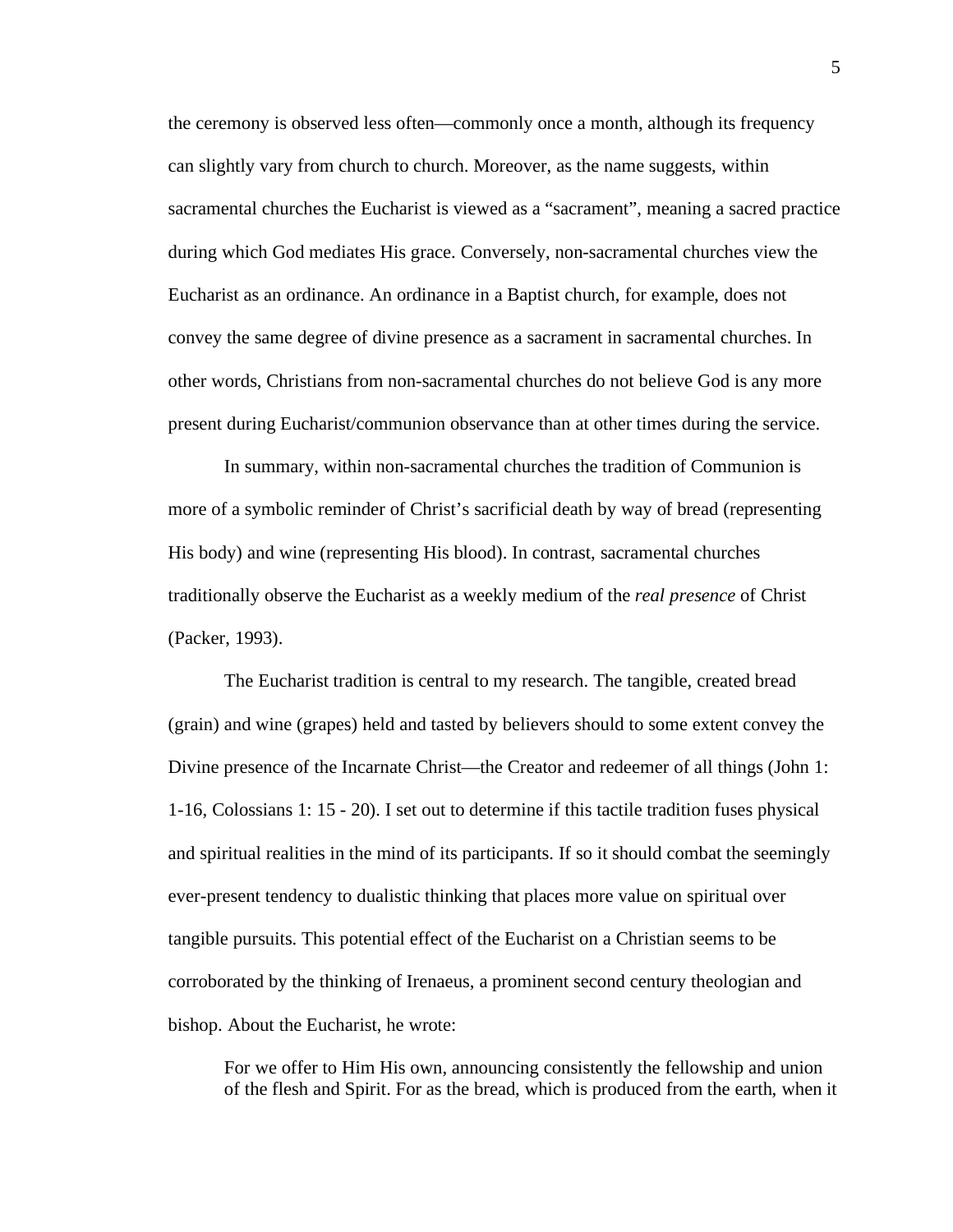receives the invocation of God, is no longer common bread, but the Eucharist, consisting of two realities, earthly and heavenly; so also our bodies, when they receive the Eucharist, are no longer corruptible, having the hope of the resurrection to eternity. (Irenaeus in Casey, 2003, para 15)

Joseph Sittler, in a famous and seminal 1961 address to the World Council of Churches also points to Irenaeus' view of the Eucharist as a model with, I suggest, implications for the Christian view of creation and thus ecology: "For Irenaeus the union of spiritual and material benefit in the Eucharist symbolizes the ultimate unity of nature and grace implied in Christian salvation." (Sittler, 1962, p. 180).

## *Research Questions*

The following three research questions guided my study. The interview questions are included in Appendix A.

- 1. To what extent, if at all, do clergy perceive themselves as providers of environmental education (EE) within their parishes?
- 2. Is there a difference between church denominations in the degree to which their clergy perceive themselves as environmental educators?
- 3. What is the relationship, if any, between a cleric's Eucharist/communion observance and his/her perception of his/her environmental education role?

## *Significance and Opportunity*

For the "believer" the Judeo-Christian meta-narrative, when untangled from its various cultural influences and perversions, is one of good news for all creation. The Christian scriptures teach that creation is intrinsically good and our original mandate to care for it (Genesis 2: 15) has been restored to us by the redeeming work of Christ (1 Corinthians 15, Colossians 1: 15-20, Romans 8). We are to keep the ultimate restoration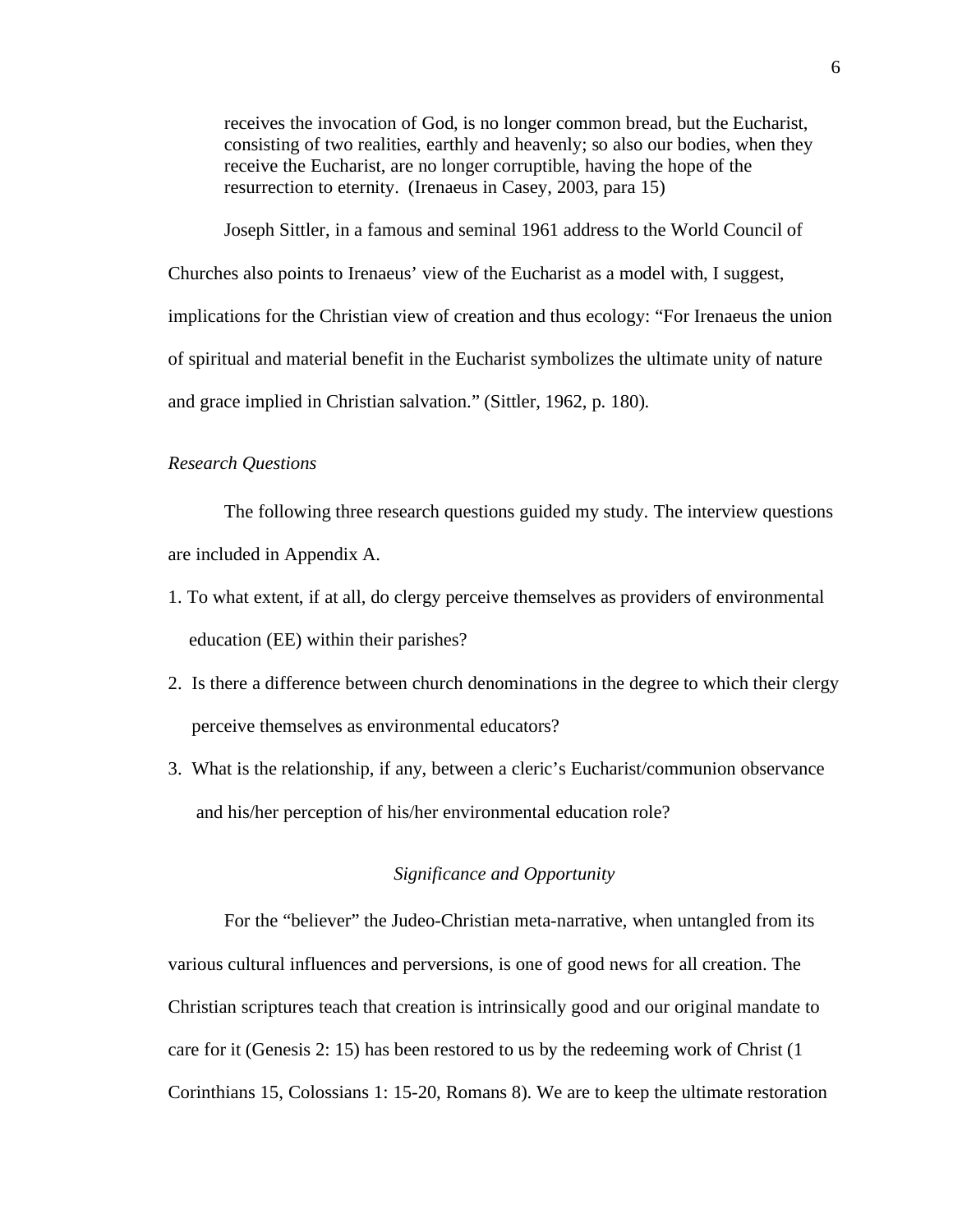and consummation for all creation in mind (Wright, 2008) while working towards justice and healing for "all things" (Colossians 1: 15-20). While I do not wish to downplay the environmental benefits of other traditions, I take exception to both the indiscriminate use of Christianity as a scapegoat for our ecological crisis and the unbiblical indifference to creation by many Christians, which understandably fuels such criticism.

The church with its schools and seminaries is the primary source of Christian education. The natural outflow of a thorough Christian education—the Creation, the fall, redemption, the restoration, the new creation and ultimate consummation—should be a commitment to justice for the Earth and each other. The church is one of several places where over a billion people should at least occasionally hear a message of hope and moral direction as to how to treat what Eucharist Prayer 4 of the Book of Alternate Services calls "our fragile earth our island home" (Anglican Church of Canada, 1985, p. 201).

In June of 2009, The Yale Project on Climate Change and the George Mason University Center for Climate Change Communication released a report on American public perceptions of global warming (Leiserowitz, 2009). This report advises that the United States can be divided into several opinion groups on the topic of global warming from alarmed and active to skeptical and disengaged (Leiserowitz, 2009). He goes on to explain how people become convinced of an issue's importance. Societal subcultures are inspired to act for different reasons. Not everyone will trust Al Gore's message, for example, but many will believe their pastor. I believe this to be true in Canada as well.

The work of environmentalist Susan Drake Emmerich, as documented in her film *When Heaven Meets Earth*: *Faith and Environment in the Chesapeake Bay* provides a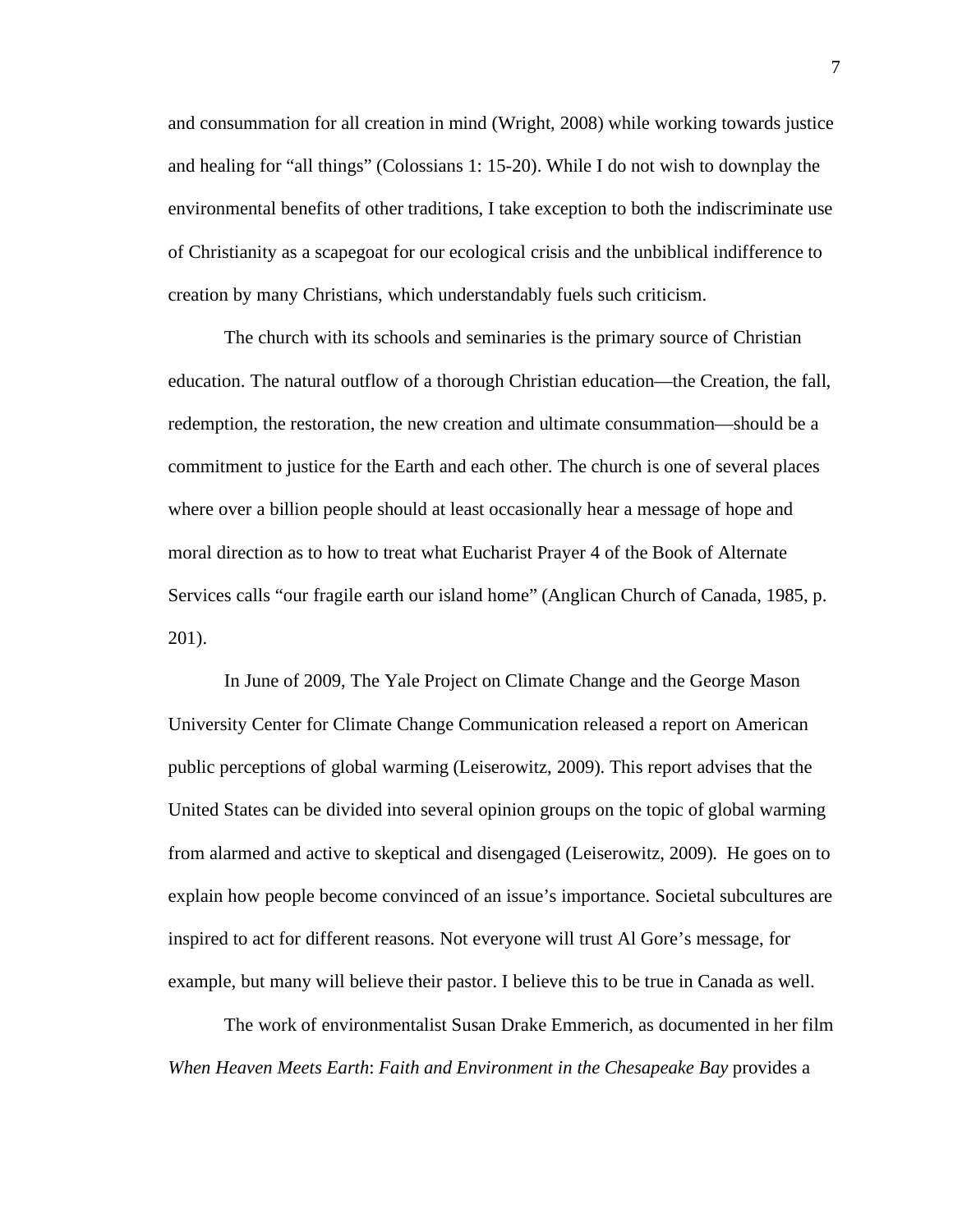stunning example of a Christian subculture being led to an environmental commitment. On the Skunkfilms website, it is explained how Drake Emmerich was able to persuade Christians in resource based communities in Virginia and Pennsylvania to be better stewards of land, water, fish and their local economy based on the moral requirements of the Bible. Previous efforts to improve the growing crisis in the crab industry of this region were unsuccessful (Pohorski, 2006).

Some scholars advocate the abandonment of or at least a radical updating of the Judeo-Christian worldview, which they argue is no longer relevant to the needs of contemporary society (T. Berry, 1988, 2006). My contention is these are unreasonable suggestions. We are religious beings and do not quickly abandon or alter our beliefs, whatever they are. Instead, I argue in favour of a more comprehensive teaching of the entire biblical story within our churches and Christian schools. A personal friend recently expressed his eco-theological hope to me in this way:

The Biblical mandates for earth-care, the covenants which God has made with all living things, and the all-encompassing intent of redemption combine to declare nothing short of an original "great commission" for the tasks of earth-care. Given this immense pre-built foundation for environmental reformation, the large and influential domain of the Christian Church is a natural place for environmental education and communication. (Robinson, 2009)

In fact this education has begun. The leaders of the largest Christian denominations are making public statements announcing the moral implications of being wise stewards of God's Earth. Pope John Paul II and Pope Benedict XVI have both delivered clear announcements on this issue (Jacobs, 2009; Wooden, 2007) as has the world's top Anglican, Rowan Williams (Williams, 2009), the Archbishop of Canterbury. Perhaps the most strongly worded ecologically related sermon, however, was preached by the leader of the world's 300 million Eastern Orthodox Christians, Patriarch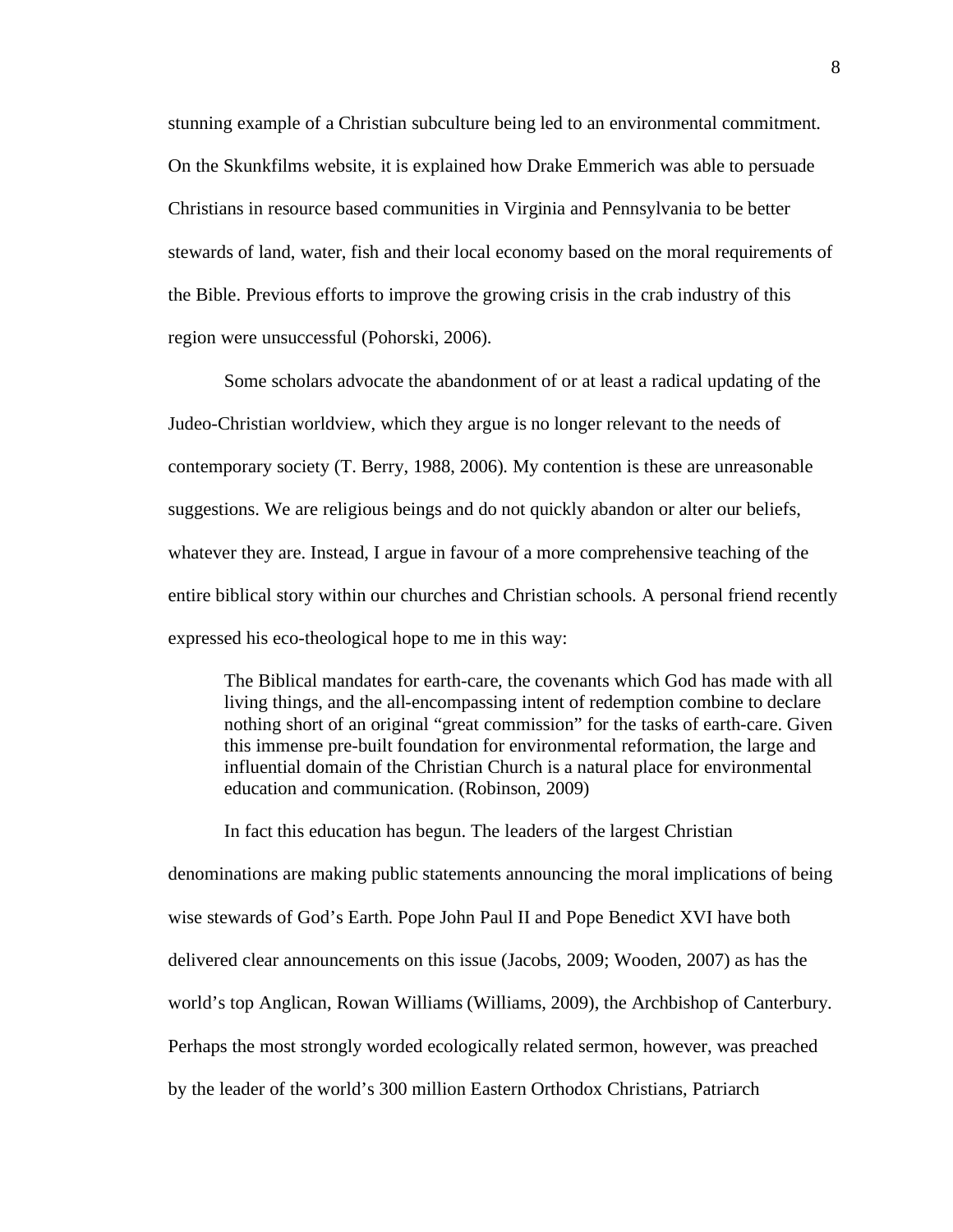Bartholomew. In 1997 he declared that to commit a crime against the natural world is a sin (Tal, 2006). Evangelical leaders are also joining the cause as is evident by the Evangelical Environmental Network's list of nearly 500 signatories of the Evangelical Declaration on the Care of Creation (EEN, 1993).

If the Christian scripture direct its followers to be exploiters of nature, the implications are significant. Christianity is the leading world religion comprising 33.3 % of the global population (CIA, 2007, People ). <sup>4</sup> Moreover, Christianity is "a religion of the book" (Bouma-Prediger, 2001, p. 88). This is especially true within the evangelical community, which esteems the Bible as the authority that "trumps all other authorities" (Bouma-Prediger, p. 88). If these scriptures influence Christians to exploit nature, one cannot expect this sector of the human population to interact sustainably with the Earth.

Conversely, if the Bible promotes a sustainable relationship with the land, as I will argue it does, its disciples should be as committed to environmental causes as they are to other Christian missions. The world-renowned biologist E.O. Wilson in *The Creation: An Appeal to Save Life on Earth* beckons the church to contribute effectively and powerfully to a healing of the planet. "Religion and science are the two most powerful forces in the world today... If religion and science could be united on the common ground of biological preservation, the problem would soon be solved (Wilson, 2006, p. 5).

 <sup>4</sup> While this percentage includes a wide variety of Christian belief and practise, the same Bible is used with the exception of minor variations such as the additional Apocraphal books within the Roman Catholic and Orthodox churches.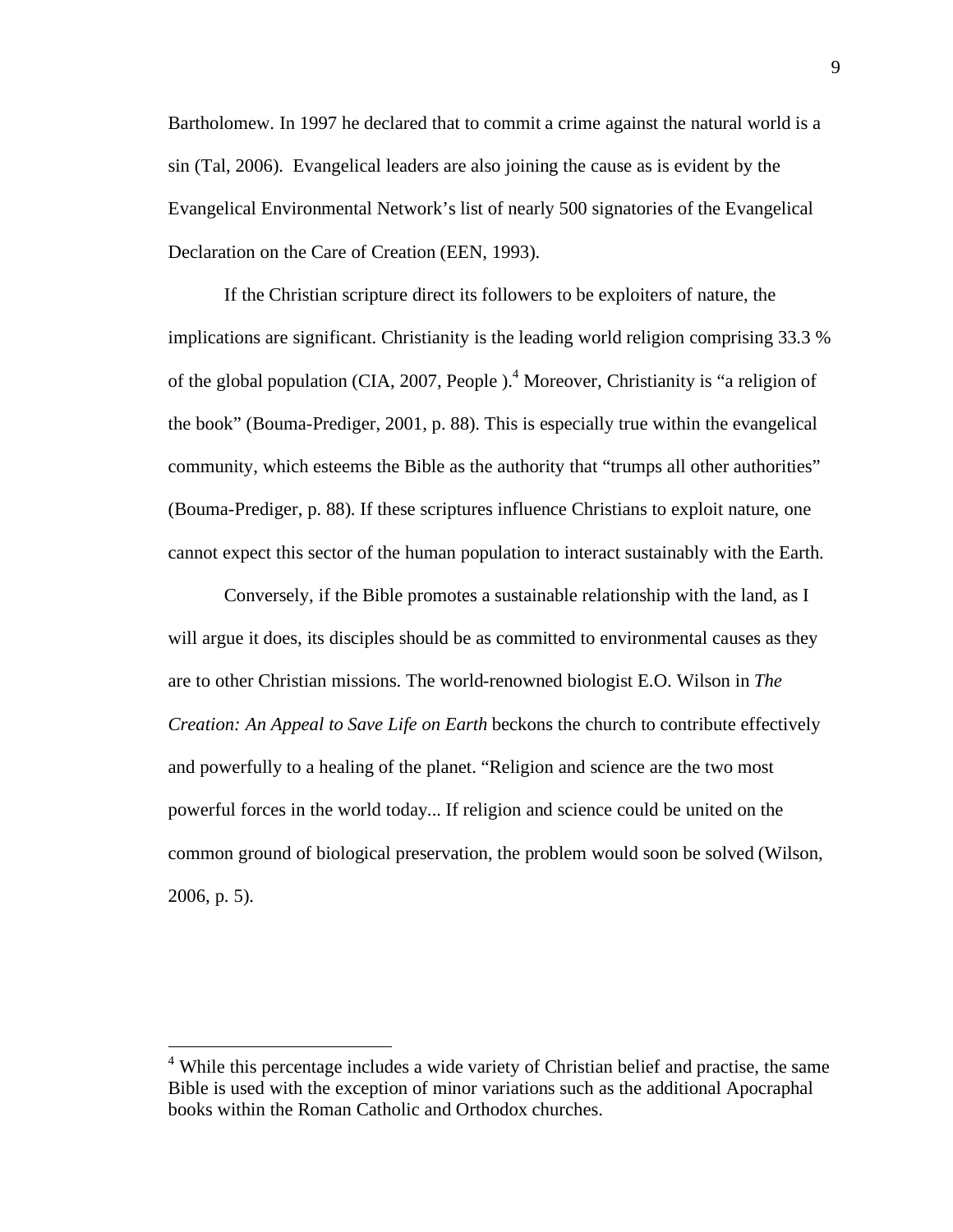#### *Study Delimitations and Limitations*

This study was limited to Christian clergy that practice the Eucharist or communion service and which believe in the divinity of Christ. This was a necessary delimitation because I was researching the effect of this belief on the clergy's perception of their roles as environmental educators.

In addition, the following limitations to this study may have affected the generalization of its findings. Although 30 clergy were contacted, only 12 agreed to an interview and all were male. The lack of female responses to my interview questions further limits the potential scope of opinion samples. What is more, all clergy interviewed live in British Columbia, and all but one on Vancouver Island, limiting the regional representation of opinion. The ministers interviewed were from the communities of Langley, Victoria, Parksville, Courtenay and Campbell River. Although this sample includes people from a variety of communities and economic bases, all research participants live within 300 kilometers of each other in a part of the country traditionally priding itself in its natural beauty and abundance of primary resources. It is difficult to measure this regional influence on my data.

There are other demographic influences that could have impacted my participants' attitudes towards environmental topics. For example, the age of the men may have affected the results of this study. Half of the clergy were under 50. These men are more likely to have encountered environmental content in their education as ecological issues have increasingly been given a more prominent place in school curriculum. Another external factor impacting the outlook of those interviewed could be family influence. For example, those raising families are sometimes presented with environmental topics as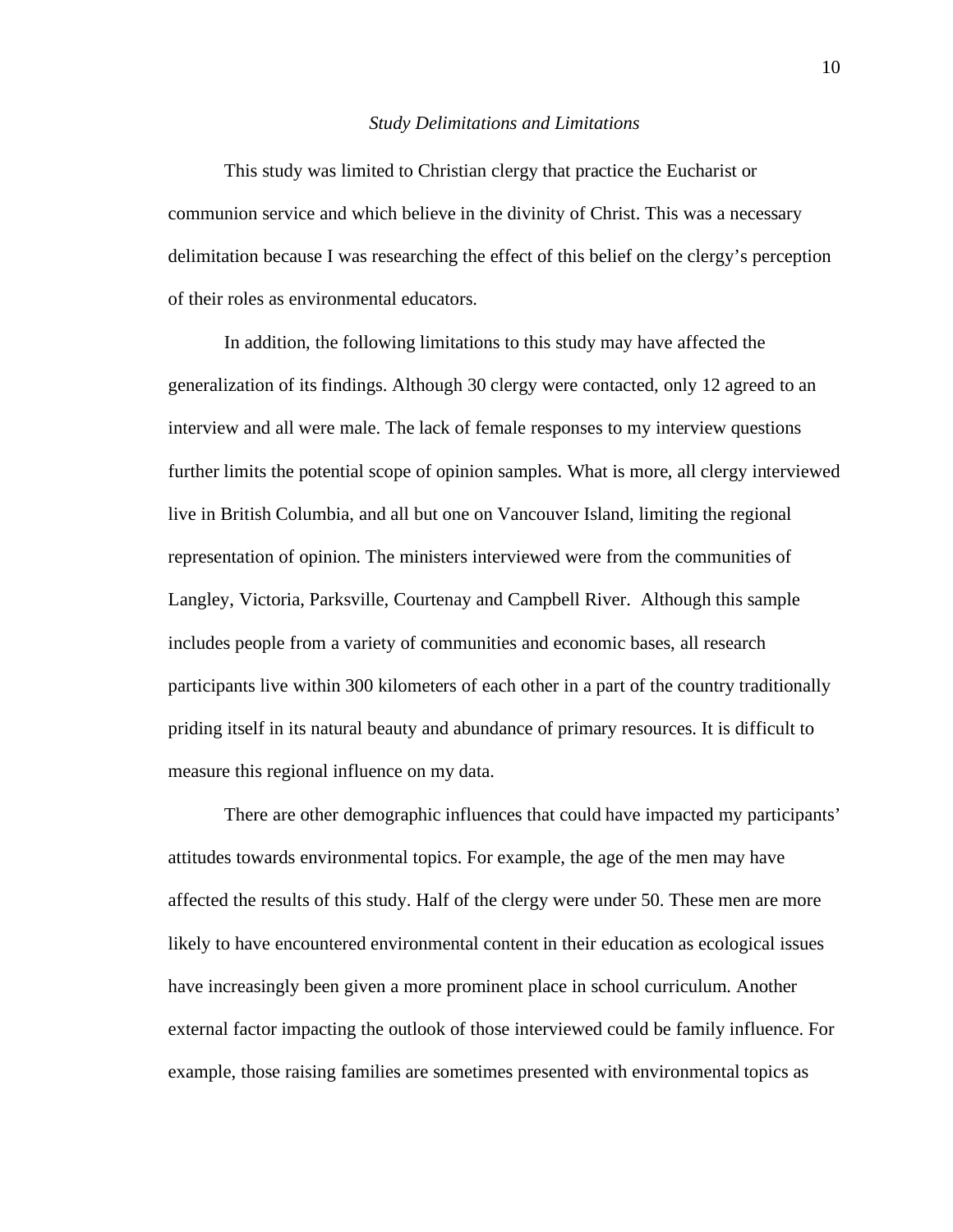their children bring them home from school. These factors may have also shaped the opinions of the pastors I spoke to, and must be acknowledged alongside the theological influences I set out to study.

## *Researcher's Perspective*

Due to my attendance in both Baptist and Anglican churches over many years, I expected to find more environmental education taking place within the sacramental traditions. Though I was not sure if a causal correlation could be isolated, I wondered if the regular, physical Eucharist ritual within the sacramental churches was a conduit by which a "greener" Christianity" has developed.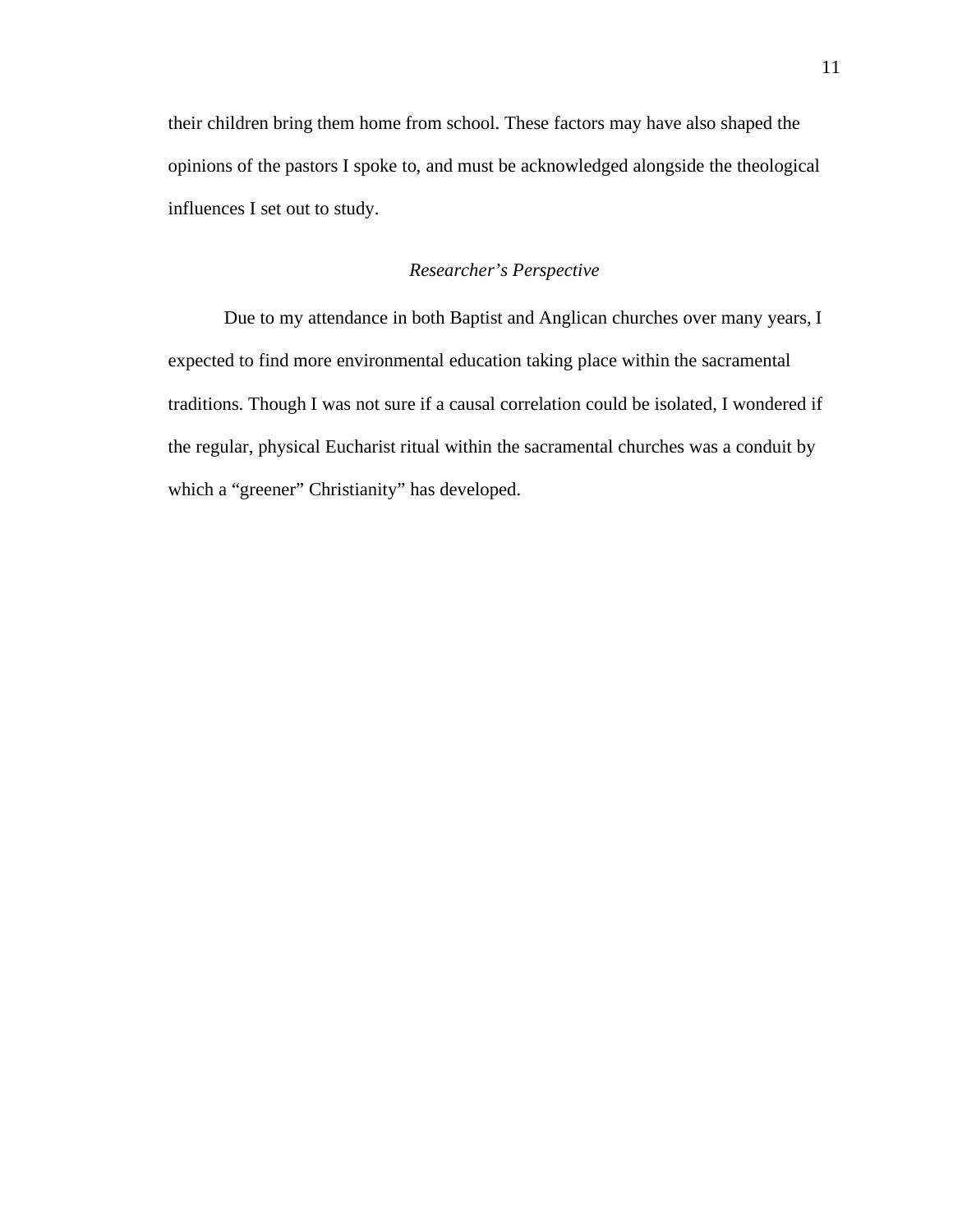#### Chapter 2: Literature Review

For over a century and a half, many scholars have blamed the Christian worldview for the current state of the earth's exploited environment. Influential British historian Arnold Toynbee, for example, argues the command to have dominion and subdue the earth in the Bible's Genesis 1:28 instructs humankind to exploit the planet (Toynbee, 1974). This biblical passage reads as follows:

God blessed them (man and women) and said to them, "Be fruitful and increase in number; fill the earth and subdue it. Rule over the fish of the sea and the birds of the air and over every living creature that moves on the ground." Genesis 1:28 (New International Version).

#### *The Accusation Against Christianity*

As mentioned in the introduction, much has been written to implicate the Christian worldview for the current state of the earth's exploited environment. In his influential essay, *The Historical Roots of our Ecological Crisis*, Lynn White Jr. (1967) critiques the Christian belief in a transcendent God who created humankind alone in his image. White complains this elevation of the human species over the rest of nature has had detrimental consequences. He accuses Christianity of bearing a large share of guilt for nature's worsening state. The essence of White's argument is that Christianity in its evolved Western form has departed from the ancient belief that inanimate objects have spirits. The result, he argued, is "an ability to exploit nature in a mood indifferent to the feelings of natural objects" (White, 1967, para 21).

More recently, the Roman Catholic priest and eco-theologian Thomas Berry has argued, "the Christian redemptive mystique is little concerned with the natural world. The essential thing is redemption out of the world through a personal savior relationship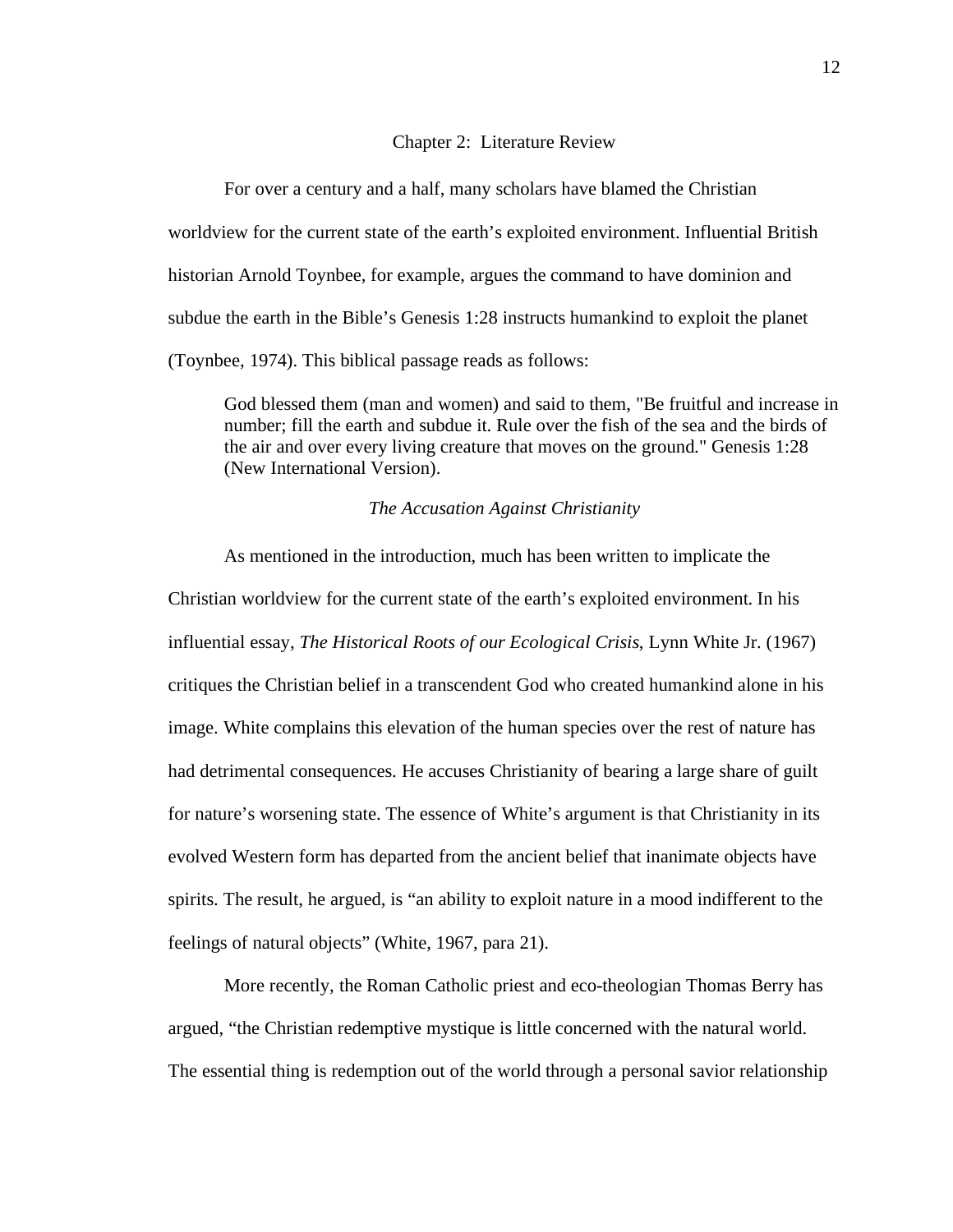that transcends all such concerns" (T. Berry, 1988, p. 129). Berry calls for a "New Story" by which he means one that diverges from the Christian preoccupation with salvation from this world. In *Evening Thoughts: Reflecting on Earth as a Sacred Community*, Berry contends that the excessive Western religious concern for redemption out of this world causes an indifference to the "dissolution of the planet Earth" (T. Berry, 2006). Berry goes on to argue that religion "is in need of a profound rethinking of itself and of its role in Earthly affairs (T. Berry, 2006, p. 48).

While I concur with Berry's dissatisfaction with the neglect of Creation by many Christians, I am uncomfortable with his complaint that the Church's creeds are "overbalanced in favour of redemption" (T. Berry, 1988, p. 126). I argue in favour of retaining the theme of redemption as central to the teachings of Christianity. Foundational to these teachings and rooted in the canonical scriptures is the fact that humans have been redeemed *for* creation not *out of* it (Wilkinson, & Wilkinson, 1992). Creation (or nature) need not and should not be left out of any Christian education relating to redemption.

### *The Bible's Mandate to Care for the Earth*

I am convinced that Western Christendom's emphasis on "getting to heaven" while ignoring the desperate needs of the Earth contrasts with earlier orthodox Christian practice. Hence, I propose a *return to* rather than a *departure from* biblical Christianity.

#### *Synopsis of the Biblical Story*

The ultimate source of Christian doctrine has always been the books of the canonical Bible as confirmed in 397 CE at the Council of Carthage and esteemed as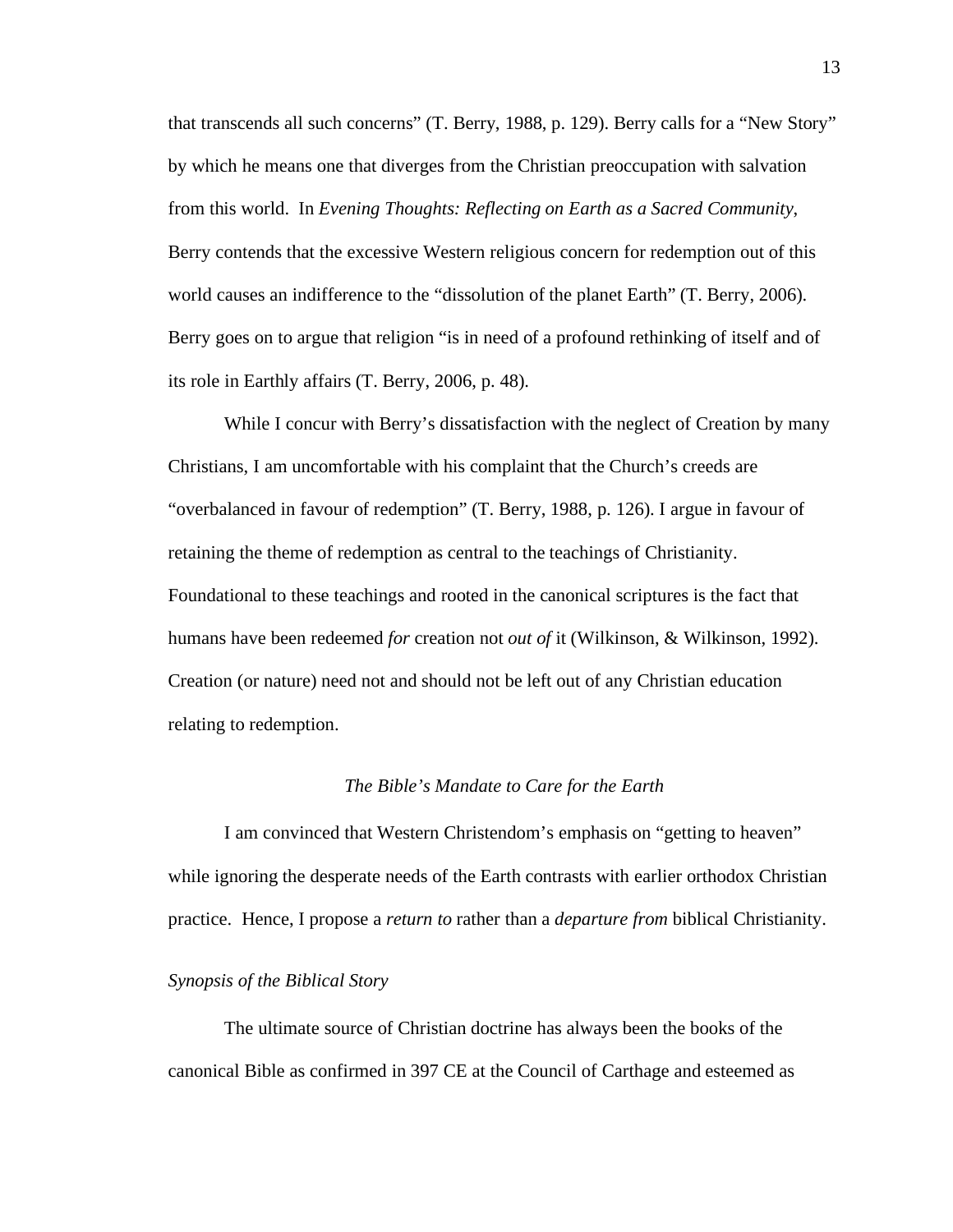Divinely inspired for centuries before that (Cairns, 1981). A thorough reading of these Hebrew-Christian scriptures would reveal a deep respect for the land, water and sky and all life contained therein. A brief synopsis of the major biblical themes will be helpful.

The Bible begins with the Creation story. Significantly we are repeatedly told that God saw creation as good (Genesis 1:1-31), an endorsement that should signify its value. Moreover, God is described as having a caring relationship with His creation in the Old Testament book of Psalms. In Psalm 104 it is written:

He makes springs pour water into the ravines; it flows between the mountains. They give water to all the beasts of the field; the wild donkeys quench their thirst. The birds of the air nest by the waters; they sing among the branches. He waters the mountains from his upper chambers; the earth is satisfied by the fruit of his work. He makes grass grow for the cattle, and plants for man to cultivate- bringing forth food from the earth: wine that gladdens the heart of man, oil to make his face shine, and bread that sustains his heart. The trees of the LORD are well watered, the cedars of Lebanon that he planted. Psalm 104: 10-16 (New International Version)

In the Genesis story, Adam, (the Hebrew word for humanity), was given the responsibility of naming each animal and bird. In Hebrew tradition a naming is not merely a labeling but carries the weight of a covenant relationship (Wilkinson, 1991). What is more, the main task of the woman and man as described in Genesis 2:15 was to care for the region in which they were placed: "The LORD God took the man and put him in the Garden of Eden to *work* it and take *care* of it." The Hebrew word for *work* as used here is *abad* meaning to "serve" or even "to be slave to". The second verb *care* is from the Hebrew word samar which means to "keep," "watch," or "preserve" (Wilkinson, 1991, p. 287).

The ultimate example of such sacrificial service of creation reaches climax in the death of Jesus, the Incarnate Son of God. This sacrifice is described by St. Paul in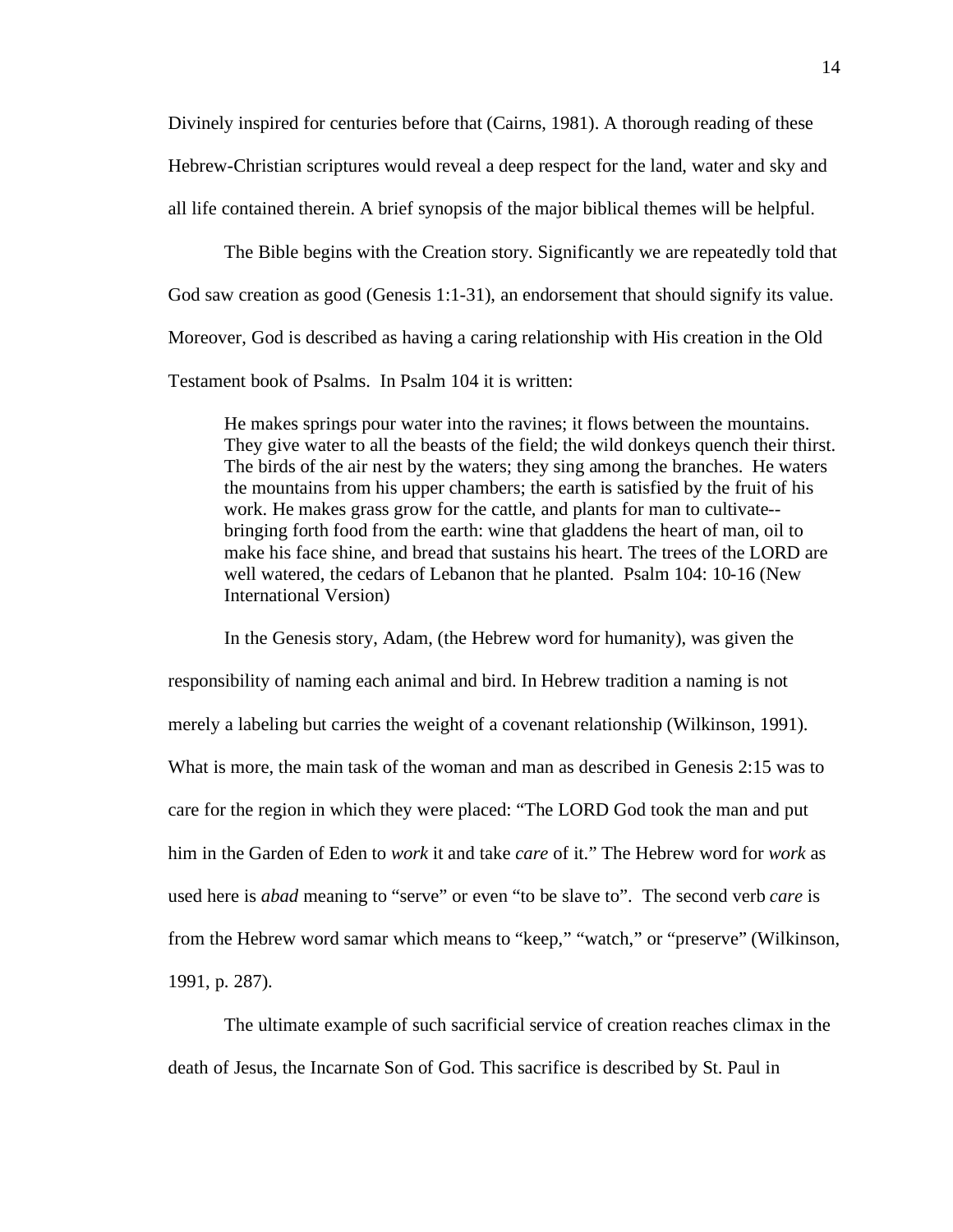Colossians as being for all of creation, not merely humankind. "For God was pleased to have all his fullness dwell in him, (Jesus) and through him to reconcile to himself *all* things, whether things on earth or things in heaven, by making peace through his blood, shed on the cross" Colossians 1:19-20 (New International Version).

The coming of this sacrificial Messiah was foretold by prophets such as Isaiah (Isaiah Chapters 7 and 53) who also writes of a later time when God's full restoration of creation will take place in a "new heaven and a new earth" (Chapters 65 and 66). This restoration is "longed for" even by non-human creation as famously described by St. Paul in Romans Chapter 8. In this passage all nature is described as groaning as in childbirth in anticipation of a time it will be free from bondage and decay.

A crucial New Testament chapter pertaining to the beginning of the Creator's restoration of nature is 1 Corinthians 15. Here Paul uses the image of first fruits to describe Jesus as the first to rise from the dead thus precipitating a new creation. This restoration he implies, will eventually result in every authority in the cosmos being subjected to our Messiah (Wright, 2008).

The final book of the Bible, Revelation, contains more prophesy relating to the earth's future. Here, a new heaven and a new earth are described. The Christian *good news* for the Earth, however, seems to be its complete healing and restoration not its discard and replacement. But not only good news is foretold. A more sobering prophesy is also mentioned in Revelation. There will be a day of judgment for all who work against God's plan for creation:

The nations were angry; and your wrath has come. The time has come for judging the dead, and for rewarding your servants the prophets and your saints and those who reverence your name, both small and great--and for destroying those who destroy the earth. Revelation 11:18 (New International Version)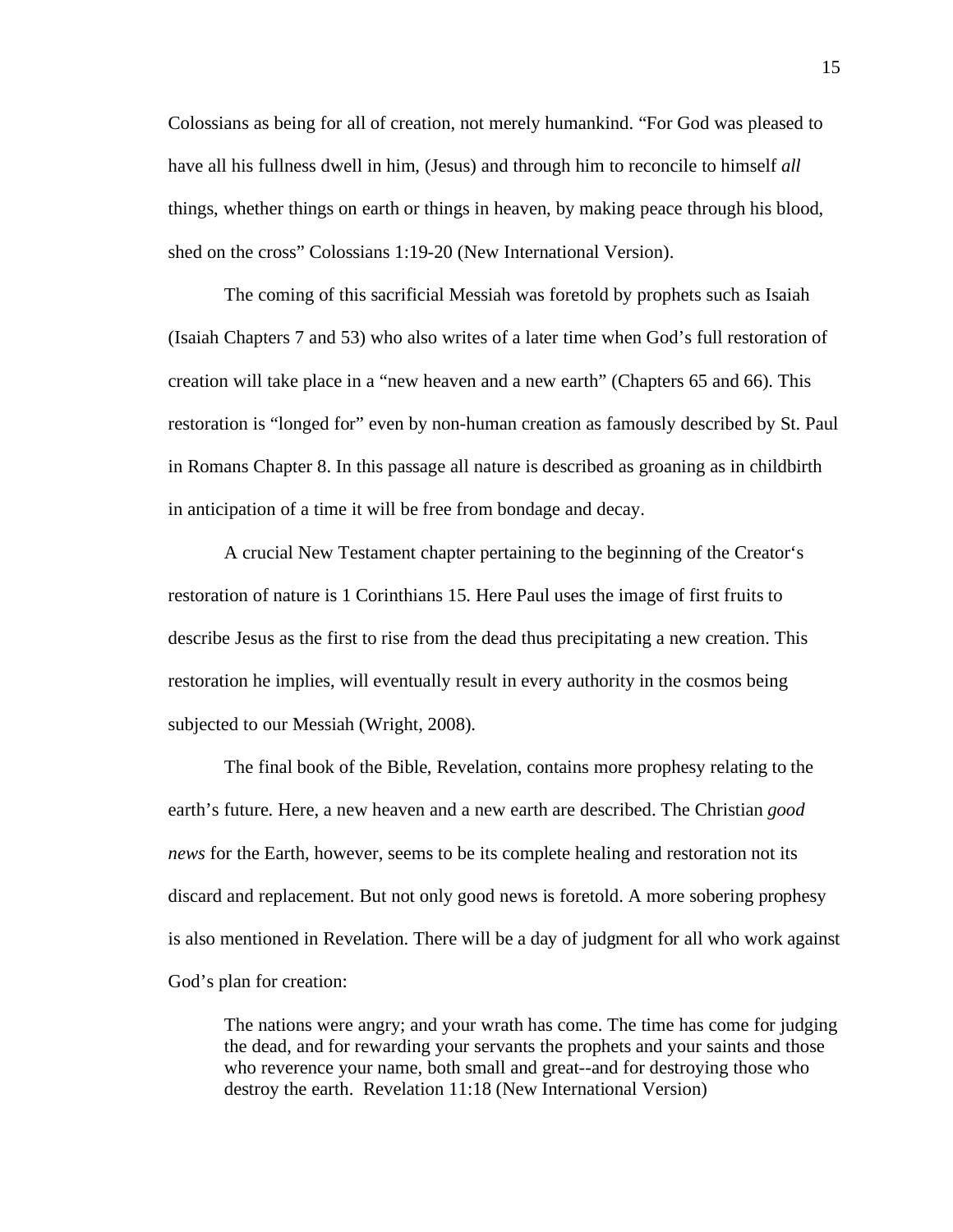#### *Recent Scholarly Writings*

The theme of creation-care as highlighted in this biblical survey is congruent with the recent writings of Tom Wright (2008), Bishop of Durham, in *Surprised by Hope.* Wright expounds the story of Genesis as the beginning of an epic narrative of redemption and renewal that climaxes in the Incarnation of the Redeemer. This renewal is ultimately fulfilled in the new heaven and new earth as foretold by the Old Testament prophets and by the writer of Revelation. Wright acknowledges several other significant scriptural references to a much relieved, healed and renewed creation woven throughout the biblical story. He cites nature's ongoing groaning for liberation as mentioned in Romans Chapter 8 and the Redeemer's sacrifice for all of creation as described in Colossians Chapter 1 and 1 Corinthians 15.

These passages are elegantly explained by Wright (2008) in his sixth chapter entitled "What the Whole World is Waiting For." Here Wright insists the New Testament<sup>5</sup> does not support the notion of heaven as a distant, otherworldly place but a continuation of an earthly existence where people will continue to serve their Creator and creation. He uses the analogy of marriage to explain this eventual merging of heaven and earth. A wedding is

… a creational sign that God's project is going forward; that opposite poles (heaven and earth) within creation are made for union, not competition; that love and not hate have the last word in the universe; that fruitfulness not sterility is God's will for creation. (Wright, 2008, p. 105)

The implication for Christians is that they should partner with the Creator as stewards of the good creation rather than neglect the earth while they wait for an eventual and permanent salvation *from* this world. Loren Wilkinson, a leading Christian scholar,

<sup>&</sup>lt;sup>5</sup> The last 27 books of the Protestant Bible from St. Matthew to Revelation.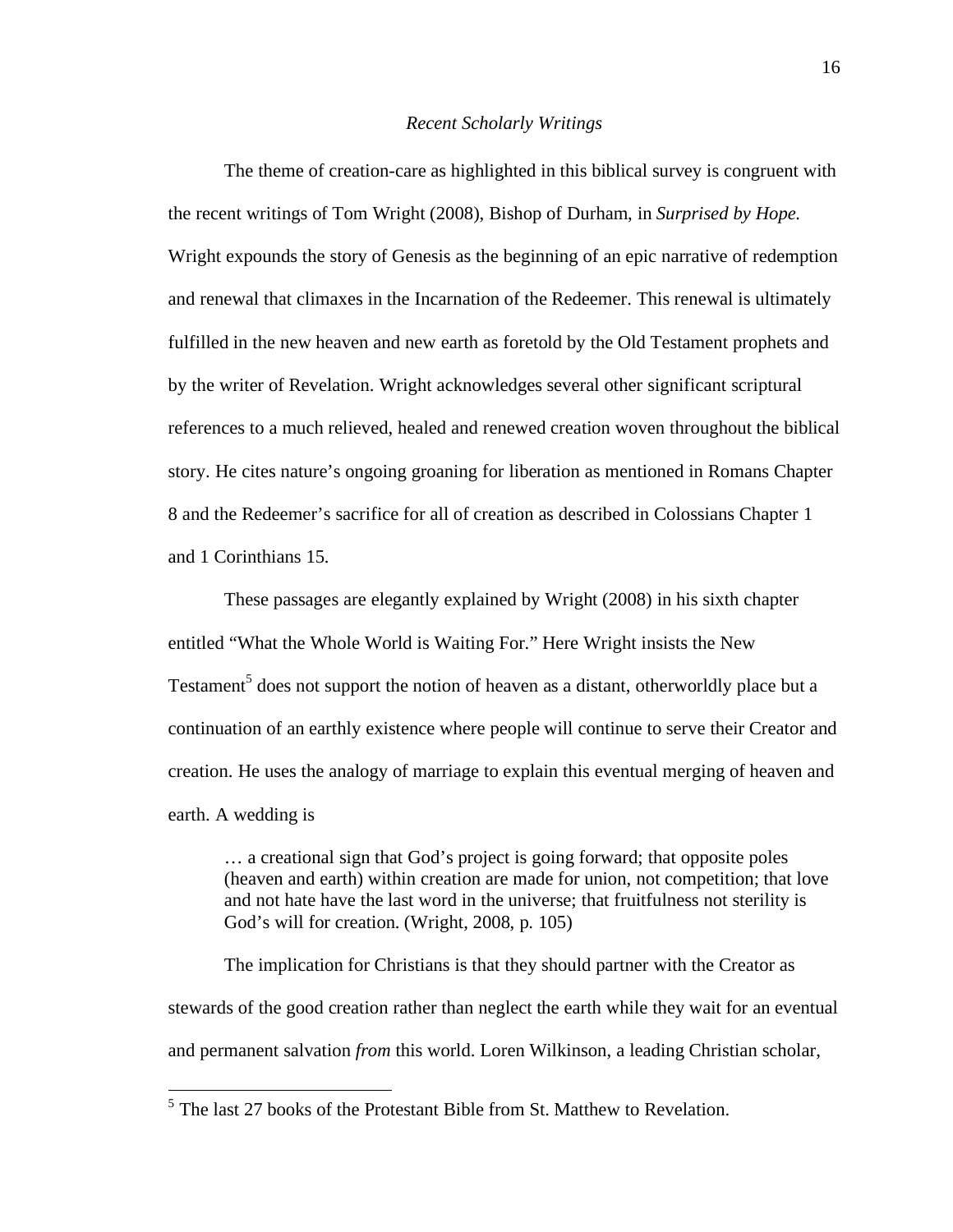writer and environmentalist, corroborates with Wright in *Caring for Creation in Your Own Backyard* (1992) by claiming the Christian's renewed relationship with the Creator provided by the cross<sup>6</sup> does not leave creation behind. Wilkinson challenges the prior assumptions of many of his primarily Christian readers when he writes: "We are saved *for* creation not *out of it"*(Wilkinson & Wilkinson, 1992, p. 15).

#### *Christian Treatment of the Earth*

What now begs an explanation is the discrepancy between the biblical mandate for earth-care and the hesitance of the Western church to actively encourage such stewardship. On this topic, essayist Wendell Berry, is scathing in his criticism of the church.

Christian organizations, to this day, remain largely indifferent to the rape and plunder of the world and its traditional cultures. It is hardly too much to say that most Christian organizations are as happily indifferent to the ecological, cultural and religious implications of industrial economies. (W. Berry, 1992, p. 94) Although he is critical of Christian organizations, Wendell Berry, unlike White and Thomas Berry, does not reject the biblical story as ecologically uninspiring. He instead expresses an understanding that the cause of environmental destruction is not rooted in the Scriptures. He writes: "however just it [indictment of Christianity] may be, it does not come from an adequate understanding of the Bible and the cultural traditions that descend from the Bible" (W. Berry, 1992, p. 94). I concur with Berry's challenge for

behavior of those people supposed to have been biblically instructed" (W. Berry, p. 95).

people to make "very precise distinctions between the biblical instruction and the

<sup>&</sup>lt;sup>6</sup>The "cross" refers to the wooden apparatus used to execute criminals in Roman times.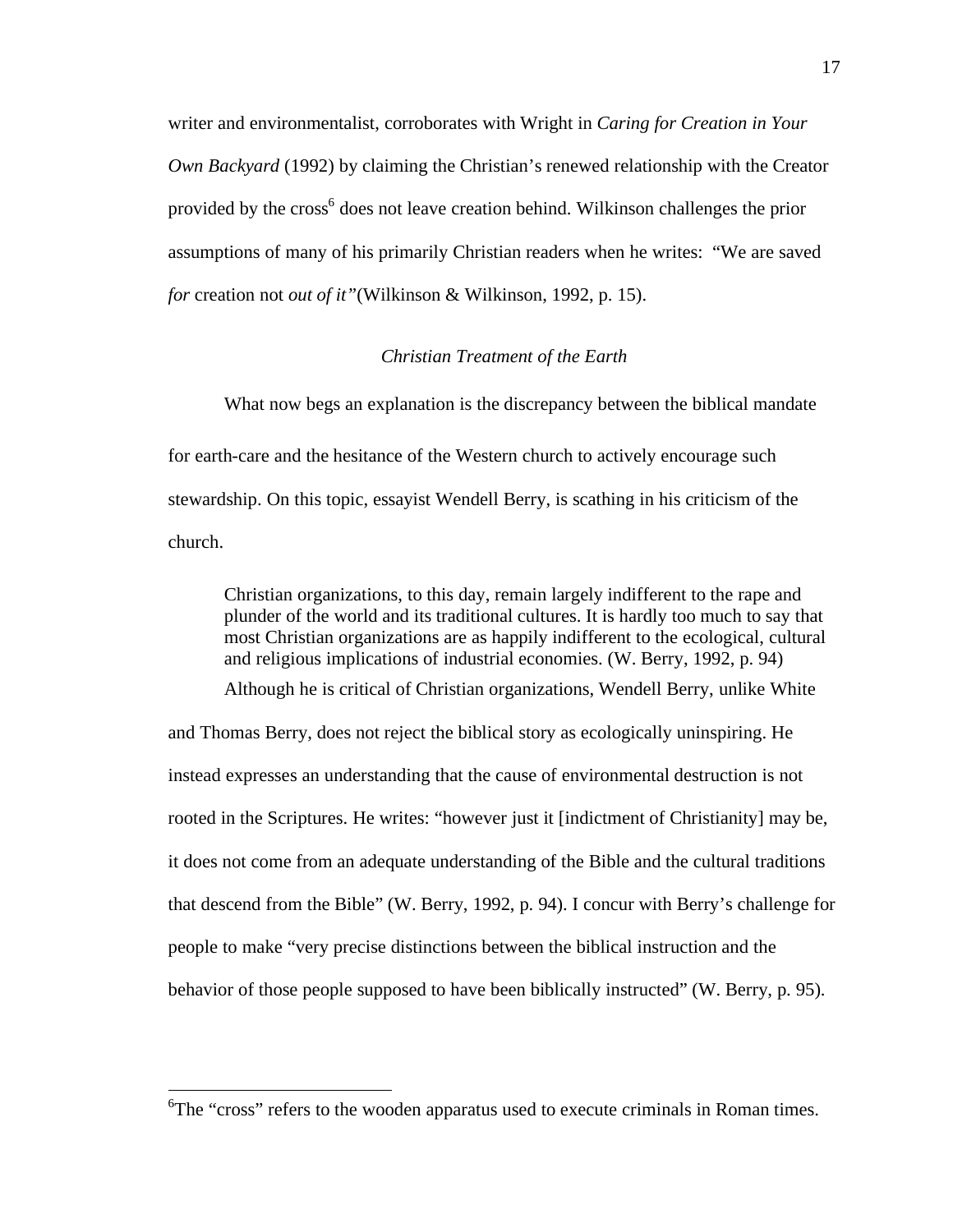In *What Are People For?* Berry (1990) heralds the biblical directive to be stewards of nature. An important quotation of Berry's is included here to counter the typical complaint against the scriptural reference to human dominion over nature in Genesis 1:28.

Such a reading of Genesis 1:28 is contradicted by virtually all the rest of the Bible, as many people by now have pointed out. The ecological teaching of the Bible is simply inescapable: God made the world because He wanted it made. He thinks the world is good and He loves it. It is His world; He has never relinquished title to it. And He has never revoked the conditions bearing on His gift to us the use of it that oblige us to take excellent care of it. If God loves the world then how might any person of faith be excused for not loving it or justified in destroying it? (W. Berry, 1990, p. 98)

*Why did Christianity's emphasis shift?*

## *Non-Christian Influences*

Over the centuries, several influences have interfered with the earlier, more original Judeo-Christian concept of human responsibility to creation. The misguided understanding that resulted has lead to a shameful exploitation of land, air and water and an unbalanced emphasis on spiritual pursuits, at least in branches of Western Christendom. I will separate these influences into three categories: Gnostic, Hellenistic and Pre-Enlightenment.

Gnostic philosophy peaked in the Mediterranean region about 150 CE (Cairns, 1981). An essential Gnostic belief involved a separation of "evil" matter from what they perceived as "spiritual" and good. In an attempt to arrange an avoidance of evil, the Gnostics separated the concept of a "good" Deity from "evil" earthly matter. The Gnostics concluded that a good God could not have created this "evil' world therefore assumed the Creator to be completely "otherworldly" and separate from Earth. Salvation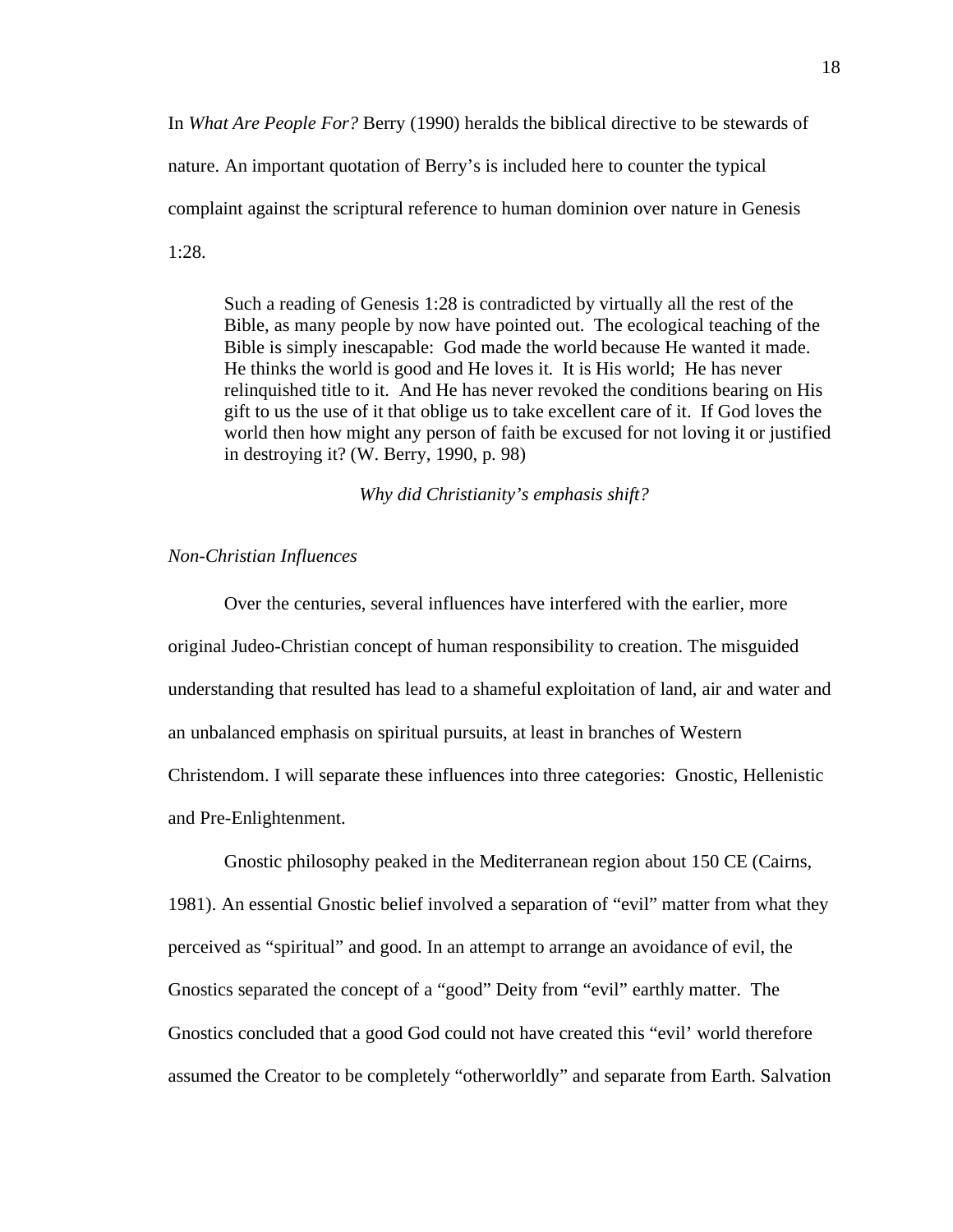in heaven was only for the spiritual side of people (1981). The impact of Gnostic thought on early Christianity was the formation of a sect who rejected the teaching that Christ was present in a physical body (1981). A vestige of Gnosticism in the contemporary Christian milieu is the idea that "spiritual" pursuits trump earthly concerns- even concerns of immanent threats to all life on the planet.

Another cultural influence that has affected Christendom is the Hellenistic philosophy of Platonism. Essentially, Platonism drove a wedge between tangible nature and the mind/soul. Loren Wilkinson's *Earthkeeping in the 90's* thoroughly outlines the Platonist's belief in nature as "an impediment to the soul" (Wilkinson, 1991). To the Platonist, the body and nature were distractions "from the soul's proper task" (Wilkinson, 1991, p. 115) to transcend nature with more noble pursuits of the mind and spirit. Nature itself, Wilkinson explains, would not be worthy of the Platonist's serious attention. Bringing order to nature would be worthwhile but not necessarily in a way respectful of creation's inherent goodness as explained in the Genesis account (Wilkinson, 1991). The influence of Platonism on Christian thought would be impossible to measure but one can safely conclude the philosophy has not been conducive to a healing relationship between humans and land.

It would be difficult to overstate our third major influence on Western Christian thought—that of the pre-Enlightenment writers René's Descartes (1596-1650) and Francis Bacon (1561-1626). Wilkinson explains the dualism of Descartes (as a differentiation between " 'thinking things' and 'extended things'" (Wilkinson, 1991, p. 154). As with Plato, Descartes perceived "thinking things" (minds) as more certain than material "extended things" (nature). One major consequence of this Cartesian assumption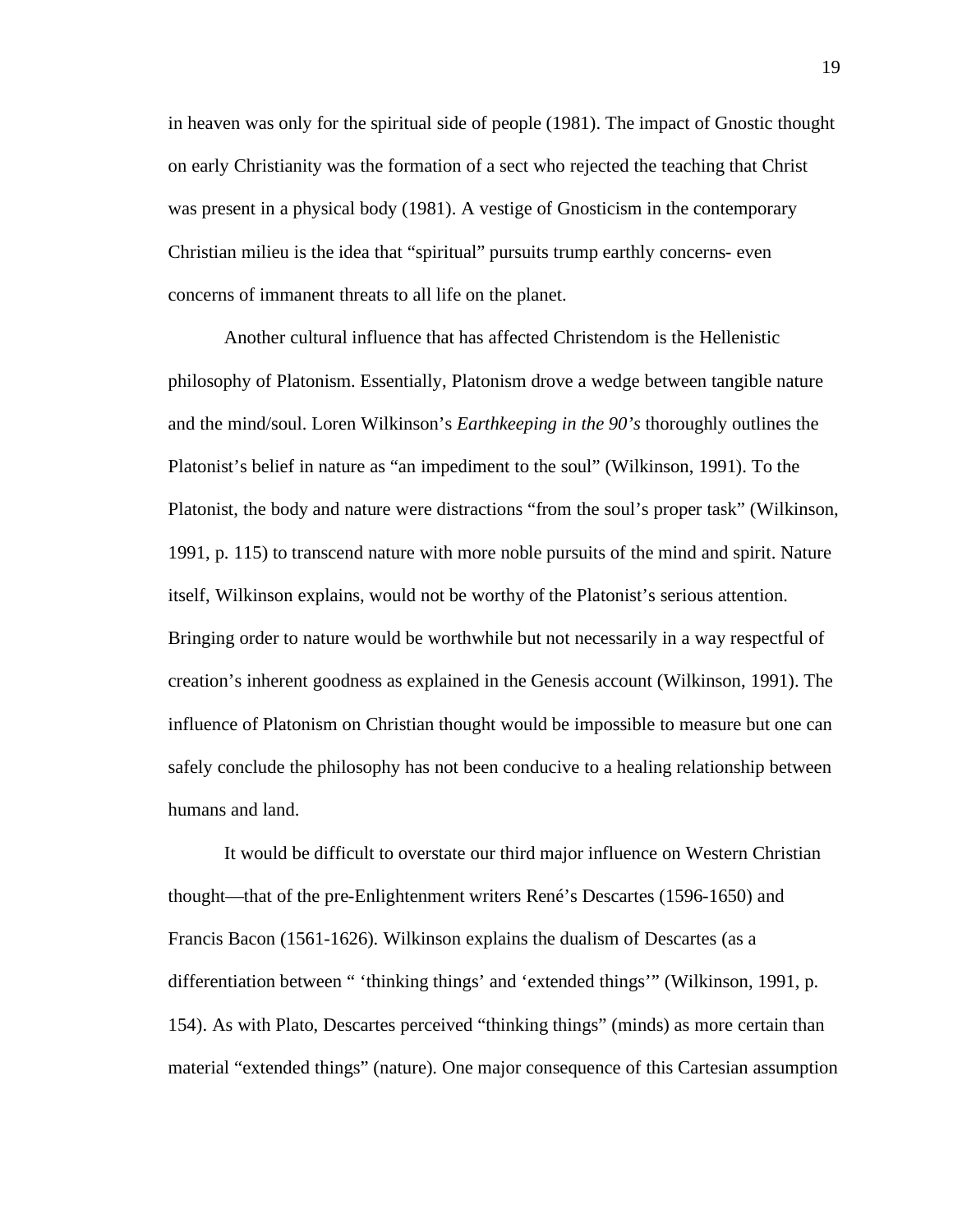has been the treatment of nature as a vast machine for manipulation. In addition, Descartes believed "the body of an animal was simply a machine without a mind" (Wilkinson, 1991, p. 155). To Descartes' followers, animals had no feelings. The resulting cruelty to animals and land goes without saying. While this attitude towards non-human life has pervaded modern culture, it has not met with sufficient resistance by Christians.

The other pre-Enlightenment thinker I want to highlight is Francis Bacon. More than any of his contemporaries, Bacon championed Genesis 1:28 as humankind's license to exercise power over nature. Some historical empathy would permit an understanding of why such power was desired. In *Earthkeeping in the 90's* Wilkinson reminds his readers that in Bacon's day, plagues, high infant mortality and poverty interrupted the enjoyment of life as we know it today. Bacon proposed a "great instauration" by which the rightful power over nature granted humankind at creation would be restored (Wilkinson, 1991, p. 158). Bacon insisted that the acquisition of human knowledge should lead to power over nature. The view from 400 years later reveals disastrous ecological results. The disasters have not stemmed from genuine knowledge made possible by Bacon's useful scientific methods, but from the exploitive way this knowledge has been applied.

Such historical influences as Gnostic, Hellenistic and pre-Enlightenment thinkers have distorted the original Hebrew and Christian understanding of a good Creation worthy of our sacrificial stewardship (Wilkinson, 1991). More recently, however, the Christian church has largely succumbed to another influence: A materialistic worldview. Bouma-Prediger effectively quotes Granberg-Michaelson (1990) saying "Christian faith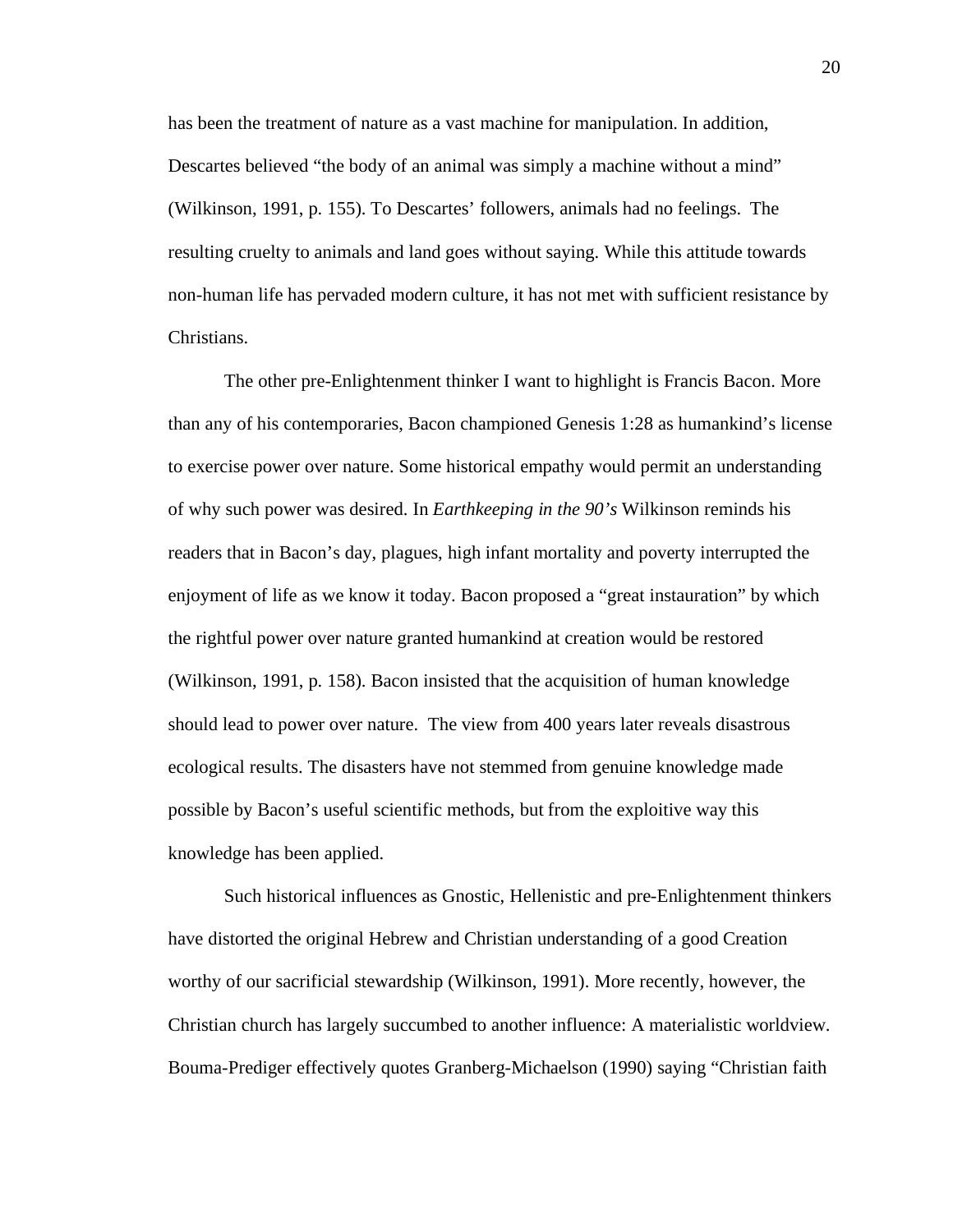in the West has been captive to the assumptions of modern culture which sever God from creation and subject the creation to humanity's arrogant and unrestrained power" (Bouma-Prediger, 2001, p. 80). Together these philosophies have derailed Christendom from a thorough understanding of its Divine call to serve and care for the land in which we have been placed.

There have been some good stewards of creation since Christianity's first couple of centuries, however. For example, St. Patrick's understanding of Christ's connection to all of creation is exemplary (Wilkinson, 1991). Moreover, the medieval era produced some exceptional Christian thought and action that was highly respectful of the earth. St. Francis of Assisi is a case in point. His insight into the role of animals within God's purposes and his recognition of "spirit" in the inanimate should inspire us to whom everything has been reduced to matter. Wilkinson's effective inclusion of hymns written by both St. Patrick and St. Francis does much to convey their "appreciation of the intrinsic worth of creation and the Creator's abiding closeness to it (Wilkinson, 1991, p. 144)." I respect these people and their views of nature as an antidote for what ails our land today.

## *Misinterpretations of Scripture*

## *2 Peter 3:10.*

Another factor still playing a role in the distraction of Christians from environmental concern has to do with the mishandling of some key scriptural passages. One of these is 1 Peter 3:10, which is often translated to read: "And the earth and the works that are upon it will be burned up." According to Bouma-Prediger, however, the most faithful Greek translation of this verse reads "and the earth and the works upon it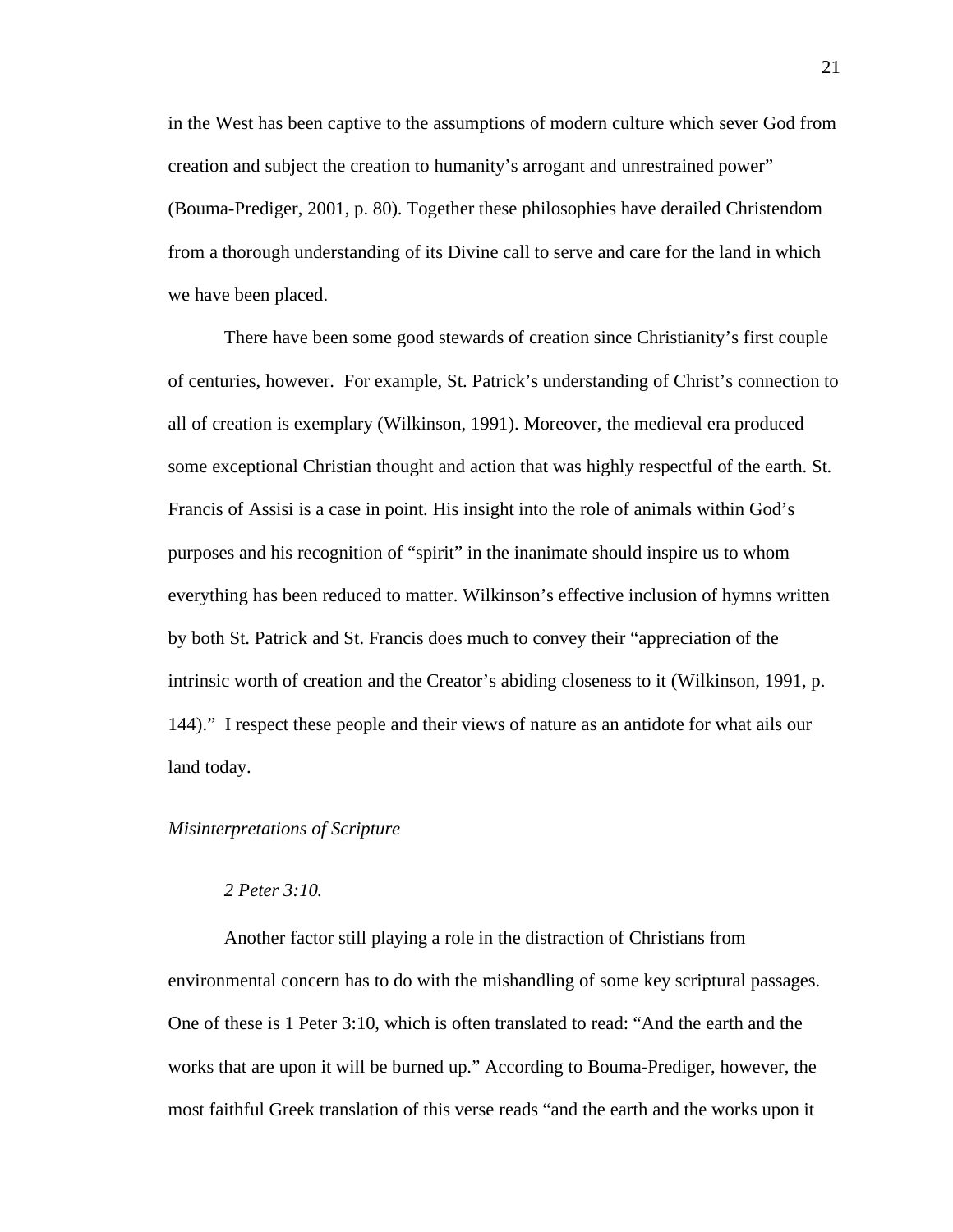will be *found*" (Bouma-Prediger, 1995, p. 3-4). In Bouma-Prediger's opinion "a creation negating worldview has played a decisive role in the translation of this text resulting in the words "burned up" (Bouma-Prediger, p. 4). The more accurate translation gives the impression that "there will be a basic *continuity* rather than a *discontinuity* of this world and with next." (Bouma-Prediger, p. 4)

#### *Fallen nature.*

Another common mishandling of a biblical concept has to do with the perceived curse on nature. In Genesis 3 God says to Adam: "Cursed is the ground because of you. Through painful toil you will eat of it all the days of your life. It will produce thorns and thistles for you" (Genesis 3: 17-18 New International Version). Wilkinson contends the passage actually teaches that human sin sets us against creation so that the ground becomes a curse to us. An accurate translation of the phrase in question could read, "cursed is the ground to you" (Wilkinson, & Wilkinson, 1992, p. 25). A broken relationship between people and nature is implied.

## *Joseph Sittler*

One of the most inspiring pioneers of contemporary Christian scholarship on ecological needs was Joseph Sittler (1904-1987). I close the historical portion of this literature review with a summary of Sittler due to the implications of his interpretation of St. Paul for the Christian understanding of creation.

Sittler demonstrated an impressive ability for original thought in "Called to Unity," his address to the Third Assembly of the World Council of Churches in New Delhi, India on November 21, 1961 (Sittler, 2008, Bibliography Section, para 2).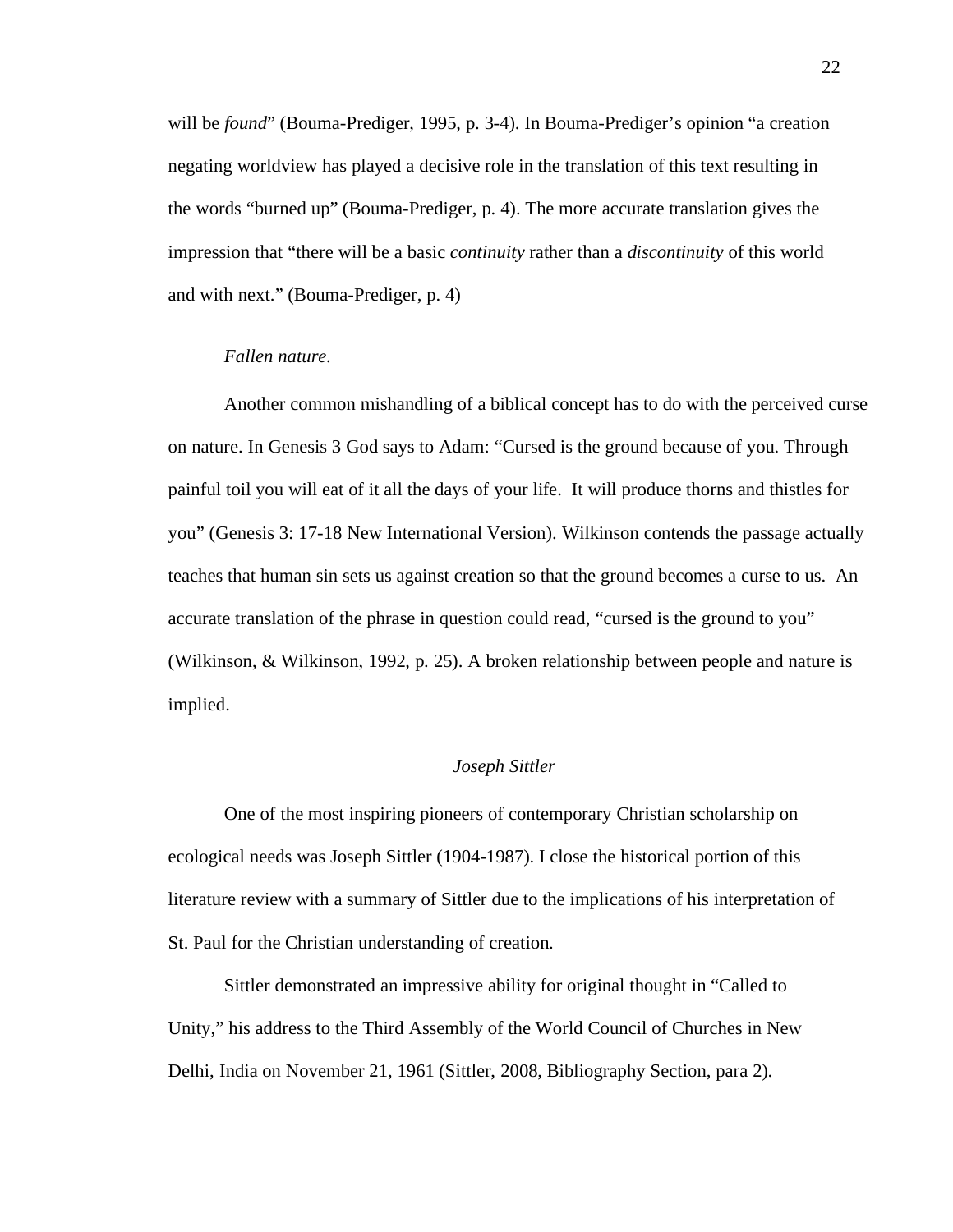Although orthodox by western religious standards, he likely rankled as many as Lynne White with his unique conclusions. In this seminal address, Sittler is almost as hard on western Christianity as White, yet mentions no need for major doctrinal revisions concerning the creation story. Sittler's main contention was with Christendom's turning from a more inclusive perception of grace (Sittler, 1962).

Sittler posited that since the rationalism of the Enlightenment, the emphasis in the Christian church has been the salvation of the human soul. Other components of nature have not been included. Irenaeus, according to Sittler, believed nothing should be declared unclean or common because the sacrifice of Jesus Christ extends grace to all of creation, not merely the human soul. Sittler continues, by referring to a division, or "doctrinal cleavage" in Western Christianity. He criticized the church for its inability to "relate the powers of grace to nature" (Sittler, 1962, p. 181). Although the original Reformed<sup>7</sup> theologians of the 16th century believed all of nature was a realm of grace, Sittler complained that we in the west have stopped believing this. The Enlightenment, he argues, completely severed nature from humans and due to the mindset of rationalism, redemption by grace is extended to merely the human moral soul and nothing else. This, Sittler claims, is also counter to St. Paul's teaching in the Bible's letter to the Colossian church. Although mentioned above, this extremely important passage needs to be more fully quoted here. Central to Sittler's premise, it states:

He is the image of the invisible God, the firstborn over all creation. For by him *all things* [emphasis added] were created: things in heaven and on earth, visible and invisible, whether thrones or powers or rulers or authorities; *all things* [emphasis added] were created by him and for him. He is before *all things*, [emphasis added] and in him *all things* [emphasis added] hold together. And he is the head of the

<sup>&</sup>lt;sup>7</sup> Reformed theologians are those who followed the teachings of the reformation leaders such as Martin Luther and John Calvin.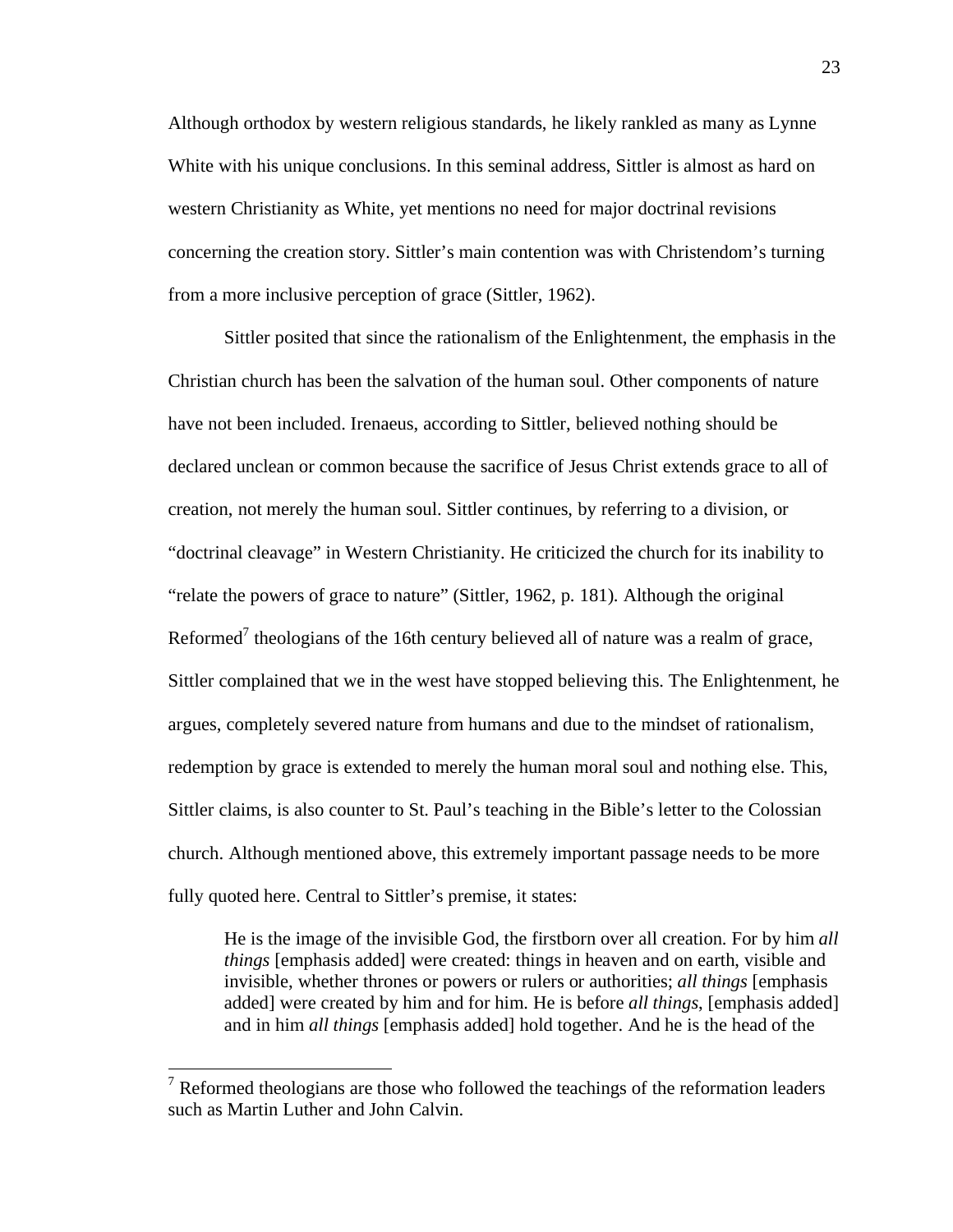body, the church; he is the beginning and the firstborn from among the dead, so that in everything he might have the supremacy. For God was pleased to have all his fullness dwell in him, and through him to reconcile to himself *all things,*  [emphasis added] whether things on earth or things in heaven, by making peace through his blood, shed on the cross. Colossians 1:15-20 (New International Version)

The significance of the five uses of the phrase "all things" in the above passage

can hardly be overstated. St. Paul is making it abundantly clear that all of creation—

vegetation, soil and animals as well as humans—are potential recipients of God's

omnipotent care, redemption and renewal. This all-inclusive grace has not been

emphasized within modern Christian teaching as much as the redemption of merely the

human soul.

One more significant reference used by Sittler is Romans chapter 8. In this

passage St. Paul writes:

The creation waits in eager expectation for the sons [and daughters] of God to be revealed. For the creation was subjected to frustration, not by its own choice, but by the will of the one who subjected it, in hope that the creation itself will be liberated from its bondage to decay and brought into the glorious freedom of the children of God. We know that the whole creation has been groaning as in the pains of childbirth right up to the present time. Romans 8: 19-22 (New International Version)

Sittler interprets these passages in Colossians and Romans as teaching a broad dispensation of grace. Based on the texts from Colossians and Romans, I concur with Sittler. Although the claim is debatable, the scriptures can be interpreted as describing all of nature with an ability to *wish* and *long* for a just future. What is certain, the biblical reference to "all things" being "reconciled to God through Christ," and to a "groaning" creation has significant implications for the Christian view of creation. If Joseph Sittler's interpretation of Saint's Irenaeus and Paul is accurate, stewardship of nature should be a natural outflow of Christian faith.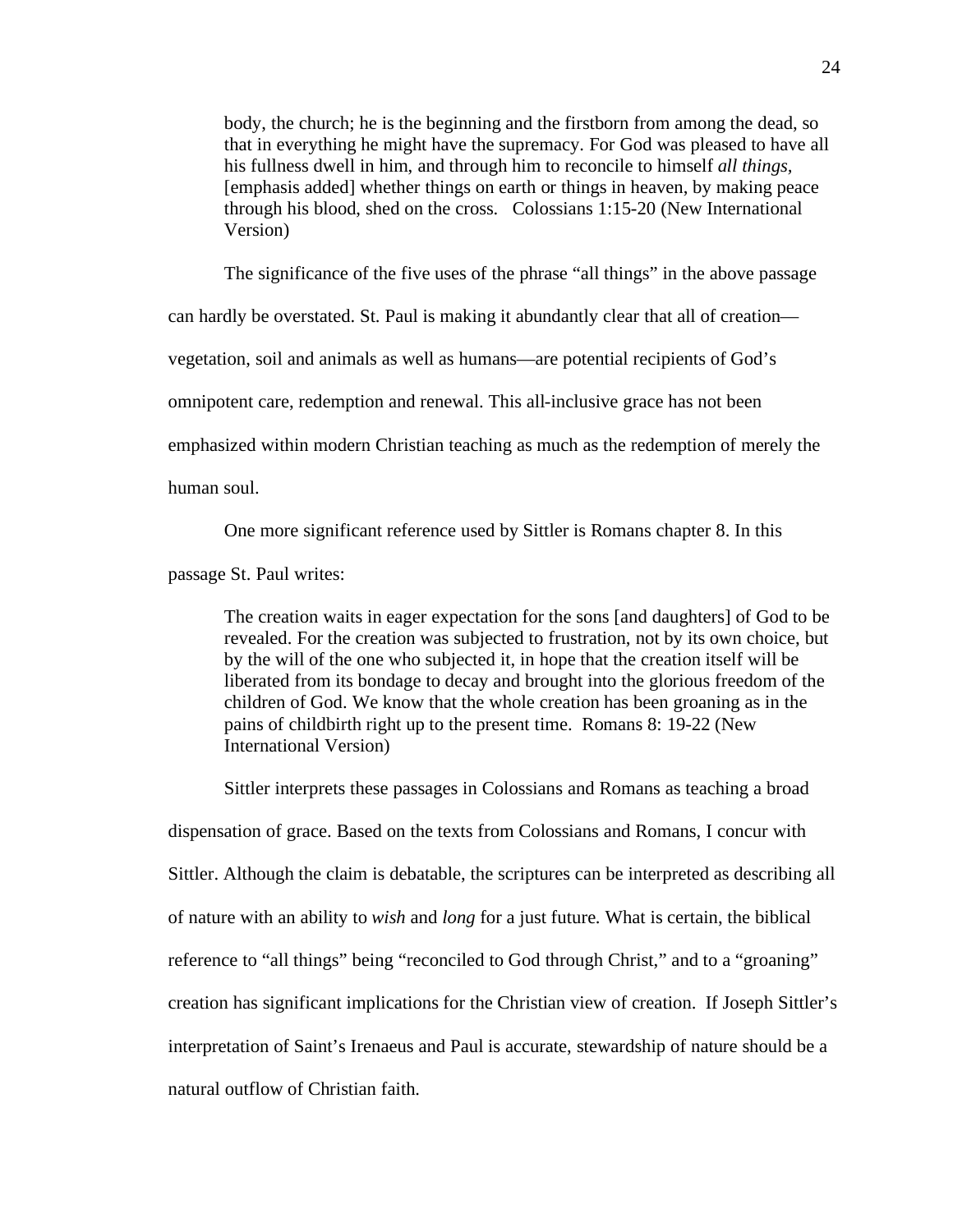In contrast to Berry's and White's recommended departure from the biblical story, I identify with scholars like Tom Wright, Loren Wilkinson, Wendell Berry, Steven Bouma-Prediger and Joseph Sittler whose scholarly and passionate writings have for decades espoused a return to a more biblically aligned "earthy" Christianity.

### *The Transformational Potential of the Eucharist*

I would like to conclude the literature review by considering the role of the Eucharist within Christian worship. I have reason to believe environmental policies develop best in churches with a sacramental focus. For example, where the Eucharist service is observed each Sunday, a more "earth-friendly" Christianity seems to result. Alternately, where this physical ritual is observed less often, there seems not to be as formal an environmental policy in place nor as much time spent discussing environmental issues. I am setting out to determine if more frequent handling and consumption of this bread and wine serves as a defense against the spiritualization of contemporary Christianity (Wilkinson, 2008). I suggest the Eucharist fosters a connection to the physical world because the bread and wine represent the physical presence of the resurrected Deity as described in the Gospel of John. John writes:

In the beginning was the Word, and the Word was with God, and the Word was God. He was with God in the beginning. Through him all things were made; without him nothing was made that has been made ... The Word became flesh and made his dwelling among us. John 1: 1-3, 14 (New International Version)

The writings of St. Irenaeus in the second century CE are particularly fascinating when applied to this topic. Combating the Gnostic challenge to Christian belief that Jesus was the Incarnated Creator, Irenaeus wrote his famous *Against the Heresies* (von Balthasar, 1990) In his introduction to this treatise, Swiss theologian Hans Urs von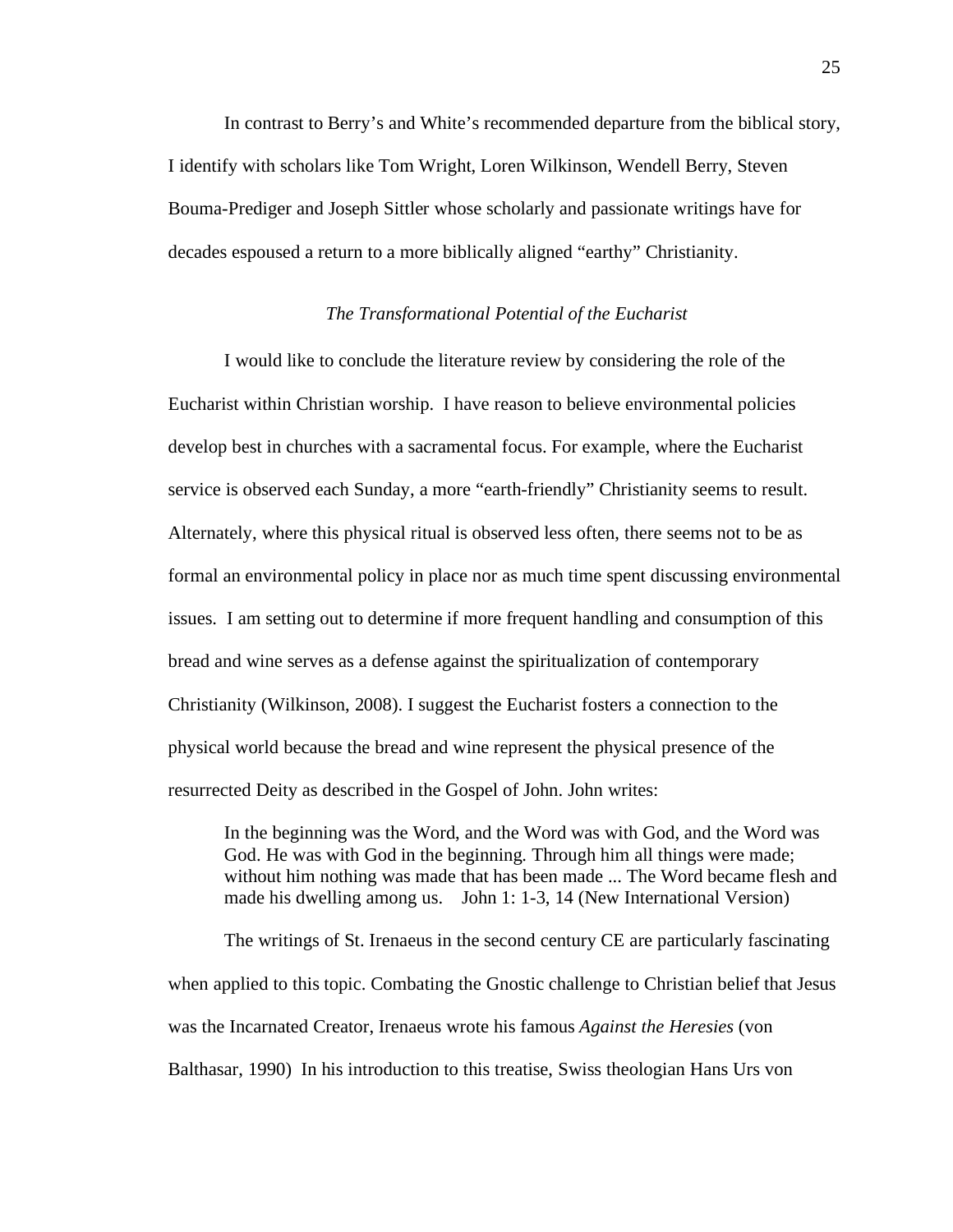Balthasar summarizes the significance of Irenaeus' claims: "The fact that God has become man, indeed flesh, proves that the redemption and resurrection of the entire earthly world is not just a possibility but a reality" (von Balthasar, 1990) In *Against the Heresies* Irenaeus highlights the connection between Eucharist and land:

(Our bodies) are nourished by the cup, which is His Blood, and is fortified by the bread, which is His Body. The stem of the vine takes root in the earth and eventually, bears fruit, and "the grain of wheat falls into the earth" (John 12:24), dissolves, rises again, multiplied by the all-containing Spirit of God, and finally after skilled processing, is put to human use. These two then receive the Word of God and become the Eucharist, which is the Body and Blood of Christ. Similarly, our bodies, having been laid to rest in the earth, and having there dissolved, will rise again at their appointed time, for the Word of God will grant them resurrection..." (Irenaeus in Urs von Balthasar, 1990)

Irenaeus has greatly inspired the Orthodox Church's emphasis that all surrounding

creation is a sacrament, which is offered back to God in the form of the Eucharist. Influential

Orthodox theologian Alexander Schmemann began his seminal book *For the Life of the* 

*World* with the phrase, "We are what we eat" (Schmemann, 1970). He goes on to explain the

Eucharist:

...This offering to God of the bread and wine, of the food we must eat in order to live, is our offering to Him of ourselves, of our life and of the whole world. 'To take in our hands the whole world as if it were an apple' said a Russian poet. It is our Eucharist...that in Christ has become the very life of man. (Schmemann, 1970)

After interviewing three Orthodox clergy, it is my opinion this inter-connection

between the Christ, the bread and wine and the land on which we depend is what leads to

their church's advanced environmental thinking.

The ability of the Eucharist to mediate an attitude of openness towards creation is

further corroborated by contemporary theologians such as John Habgood and Craig M.

Mueller. Habgood was the Anglican Archbishop of York when he claimed the Christian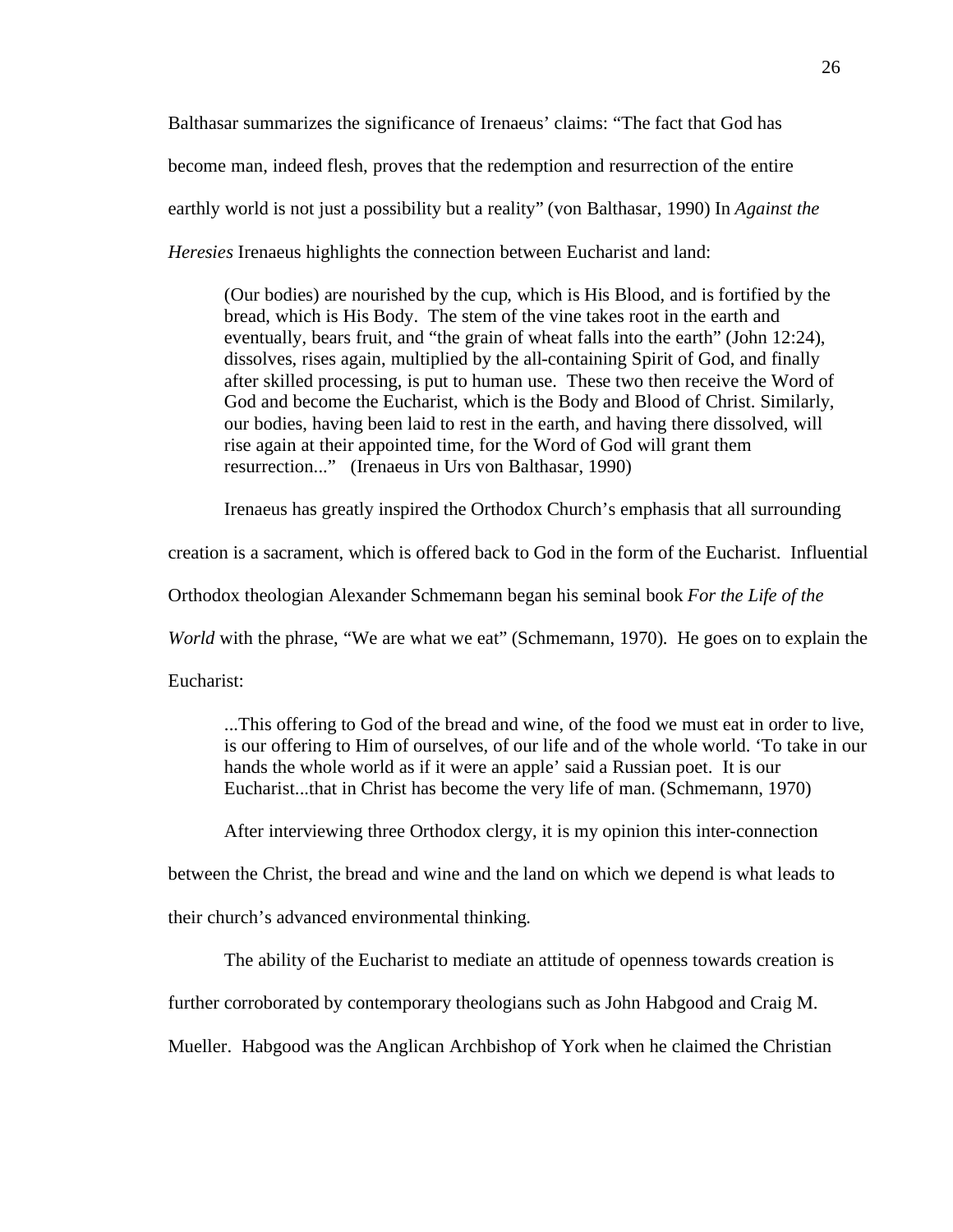cross could be interpreted in light of the sacraments<sup>8</sup> in order to strengthen the link between the redemption of humans and the redemption of the rest of creation (Birch, Eakin, & McDaniel, 1990). In the same essay Habgood advocates for a human role under God's grace in which ordinary things can be offered and broken in consecration as a way to anticipate heaven on earth (Birch, et al., 1990). Habgood is suggesting the Eucharist fulfils this role.

Mueller, a Lutheran theologian, also links Eucharist observance to ecological awareness. In his essay *Earthly Elements: The Sacraments as Celebrating Creation and Forming Vocation*, Mueller makes a case for the Eucharist as a sign that God is not hostile to creation and a means by which Christ's presence is born into a church assembly. Moreover, Mueller claims that the sacraments remind us that we depend on God's creation (Krause, 1994). He concludes his essay with a reference to the need for church leaders to make a connection between sacramental theology and care for the earth (Krause, 1994).

Tom Wright in *Surprised by Hope* describes the Eucharist as an event during which "Jesus comes to meet us in the symbols of creation, the bread and the wine, which are thus taken up into the Christ story, the event of new creation itself, and become vessels, carriers, of God's new world" (Wright, 2008, p. 275).

An appropriate conclusion to this literature review is a consideration of Michael Northcott's recent writing on the ecological implications of the Eucharist. He explains that in the early Christian church the Eucharist would be consumed in the context of a regular communal meal. After reminding his readers that we are all part of a cyclical and communal web of life he has this to say about the Eucharist:

<sup>&</sup>lt;sup>8</sup> Baptism and the Eucharist are the two primary sacraments, or sacred rituals in Christian practice.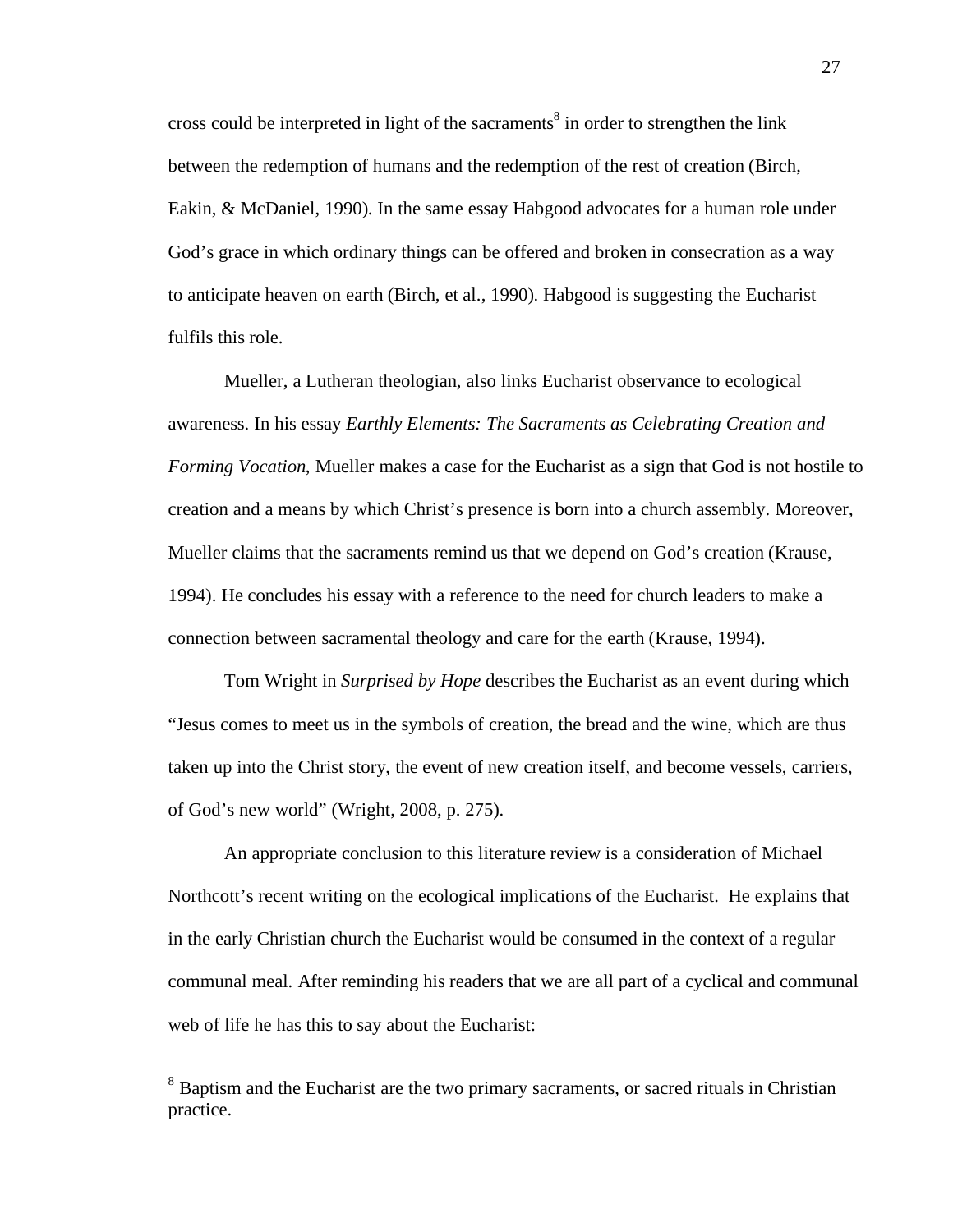The offering of food in the Eucharist feast is equally significant for Christians in connecting the Church-constituting rite of Eucharist with the whole of the divine creation. The Eucharist is in effect a microcosm of the history of creation-redemption as it finds its completion in the Incarnation of Christ. (Northcott, 2009, p. 263)

Northcott, an Anglican priest and professor of Ethics at the University of Edinburgh,

goes on to recommend the recovery of the Eucharist as the central act of worship in all

Christian churches (Northcott, 2009). My research is in part designed to determine if this

Eucharist practice influences its participants towards ecological sensitivity.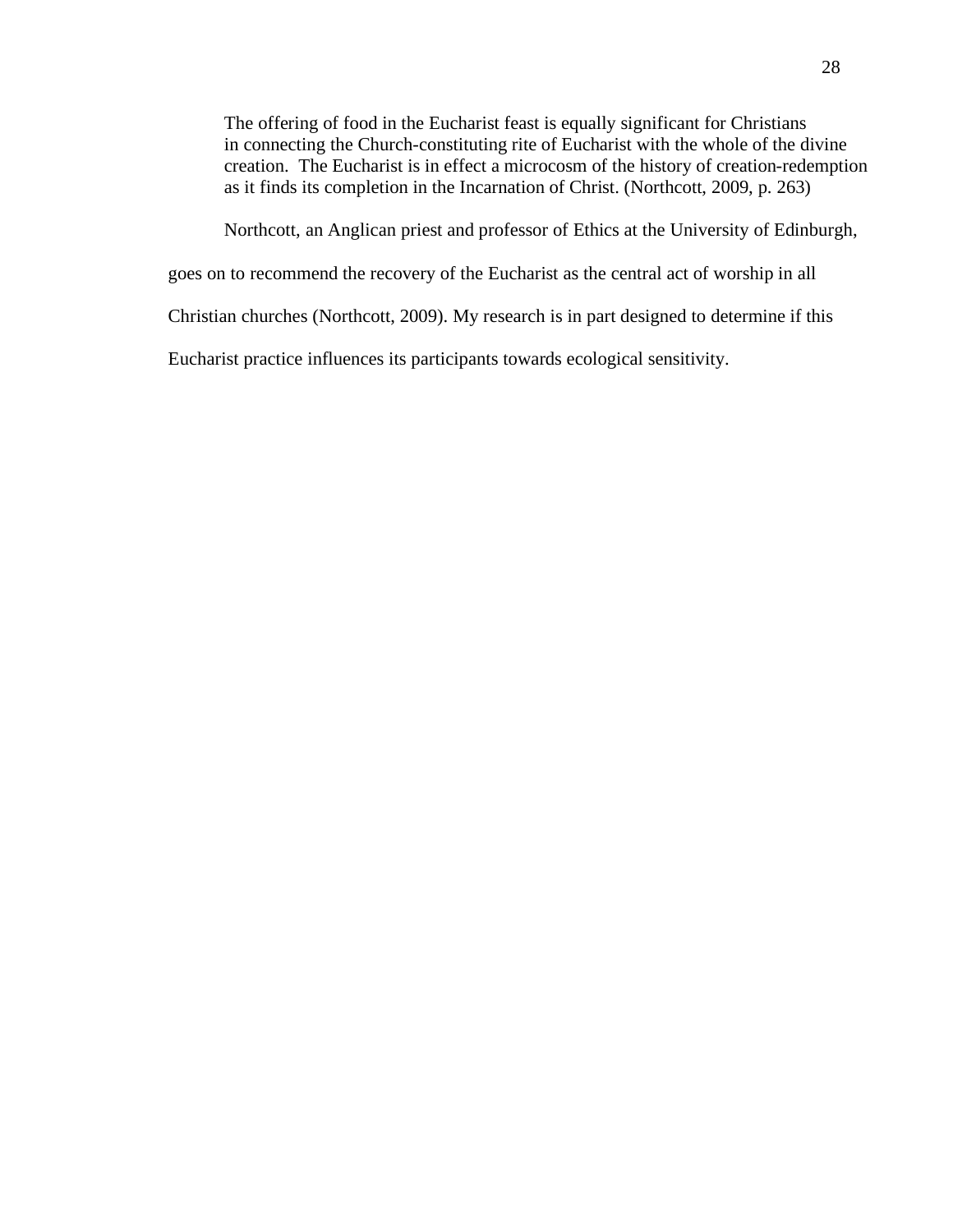#### Chapter 3 Methodology

#### *Introduction*

My research objectives were to determine if there is a discernable difference in attitude and approach to creation-care between types of churches and to determine the cause of this difference. To meet the requirements of the Royal Roads University Master of Arts degree in the Environmental Education and Communication program, I isolated clerical perceptions of environmental education for study. Before continuing, I want to re-iterate why I believe the "environment" should be a concern of the church.

It is my claim that a sufficient understanding of genuine and original Christian teaching would lead to a concern for all injustices within creation's realm. I do not wish to imply that other faith traditions cannot be followed with the same result. My upbringing was Christian, however, and much study and reflection has led me to believe adherence to the Scriptures upon which this faith is founded would lead to a healing of creation. With these beliefs in mind, I looked for their "environmental" implication within several churches.

This chapter is divided into three main sections. The first will provide an overview of how the research was carried out as well as a rationale for the chosen methodology. The second section will describe my research procedures in detail beginning with the interviews followed by the analysis of the resulting data. In addition, this section will provide an explanation of how the reliability of research results was guarded throughout the study. The final section will explain the procedure followed to ensure ethical standards of research were met.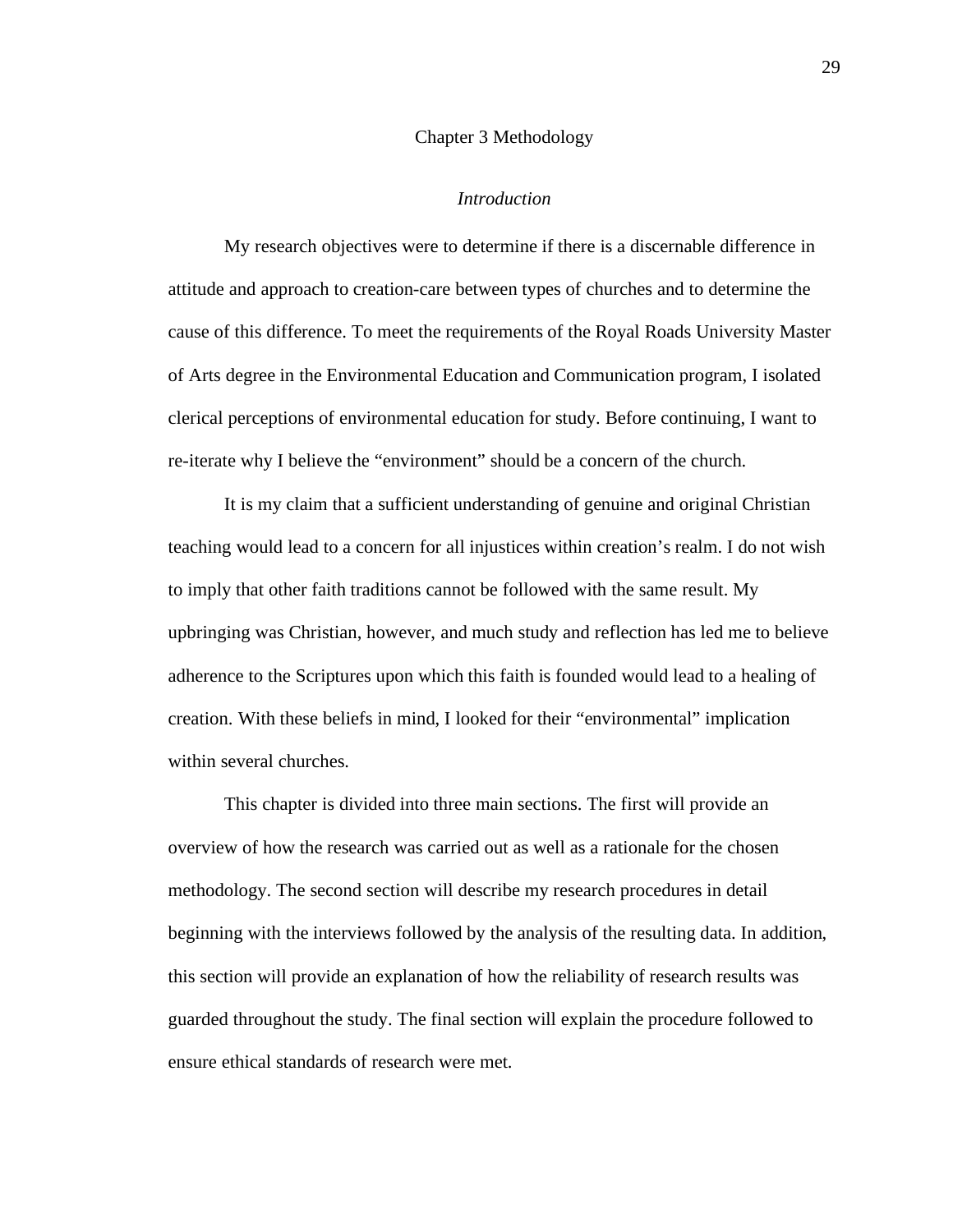# *Overview and rationale*

To find answers to my questions I employed an ethnographic<sup>9</sup> qualitative approach to my research, specifically adhering to grounded theory*,* initially developed by Barney Glaser and Anselm Strauss in the 1960's. Glaser and Strauss advocated this methodology as a way of "arriving at theory suited to its supposed purposes" not from " a priori assumptions" (Glaser, 1967) but from theory "systematically obtained from social research" (Glaser, 1967, p. 2). The aim of grounded theory is to gather data with an open mind, making note of themes and theories as they emerge. One continues to gather data and compares it with previously gathered data, revising the emerging theories until no new insights emerge. This is called theoretical saturation (Cohen, 2007).

# *Interviews*

One-on-one interviews proved a suitable instrument of data collection. I concur with McClaren and Morton (2003) that interviews are the best way "to explore attitudes, values, beliefs and motives" (McClaren, 2003, chapter 10, para 5) which was exactly what I wanted to do. I ruled out the use of closed survey questionnaires early in my research plans. Such surveys are an efficient means of gathering and organizing data, yet a trial use of the New Ecological Paradigm questionnaire revealed some shortcomings of such instruments. I was in search of more than such surveys would provide. While a series of closed questions could have been designed with a range of responses such as "strongly agree," "mildly agree," "agree," "mildly disagree," and "strongly disagree," I was aiming to understand the *reasons* for the clergy's beliefs and attitudes towards

<sup>&</sup>lt;sup>9</sup> Ethnography is the study of a particular group. In my case the group was Christian clergy and indirectly, their parishioners.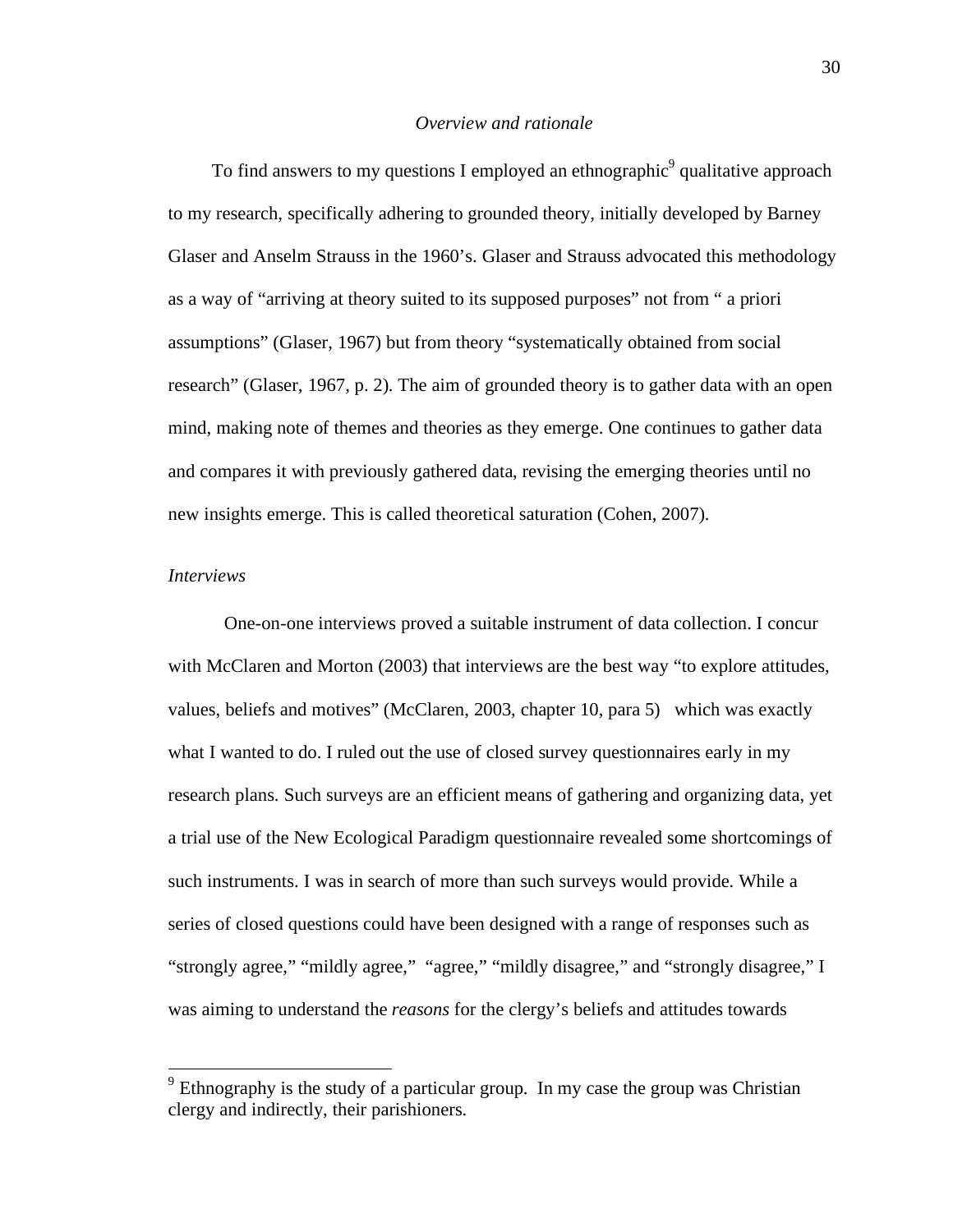environmental problems. The face-to-face interviews allowed me to probe more deeply into such beliefs.

Rich data is the goal of interviewing (Charmaz, 2006). It is characterized by significant and helpful information revealing ideas, feelings and motivations that probes "beneath the surface of social and subjective life" (Charmaz, 2006, p. 13). This kind of data is more likely to be gathered when the research participant is prompted to talk at length by a few open-ended questions, rather than a long series of questions to which short answers are required. I determined to "stay out of the way" during the interviews, allowing the clergy to talk openly. I improved at this type of questioning with subsequent interviews.

Another advantage of the interviews was my ability to gain additional non-verbal insights provided by body language and pauses. For example, a long pause following a request for biblical themes pertaining to God's care for creation could be an indication the pastor had not previously thought about this topic.

Several other personal influences led me to choose interviewing as my means of data collection. I have spent a lot of time on church committees and boards and have been friends with many pastors over the years. I even entered university with the aim of becoming a pastor. I share these people's Christian worldview and was confident I would be trusted. In addition, I enjoy talking to people. I fully anticipated my ability to establish a rapport that would result in honest communication.

I first piloted the interview to eliminate any unnoticed impediments to objective data collection. While listening to the recording and reading the transcription from this field test, I noticed I was talking too much and was occasionally too helpful when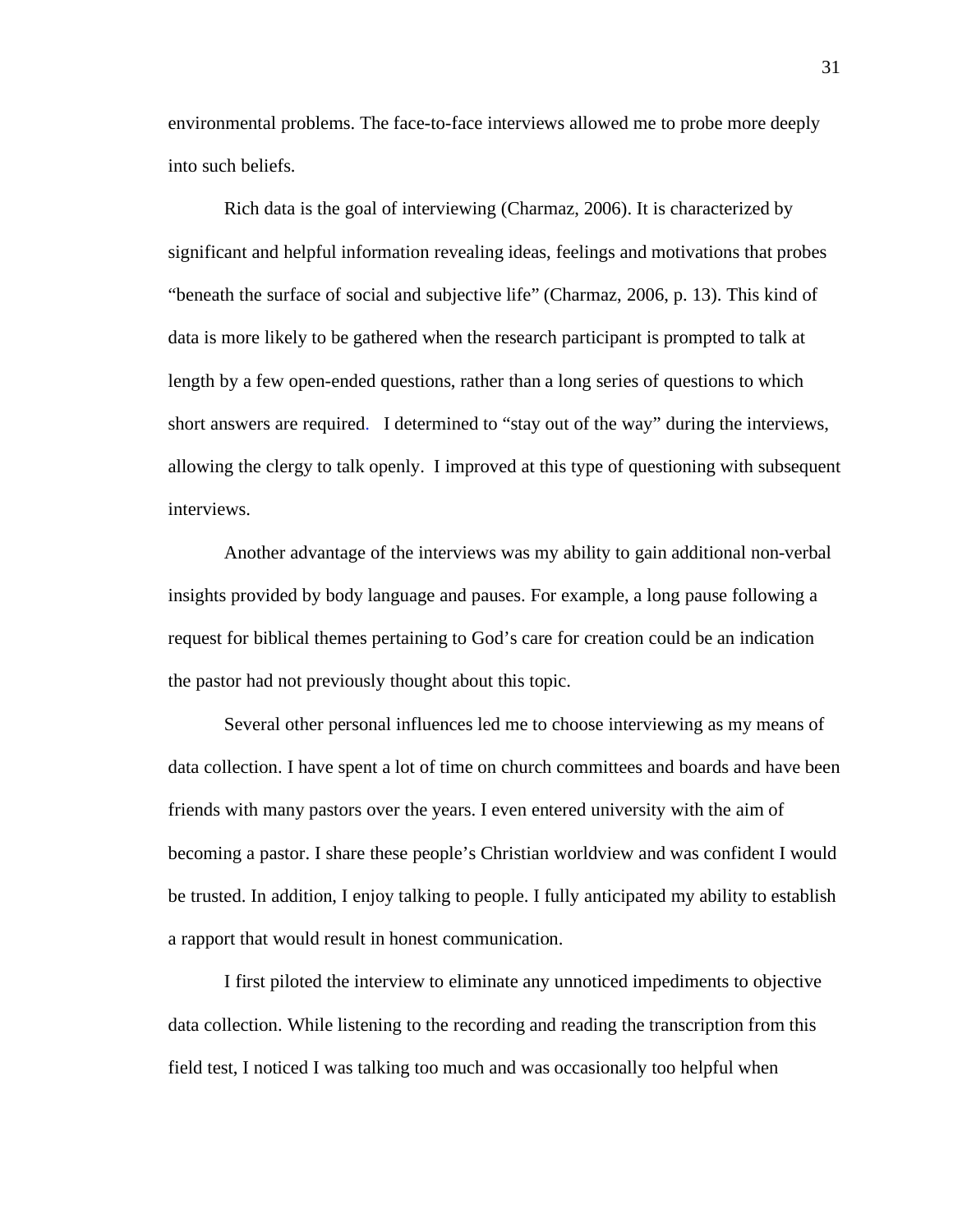prompting the minister to clarify answers. In doing so I was "putting words in his mouth" and I decided to avoid that practice in subsequent interviews even in the midst of uncomfortable silences. Such promptings could skew results by leading a research participant to answer in a way he would not have on his own. I did attempt to prompt with nods and agreeable "uh huh's" so as to encourage the respondent to speak freely and confidently.

I interviewed twelve clergy—eleven face-to-face and one by telephone. All but one of the face-to-face interviews were carried out in the offices of the clergy, the one exception in a café. I was aiming to interview approximately six clergy from sacramentbased churches (Anglican, Roman Catholic, Orthodox) and six from churches without the sacrament focus (Baptist, Pentecostal, Vineyard). A minimum of one Eucharist service per week was the qualifying characteristic of those churches considered sacrament-based.

I strove to triangulate my findings by interviewing several pastors from a wide range of Christian denominations. From the sacramental churches I interviewed clergy from Greek Orthodox, Roman Catholic, Lutheran and Anglican churches. From the evangelical churches I spoke with clergy from Baptist, Pentecostal and Vineyard churches.

I took several precautions to create as random and valid a sample of ministers' opinions as possible. To begin, I sent 30 invitations to churches all over Vancouver Island and the mainland of British Columbia. This resulted in a total of twelve interviews in Campbell River, Courtenay, Parksville, Victoria and Langley. I knew nothing about these churches aside from their major doctrinal beliefs. The two exceptions were the Baptist church I attended for several years and an Anglican church with a minister I knew to be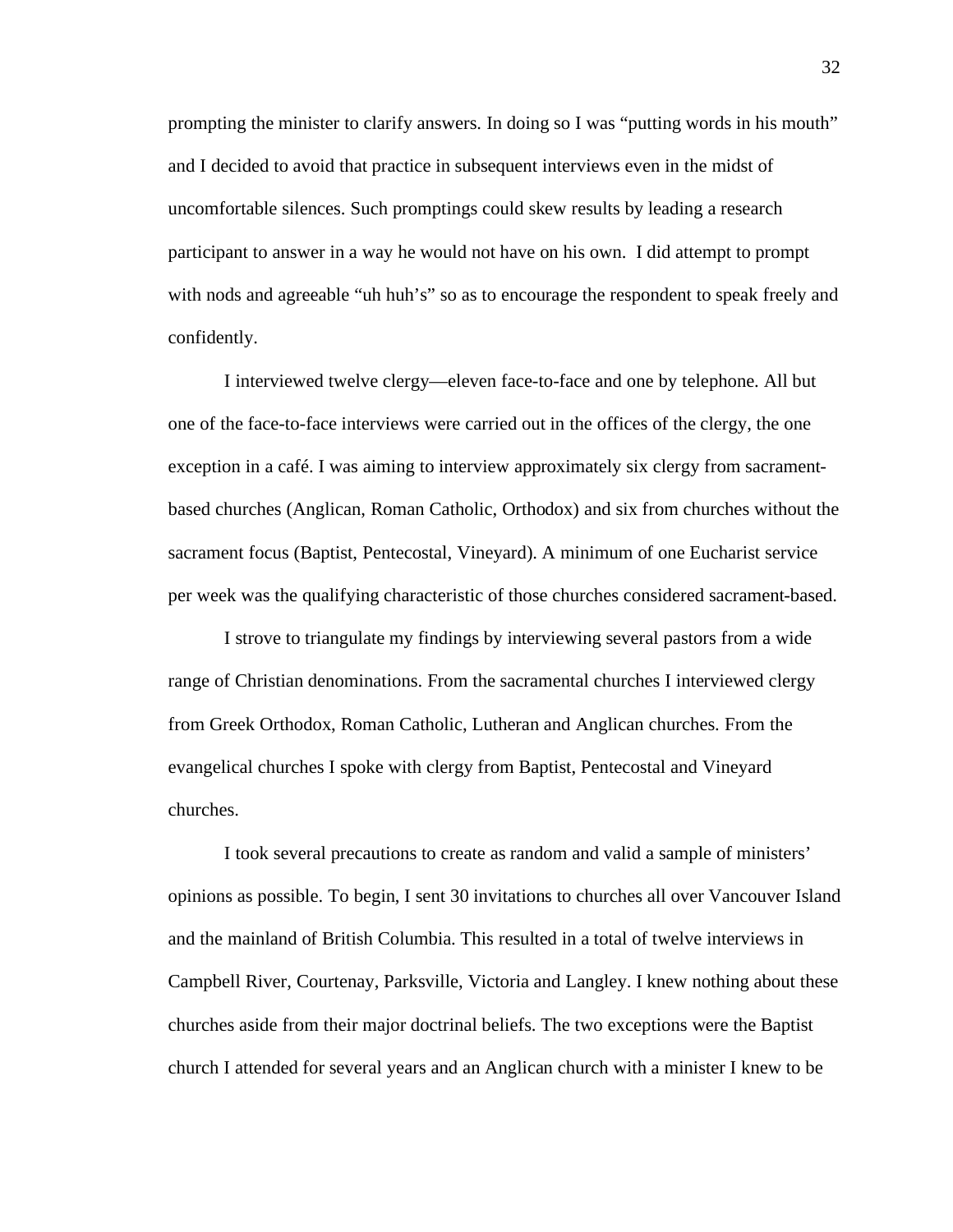the chair of a diocese level committee on environmental stewardship. I did not provide the clergy with the questions in advance. The same questions were asked of all pastors in the same order giving each the opportunity to respond from their personal and denominational perspective. In many cases the same themes emerged cross denominationally as will be discussed in Chapter 4. These precautions bolstered the reliability and transferability of my findings.

The list of churches represented can be seen the Table 3-1. Specific church names are not listed with their communities in order to promote non-traceability as promised in the preamble to my letter of informed consent.

Table 3-1 Churches represented by interviews

| Sacrament-based churches | Non-sacrament churches |
|--------------------------|------------------------|
|                          |                        |
| Anglican $# 1$           | Baptist #1             |
| Anglican $#2$            | Baptist #2             |
| Greek Orthodox #1        | Baptist #3             |
| Greek Orthodox #2        | Pentecostal            |
| Greek Orthodox #3        | Vineyard               |
| Roman Catholic           |                        |
| Lutheran                 |                        |

# *Criterion for Selection of Interview Participants*

My research questions required me to interview clergy from pastors from conservative Christian belief. Those from churches that adhere to the beliefs as listed in the Apostles' Creed<sup>10</sup>, for example were sought after. This was a necessary criterion for selecting participants because I was researching the potential effect of such belief and

<sup>&</sup>lt;sup>10</sup> See Appendix C.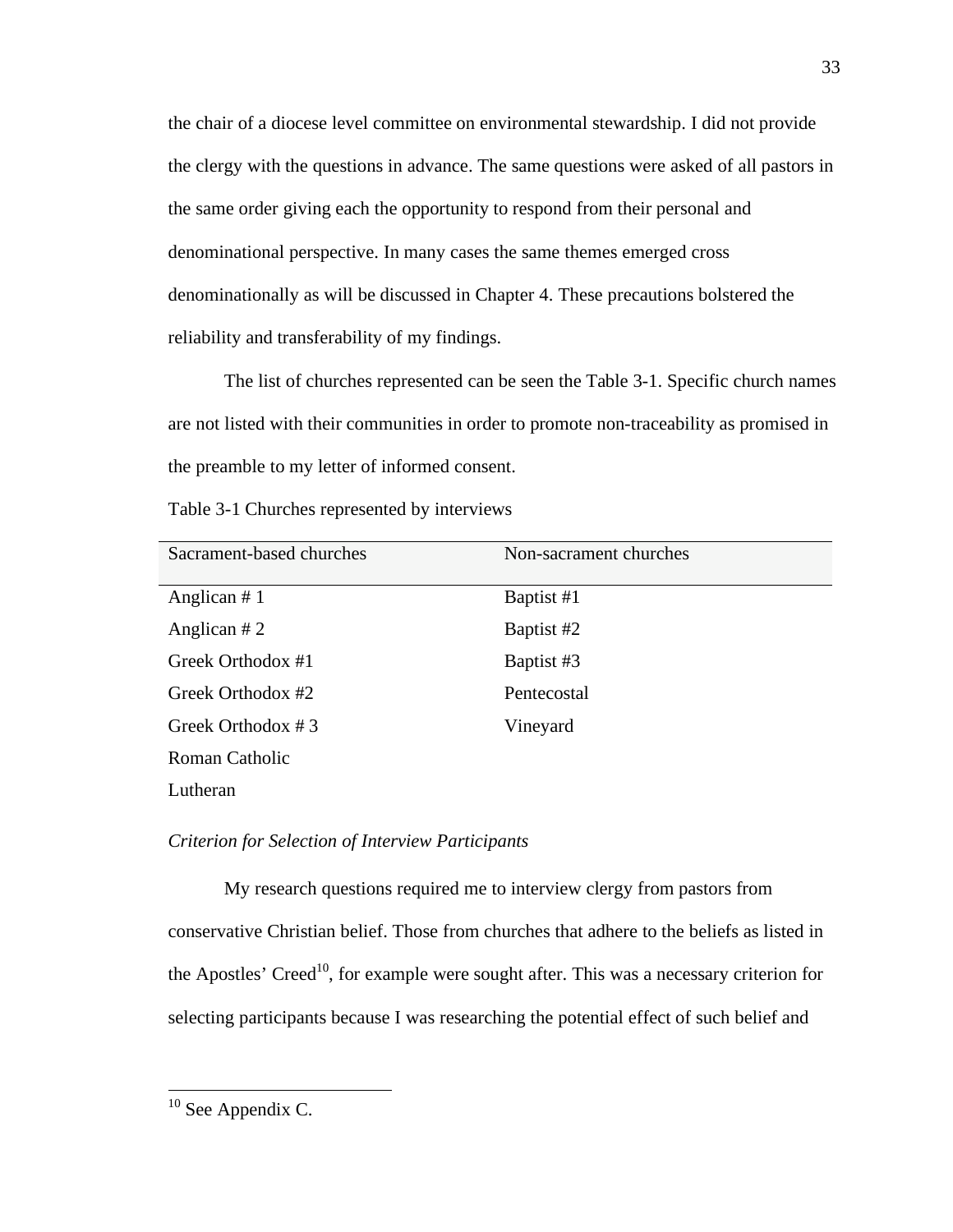related practice (Eucharist) on the clergy's perception of themselves as environmental educators.

The average duration of an interview was 43 minutes, the longest being 62 minutes and the shortest 27 minutes. The interviews were recorded with a small recording device and the audio-files sent away for professional transcription. The transcribed texts consisted of over 70 000 words and in keeping with grounded theory I analyzed the responses to my questions in search of themes and theories.

The interviews consisted of twenty questions and were semi-structured—designed as a series of open-ended questions based on my research questions. For example, I queried the clergy as to their beliefs about the scope of salvation, eschatology, and the implications of the Incarnation for creation. Some questions were more specific, seeking to determine the extent of the clergy's role as environmental educators within their church settings.

Throughout the interviews I fought the tendency to desire certain responses which would support my preconception that evangelical churches are not as advanced in their theology of creation care and environmental policy. As I will explain in my findings, I was in for some surprises. I was able to curtail my bias and preconceptions, however, and carried on with my interviewing with as open a mind as I could muster.

#### *Data analysis*

A Grounded Theory method of content analysis requires one to approach data with an open mind. I sought to adhere to this policy by guarding against forcing my preconceptions on the data I coded (Charmaz, 2006). This meant seeking the actual beliefs and theological understanding of the ministers around the topic of environmental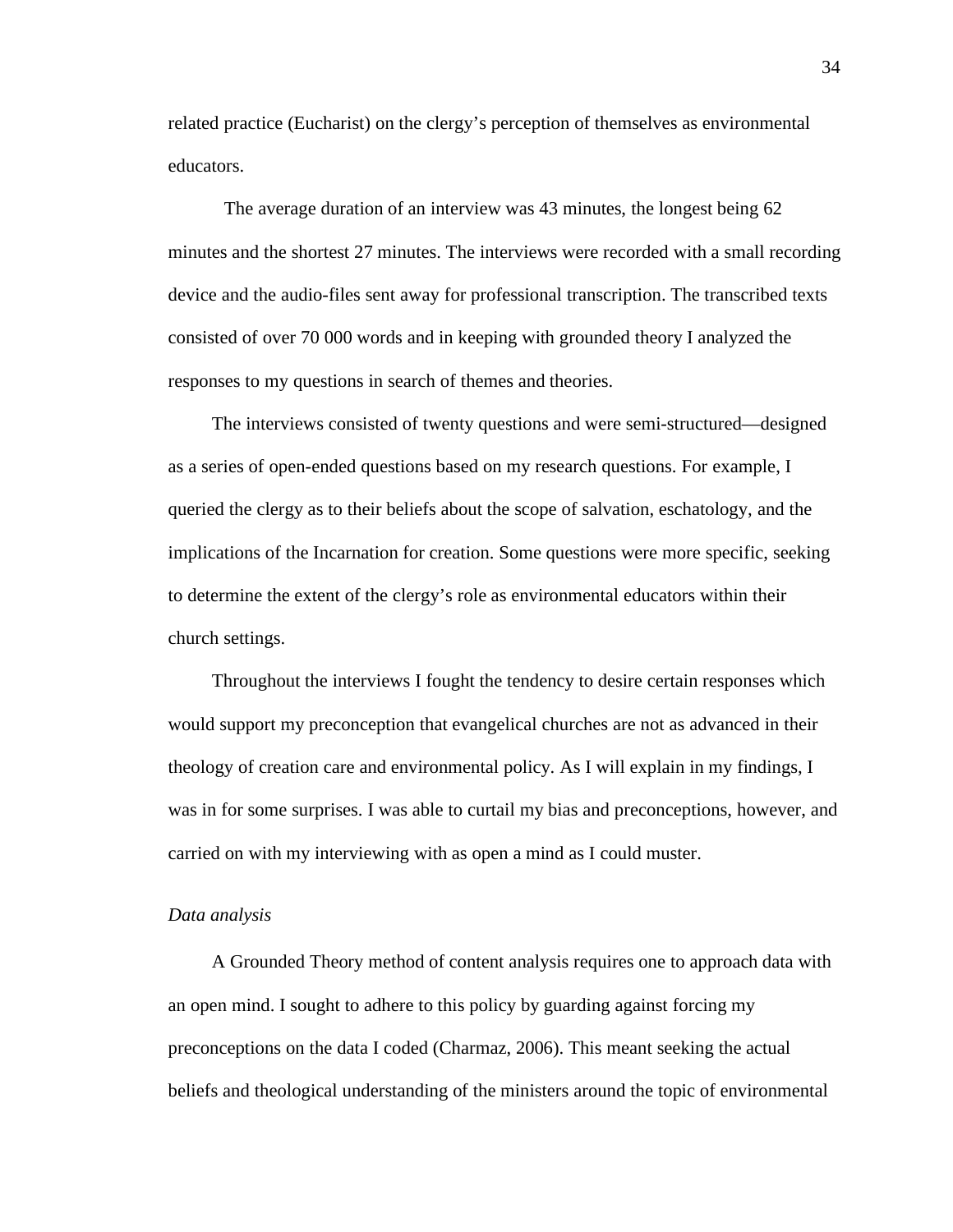concern rather than looking for a confirmation of what I preconceived these beliefs to be. I tried to be receptive to the emergence of unanticipated clerical beliefs that could steer my research in a direction I had not planned. Maintaining such an open mind was counterintuitive. I allowed the following guidelines for grounded theorists as listed by Cohen, Manion and Morrison (2007) to guide me:

• "Tolerance and openness to data and what is emerging"

• "Tolerance of confusion and regression when the theory does not become immediately obvious"

• "Resistance to premature formulation of theory" (Cohen, 2007, p. 492)

#### *Initial Coding.*

The transcription of my twelve interviews generated over 70 000 words of text. The first task was to read through each interview while coding the clergy's responses to the questions. I began by narrowing the text of each interview into 3-inch columns to create space to the right of the text in which to jot notes. This procedure of "line by line" (Charmaz, 2006, p. 50) coding was my initial step of analysis. When I had completed notes for an entire interview, I began creating codes for almost all emerging ideas. I created a codebook form on which to record these codes, their definitions and criterion for use as well as to keep track of the clergy who referring to the coded topic. Another space on each code page was available to write brief initial theories called memos. A sample of a page from this codebook is included in Appendix D. Ninety-eight codes were generated by the twelve interviews. I initially avoided grouping codes into broader categories and grouping responses into "sacramental" and "non-sacramental." Given my hunch that clergy from sacramental churches may be more "environmentally inclined," I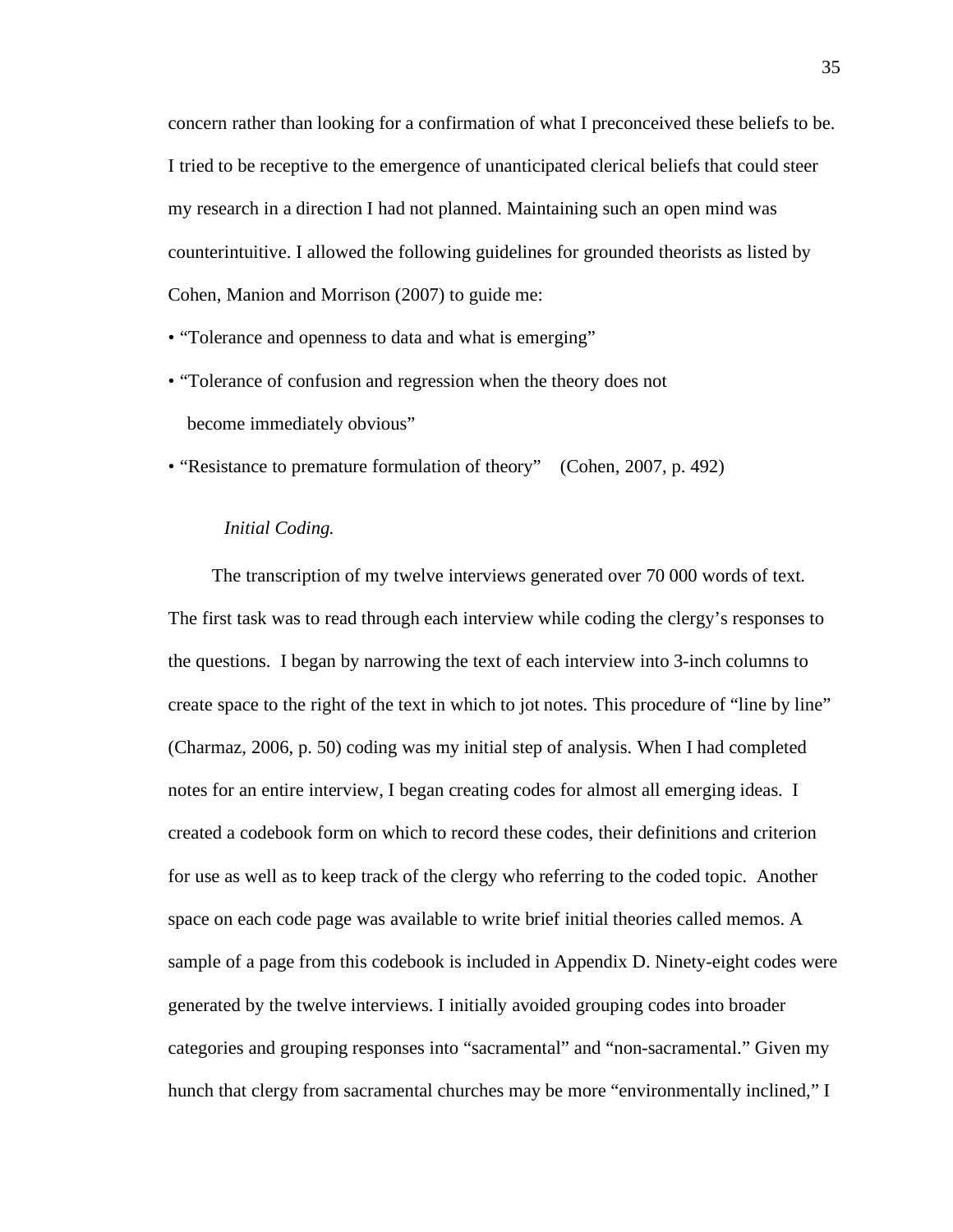did not want to be distracted by the awareness of one or the other side "winning" the tally early in my analysis.

To check the credibility of my codes and their definitions I arranged an external peer review of my notes and the transcriptions to which each code was linked. The person who did this for me concluded my codes and their definitions were logically connected to the raw data.

#### *Theoretical Sampling.*

After each interview was transcribed I would add codes as new concepts emerged that did not fit the definitions of existing codes. The first nine interviews generated ninety-two codes that needed sorting into theme categories. Each code was written on a separate piece of paper, which I sorted into thirteen theme piles. During this process, a few codes began to lose relevance and were culled. I further reduced the thirteen categories to seven themes (explained in Chapter Four). In keeping with grounded theory this "constant comparison" (Cohen, 2007) between existing and incoming data as well as between categories of data, enhanced the robustness of the emerging theories. This process of sorting, culling and categorizing data using codes to guide the procedure is a type of focused coding.

Glaser and Strauss (1967) describe the need for the grounded theorist to use existing codes and analyzed data to decide what data to collect next. Heeding this advice, I conducted three more interviews with a reduced number of questions to test the robustness of my seven themes. These three interviews resulted in only three new codesan indication the research was nearing theoretical saturation.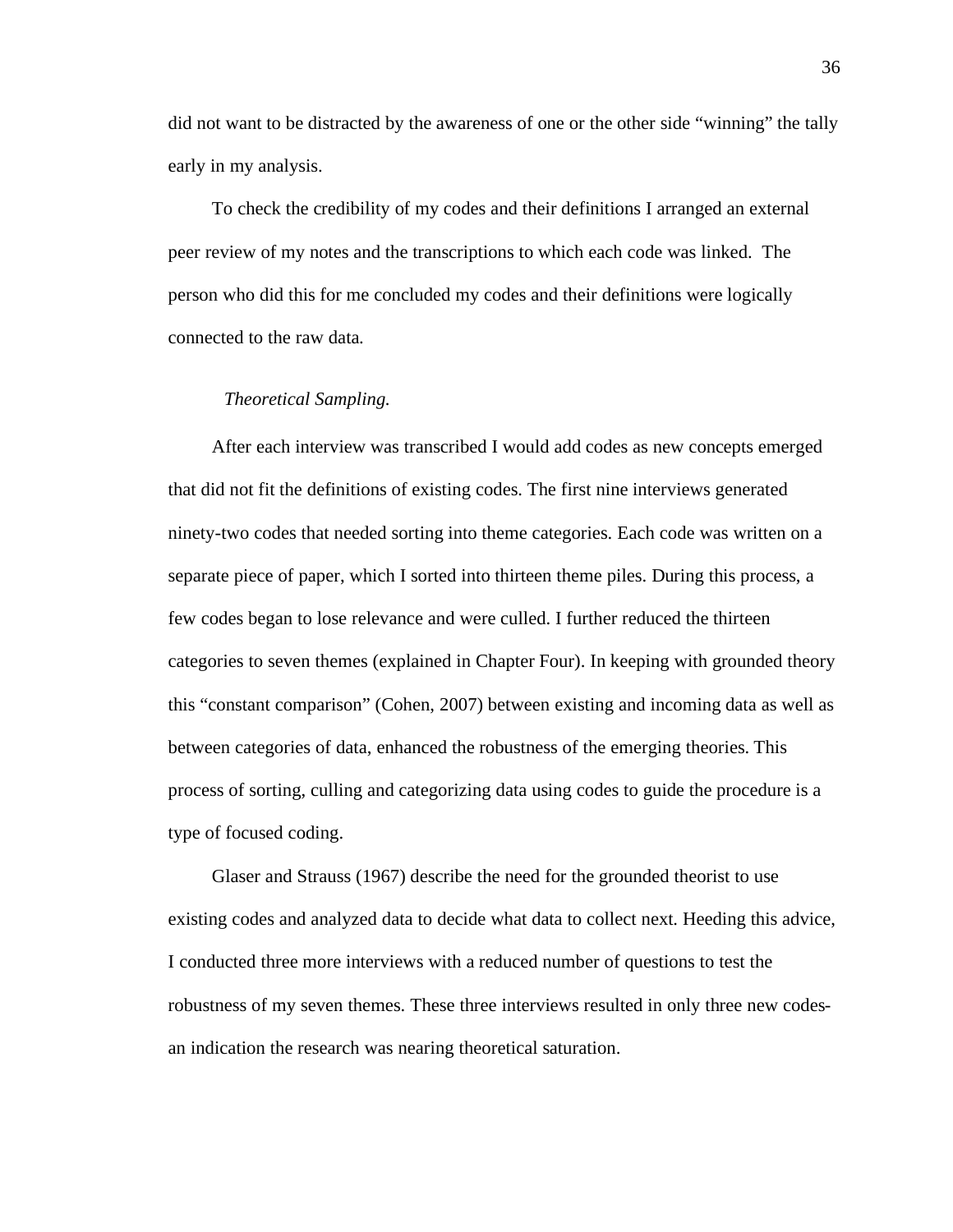#### *Axial coding.*

After initial coding, focused coding, sorting and categorizing I concluded this stage of my analysis with axial coding. Axial coding is using a strong over-arching theme-code as a focal point, to then build sub-categories under it. This procedure enabled me to organize my data on the Eucharist, the theme code that yielded the widest variety of beliefs from the clergy. For example, the sacrament-based churches believe the Eucharist to be the most sacred of Christian traditions—the highlight of every service during which Christ's presence is (to ranging extent depending on the church) very real. The evangelical style churches call this tradition "communion" or "the Lord's Supper" and view it as an ordinance not a sacrament, a symbol of remembrance, rather than a conduit of God's presence. Within these two belief camps there are further divisions of practice and doctrine. Radiating out from the main code Eucharist, therefore were many subcategories such as Eucharist as spiritual nourishment, as a spiritual weigh-station, as a spirit strengthener, as an expression of thanks to God, as a connection to all creation offered back to God, as the actual body and blood of Christ, and as a memory prompt.

Especially where the Eucharist was concerned, I found this axial coding important. I wanted to pursue all Eucharist related connections and theories because I was researching the effect of this tradition on the clergy's environmental opinions.

#### *Memos.*

All throughout the analysis process I wrote memos. To a grounded theorist, a memo is a personal response to the data and codes he or she created. Charmaz describes memo writing as "the pivotal intermediate step between data collection and writing drafts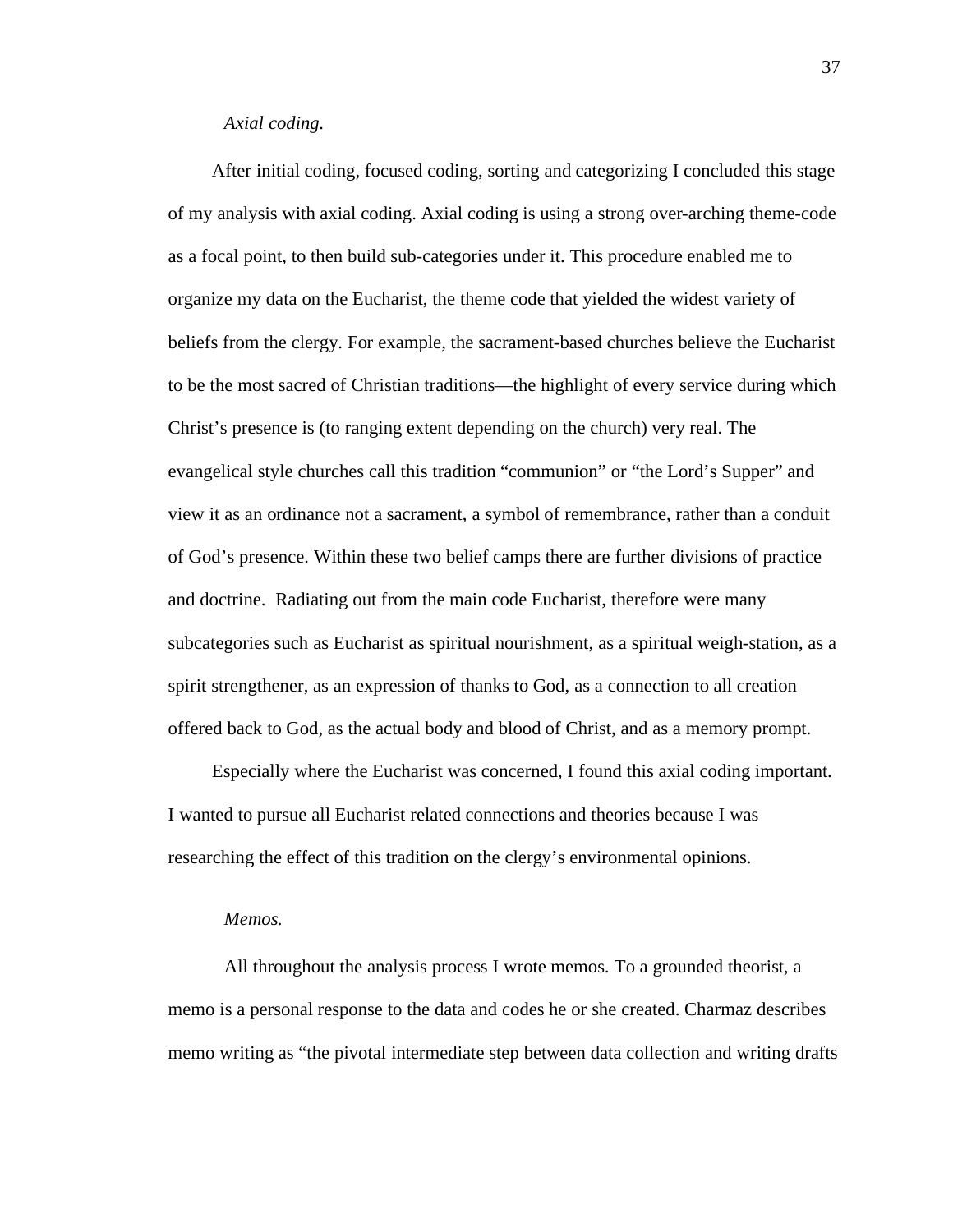of papers...it prompts you to analyze your data and codes early in the research process (Charmaz, 2006, p.72)." A sample of one of my early memos is included in Appendix D. My memos tended to be short, informal and often referring to a single idea prompted by a single code or a small cluster of codes. Writing these memos increased my confidence to experiment with ideas. I did not concern myself with syntax but approached this as a "free writing" activity to generate potential theories based on the interviews. These memos contributed to the first draft of my fourth and fifth chapters, however I developed them further at the draft writing stage. Prior to my first draft, I did not write as many memos nor develop such as thoroughly as pure grounded theory would demand.

# *Validity and Credibility*

Validity is a demonstration that an instrument of research measured what it claimed to measure (Cohen, 2007). In qualitative research it is enhanced by the depth, scope and honesty of the data (Cohen). Guba and Lincoln also list credibility as an important characteristics of qualitative research (Guba, 1989). Below is a description of my attempts to maintain these characteristics of good research as well as an explanation of some influences threatening to compromise these characteristics.

# *Threats to objective research*

The factors potentially affecting the reliability and transferability of my findings are as follows. Because this was qualitative research based on twelve interviews, it would be inappropriate to claim the opinions expressed as representative of the global Christian church. In addition, there is a chance some of the ministers' responses to my questions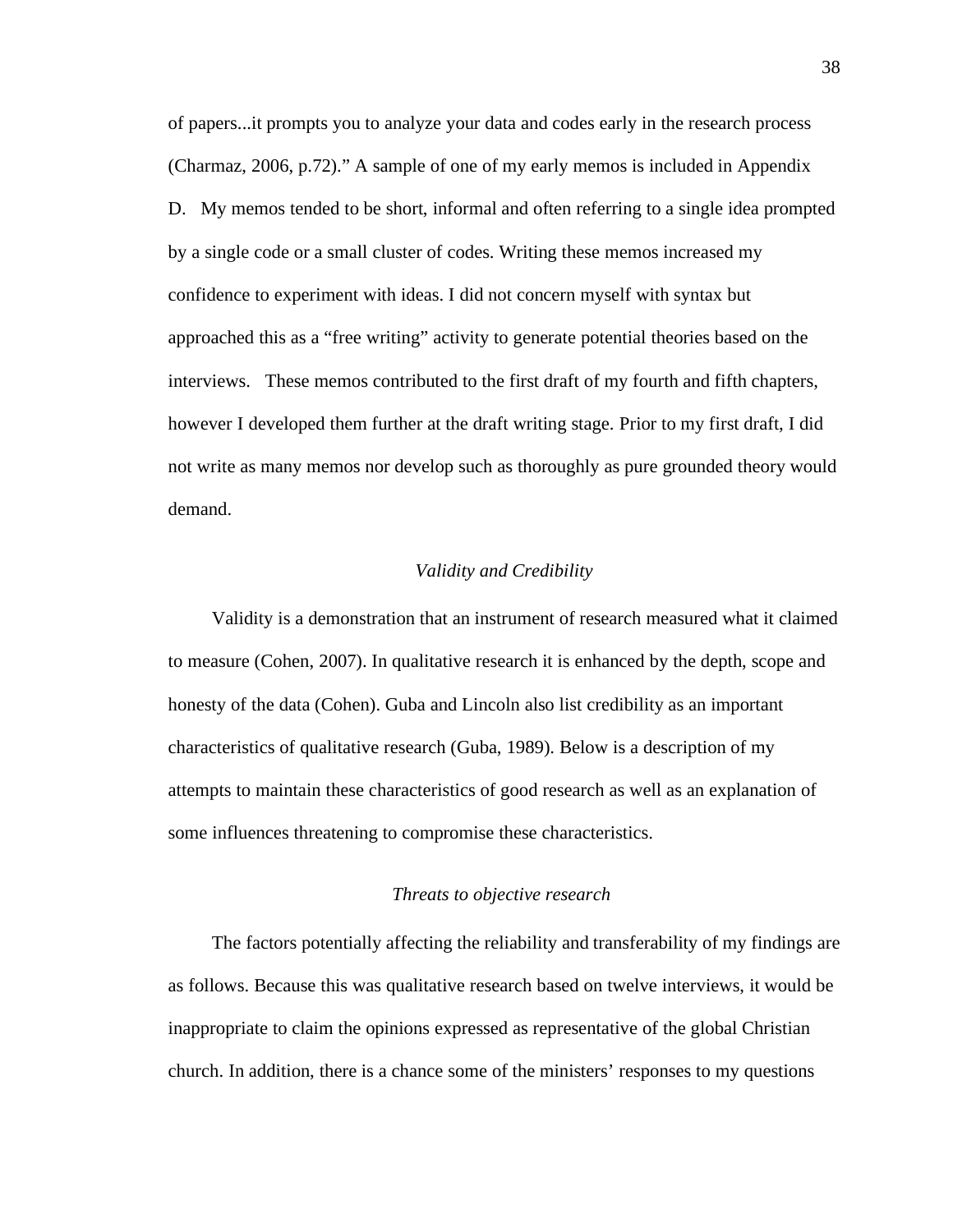were skewed by their desire to give "right" answers to appear sensitive to environmental needs. Another possible threat to my study's validity was the fact one participant knew my interview questions in advance, allowing him time to prepare his thoughts. This may have compromised the degree of randomness of his responses.

My personal biases and pre-conceived notions of Christian attitude and belief within the evangelical tradition were also a threat to the reliability of this study. Some of these pre-conceptions were generated by personal conversations within this tradition and others by a year's worth the reading on the topic. Grounded theorists are divided as to whether a researcher should study existing literature prior to conducting interviews. Contrary to the purist version of this methodology, I could not resist doing my literature review before I began my interviews. Although these writings were helpful and I believe accurately researched I made some erroneous generalizations about the attitude of evangelical pastors towards environmental issues. I was surprised while interviewing to find some of these preconceptions incorrect. For example, three of my discussions with evangelical clergy revealed a sophisticated theological understanding of the biblical justification for creation care. This caused me to alter some of my questioning in subsequent interviews.

# *Countering the threats to objective research*

Despite these obstacles to unbiased research, I took several precautions to ensure as much validity, reliability and credibility as possible. Many of these precautions have already been mentioned but will now be explained in detail.

To begin, I had three people assist in the creation of the interview questions. This increased the ultimate validity of my findings; I was likely using the best questions to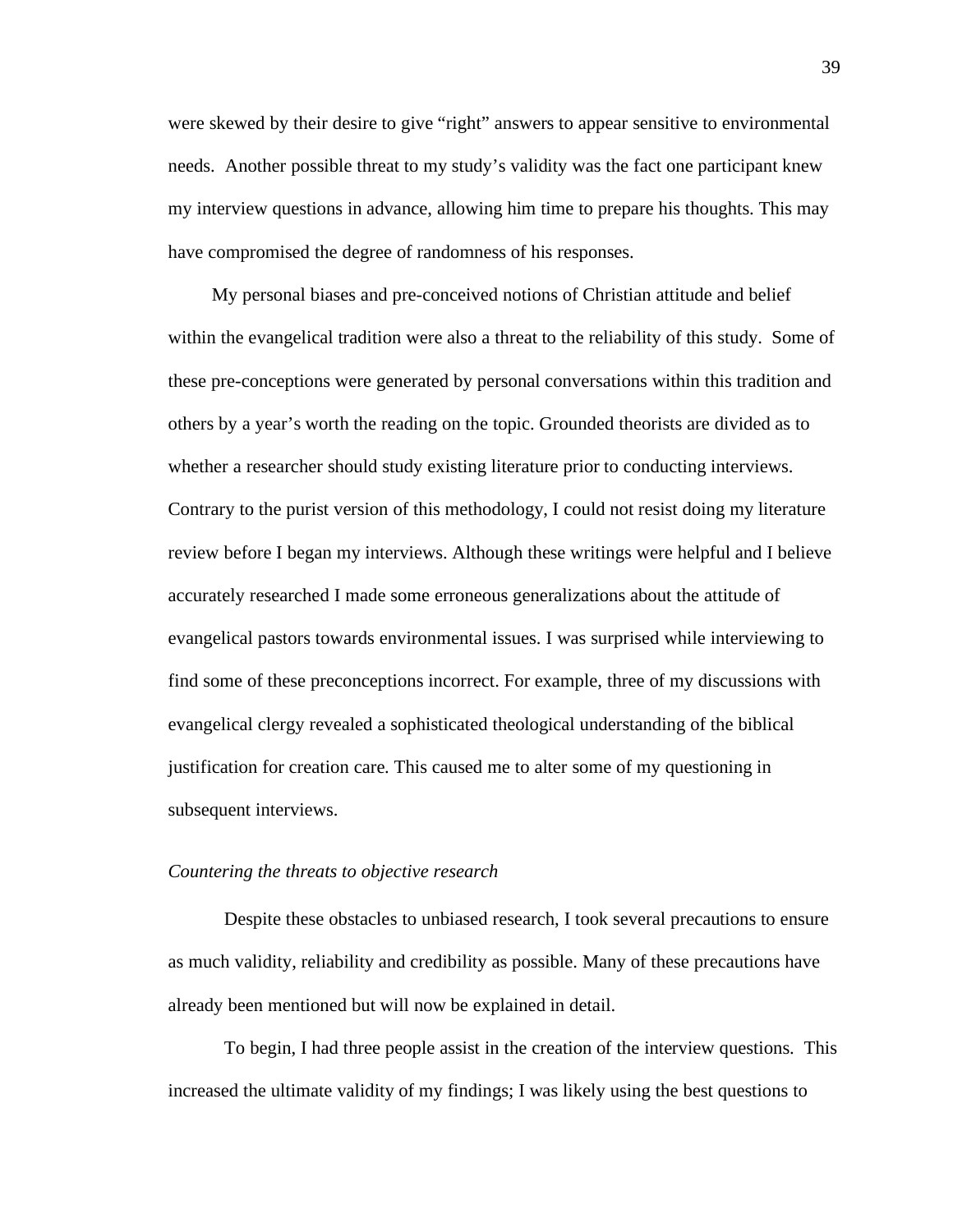measure what I claimed to be measuring. Also, to secure accurate data, the interviews were recorded and transcribed. Having a verbatim record of each pastor's thoughts on the pre-determined topics reduced the chances my assumptions about their beliefs would creep into the report. An external audit of my codes confirmed my accurate interpretation of the transcriptions. Moreover, a second external audit of parts of the transcripts and my corresponding interpretation further strengthens the reliability of this study. The auditor interpreted the data the same way I did. Nearer the last stages of analysis I invited "member checks" in which my research participants reviewed my notes on their responses to my questions. This also corroborated with my interpretation of those discussions and thus enhances the internal validity of my findings. What's more, quality interviews with twelve pastors representing six different denominational varieties (Baptist, Anglican, Greek Orthodox, Lutheran, Roman Catholic and Vineyard) provided a triangulated, wide and rich database. My prolonged interaction with this data also bolsters the credibility of my findings. Finally, I reported the unanticipated clerical opinions that challenged my understanding of evangelical belief. Though surprises are common in research, I mention them here to emphasize my attempt at credibility.

Finally, for the purposes of objectivity, I re-examined the effect of my biases after completing the writing process. After reading about Reflective Bracketing, a means of checking for objectivity in one's own qualitative research, (Ahern, 1999) I was uncomfortably surprised to discover the previously undetected sway my bias had over me, even after determining to harness its influence. For example, familiarity with the tendency of non-sacramental evangelical churches to avoid environmental topics (Berry, 1992), and that bolstered by a year of reading on the subject, contributed to my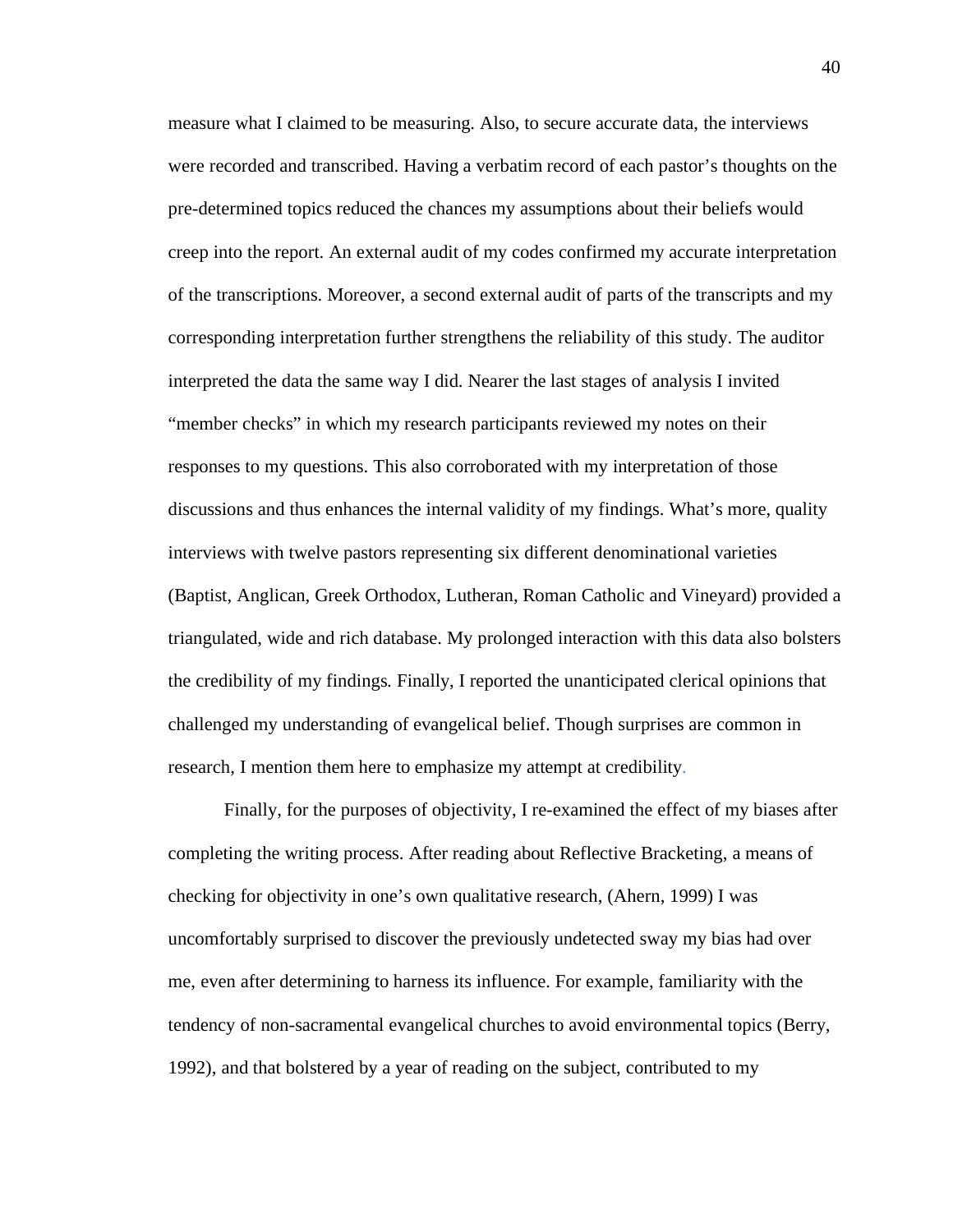overzealous desire to find confirmation of this trend. Thus in my initial reporting of research results, I was aiming to make a clear distinction between non-sacramental and sacramental church approaches to environmental subject matter. I found I had made statements about a clear contrast between these churches that were not accurate. Moreover, I had been paying more attention to the pro-environmental comments of the sacramental clergy and somewhat overlooking the same from the non-sacramental clergy. I found the need to re-write some of my conclusions to better reflect the ecological sympathies of non-sacramental clerics.

# *Ethical Protocol*

In order to adhere to the ethical requirements of research involving human participants, I followed the policies of the Royal Roads University Ethical Review Board. My research participants were assured participation in the interviews would not exceed the minimum risk of harm one could expect to face in regular daily activities. Moreover, my participants signed the informed consent form that followed the letter of invitation both of which are included in the appendix of this document. The research participants were made aware of my intent to record and transcribe the interviews. They were told of my research interests but not the specific questions in advance. The participants were also informed of their right to withdraw from the interview any time they wanted and that I would destroy any recordings of the interview that had been gathered until that time if they so desired.

Lastly, the clergy were assured of anonymity and non-traceability. I informed them in the letter of invitation I would refer to them by pseudonyms within my thesis, which I have done.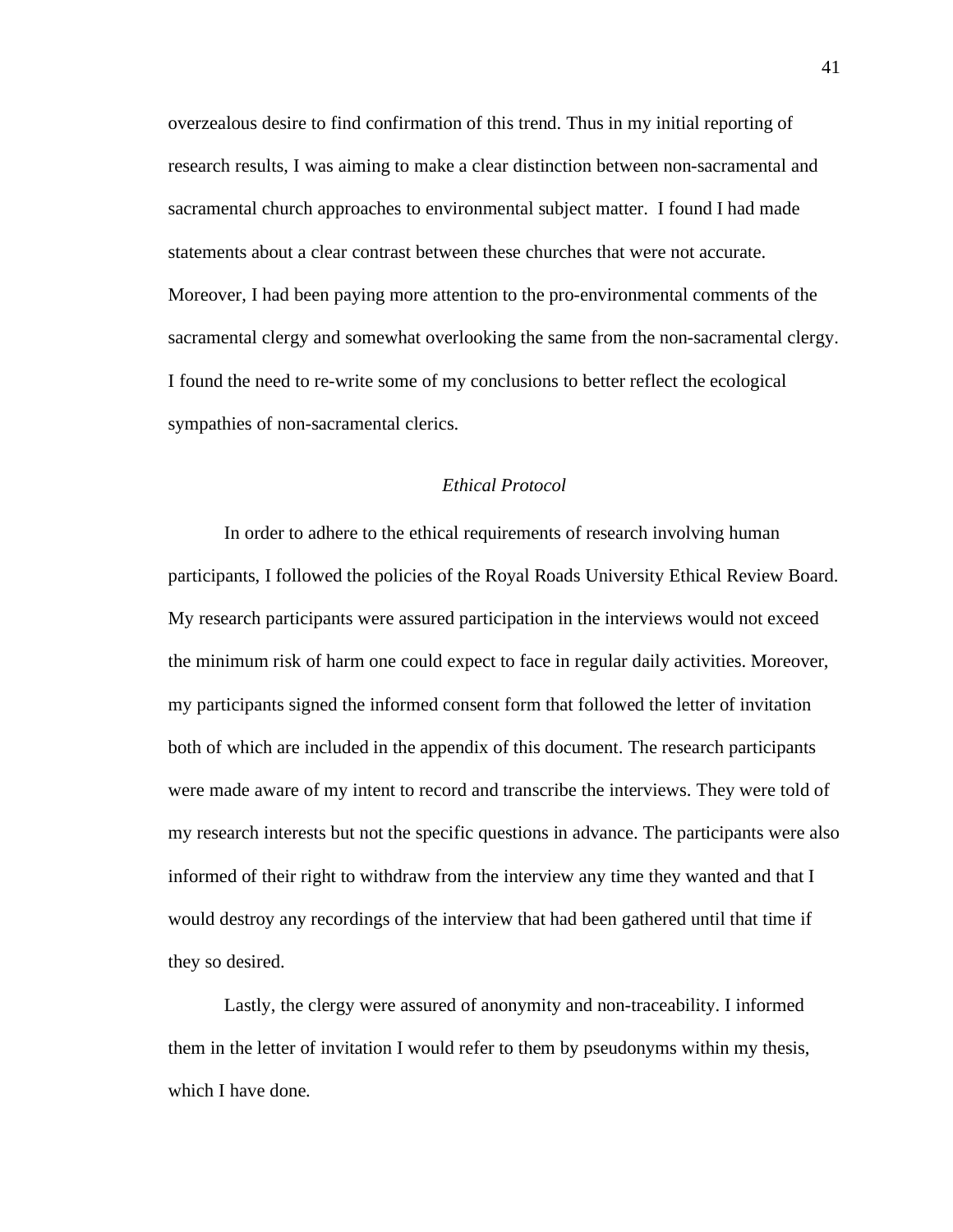#### Chapter Four: Findings

This chapter will describe my research findings in three main sections. The first section will explain the general beliefs of the interviewed clergy about what the bible has to say about earth-care, the scope of God's redemption and His future plans for the earth. I will point out this theological foundation as being quite "pro-nature", without an obvious difference in belief between sacrament based and non-sacrament based churches. The second section will describe the clerical responses to four interview questions that relate to my first research question: *To what extent, if at all to clergy perceive themselves as environmental educators within their parishes?* This is where we will take a close look at the clergy's application (or non application) of environmental beliefs. In the last section of the chapter we will look at some additional, unanticipated themes that emerged from the data. Some of these unanticipated themes may explain hindrances to public expression of environmental concern in the non-sacramental churches.

Before we proceed, however, I wish to issue a word of caution in interpreting the table summaries. In some cases these responses are deceiving out of the context of the entire interview, as will become apparent later in the chapter. Some clergy don't immediately appear to be keen to use their role as pastor to promote EE, but by the end of the interview had explained a lifestyle and holistic teaching approach within their tradition that is impressively harmonious with nature. The Orthodox clergy are examples of this. Other clergy immediately gave the "right answers" but as the interview progressed they could only provide superficial examples of how they implement EE in their parishes. It is also important to note that some clergy will not teach on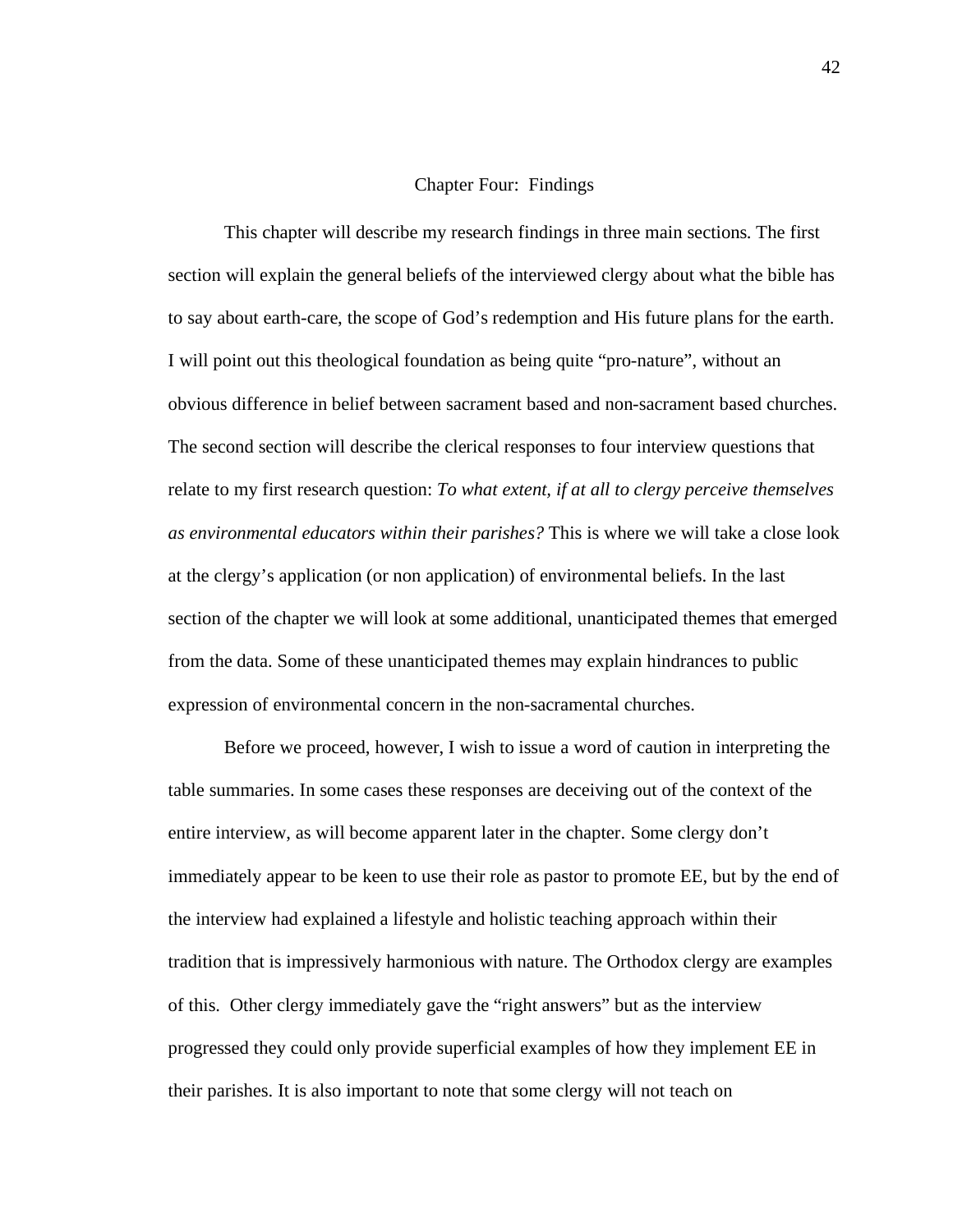environmental topics as "stand alone" issues, but only as they come up while preaching through the bible. It may not be fair to assume these men are unconcerned about environmental issues yet it appears to at least indicate their lack of priority for EE.

#### *Environmentally related beliefs of the clergy*

Prior to the interviews, I assumed there would be a positive correlation between certain theological beliefs and the existence of EE in a church. Below is a partial list of these beliefs.

- 1. The Creator sees all of creation as good (Genesis Chapter 1).
- 2. The Creator has given humankind the task of sacrificially tending the Earth (Genesis  $2:15$ ).
- 3. The Creator in the Person of Jesus (the Incarnation) came to redeem all creation by His sacrificial death and resurrection (John 1: 1-14 and Colossians 1: 15- 20).

4. The earth will not be destroyed but transformed by God (Revelation 21)

Although I did not inquire about the first in this list of beliefs, the interview questions were designed to determine the pastors' adherence to these and other doctrines. Though I did not inquire specifically as to their belief in the "goodness" of creation in God's eyes, five out of the twelve men used the word "good" to describe God's creation. I did not consider this highly significant as it would be difficult for a pastor to justify thinking otherwise—the phrase "and He saw that it was good" is repeated seven times in the first chapter of the Bible.

Second, all twelve pastors believe the bible provides instruction to humankind to care for the earth, although half had trouble citing specific examples. As for the third in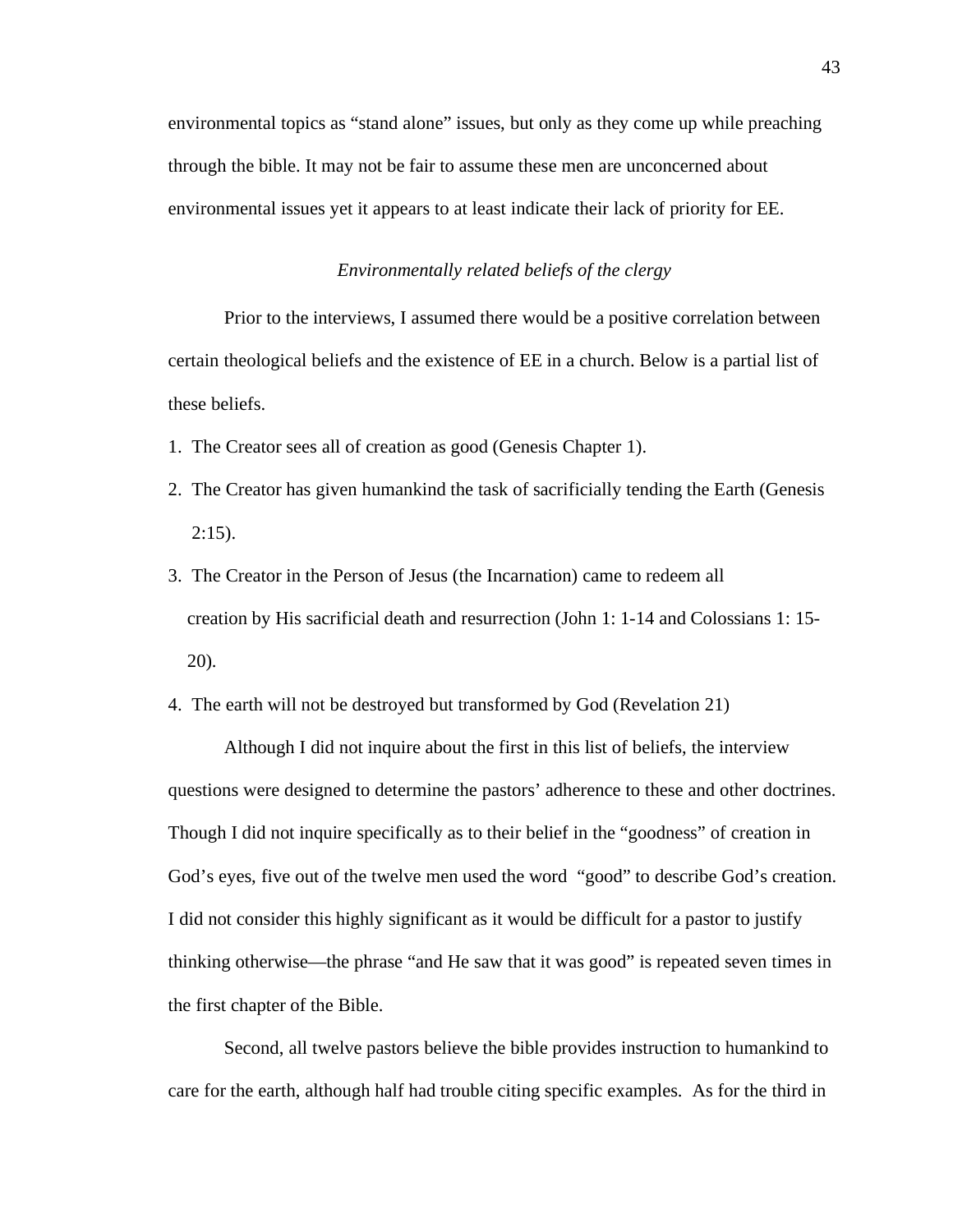my list of "eco-theological" beliefs, ten of the twelve men described Christ's sacrificial death and resurrection as redemptive for all creation, rather than merely for humans. This was one of the strongest emerging themes of my study. Significantly, I asked only for the pastors' definition of salvation. I did not expect so many of them to discuss this wide scope of God's grace. I had not heard this concept in over forty years of attending evangelical churches yet all but one of my evangelical research participants mentioned it. Conversely, one sacramental (Lutheran) and one non-sacramental (Baptist) did not.

Last, all five non-sacramental pastors surprised me by referring to a continuum between earth and heaven, rather than an apocalyptic end to the earth and a new heaven somewhere else. Two of the sacramental clerics (Catholic and Orthodox) were unsure of God's ultimate plans for the Earth and would rather leave it a mystery. Heaven is not likely going to be on Earth in the view of the Roman Catholic priest.

A summary of these and other key findings pertaining to the cause of ecological degradation is displayed in Table 4 -1. Together they demonstrate a theological foundation quite sympathetic towards the physical Earth. In summary, God calls the Earth "good" and gave people the task of tending it. Christ died for the entire "cosmos" (Sittler, 1962, p. 179) with the intention of it lasting for eternity. These beliefs are held by a clear majority of the pastors interviewed. I admit to assuming such a theology would pre-dispose a pastor to implement "green" policies and environmental education in his or her church. After interviewing the twelve clergy, I have concluded this is a faulty assumption.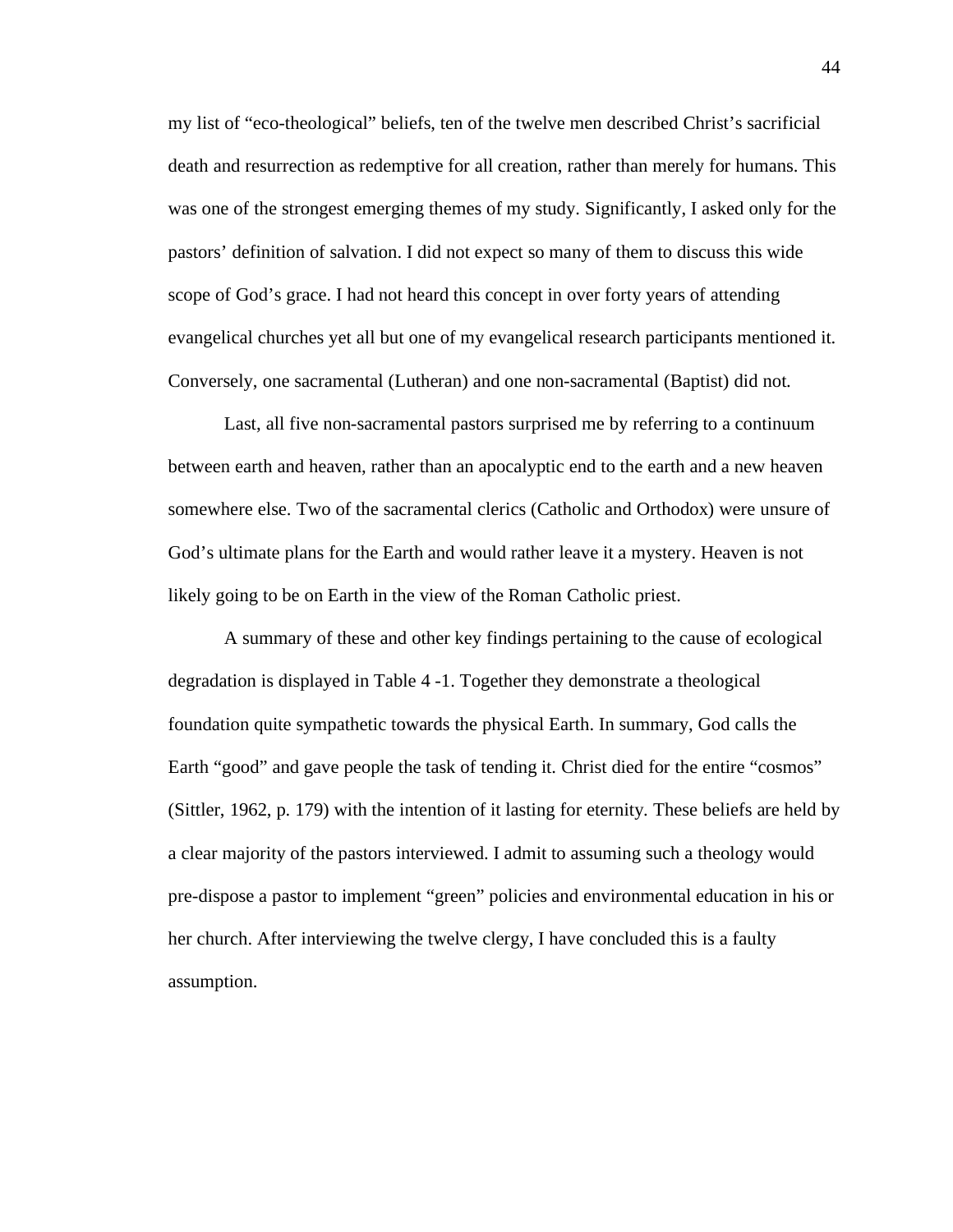| Church<br>Category | Denomination<br>/Clergy           | Earth has<br>been<br>exploited<br>contrary<br>to God's<br>intention | "Christian"<br>world-view is<br>at least partly<br>to blame for<br>ecological<br>destruction | The bible<br>instructs<br>humankind<br>to care for<br>the Earth | Christ's<br>redemption<br>applies to<br>all creation | God<br>intends<br>Earth to last<br>forever |
|--------------------|-----------------------------------|---------------------------------------------------------------------|----------------------------------------------------------------------------------------------|-----------------------------------------------------------------|------------------------------------------------------|--------------------------------------------|
| S                  | Orthodox/Fr.Jason                 |                                                                     |                                                                                              |                                                                 |                                                      |                                            |
| ${\bf S}$          | Orthodox/Allan                    | V                                                                   | $\mathbf X$                                                                                  | V                                                               | V                                                    | $\boldsymbol{\mathrm{X}}$                  |
| ${\bf S}$          | Orthodox/<br>Lyle                 |                                                                     | V                                                                                            | V                                                               |                                                      | V                                          |
| S                  | Lutheran/Tyler                    |                                                                     | X                                                                                            |                                                                 | $\boldsymbol{\mathrm{X}}$                            |                                            |
| S                  | Anglican/Brian                    |                                                                     | V                                                                                            |                                                                 | V                                                    |                                            |
| S                  | Anglican/Keith                    |                                                                     |                                                                                              |                                                                 | J                                                    |                                            |
| S                  | Roman Catholic/<br>Fr. Mason      |                                                                     | X                                                                                            |                                                                 |                                                      | X                                          |
| <b>NS</b>          | Baptist/Daniel                    |                                                                     | $\sqrt{}$                                                                                    | $\sqrt{}$                                                       |                                                      | V                                          |
| <b>NS</b>          | Baptist/Phil                      | V                                                                   | X                                                                                            | V                                                               |                                                      |                                            |
| <b>NS</b>          | Baptist/Richard                   |                                                                     | X                                                                                            | V                                                               | X                                                    |                                            |
| $_{\rm NS}$        | Vineyard/Ben                      |                                                                     |                                                                                              |                                                                 |                                                      |                                            |
| <b>NS</b>          | Pentecostal/Norman                | V                                                                   | X                                                                                            |                                                                 |                                                      |                                            |
|                    | $\sqrt{\ }$ = indicates agreement |                                                                     | $X =$ indicates uncertainty, hesitation or disagreement                                      |                                                                 |                                                      |                                            |
| $S =$ Sacramental  |                                   |                                                                     | $NS = Non \, sacramental$                                                                    |                                                                 |                                                      |                                            |

Table 4-1 Clerical beliefs pertaining to a theology of creation-care and the Earth's future.

Table 4-1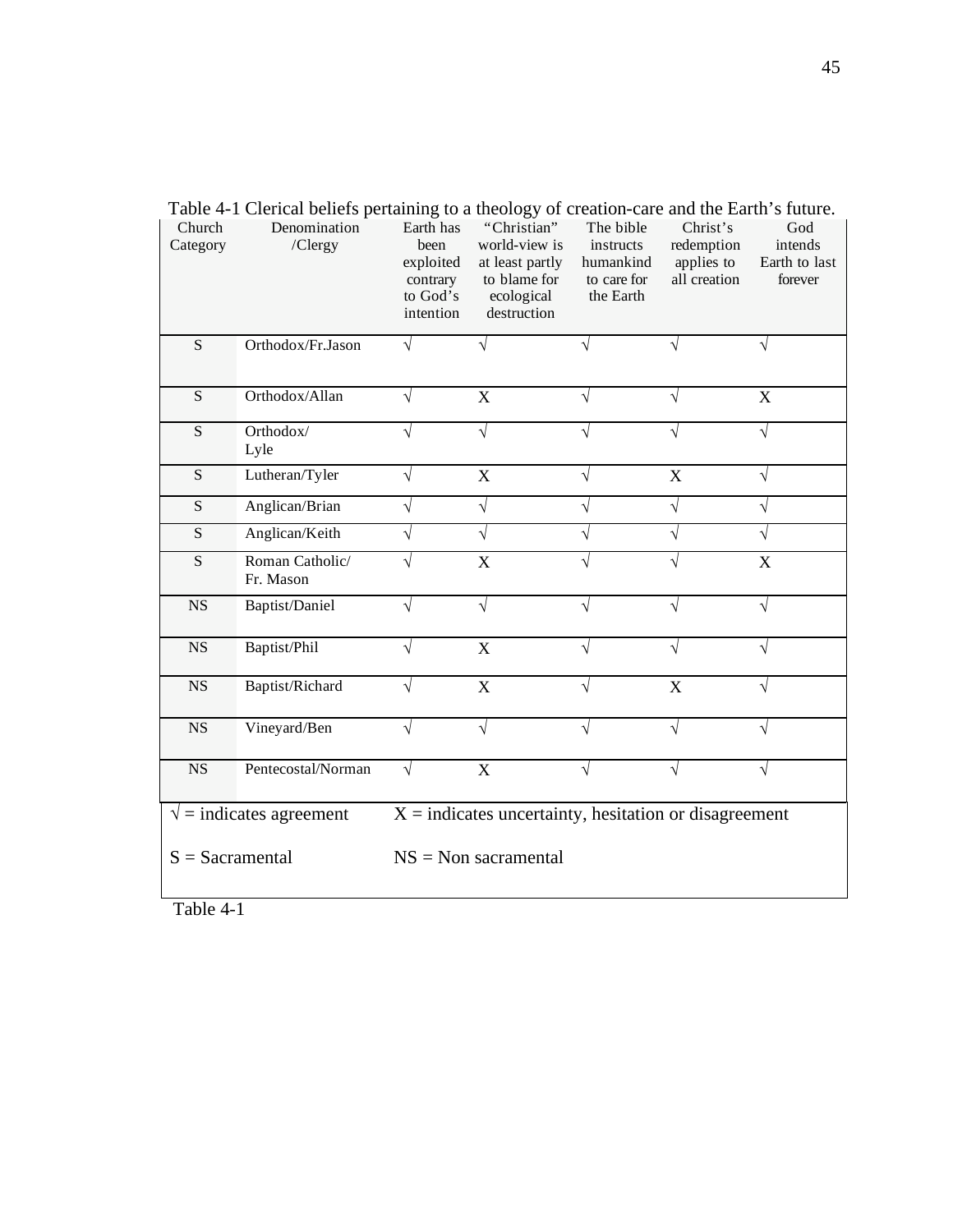*Research Question 1: To what extent, if at all, do clergy perceive themselves as providers of environmental education within their parishes?* 

Table 4-2 displays the pastors' responses to the question: What is your role, if any, as a provider of environmental education within your parish?

| S | Anglican | <b>Brian</b> | $\bf{I}$    | It's a key partone that, um, I have fallen short |
|---|----------|--------------|-------------|--------------------------------------------------|
|   |          |              |             | of in many ways, but I think from a diocesan     |
|   |          |              |             | point of view we certainly have a very strong    |
|   |          |              |             | environmental commission                         |
| S | Anglican | Keith        | I           | A variety of roles at a variety of levelswe've   |
|   |          |              |             | had special liturgical events herebike to        |
|   |          |              |             | church weekI definitely try to shape liturgy     |
|   |          |              |             | so it has an educational componentso people      |
|   |          |              |             | can see why this is gospel business              |
| S | Orthodox | Jason        | $\mathbf I$ | First of all, there must be a deep and profound  |
|   |          |              |             | connection with the preaching and kerygma of     |
|   |          |              |             | Christ, and the doing of his commandments        |
|   |          |              |             | we are fundamentally disconnected from the       |
|   |          |              |             | human experience. Sothe first thing that has     |
|   |          |              |             | to happen is that we get our hands in dirt. We   |
|   |          |              |             | understand what food is and where it comes       |
|   |          |              |             | from(and) That we would understand time,         |
|   |          |              |             | and keep time in a festal, liturgical,           |
|   |          |              |             | sacramental way, you know?                       |

Table 4-2 Clerical perception of their role as environmental educators. Category Church Clergy Rating Response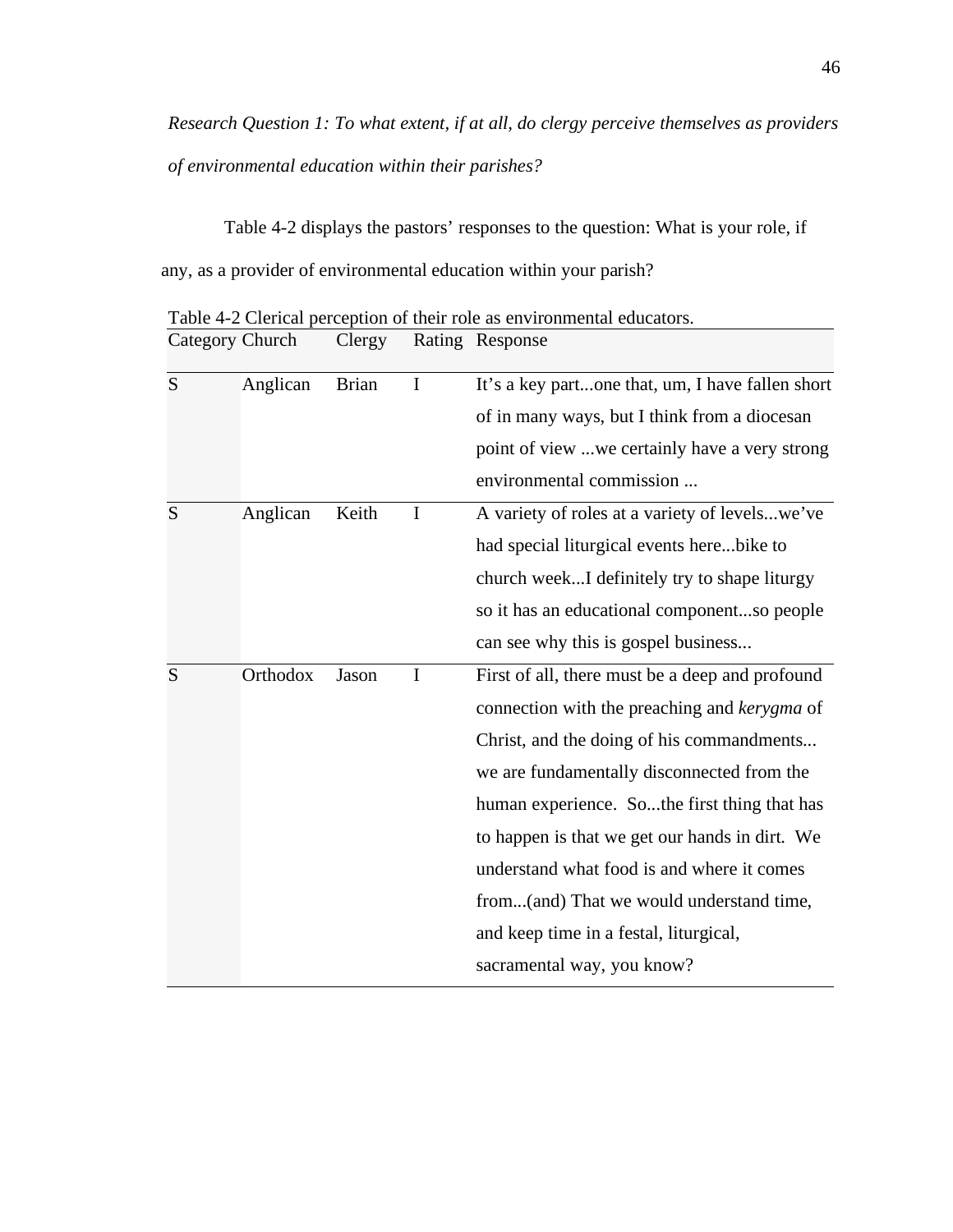| Category Church |          | Clergy      |   | Rating Response                                      |
|-----------------|----------|-------------|---|------------------------------------------------------|
| S               | Orthodox | Allan       | H | Good question. I don't think you can avoid (it).     |
|                 |          |             |   | Again, always under the premise that this isn't      |
|                 |          |             |   | our main teaching, but it comes in some other        |
|                 |          |             |   | teachings like Paul says, "Be content with           |
|                 |          |             |   | whatever you have" But I don't see myself as         |
|                 |          |             |   | teaching, ah, like using a blue box and stuff        |
|                 |          |             |   | like that, okay, but I think (it's) the idea of      |
|                 |          |             |   | teaching real Christianity                           |
| S               | Orthodox | Lyle        | I | [It is done] holistically. It is built into the      |
|                 |          |             |   | Divine liturgy. If you regard the world              |
|                 |          |             |   | sacramentally, why would you wreck it?               |
| S               | Roman    | Fr. Mason I |   | I would think it's something that's actually part    |
|                 | Catholic |             |   | and parcel of most Christian teaching.               |
|                 |          |             |   | Certainly in Catholicism it has been the role of     |
|                 |          |             |   | every Christian to be a good steward of what         |
|                 |          |             |   | they've been given. That quite often is              |
|                 |          |             |   | preached about.                                      |
| S               | Lutheran | Tyler       | Ι | I mean something that I think is important is        |
|                 |          |             |   | for us to realize that it is a trust that we've been |
|                 |          |             |   | given. I mean, the world is a trust we've been       |
|                 |          |             |   | given from God, but also on a little more, a         |
|                 |          |             |   | concrete basis, I am a member of the Simms           |
|                 |          |             |   | Creek Stewards Society and fairly active, and        |
|                 |          |             |   | we often will take our Youth Group and do            |
|                 |          |             |   | stream enhancement.                                  |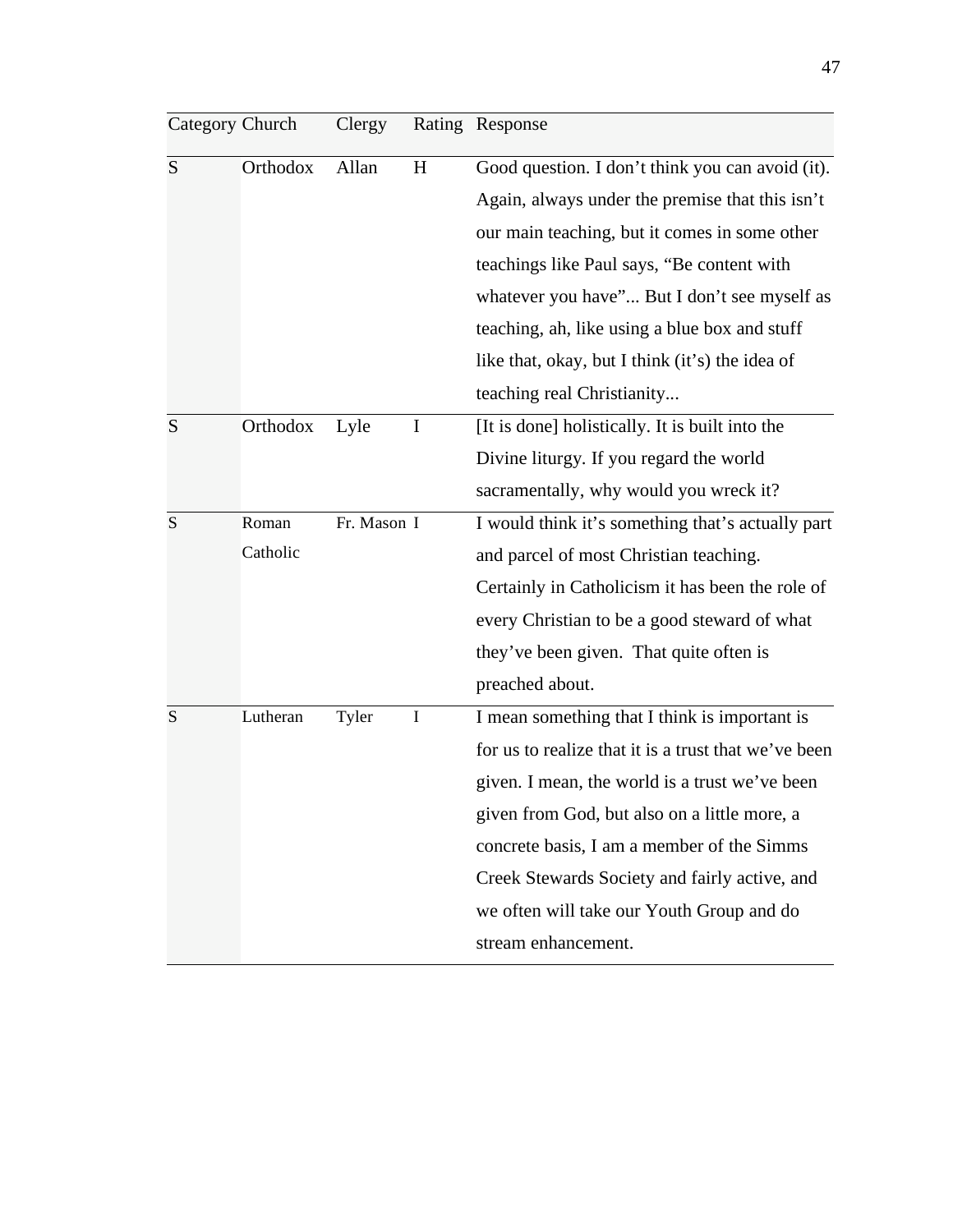| Category Church |                    | Clergy  |              | Rating Response                                    |
|-----------------|--------------------|---------|--------------|----------------------------------------------------|
| <b>NS</b>       | <b>Baptist</b>     | Daniel  | I            | Currently I think it is just trying to encourage   |
|                 |                    |         |              | individuals that have an interest or any kind of   |
|                 |                    |         |              | a passion about that. We have been pretty          |
|                 |                    |         |              | good at concentrate on merely the spiritual at     |
|                 |                    |         |              | the expense of the physical. The bible isn't       |
|                 |                    |         |              | really into that separation.                       |
| <b>NS</b>       | <b>Baptist</b>     | Phil    | H            | Well, I think my role as a pastor is to teach the  |
|                 |                    |         |              | whole council of God. So, I don't take on          |
|                 |                    |         |              | environmental issues. I don't take on              |
|                 |                    |         |              | environmental causes, but I do try and, you        |
|                 |                    |         |              | know, we've talked about some of those earlier     |
|                 |                    |         |              | passages. Last Easter I spoke on the cosmic        |
|                 |                    |         |              | implications of Christ's death and resurrection.   |
|                 |                    |         |              | When I teach on Genesis, I teach on our            |
|                 |                    |         |              | responsibility to the earth                        |
| <b>NS</b>       | <b>Baptist</b>     | Richard | $\mathbf{I}$ | I would think first of all you would want to be    |
|                 |                    |         |              | an example of the best you can be and two I        |
|                 |                    |         |              | would think he would be able to encourage his      |
|                 |                    |         |              | people not to exploit the earth as it were but to  |
|                 |                    |         |              | do their very best tohelp it.                      |
| NS              | Pentecostal Norman |         | $\mathbf{I}$ | This is a place where you talk about all aspects   |
|                 |                    |         |              | of lifeto steward the world around youa lot        |
|                 |                    |         |              | of people don't know how to start                  |
| <b>NS</b>       | Vineyard           | Ben     | I            | I think part of it is, for me, and this is sort of |
|                 |                    |         |              | where I think I'm most passionate, is to kind of   |
|                 |                    |         |              | undo some of the wrong thinking. So, some of       |
|                 |                    |         |              | that understanding of popular language,            |
|                 |                    |         |              | undoing the idea that it's all going to burn up    |
|                 |                    |         |              | in the end, so why care?                           |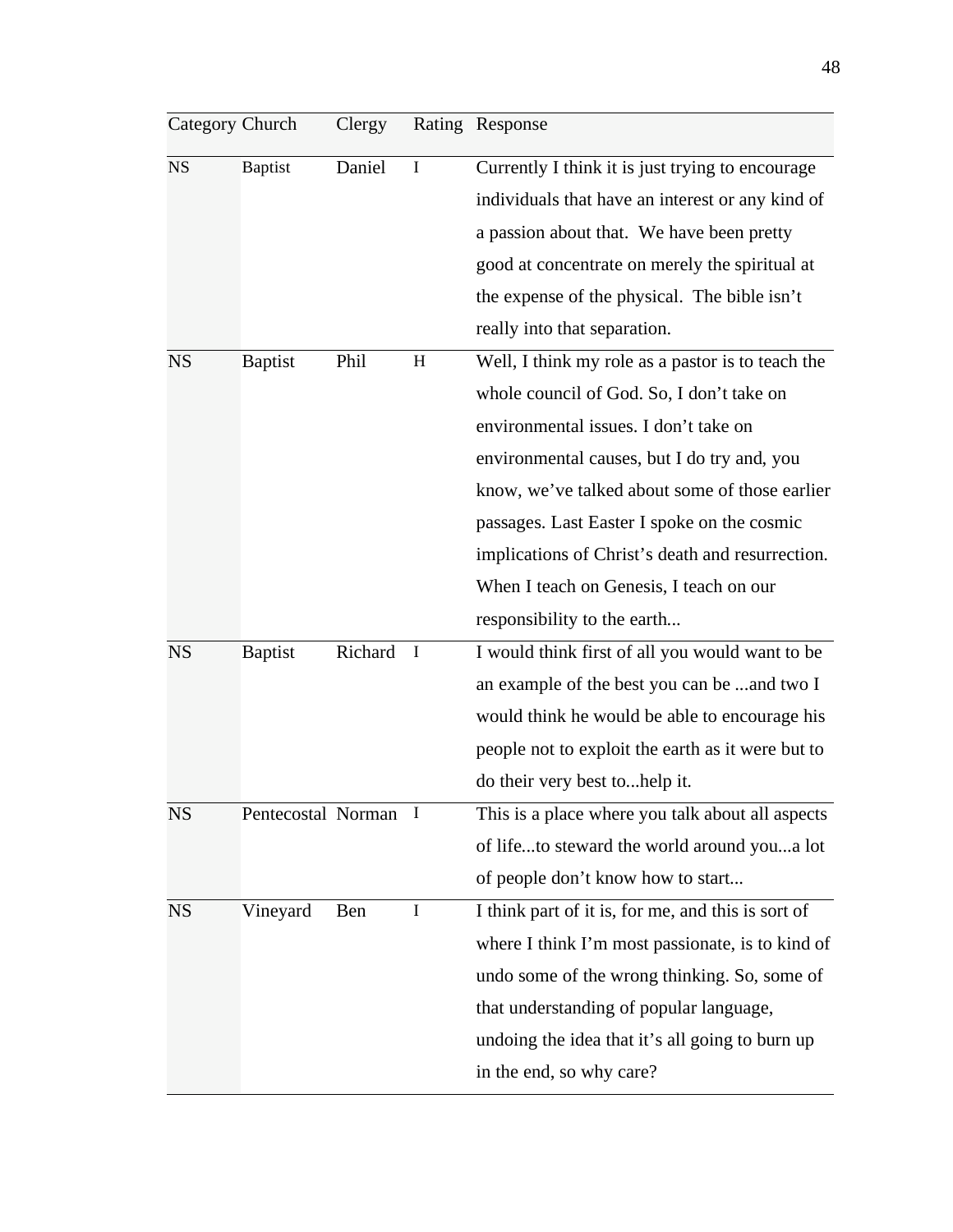| Category Church           | Clergy Rating Response |
|---------------------------|------------------------|
| $S =$ Sacramental         | $I =$ important        |
| $NS = Non \, sacramental$ | H = hesitant           |
| Table 4-2                 |                        |

By the answers given, it appears most ministers are willing to use their position in some way to advance EE. Yet there is a wide range in the extent to which these clergy will do this. Some like Keith (Anglican) discuss environmental topics in church on an ongoing basis, while others like Phil and Richard (Baptist) said they will not go out of their way to promote ecological causes in the church setting. Fr. Jason, Fr. Lyle and Fr. Allan (Orthodox) perceive caring for the earth as a natural result of a good understanding of God's character and what He has done to create and redeem, but they won't teach environmental topics as stand-alone issues. A closer examination of practice within these churches will clarify how these ministers perceive their EE role.

 Tables 4-3, 4-4 and 4-5 display the clerics' responses to questions about the suitability of sermons, Sunday-school curriculum and adult Bible studies as mediums of EE.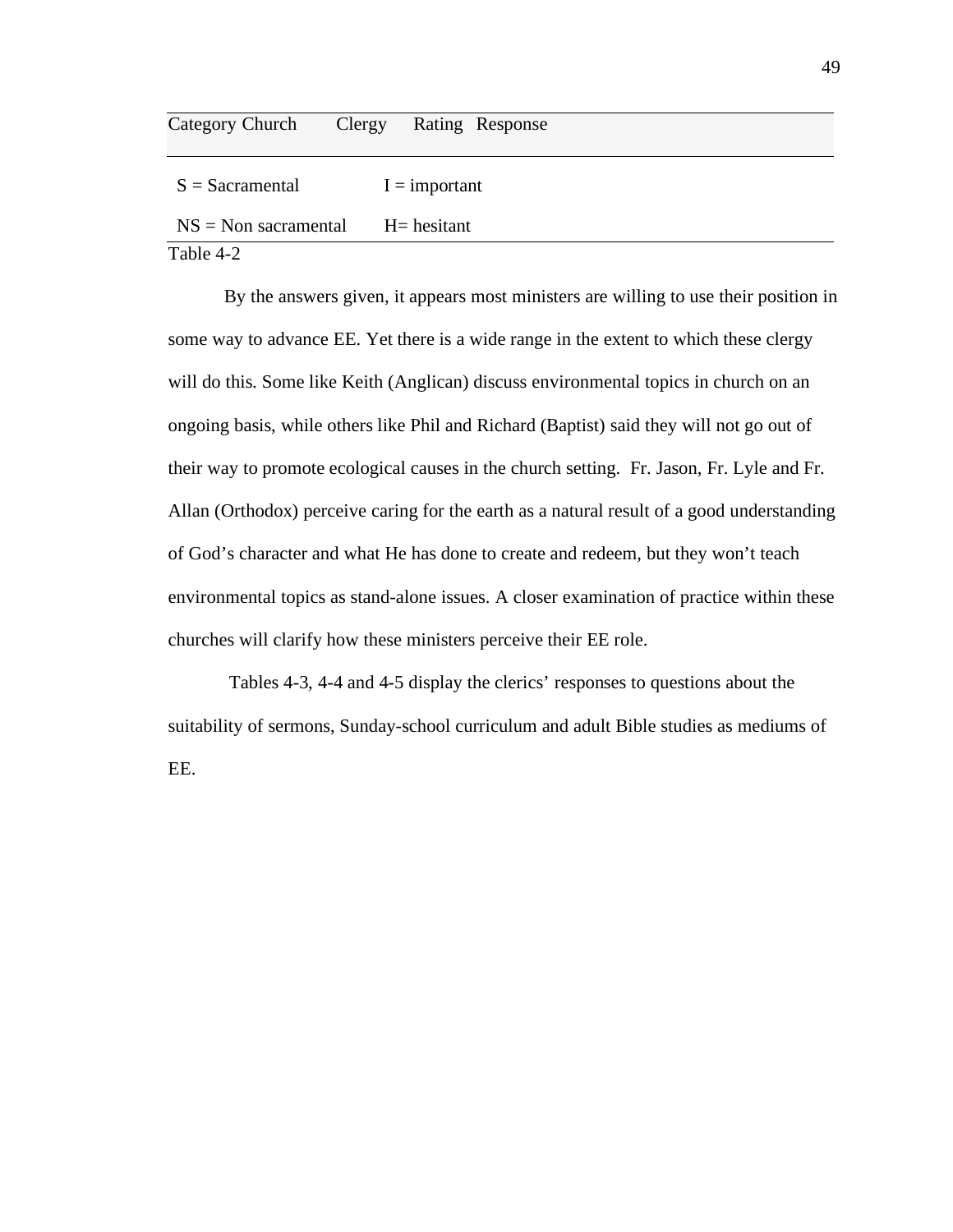*Interview question: How appropriate is it, if at all, to use a sermon or homily to teach parishioners about Creation-care?*

| Category | Church   | Clergy       | Rating       | Response                                       |
|----------|----------|--------------|--------------|------------------------------------------------|
| S        | Anglican | <b>Brian</b> | I            | The more the better.                           |
| S        | Anglican | Keith        | I            | As a preacher from time to time I am           |
|          |          |              |              | drawing attention to biblical texts which      |
|          |          |              |              | make special connection with environmental     |
|          |          |              |              | themesI try to shape liturgy to show people    |
|          |          |              |              | this is gospel business.                       |
| S        | Orthodox | Jason        | $\mathbf I$  | I have, on many occasions, and in fact last    |
|          |          |              |              | year I did 11 hours of lecture on this subject |
|          |          |              |              | in Saskatchewan, and then I have a podcast     |
|          |          |              |              | on Ancient Faith radio in which I did four     |
|          |          |              |              | hours of lecturing on that podcast.            |
| S        | Orthodox | Allan        | $\mathbf{I}$ | I don't think it would be inappropriate,       |
|          |          |              |              | because  there's a lot of teaching in that,    |
|          |          |              |              | you know.                                      |
| S        | Orthodox | Lyle         | $\mathbf I$  | I have spoken about ecology in homilies        |
|          |          |              |              | don't wreck the environment because it         |
|          |          |              |              | does not belong to $us$ – the world is a       |
|          |          |              |              | sacrament.                                     |

Table 4-3 Use of sermons to express environmental concerns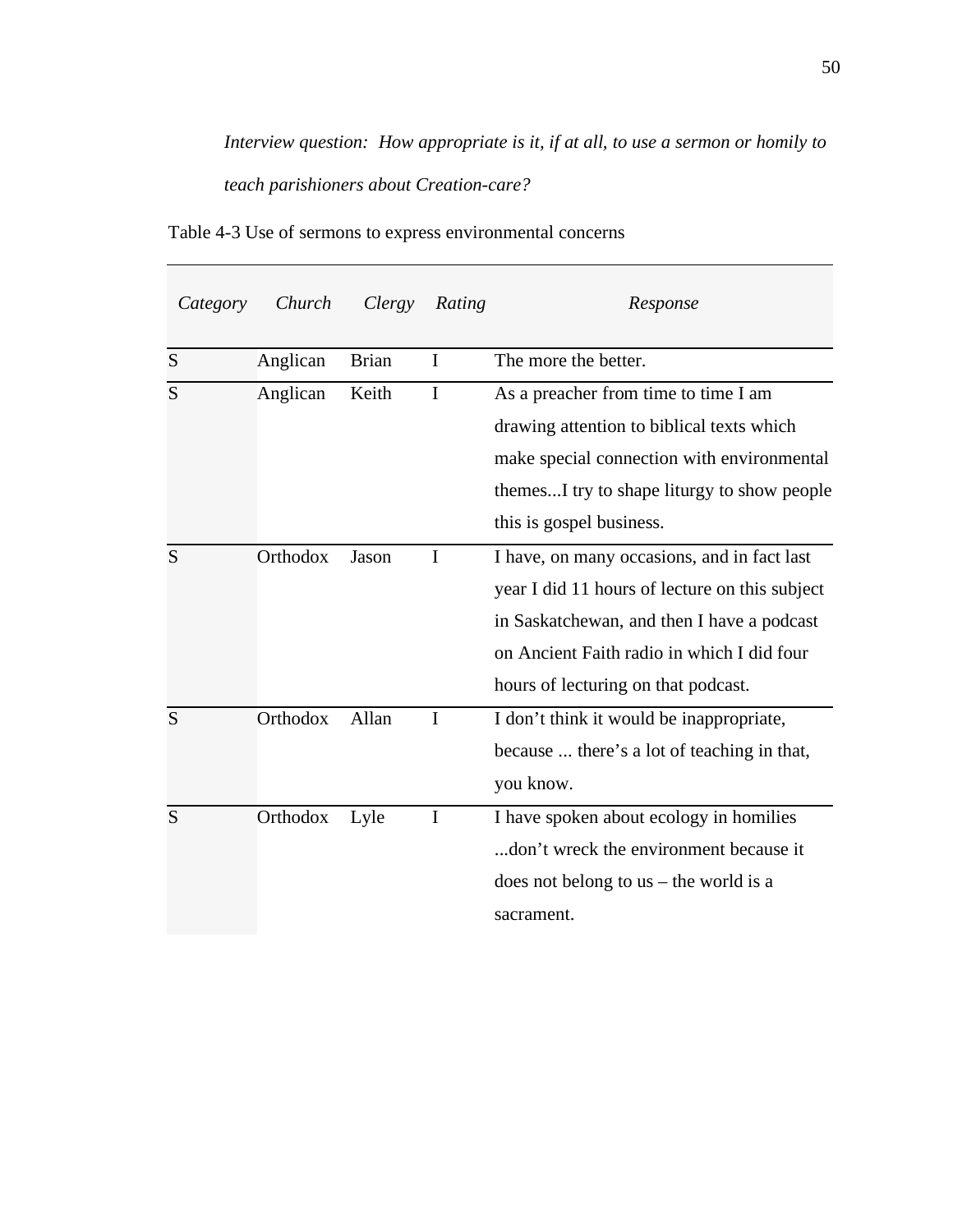| Category  | Church         | Clergy | Rating      | Response                                         |
|-----------|----------------|--------|-------------|--------------------------------------------------|
| S         | Roman          | Fr.    | $\mathbf I$ | Well, I think it's often been done, in           |
|           | Catholic       | Mason  |             | different ways, we might not call it creation    |
|           |                |        |             | care, but that's been done, I've done it         |
|           |                |        |             | myself here, you know, preaching on the          |
|           |                |        |             | environment, how we have to be good              |
|           |                |        |             | stewards of the environment, we generally        |
|           |                |        |             | put it like that, good stewards.                 |
| S         | Lutheran       | Tyler  | $\mathbf I$ | Well it's a few years ago now, but I actually    |
|           |                |        |             | did it. Ah, so I think it isIt was within a      |
|           |                |        |             | series of sermons, and I don't remember          |
|           |                |        |             | them all but just the idea of stewardship was    |
|           |                |        |             | the one.                                         |
| <b>NS</b> | <b>Baptist</b> | Daniel | I           | I think it's highly appropriate and I will do it |
|           |                |        |             | but I think there's a sense generally            |
|           |                |        |             | amongst sort of middle class white               |
|           |                |        |             | Evangelical Christians that we don't see         |
|           |                |        |             | massive environmental destruction or any of      |
|           |                |        |             | those things,  People just kind of look at it    |
|           |                |        |             | and go, "Sounds great. Sounds awesome.           |
|           |                |        |             | Not really a priority. Like, I got a million     |
|           |                |        |             | other things I'm worried about, not that."       |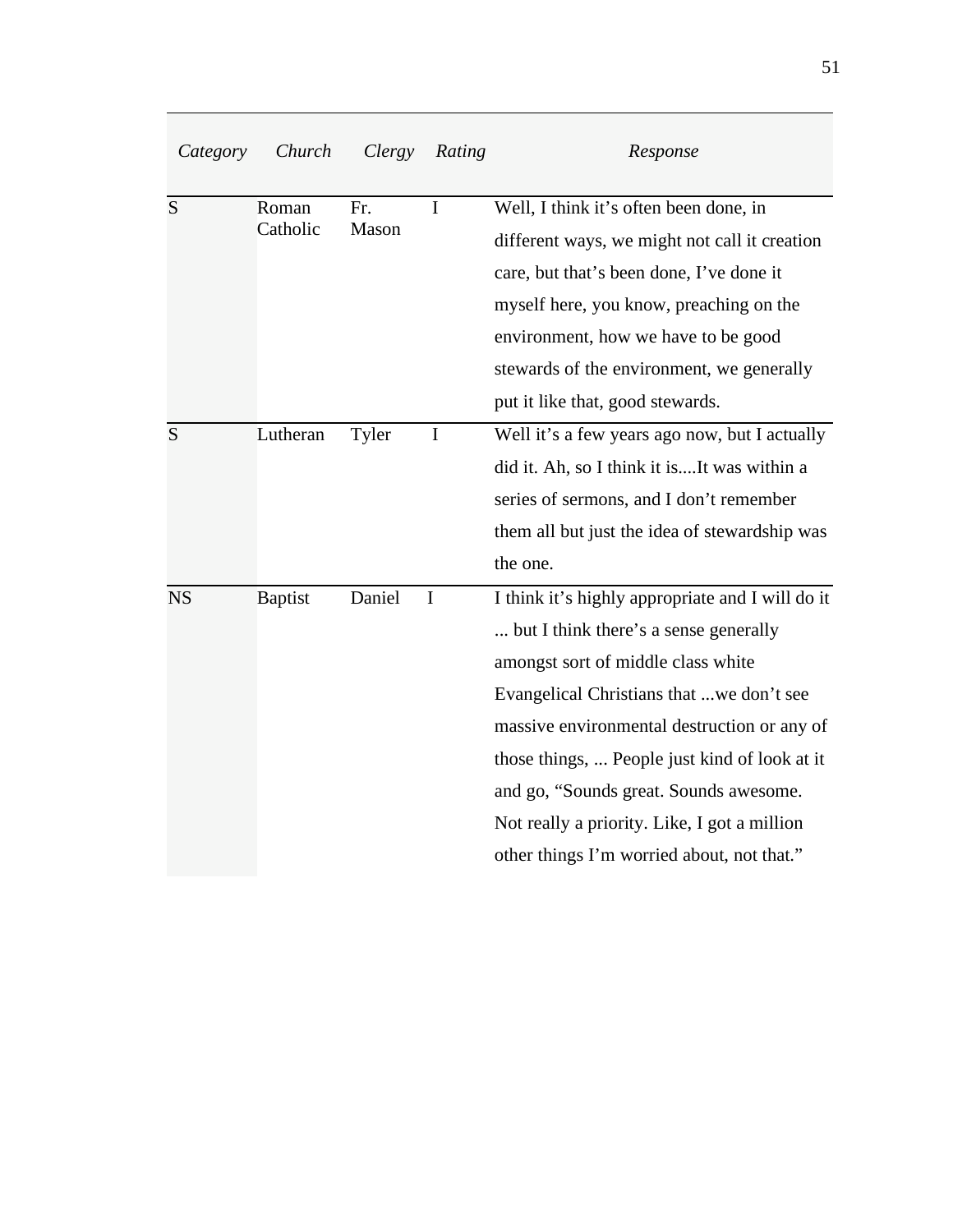| Category  | Church             | Clergy  | Rating      | Response                                       |
|-----------|--------------------|---------|-------------|------------------------------------------------|
| <b>NS</b> | <b>Baptist</b>     | Phil    | H           | I'm an exegetical preacher, so if I were to    |
|           |                    |         |             | preach through the Book of Romans and          |
|           |                    |         |             | come to Romans, Chapter 8, I'd be all over     |
|           |                    |         |             | it. If I was preaching through Genesis 1 to    |
|           |                    |         |             | 11, I'd be all over it if I was preaching      |
|           |                    |         |             | through Colossians, I'd be all over it that    |
|           |                    |         |             | for me gives me the balance, as I think        |
|           |                    |         |             | wherever I find it in scripture I'll preach on |
|           |                    |         |             | it, but I won't go out of my way to preach on  |
|           |                    |         |             | that, as I won't go out of my way to preach    |
|           |                    |         |             | on any other topic.                            |
| <b>NS</b> | <b>Baptist</b>     | Richard | H           | Probably text don't readily come to my         |
|           |                    |         |             | mind as to where I would gain some strength    |
|           |                    |         |             | thereI think evangelicals tend not to do it    |
|           |                    |         |             | because there's a new heaven and new           |
|           |                    |         |             | earth coming  so let it go down because        |
|           |                    |         |             | there's a new one coming anyhow.               |
| <b>NS</b> | Pentecostal Norman |         | $\mathbf I$ | I think environmental issues are a fantastic   |
|           |                    |         |             | application of biblical principles that would  |
|           |                    |         |             | be addressed in a talk at church. So  I        |
|           |                    |         |             | want to be a better follower of Christ, what   |
|           |                    |         |             | does that mean? It means reading your          |
|           |                    |         |             | bible, it means praying, it means, caring for  |
|           |                    |         |             | the environment, it means loving your          |
|           |                    |         |             | family, it means staying healthy  I think      |
|           |                    |         |             | that's where I would put it.                   |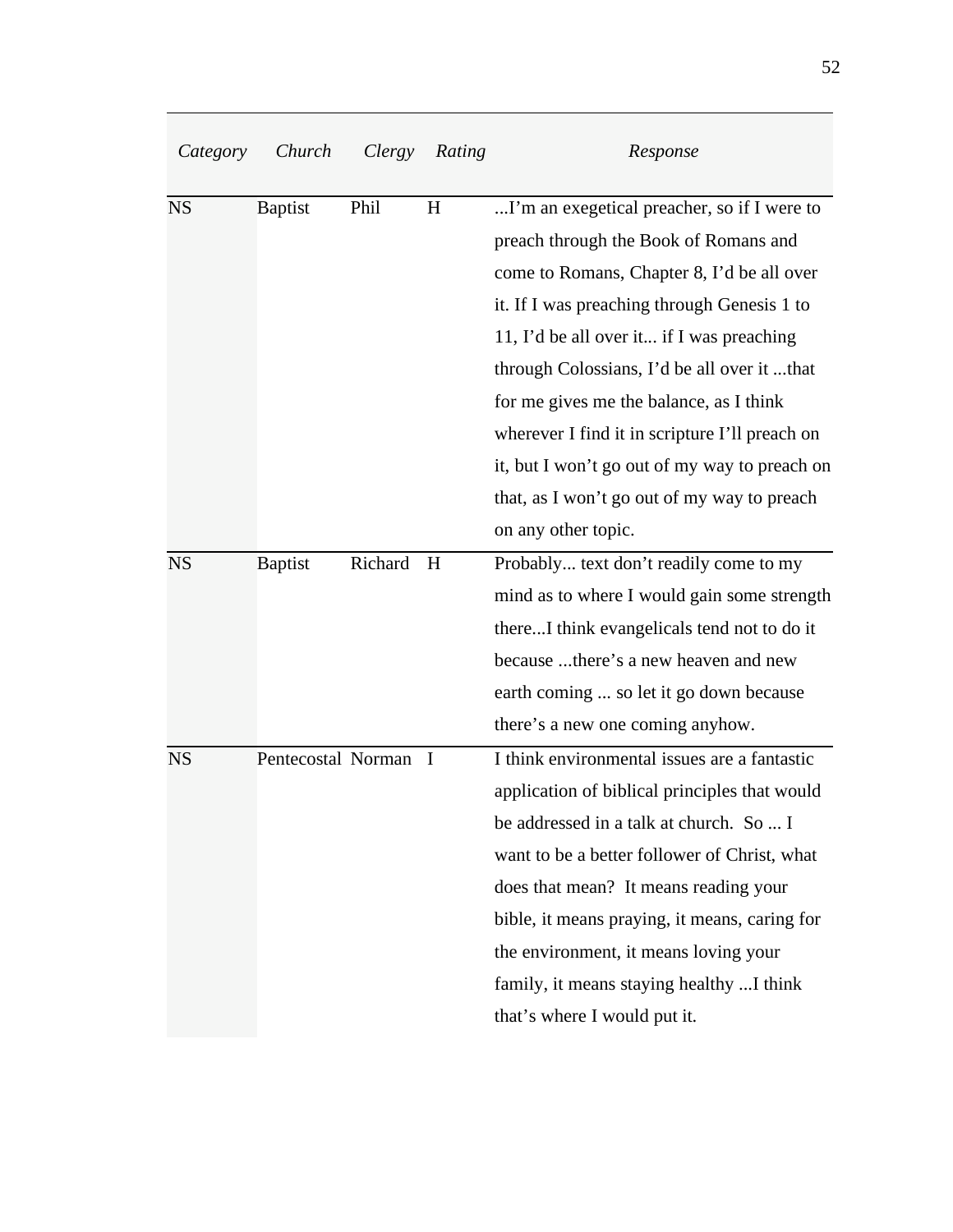| Category  | Church   | Clergy | Rating | Response                                       |
|-----------|----------|--------|--------|------------------------------------------------|
| <b>NS</b> | Vineyard | Ben    |        | Oh, absolutely, I think it is. I think some    |
|           |          |        |        | Christians would say, "Look, every sermon"     |
|           |          |        |        | should be about the cross, and every sermon    |
|           |          |        |        | should be about personal salvation." I don't   |
|           |          |        |        | think so. I think, again, that's understanding |
|           |          |        |        | the bigger picture of salvation.               |

 $S =$  Sacramental I = Perceived by clergy as important

 $NS = Non \,s$  sacramental  $H = C \,l \, \text{ergy}$  is hesitant

Table 4-3

When asked about sermons, the clergy I spoke with expressed a variety of opinions as to the suitability of this medium for environmental-education. Six of the clerics cited examples of having preached on environmental themes (one Anglican, two Orthodox, a Lutheran a Catholic and a Baptist). Two others (Daniel-Baptist and Ben-Vineyard) mentioned the possibility of parishioner opposition to EE in sermons. Phil (Baptist) explained that he addresses creation care only as the topic surfaces as he preaches through the Bible and that he is not an environmentalist. When I asked Phil what he meant by this, he clarified he would not worship creation—something Christians are forbidden to do in Scripture. In St. Paul's letter to the Romans it is written, "They exchanged the truth of God for a lie, and worshiped and served created things rather than the Creator—who is forever praised. Amen" (Romans 1:25 New International Version). A pastor of an evangelical church would certainly be in trouble with some of his or her parishioners if he/she did not draw a clear distinction between *caring for* creation and *worshiping* creation.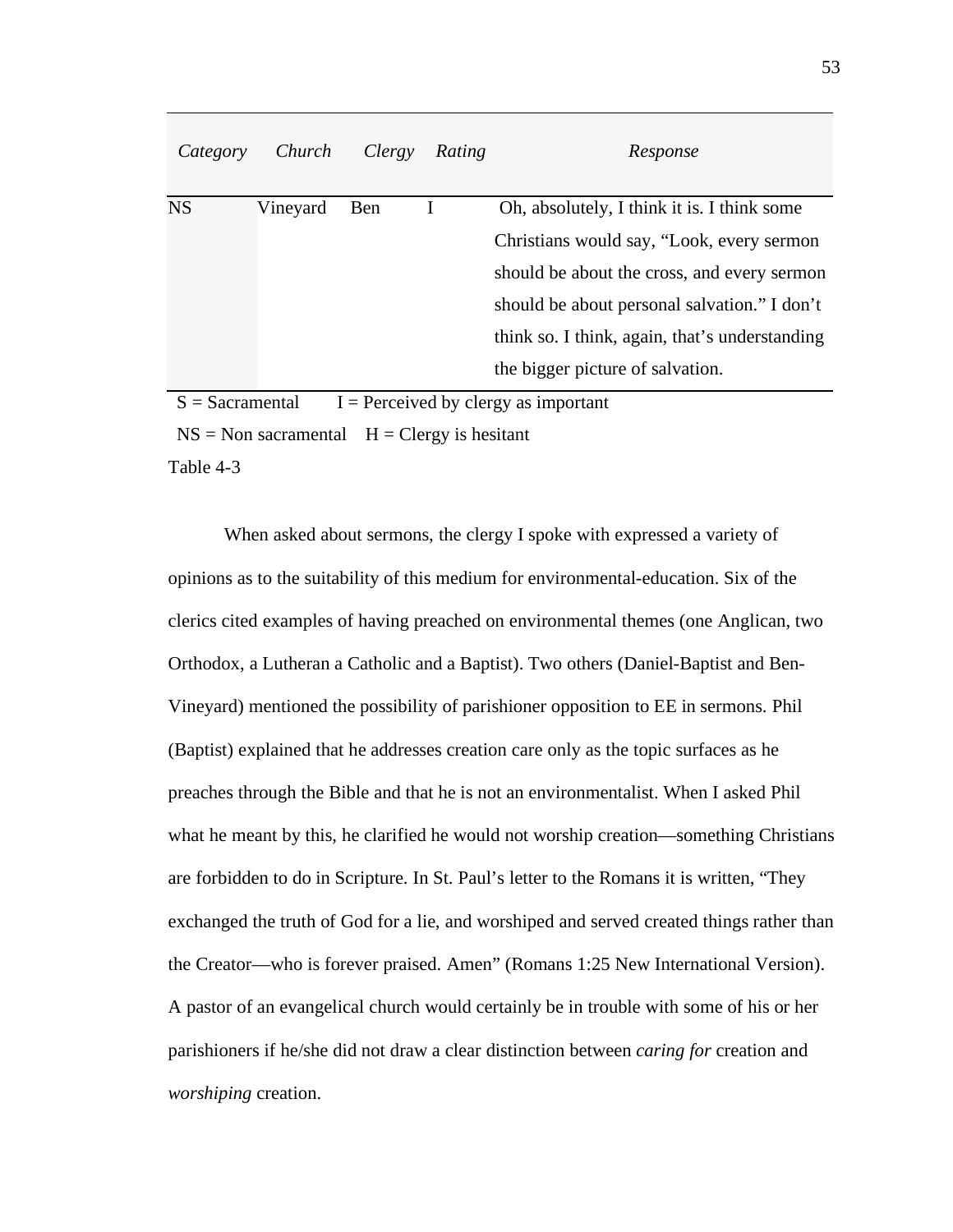In summary, it appears none of the 12 clergy are outright opposed to discussing the needs of the Earth during a sermon. Only Richard and Phil (Baptist) expressed some hesitance towards this use of the pulpit. Ten of the 12 expressed a ready willingness to talk about environmental needs during a service. Of the six clergy who gave examples of having preached about the environment, five of them were from sacramental churches. Still, this sample is too small to be considered reliable evidence of a greater EE role within sacramental churches as compared to non-sacramental.

*Interview question: How appropriate is it, if at all, to use children's Sundayschool time to promote Creation-care?*

| Category | Church   | Clergy       | Rating   | Response                                     |
|----------|----------|--------------|----------|----------------------------------------------|
| S        | Anglican | <b>Brian</b> | $\bf{l}$ | Yes  one of the things we do is link up      |
|          |          |              |          | to the Community Gardens,one Sunday          |
|          |          |              |          | of the year we actually go over there and    |
|          |          |              |          | she gives a whole talk to the kids on little |
|          |          |              |          | worms and what they do and the               |
|          |          |              |          | importance of them, So, it's beautiful       |
|          |          |              |          | creation stuff It gets their hands in the    |
|          |          |              |          | dirt kind of thing.                          |
| S        | Anglican | Keith        | I        | Yes, this is very important.                 |
| S        | Orthodox | Jason        |          | Absolutely. I think it's vital. And kids     |
|          |          |              |          | yearn and seek it. Absolutely.               |

Table 4-4 Use of Sunday-school Curriculum to teach environmental care.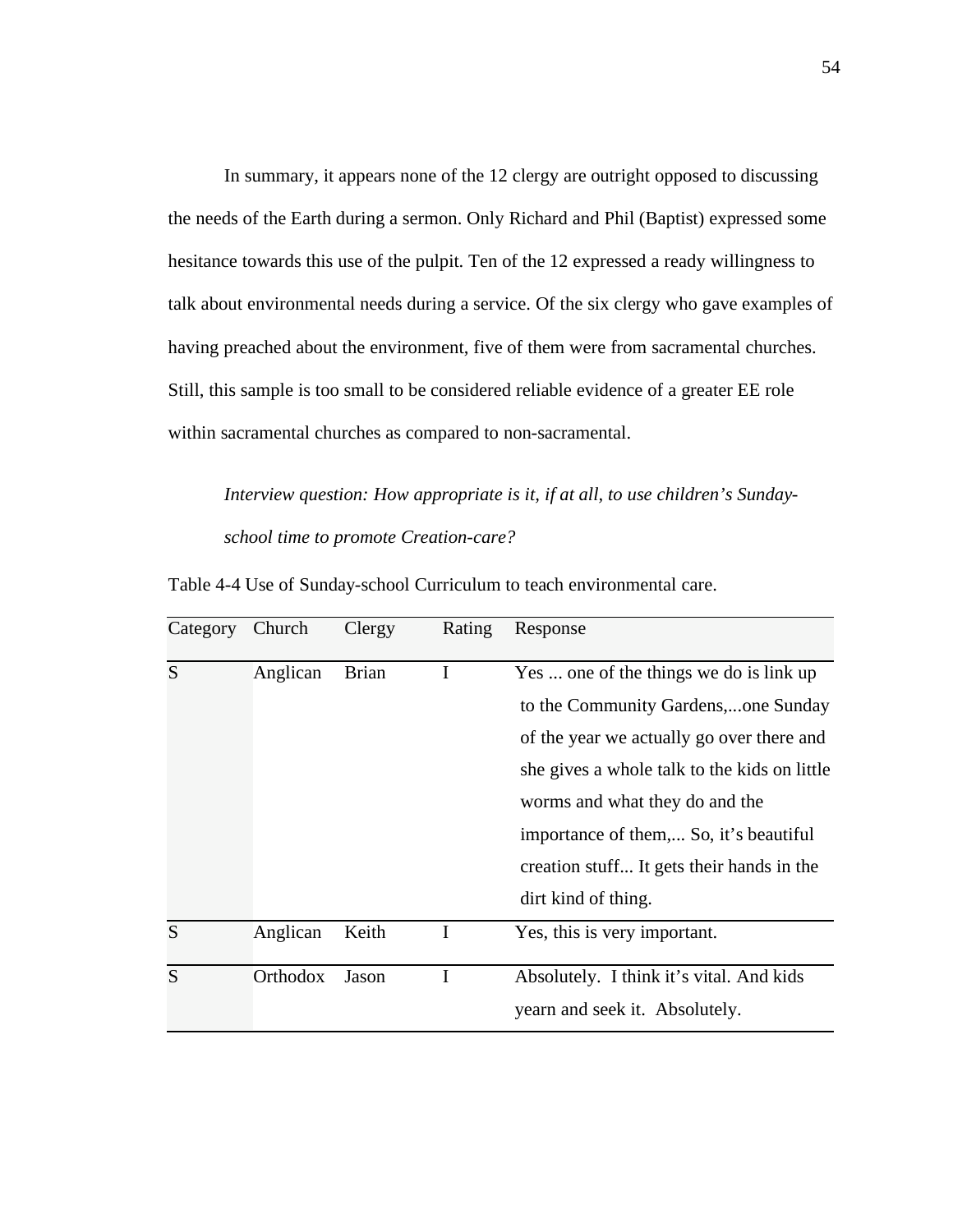| Category  | Church            | Clergy    | Rating      | Response                                     |
|-----------|-------------------|-----------|-------------|----------------------------------------------|
| S         | Orthodox          | Allan     | H           | We don't have really a Sunday school.        |
|           |                   |           |             | But yeah, if we had one, using that same     |
|           |                   |           |             | tenure as I just said, yeah, the same idea,  |
|           |                   |           |             | yeah, you know, bring it up. I just don't    |
|           |                   |           |             | think that the church needs to be, ah,       |
|           |                   |           |             | environmentally active. I think there are a  |
|           |                   |           |             | lot of people out there that are doing that. |
|           |                   |           |             | We've got a more important job.              |
| S         | Orthodox          | Lyle      | N/A         | Was not asked.                               |
| S         | Roman<br>Catholic | Fr. Mason | I           | Oh, I think that would be very good. And     |
|           |                   |           |             | I think that's very appropriate, you know,   |
|           |                   |           |             | a good creation care program, taught here    |
|           |                   |           |             | with Christian teaching, and careful again   |
|           |                   |           |             | not to kind of hitch it to any political     |
|           |                   |           |             | agenda, yeah, I think that's most            |
|           |                   |           |             | important to get children thinking about it  |
|           |                   |           |             | when they're very young.                     |
| S         | Lutheran          | Tyler     | $\mathbf I$ | Oh, yeah. It'd be very appropriate, and I    |
|           |                   |           |             | mean I'm not that involved or aware, but I   |
|           |                   |           |             | would be very surprised if it was not a      |
|           |                   |           |             | part of it. Yeah.                            |
| <b>NS</b> | <b>Baptist</b>    | Daniel    | $\mathbf I$ | Oh, I think it's hugely appropriate. Would   |
|           |                   |           |             | you get some flak? Probably.                 |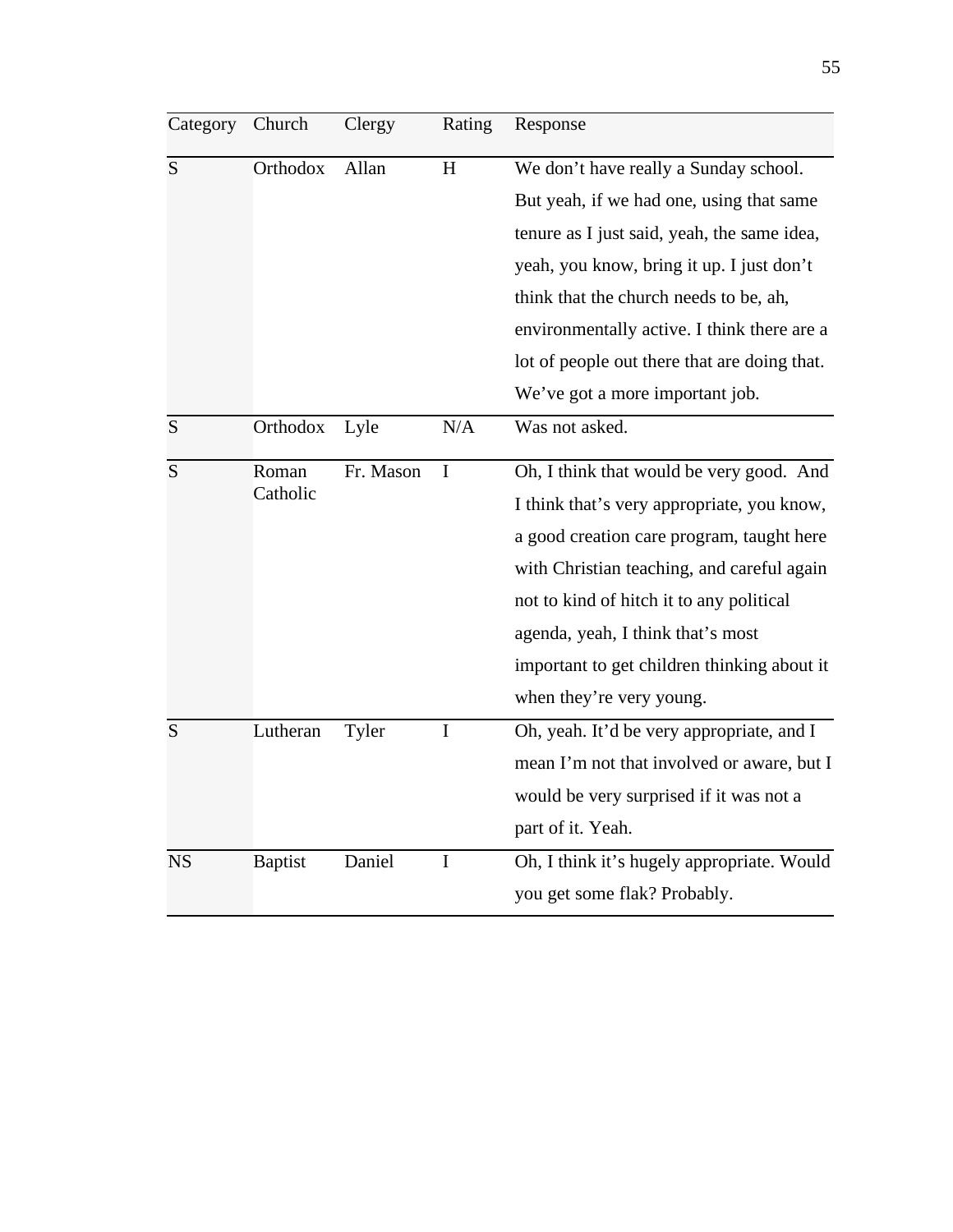| Category                                                      | Church             | Clergy  | Rating      | Response                                  |
|---------------------------------------------------------------|--------------------|---------|-------------|-------------------------------------------|
| <b>NS</b>                                                     | <b>Baptist</b>     | Phil    | H           | Again, for me, it's within the context of |
|                                                               |                    |         |             | the Bible. I would be reluctant myself to |
|                                                               |                    |         |             | just push environmentalism as an issue    |
|                                                               |                    |         |             | without any biblical context behind it,   |
|                                                               |                    |         |             | without sort of any creational mandate    |
|                                                               |                    |         |             | behind it, because we're not here to      |
|                                                               |                    |         |             | promote causes, and we're not here to     |
|                                                               |                    |         |             | push secondary issues.                    |
| <b>NS</b>                                                     | <b>Baptist</b>     | Richard | I           | Well I think probably Sunday school is    |
|                                                               |                    |         |             | good because you're starting the children |
|                                                               |                    |         |             | young and that would help them to         |
|                                                               |                    |         |             | honour the Creation that God gave them    |
|                                                               |                    |         |             | then it would become part of a natural    |
|                                                               |                    |         |             | thing as they grow.                       |
| <b>NS</b>                                                     | Pentecostal Norman |         | $\mathbf I$ | Yeah, I think so, if we teach themeven    |
|                                                               |                    |         |             | recyclinga sense of responsibility for    |
|                                                               |                    |         |             | what we have been entrusted with          |
| <b>NS</b>                                                     | Vineyard           | Ben     | $\mathbf I$ | I think absolutely. I think it would be   |
|                                                               |                    |         |             | great.                                    |
| $I = C \leq Y$ perceives it is important<br>$S =$ Sacramental |                    |         |             |                                           |

 $NS = Non \,s\$  Sacramental  $H = C \,l\$  Egy is hesitant

Table 4-4

Nine of the eleven pastors questioned about the use of Sunday school curriculum for EE readily agreed to the suitability of teaching children the need to care for God's Earth. That said, only one (Brian-Anglican) cited an example of children receiving EE in his Sunday school, although that does not mean environmental topics are avoided in the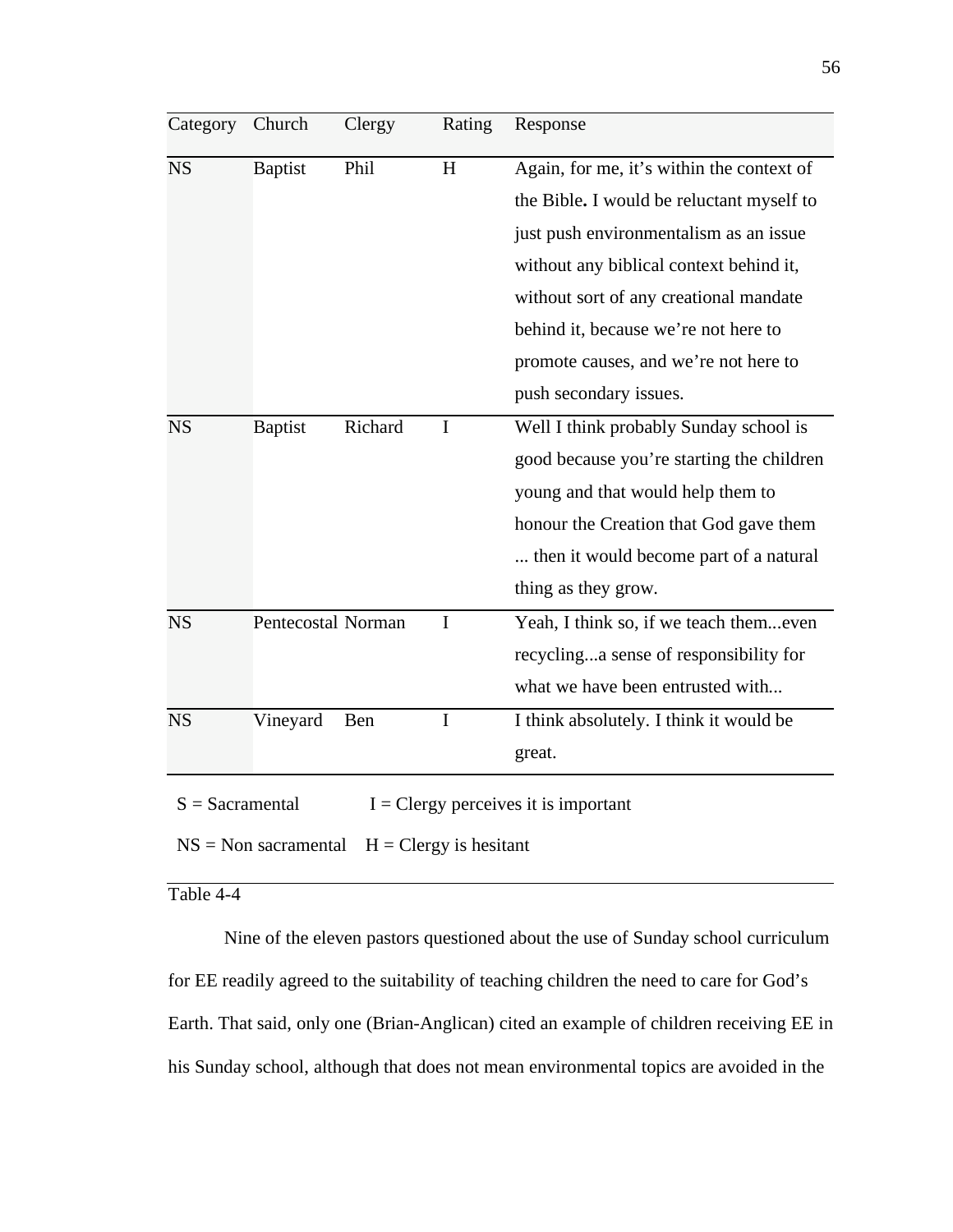Sunday schools of the other churches. Two pastors (Phil-Baptist and Allan-Orthodox) expressed a reticence to the use of Sunday-school time for EE. The rationale for their hesitance appears to be a belief that ecological topics are secondary to more important "spiritual" topics. Another concern as expressed by Fr. Mason (Roman Catholic) is a fear of using his role as a clergy to advocate a "political" cause. In summary, the interviewed pastors are not united in a willingness to support the use of Sunday school time for EE, although most were supportive of the idea.

*Interview question: How appropriate is it, if at all, for adult bible studies to include Creation-care topics?*

| Category | Church   | Clergy       | Rating | Response                                   |
|----------|----------|--------------|--------|--------------------------------------------|
| S        | Anglican | <b>Brian</b> | I      | I think that's something that really needs |
|          |          |              |        | to happen. I think you can do a lot of     |
|          |          |              |        | thematic Bible studies, and I think that   |
|          |          |              |        | would reconnect us  how we look at the     |
|          |          |              |        | world.                                     |
| S        | Anglican | Keith        | I      | Yes.                                       |
| S        | Orthodox | Jason        | H      | Of course. It would be a vital possibility |
|          |          |              |        | understanding Creation Care, butif you     |
|          |          |              |        | put it into an alphabet would be in like   |
|          |          |              |        | the t, u, v part of the alphabet. There is |
|          |          |              |        | an a, b, c part that people need to        |
|          |          |              |        | understand first, such as who God is       |
|          |          |              |        | and who Jesus is and all that stuff. But   |
|          |          |              |        | yes, absolutely.                           |

Table 4-5 Use of adult Bible studies for teaching about environmental care.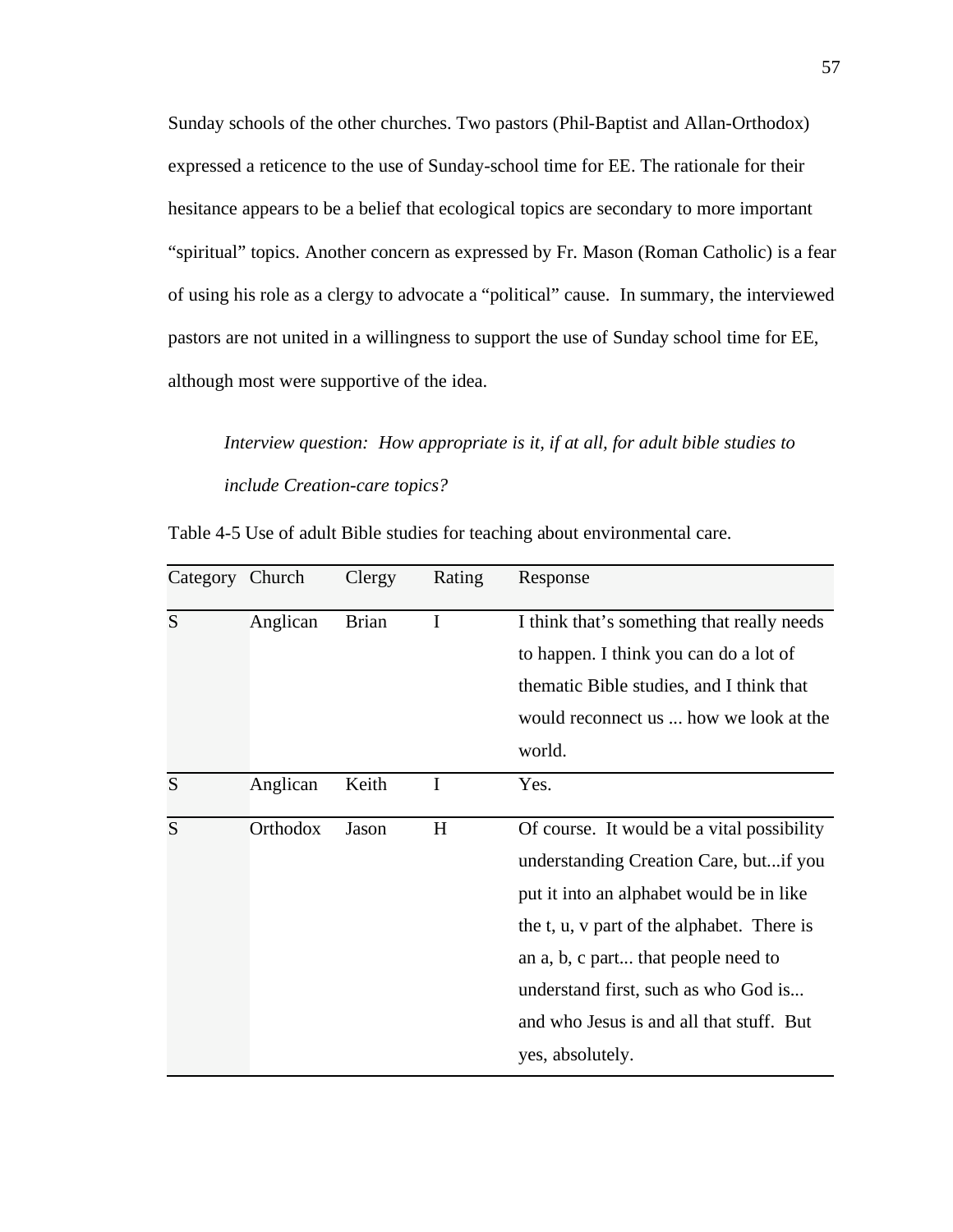| Category Church |                   | Clergy      | Rating | Response                                    |
|-----------------|-------------------|-------------|--------|---------------------------------------------|
| S               | Orthodox          | Allan       | H      | No, I wouldn't be opposed to it. I just     |
|                 |                   |             |        | think we sometimesmajor on the              |
|                 |                   |             |        | minors. You know, I think that the          |
|                 |                   |             |        | development of the soul of the individual,  |
|                 |                   |             |        | that's, there's so much that needs to be    |
|                 |                   |             |        | done there, but this is way down the list   |
|                 |                   |             |        | of things that I would do. It wouldn't be,  |
|                 |                   |             |        | I wouldn't be opposed to it, but it's not   |
|                 |                   |             |        | something that I would necessarily start.   |
| S               | Orthodox          | Lyle        | N/A    | Was not asked.                              |
| S               | Roman<br>Catholic | Fr. Mason I |        | I could see that being, and I would think   |
|                 |                   |             |        | that many people would be very attracted    |
|                 |                   |             |        | to a program like that. As a matter of      |
|                 |                   |             |        | fact, I know they would be here.            |
|                 |                   |             |        | Creation care, the Christian teaching of    |
|                 |                   |             |        | creation or something like that. I think    |
|                 |                   |             |        | that would be well received.                |
| S               | Lutheran          | Tyler       | I      | Oh, yeah. Kind of coming back to that as    |
|                 |                   |             |        | far as my role, that's an education kind of |
|                 |                   |             |        | thing.                                      |
| <b>NS</b>       | <b>Baptist</b>    | Daniel      | I      | Yeah, I think teaching and learning         |
|                 |                   |             |        | always have a strong component, and I       |
|                 |                   |             |        | think if you could translate a Bible Study  |
|                 |                   |             |        | group into getting out of the chairs and    |
|                 |                   |             |        | start working in some project somewhere     |
|                 |                   |             |        |                                             |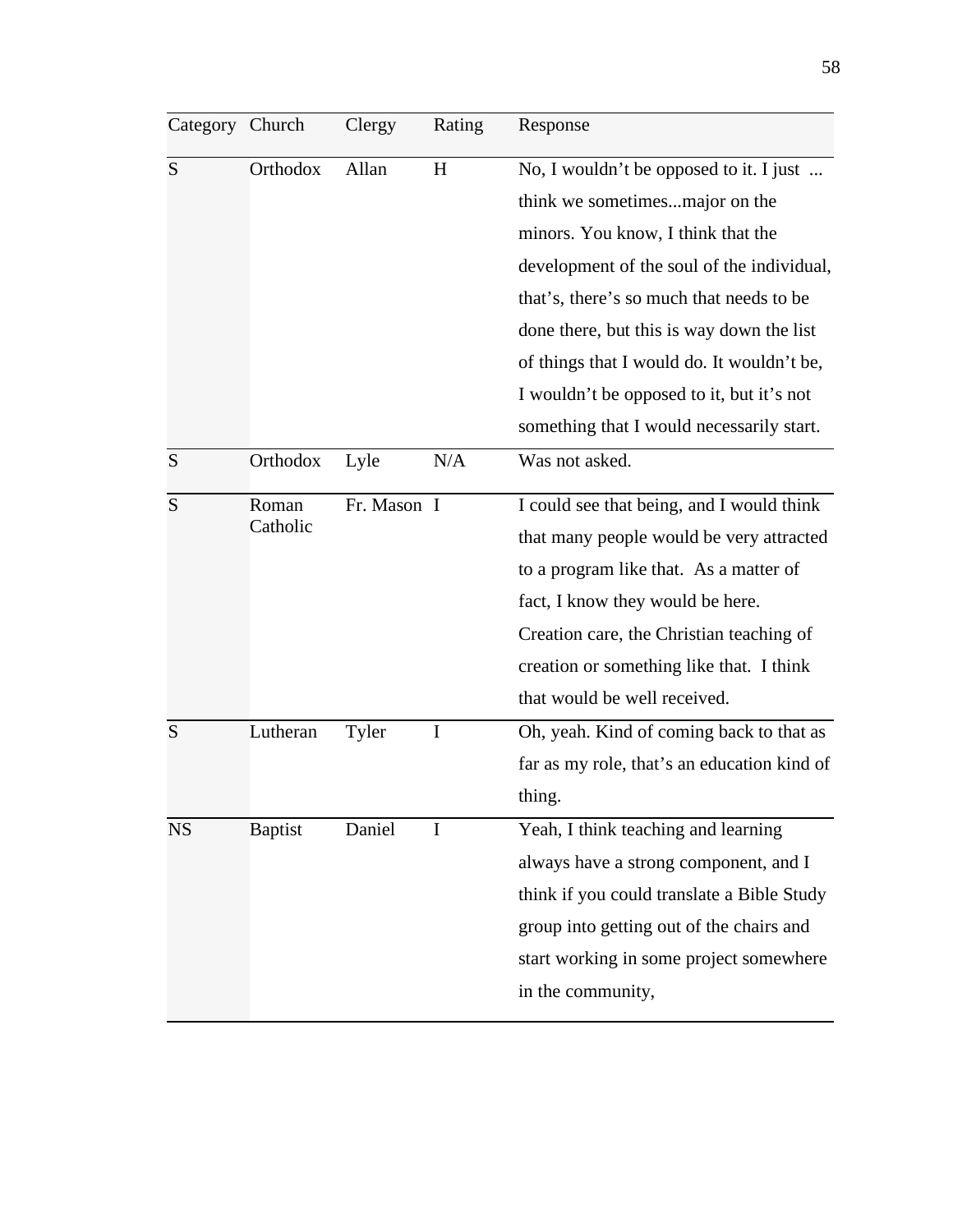| Category                                                         | Church             | Clergy  | Rating      | Response                                    |
|------------------------------------------------------------------|--------------------|---------|-------------|---------------------------------------------|
| <b>NS</b>                                                        | <b>Baptist</b>     | Phillip | H           | I don't know if I would be terribly warm    |
|                                                                  |                    |         |             | to that. I'd have to see it and understand  |
|                                                                  |                    |         |             | the context of how it was written I think   |
|                                                                  |                    |         |             | there could be some value to it, but I'd    |
|                                                                  |                    |         |             | have to think that one through  how do      |
|                                                                  |                    |         |             | you teach earth care or environmentalism    |
|                                                                  |                    |         |             | in the Christian context?                   |
| <b>NS</b>                                                        | <b>Baptist</b>     | Richard | H           | I would imagine that there are bible        |
|                                                                  |                    |         |             | studies on creation care, I am not familiar |
|                                                                  |                    |         |             | with any but I would imagine that even      |
|                                                                  |                    |         |             | Evangelicals [have] some                    |
| <b>NS</b>                                                        | Pentecostal Norman |         | N/A         | Was not asked.                              |
| <b>NS</b>                                                        | Vineyard           | Ben     | $\mathbf I$ | It is definitely appropriate.               |
| $S =$ Sacramental<br>$I = C \leq Y$ perceives as important       |                    |         |             |                                             |
| $NS = Non \, sacramental$<br>$H = C \, \text{lergy}$ is hesitant |                    |         |             |                                             |

# Table 4-5

As seen in Table 4-5 the question about the suitability of Bible studies on a creation-care theme also produced a range of responses. Six ministers seemed enthusiastic about the idea, one (Jason-Orthodox) was agreeable to such studies only if from a broad theological context, two (Phil-Baptist and Allan-Orthodox) expressed skepticism and one (Richard-Baptist) came across as indifferent. Given the nature of the responses, I am assuming there are no such studies presently taking place in the churches represented. This does not mean environmental topics are not discussed during studies that do exist, however. Once again clergy are divided on how much they perceive the use of church sponsored programming suitable for EE.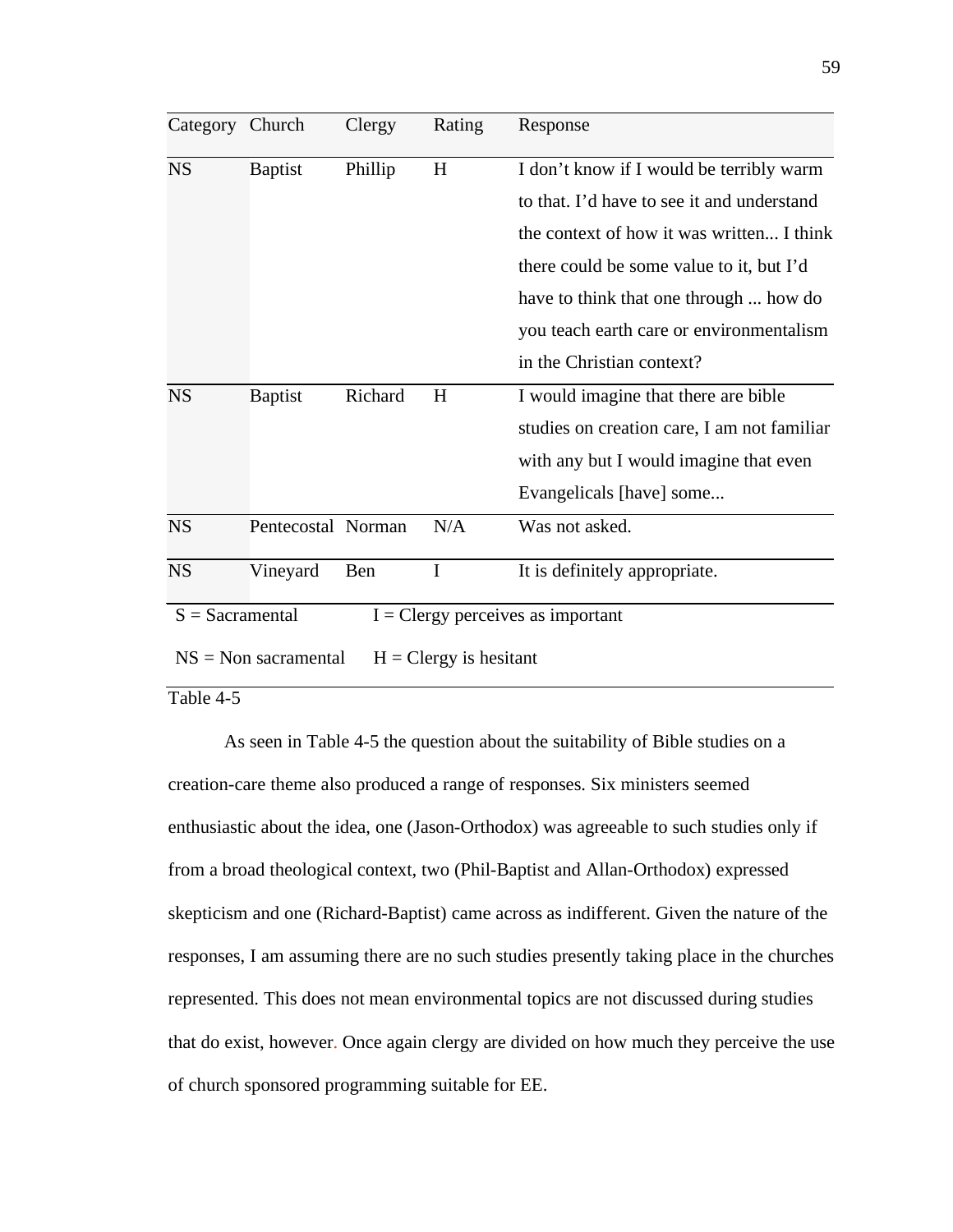*Research Question 2: Is there a difference between church denominations in the degree to which their clergy perceive themselves as providers of environmental education?*

 In an attempt to answer the second research question, I compared the way sacramental and non-sacrament-based clergy responded to four interview questions: The three already discussed as well as the one on denominational programs illustrated in Table 4-6 below.

The findings are as follows: My interviews revealed a variety of opinions about the use sermons to promote environmental concern but no clear delineation between the two categories of clergy. Likewise, there was no detectable distinction in the attitudes of the two categories of clergy towards the use of Sunday-School curriculum or adult Bible Studies for EE. As for the provision of EE programming, a quantifiable distinction between sacramental and non-sacramental churches was noticeable. All but one priest from the sacramental churches were aware of programming from their organizations on the topic of ecology. The "non-sacramental" pastors were equally confident in the lack of such programming from their denominations. Although the availability of such programming does not reflect the views of the interviewed clergy, it may reveal a greater commitment to EE within the sacrament-based organizations. Perhaps the direction provided by the Pope (Roman Catholic), the Archbishop of Canterbury (Anglican) and Metropolitan Bartholomew (Orthodox) has influenced the creation of this programming. The responses of the twelve clergy to the related question are displayed in Table 4-6.

I would like to make clear my conclusion that it would be faulty logic to assume the expressed opinions of the twelve participants is transferable to a broader segment of Christendom.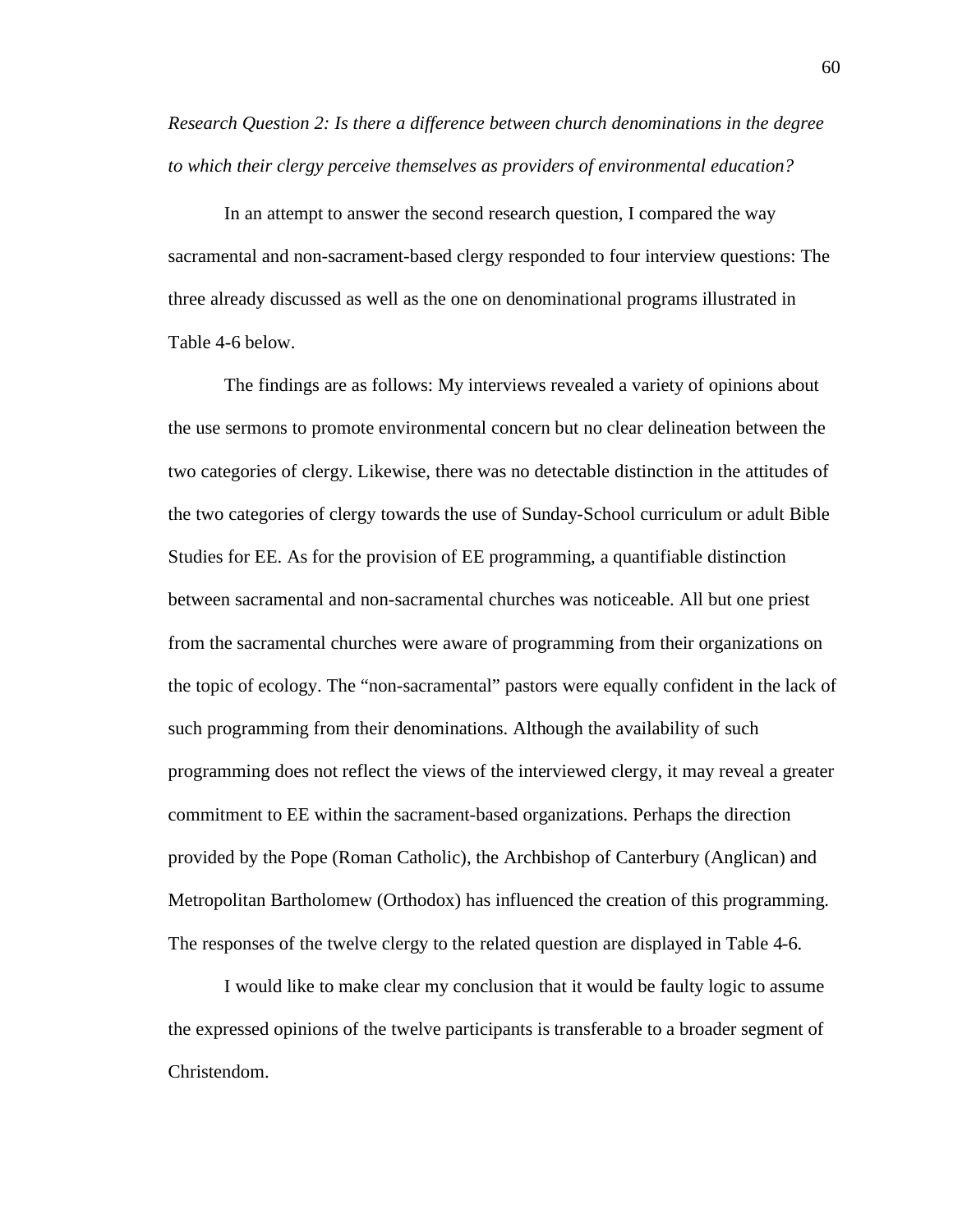# *Interview question: Does your denomination provide any direction or programming in Creation-care?*

Category Church Clergy Rating Response S Anglican Brian Y Yes, from a diocesan point of view, yes, we have an actual commission. We have a committee within the diocese that connects with us locally, and we also, and they have representatives nationally. We also have one person within the parish who's just been recently appointed as our parish representative. S Anglican Keith Y There are parish committees as well as the Diocese and Environment Committee. There are also international meetings annually. There is a resolution created by the Anglican Communion Environment Network as proposed initially by the Archbishop of Canterbury. S Orthodox Jason Y Yes. A great deal. This church, and many Orthodox churches do. S Orthodox Allan Y I know ... Metropolitan Bartholomew ...said something about it being a sin...I mean, about pollution. S Orthodox Lyle N/A Was not asked this question.

Table 4-6 Availability of church programming on environmental care.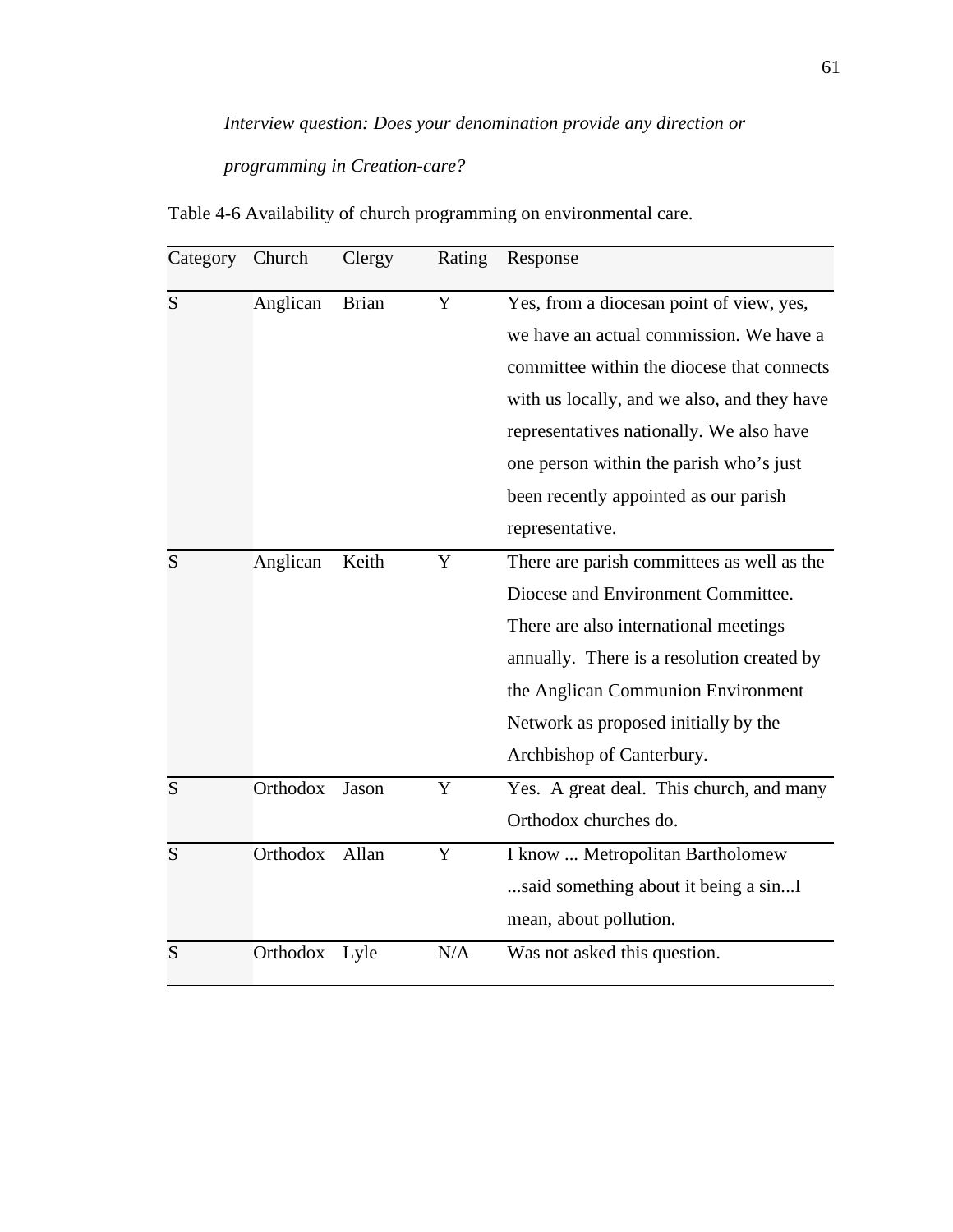| Category          | Church                    | Clergy    | Rating      | Response                                     |
|-------------------|---------------------------|-----------|-------------|----------------------------------------------|
| S                 | Roman                     | Fr. Mason | Y           | I can't think of anything particular right   |
|                   | Catholic                  |           |             | now, but certainly we are more conscious     |
|                   |                           |           |             | of the environment  It's actually in the     |
|                   |                           |           |             | catechism of the church. So it goes back a   |
|                   |                           |           |             | long time. Actually I was checking on it     |
|                   |                           |           |             | just before you came in. It's called respect |
|                   |                           |           |             | for the integrity of creation                |
| S                 | Lutheran                  | Tyler     | Y           | I know they did have like a Bible study      |
|                   |                           |           |             | that was, you know, put together a few       |
|                   |                           |           |             | years That's within our Canadian             |
|                   |                           |           |             | Lutheran Church,  a foreign subsidiary of    |
|                   |                           |           |             | a fairly large Lutheran denomination down    |
|                   |                           |           |             | in the States. And I, now thinking about it, |
|                   |                           |           |             | in their catalogue I have seen several       |
|                   |                           |           |             | things dealing with, you know, our           |
|                   |                           |           |             | responsibility to care for the environment.  |
| <b>NS</b>         | <b>Baptist</b>            | Daniel    | $\mathbf N$ | I can't think of one thing.                  |
| <b>NS</b>         | <b>Baptist</b>            | Phil      | $\mathbf N$ | Not that I'm aware of. It might, but not     |
|                   |                           |           |             | that I'm aware of. Yeah.                     |
| <b>NS</b>         | <b>Baptist</b>            | Richard   | $\mathbf N$ | No, I think that you would find that more    |
|                   |                           |           |             | of the churches like the Anglican, United    |
|                   |                           |           |             | churches                                     |
| <b>NS</b>         | Pentecostal Norman        |           | $\mathbf N$ | Nothing officially that they are aware of.   |
| <b>NS</b>         | Vineyard                  | Ben       | $\mathbf N$ | I think they haven't really had time to get  |
|                   |                           |           |             | some of those kinds of ideas                 |
| $S =$ Sacramental |                           | $Y = yes$ |             |                                              |
|                   | $NS = Non \, sacramental$ | $N = no$  |             |                                              |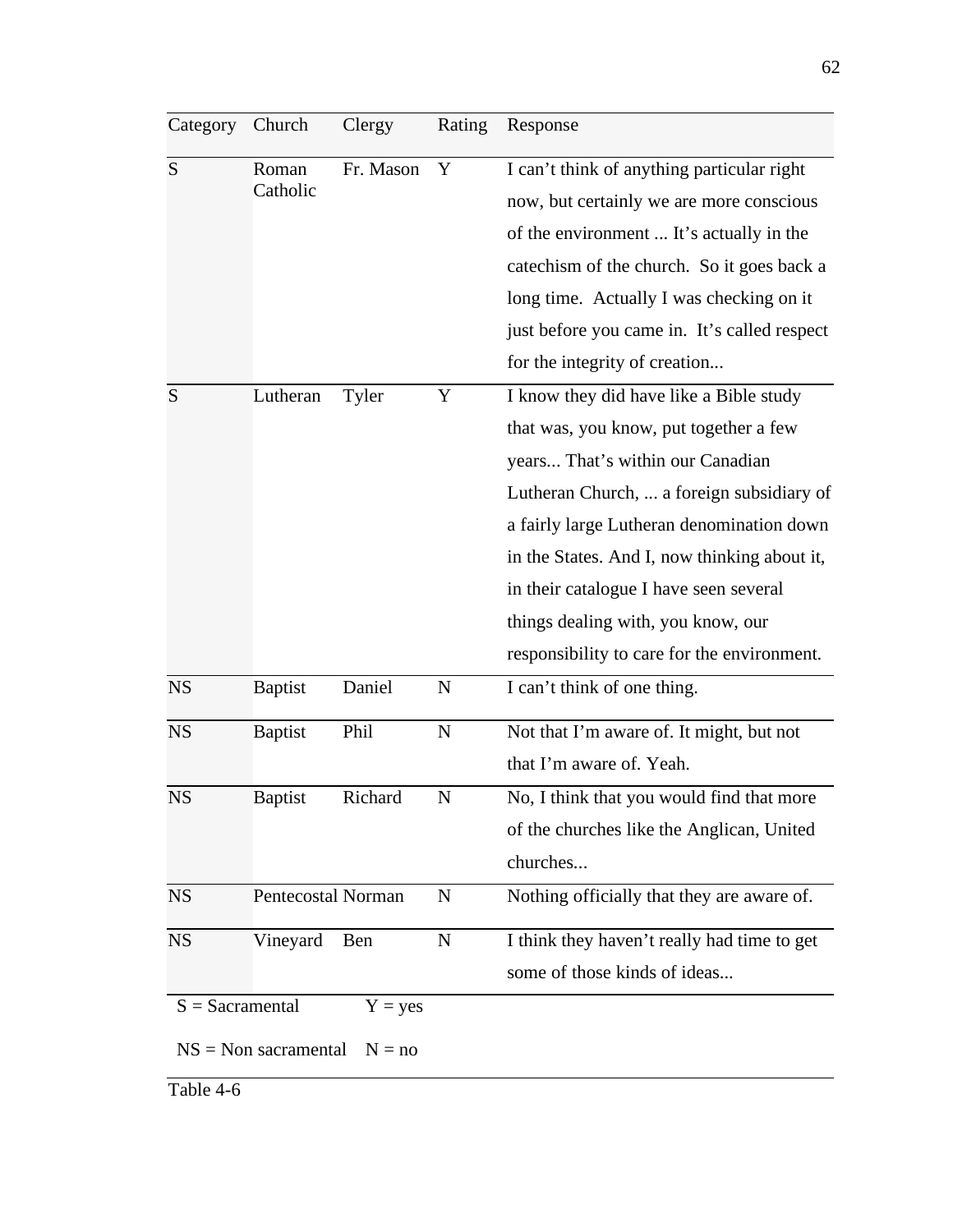In summary, although I set out to determine if a difference existed between sacramental and non-sacramental clergy in their perception of their EE role, my results are inconclusive. Contrary to my faulty stereotype prior to conducting the study, three non-sacramental pastors (Daniel-Baptist, Phil-Baptist & Ben-Vineyard) expressed a sophisticated theological foundation from which EE could be a natural progression. It was the sacramental Anglican cleric, Keith, however, who provided me with the most practical examples of EE programming taking place within churches. A case in point is the Diocese of BC Environmental Committee's (DEC) nine recommendations. These include energy audits, ground care suggestions, car pooling to church, a bike to church week, and a Sunday service dedicated to the environment (Committee, 2008). A copy of a recently circulated leaflet from the DEC containing these recommendations is displayed in Appendix E. In addition to suggesting sustainable practices the Diocese of BC is encouraging each parish to appoint a Parish Environmental Steward to give leadership at the parish level (Committee, 2008).

While some discrepancy in EE practice seems to exist between the two categories within my interview data, (sermon use and available programming), my sample sizes are too small to project as North American norms.

*Research Question 3: What is the relationship for clergy, if any, between frequent Eucharist observance and perception of self as having an environmental education role?*

The Eucharist/communion tradition is an act of Christian obedience to what is believed to be the words of Jesus on the night of his arrest. The Gospel of St. Luke records the event this way;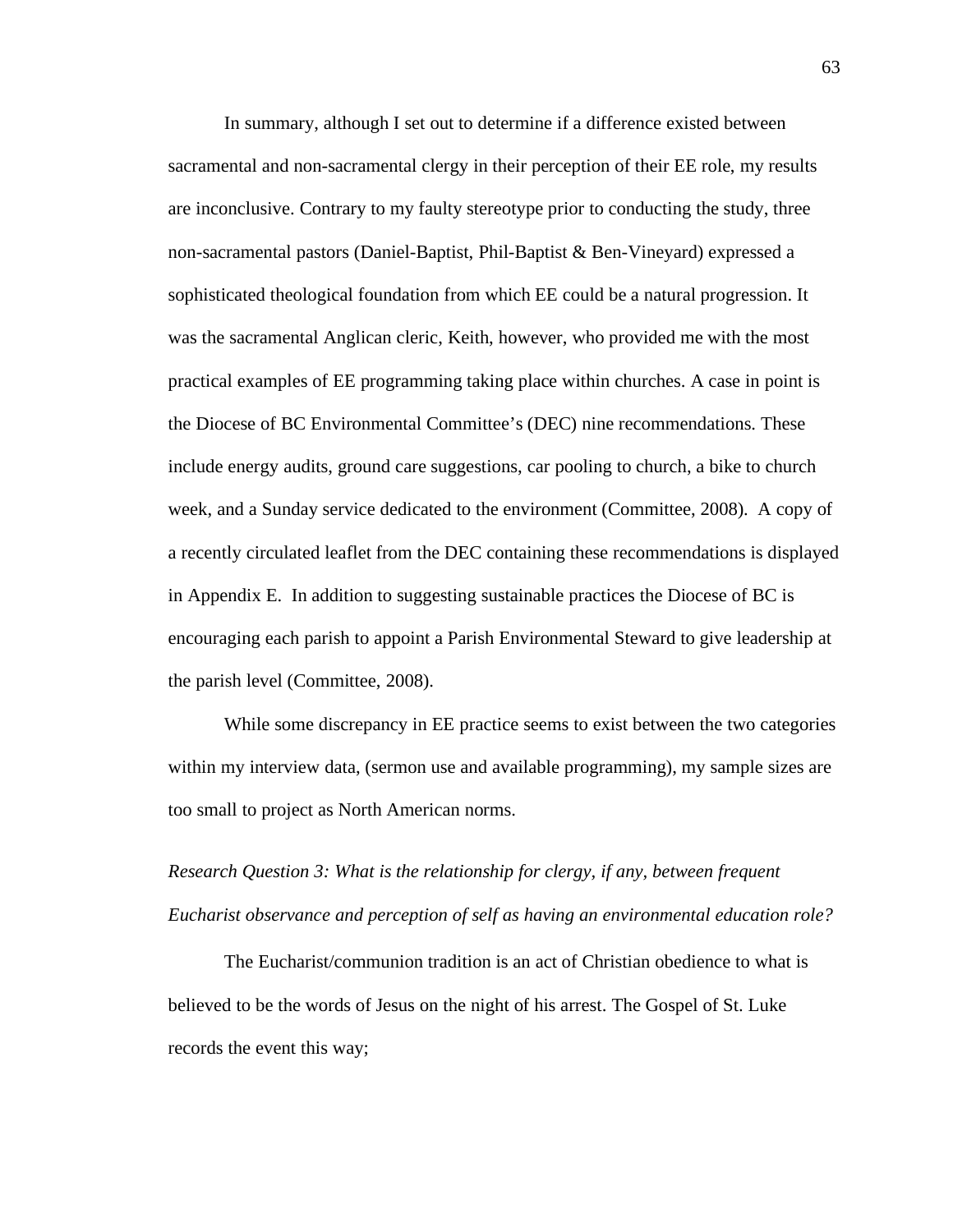And he took bread, gave thanks and broke it, and gave it to them, saying, 'this is my body given for you; do this in remembrance of me'. In the same way, after the supper he took the cup, saying, 'This cup is the new covenant in my blood, which is poured out for you. St. Luke 22: 19-20 (New International Version, 1984)

The desire to better understand the reasons for the difference between sacramental and non-sacramental churches in their approach to environmental problems inspired this research. I think it would be ideal if environmental action plans could become commonplace in all churches. I do not claim to know how this could be accomplished; however one possible catalyst of ecological concern is the Eucharist/Communion.

As explained earlier, the Gnostic sect was an early threat to orthodox Christian teachings and much was written to counter its arguments. St. Irenaeus, was one of the most vocal critics of Gnosticism in the second century CE. His main criticism with this heresy, as he called it, was of its claim that Jesus could not have been human due to the Gnostic assumption that all physical matter is essentially evil. Irenaeus famously contended that Jesus was in fact God Incarnate and the physical Eucharist an excellent reminder and defence of this truth (Urs von Balthasar, 1990). With this study I entertain the possibility the Eucharist is still one of Christianity's best defences against the lingering assumption that physical matter is not worth saving.

Table 4-7 displays a range of practice and belief about this 2000 year-old tradition as expressed by the twelve interviewed clergy. Individual churches are not identified.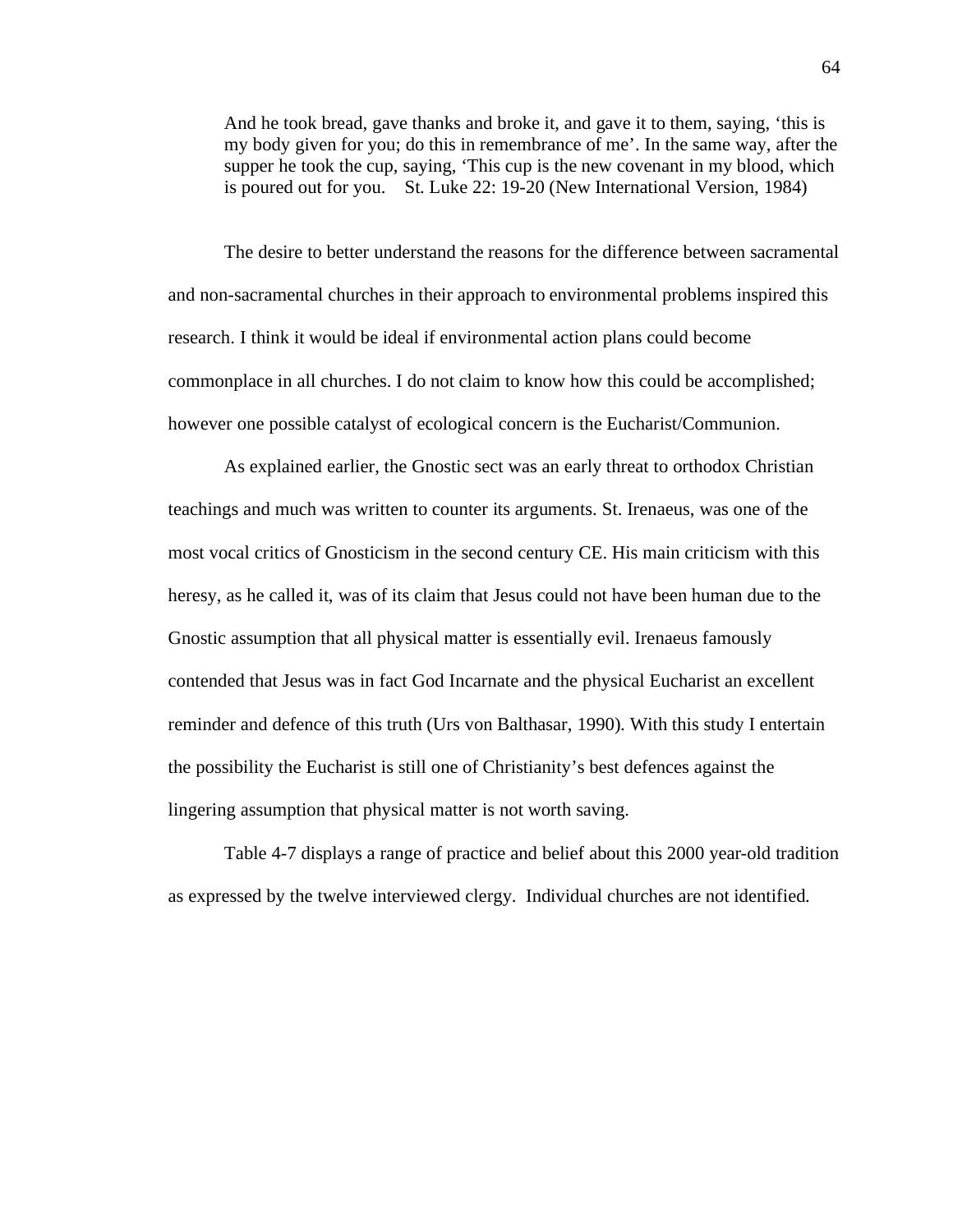| Church         | Frequency           | <b>Effect of Partaking</b>                                                                                                                                                                                                                                                     | <b>Implication for Creation</b>                                                                                                                                                                                                                                |
|----------------|---------------------|--------------------------------------------------------------------------------------------------------------------------------------------------------------------------------------------------------------------------------------------------------------------------------|----------------------------------------------------------------------------------------------------------------------------------------------------------------------------------------------------------------------------------------------------------------|
| Anglican $(S)$ | 2 x week<br>minimum | - it is central to our faith<br>- it offers thanksgiving to God<br>- some people sense God's<br>presence<br>- it is a recalling of Christ's<br>sacrifice prompting more<br>than a mere memory, but an<br>active engagement with Him.<br>- it offers hope to world<br>around us | - food connects us to<br>land<br>- it reminds us of<br>creation's<br>intrinsic worth<br>- nourishes us to go back<br>to world<br>- not a lot written about<br>this but there is a lot to<br>explore there $-$ that's<br>good for me to start<br>thinking about |

Table 4-7 Varying Eucharist/Communion practice and belief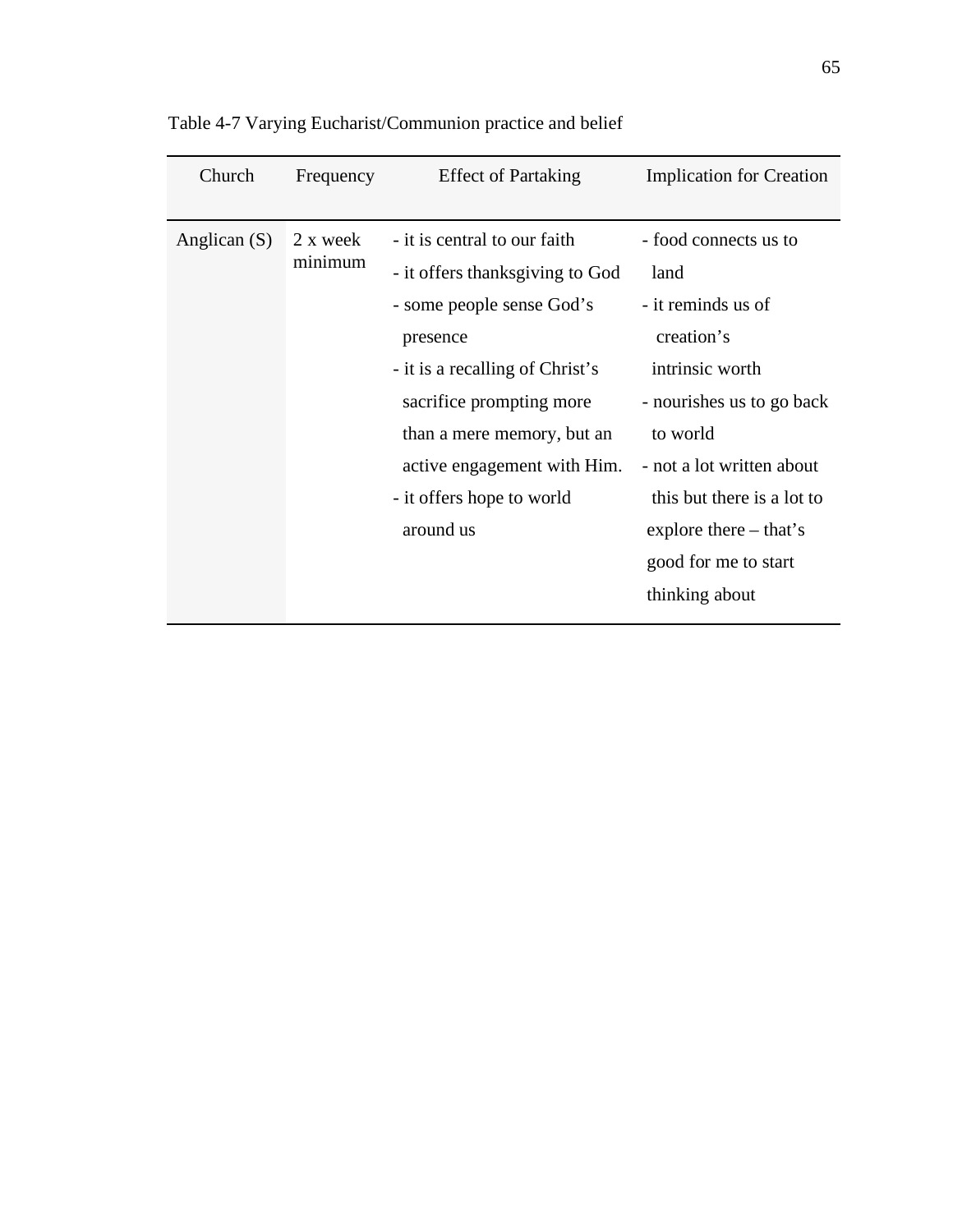| Church         | Frequency | <b>Effect of Partaking</b>                                                                                                                                                                                                           | <b>Implication for Creation</b>                                                                                                                                                                                                                                                                                                                                                          |
|----------------|-----------|--------------------------------------------------------------------------------------------------------------------------------------------------------------------------------------------------------------------------------------|------------------------------------------------------------------------------------------------------------------------------------------------------------------------------------------------------------------------------------------------------------------------------------------------------------------------------------------------------------------------------------------|
| Orthodox $(S)$ | 1 x week  | - it is the defining act of our<br>faith<br>- it provides spiritual<br>nourishment<br>- it brings fullness of Holy<br>Spirit over time<br>- it is the medicine of<br>immortality<br>- God changes me by it<br>- God works through it | - Creation is being<br>offered back to God in<br>Christ<br>- God uses creation as an<br>instrument of salvation<br>- bread and wine from<br>the earth are used<br>- communion cannot be<br>separated from creation<br>- it should push one in<br>direction of living<br>sacramentally (thus<br>respectfully of the<br>earth)<br>- the cosmos is redeemed<br>so why would we wreck<br>it? |
| Lutheran $(S)$ | 2 x month | -it is central to our faith<br>-it unites us with Christ<br>-it is an important collective<br>event                                                                                                                                  | - nothing directly<br>- we recognize that God<br>is the Creator                                                                                                                                                                                                                                                                                                                          |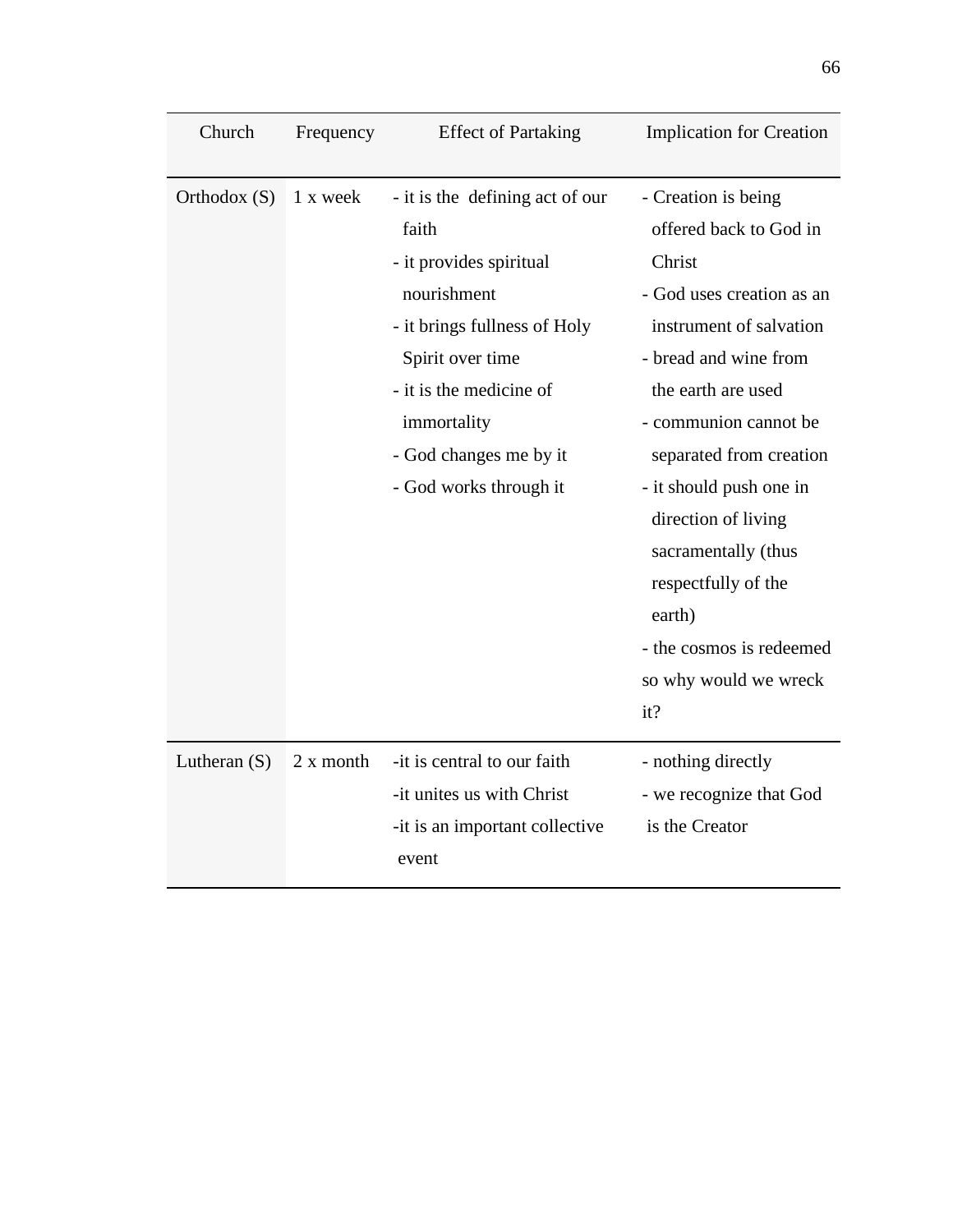| Church                   | Frequency                                                       | <b>Effect of Partaking</b>                                                                                                                                                                                                                                                             | <b>Implication for Creation</b>                                                                                                                                                                                               |
|--------------------------|-----------------------------------------------------------------|----------------------------------------------------------------------------------------------------------------------------------------------------------------------------------------------------------------------------------------------------------------------------------------|-------------------------------------------------------------------------------------------------------------------------------------------------------------------------------------------------------------------------------|
| Roman<br>Catholic<br>(S) | daily                                                           | - it is the defining act for<br>Christians<br>- it provides spiritual<br>nourishment<br>- it is a reminder of Christ<br>- God changes people over<br>time<br>- some people give up<br>possessions over time<br>- many people have<br>profound experiences with<br>God during communion | - it connects us with the<br>world<br>- Christ died because<br>creation is worth<br>something to God<br>- it connects us to world<br>around us<br>- people sometimes get<br>rid of extraneous<br>material possessions         |
| Baptist (NS)             | monthly<br>(2 x month)<br>in one of<br>the Baptist<br>churches) | - it provides spiritual<br>nourishment<br>- it is a reminder of Christ's<br>sacrifice<br>- it could expand the<br>human imagination<br>- it unites us with Christ<br>- it reminds us of Christ's<br>death                                                                              | - causes us to reflect on<br>God's good gifts<br>- it reminds us of God's<br>redemption which<br>applies to more than<br>humans<br>- it reminds us when<br>Christ returns there will<br>be a perfect<br>environment with him. |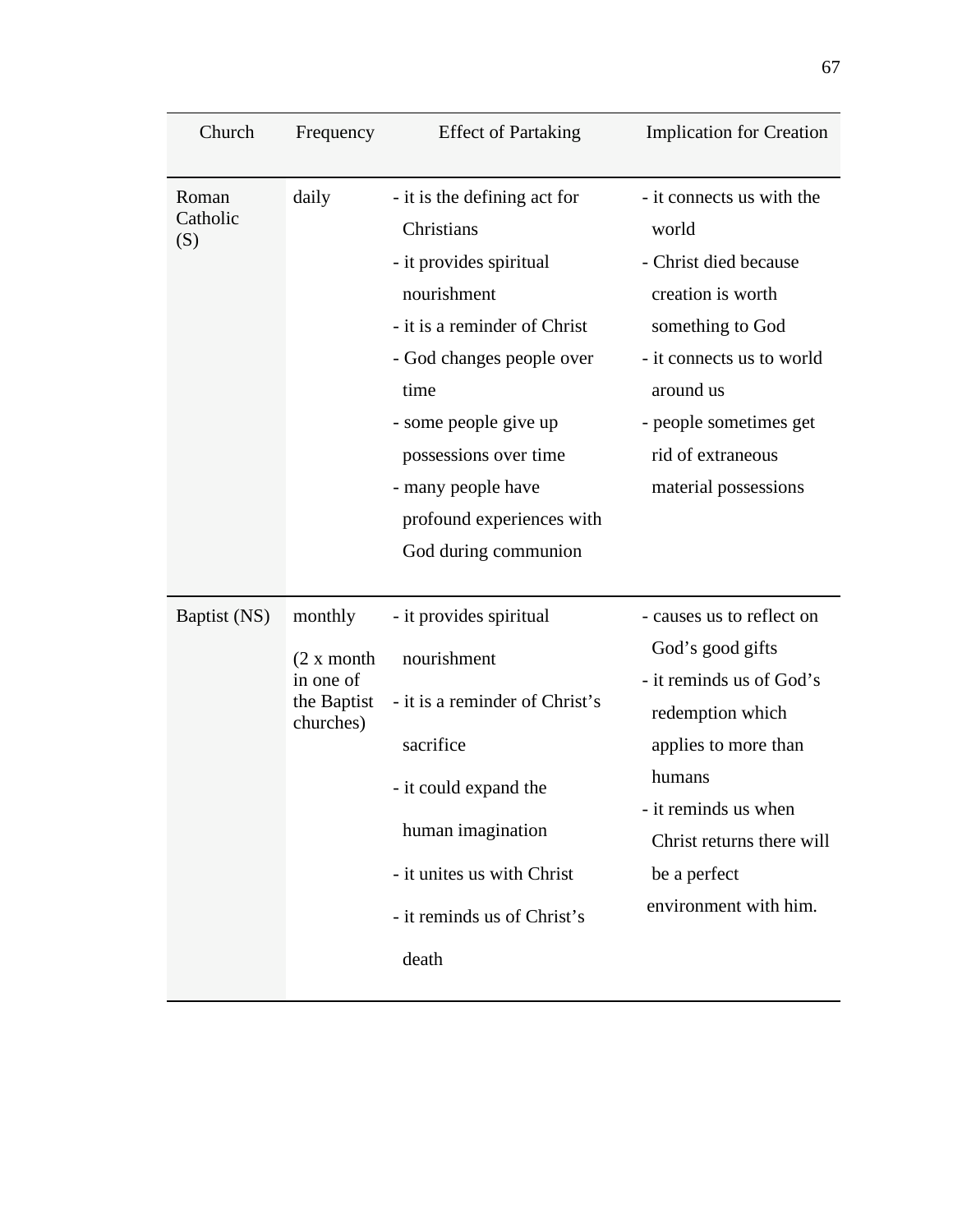| Church                                      | Frequency | <b>Effect of Partaking</b>                               | <b>Implication for Creation</b>                                                                                 |
|---------------------------------------------|-----------|----------------------------------------------------------|-----------------------------------------------------------------------------------------------------------------|
| Vineyard<br>(NS)                            | monthly   | - it is a reminder                                       | - it signifies God is<br>supremely concerned<br>with and committed to<br>the restoration of all of<br>creation. |
| Pentecostal<br>(NS)                         | monthly   | - it is a reminder of Christ's<br>death and resurrection | - it might be a stretch<br>- reminds us of earth's<br>provision of food.                                        |
| $S =$ Sacramental<br>$NS = Non-sacramental$ |           |                                                          |                                                                                                                 |

While I was not able to isolate a causal connection between frequent Eucharist observance and a greater incidence of EE in churches, some of the clergy's comments indicate possible implications of this sacrament for the surrounding creation.

 Two interview questions were asked about the Eucharist/Communion. The first was *"Why do you partake of the Eucharist / what does it accomplish?"* and the second was *"What are the implications, if any, of the Eucharist, for creation?"* As is evident by Table 4-7, a range of responses resulted from these questions including "It is a symbol of remembrance," "It unites us with Christ," "It could expand the human imagination over time," "It is central to our faith," and "It is the defining act of the Christian church." Clergy from sacrament-based churches described communion as the centerpiece of a church service without which it would not be Christian. The Roman Catholic priest I spoke to recounted the story of early Christians receiving the Eucharist as depicted in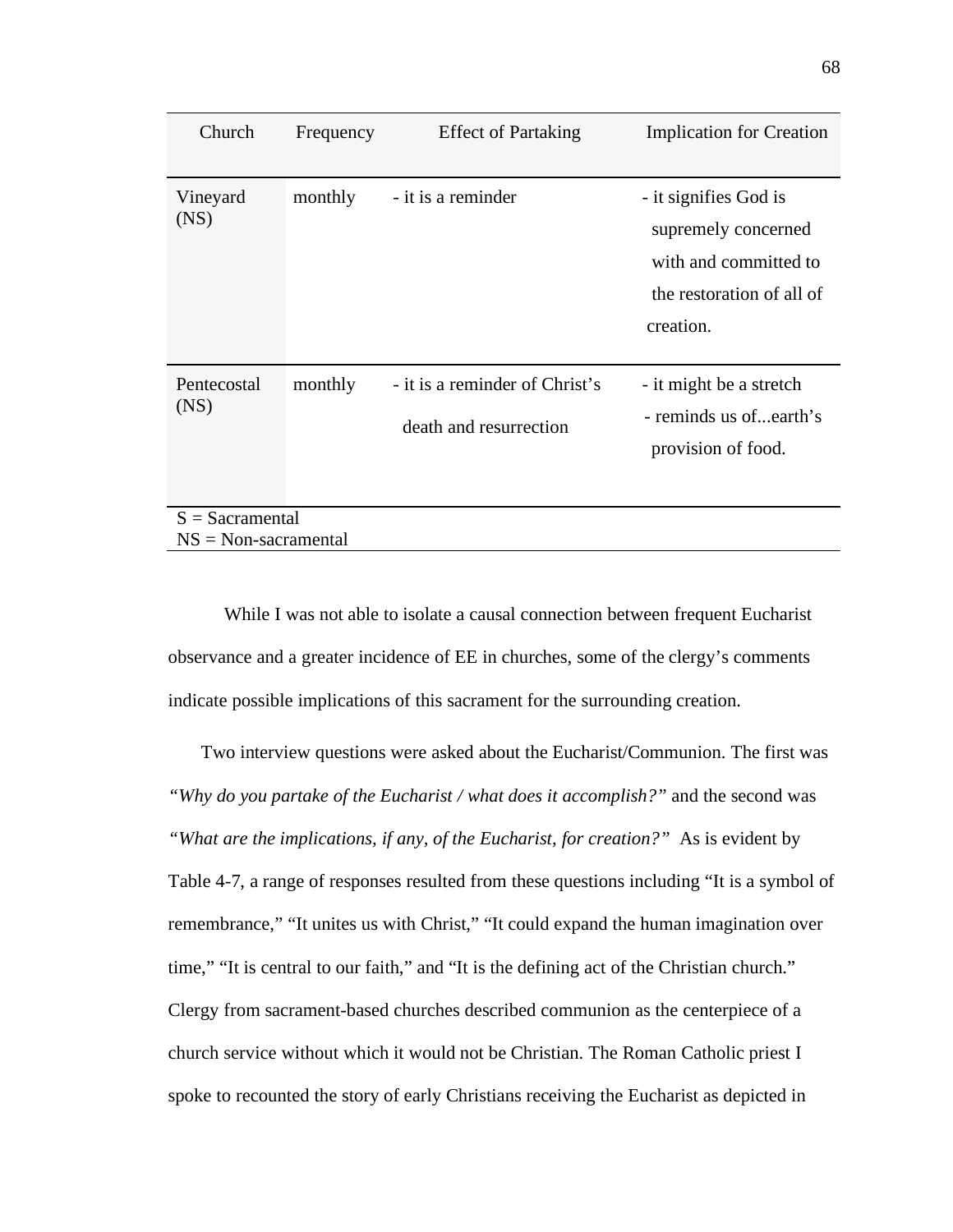paintings on the catacomb walls in Italy. His point was the Eucharist has always been the most important Christian tradition.

The second interview question probes directly into the clergy's thoughts about a possible connection between the Eucharist and nature. While the initial response was sometimes a long pause, several answers reveal a potential ecological link.

Ben, a Vineyard pastor, explained that creation was on a downward spiral until the death and resurrection of Christ. The Eucharist, he explained, is a reminder of that moment in time when creation took a 180 degree turn. It signifies the promised hope for the future of all creation.

In response to the same question, Fr. Jason, an Orthodox priest, had this to say: "The Eucharist is the creation offered up in the incarnation of Christ. It has the earthly elements in it. The Divine Liturgy says, 'Thine own of Thine own we offer unto you, on behalf of all and for all.'"

Another Orthodox priest, Fr. Lyle, excitedly expressed that the Eucharist is from God's earth. He went on to recount how God's synergy produces the grain and grapes, which become the bread and wine. He poignantly explained that a nobler destiny could not be imagined for an element of creation than to be offered as bread or wine on the Eucharist table. This certainly aligns with the teaching of St. Irenaeus, as discussed in the literature review. Fr. Lyle concluded by reminding me of the Eucharist's power to change a life over time: "The Eucharist should push one in the direction of living life sacramentally ... in the direction of righteousness. The tongue that has tasted the Eucharist cannot slander its neighbour, how could you use your members for sin now, or treat the ozone badly...or the beggars in the street?"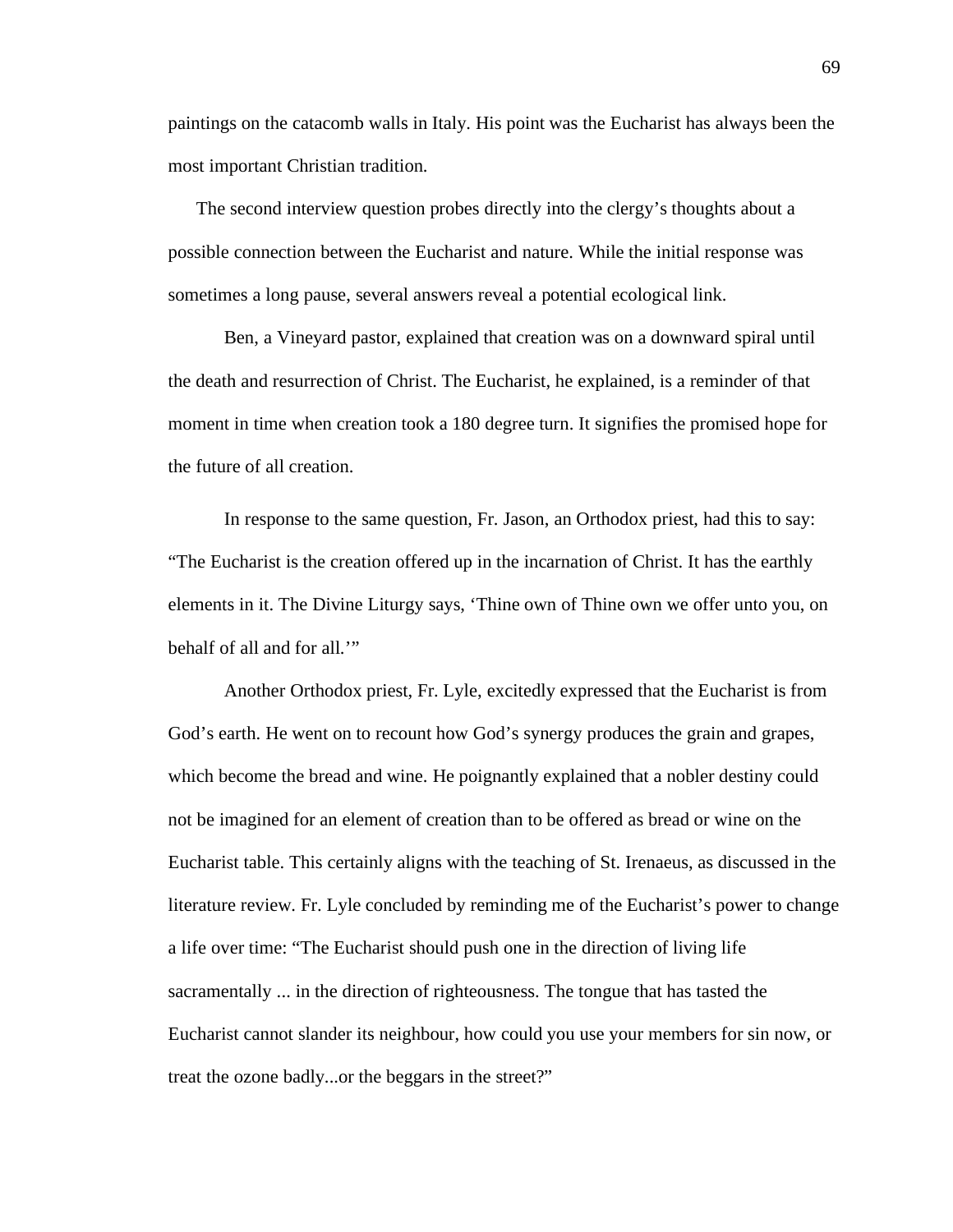The thoughts of a Roman Catholic priest, Fr. Mason, will conclude this section on the ecological implications of the Eucharist. He described many who come into the church well before the Eucharist is served to prepare themselves for long periods of time, laying prostrate in front of the tabernacle. I queried if these people were merely bargaining with God during personal crises. Fr. Mason said this was not the case and recalled noticing substantial changes in parishioners who maintain this practice for years. I believe this account demonstrates that pious lifestyles are at least partially influenced by the Eucharist. An expected result would be a shrinking ecological footprint as can be extrapolated from the following quotation:

The more a person grows in faith it's almost always the same, the more a person grows in their faith, certainly the more in tune they are with the world around them, with the creation around them. And oftentimes you'll see them make, sometimes make a drastic change but certainly a gradual one, of divesting themselves of so many things they don't need. Their lives will change dramatically sometimes. They get rid of the things that they consider extraneous. I've witnessed this many, many times. (Fr. Mason, Roman Catholic, personal interview, April 30, 2009)

It is difficult to quantify the effect of frequent Eucharist observance on a cleric's willingness to implement EE in church. It is equally difficult to determine if the Eucharist is the stimulus for the characteristic environmental concern observed in the sacramental churches. In my judgment, the above responses have at least revealed the need for continued research into the environmental implications of this tradition.

## *Unanticipated Themes*

The last section of this chapter will present four unanticipated themes that

emerged from the interviews. They are listed below and will be examined in turn.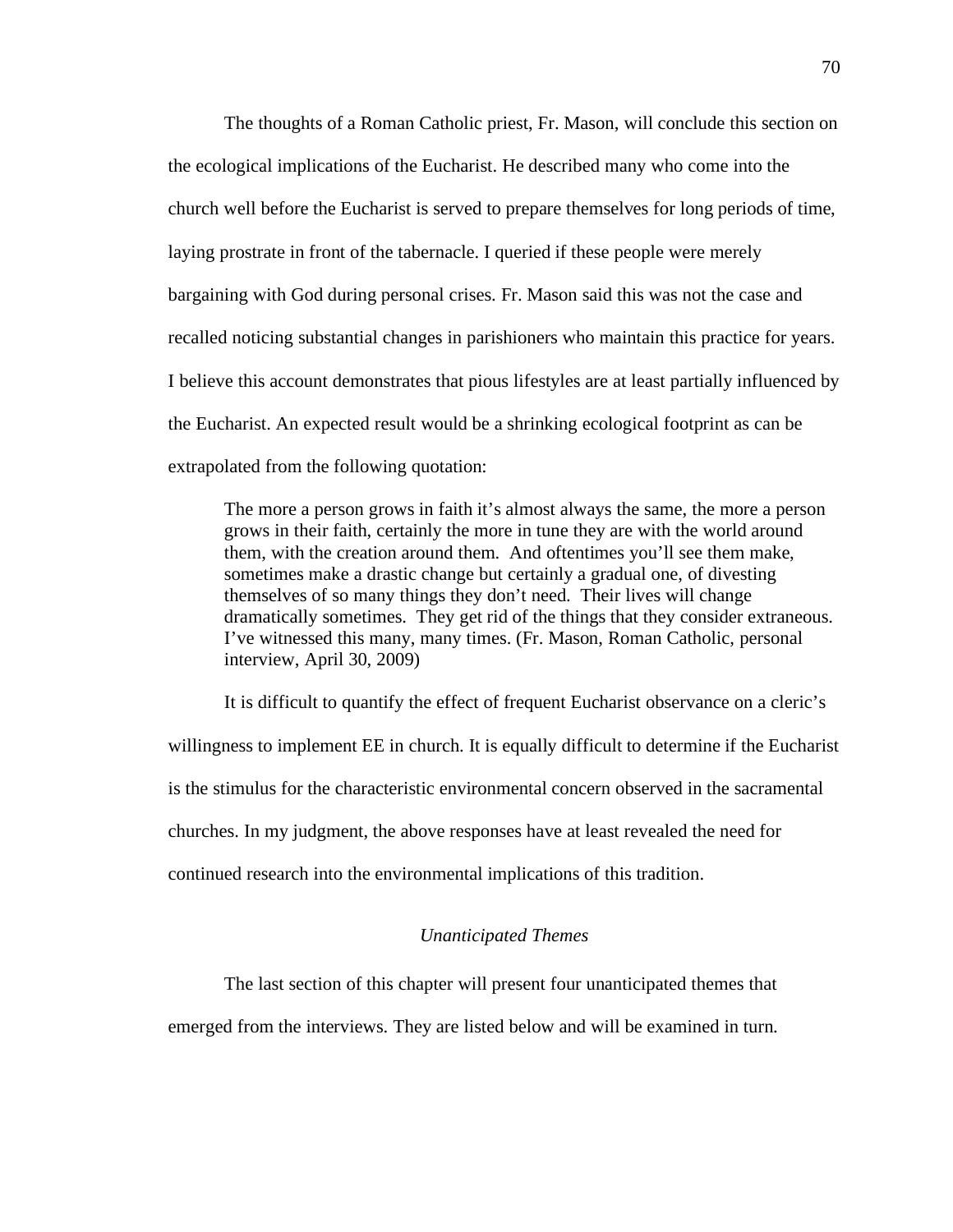#### *1. Humans are called by God to be stewards of creation*

The majority of the clergy used the term "stewards" in reference to the human need to care for the earth. I was initially hesitant to report this due to the overuse of this term over the past 25 years. A term loses its potency once it becomes too familiar within a given context. I first heard the term "steward" in a course entitled *Human-Environment Relations* at Trinity Western University in 1981. The professor was using it to describe the moral mandate of humans to care for the earth as implied in Genesis chapter 2. The term was effective in correcting a tired and harmful interpretation of human "rule" and "dominion" as mentioned in Genesis chapter 1. While the term was initially effective, I think it has become too easy to use without sincerity. What's more, I suspect many from outside the faith community would agree which inhibits the prospects of cooperation. That said, the term "stewards" has become part of the Christian vernacular within the context of environmental discussions. Ten of my twelve research participants used the term to describe this largely forgotten task of humanity.

#### *2. Salvation is wider in scope than what has traditionally been emphasized*

Ten of the twelve interviewed clergy were asked for a description of the purpose of the church in the world. Four of the ten clergy named human salvation as the church's primary objective. Two others mentioned human salvation as part of a wider purpose. Two other clergy claimed the mandate of the church is to manifest the kingdom of God on Earth, and similarly one said the church is to be a living witness to the presence of Jesus Christ in the world. Lastly, one clergy cited the main purpose of the church as being a "beacon of hope" (Brian) in the world. While these responses display a wide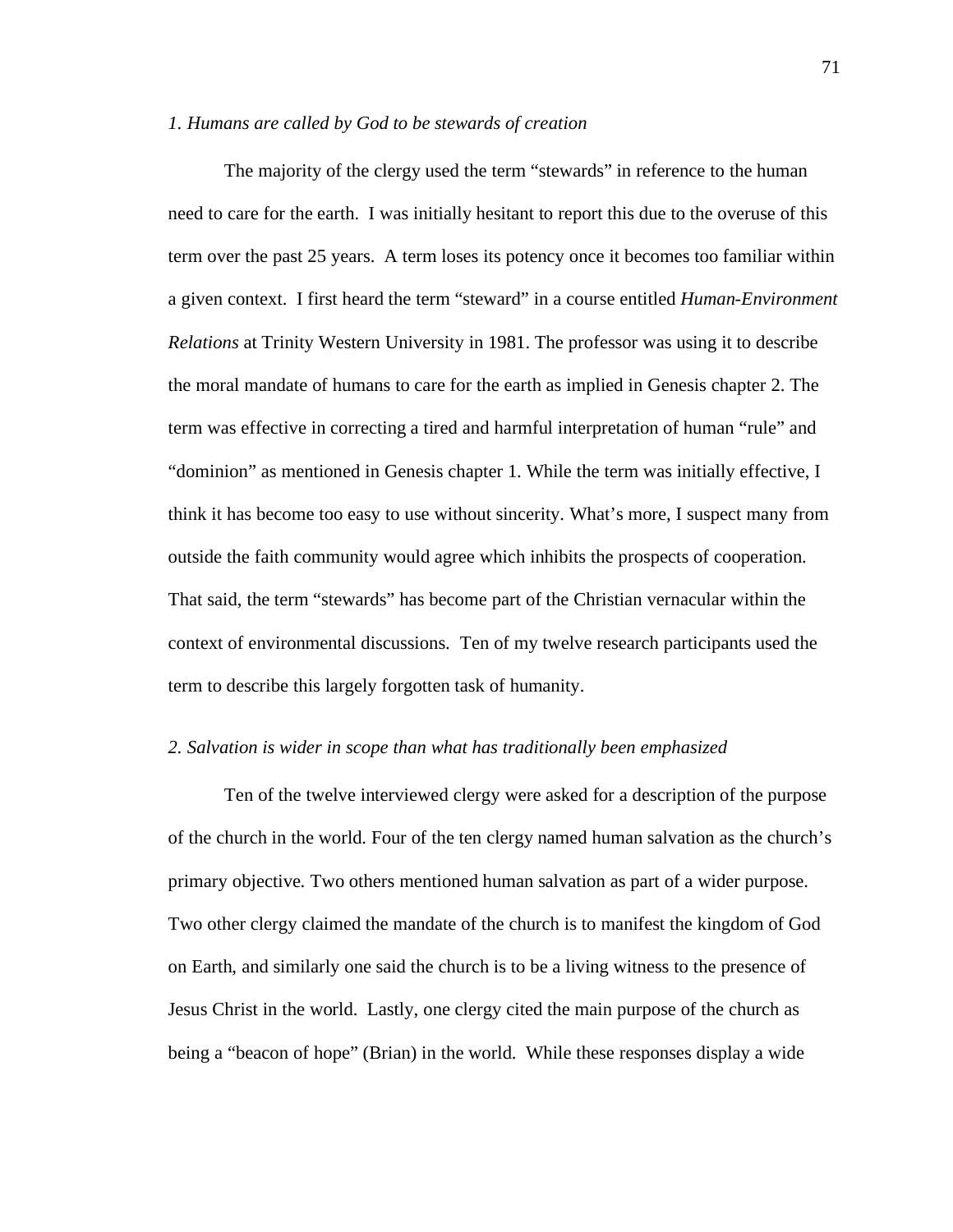range of thought, most churches, especially within the Evangelical branch, have long considered their primary purpose as the salvation and care of the human soul.

Considering Christianity's founder commissioned his followers to "go and make disciples of all nations, baptizing them in the name of the Father and of the Son and of the Holy Spirit" (Matthew 28:19, New International Version, 1984), perhaps this goal of human salvation should not be criticized. What has become a point of contention, however, is the exploitive neglect of non-human creation-accelerated since the Industrial Revolution. In 1961, Joseph Sittler's reminder of a long forgotten "cosmic" (Sittler, 1962, p. 178-179) salvation at the World Council of Churches would have been considered a stretch to many then as now. That said, I was surprised by my research participants' responses to a request to define salvation.

Nine of the twelve clergy described salvation as being wider in scope than the church has traditionally understood it. Four of the nine volunteered this information without being prompted to speak specifically about the scope of salvation. Once this theme began to emerge I began specifically asking the clergy if the scope of salvation includes non-human life. Out of the nine that described a wider salvation, only one cleric seemed somewhat afraid to admit to this belief. Fr. Mason, the lone Roman Catholic participant, answered tentatively with the following words:

I would hope I am on the right footing here, if I said that at the end of time, God will take back for himself all that he created, all of his creation, ... that he would take it unto himself... Man is going to have a special relationship, even in heaven, in the plan of salvation, ... but I hope I am not being heretical, when I would like to say that... all created things make their way back to God. God in a sense is like a good mother; he'll call it back to himself. (Fr. Mason, personal interview, April 30, 2009)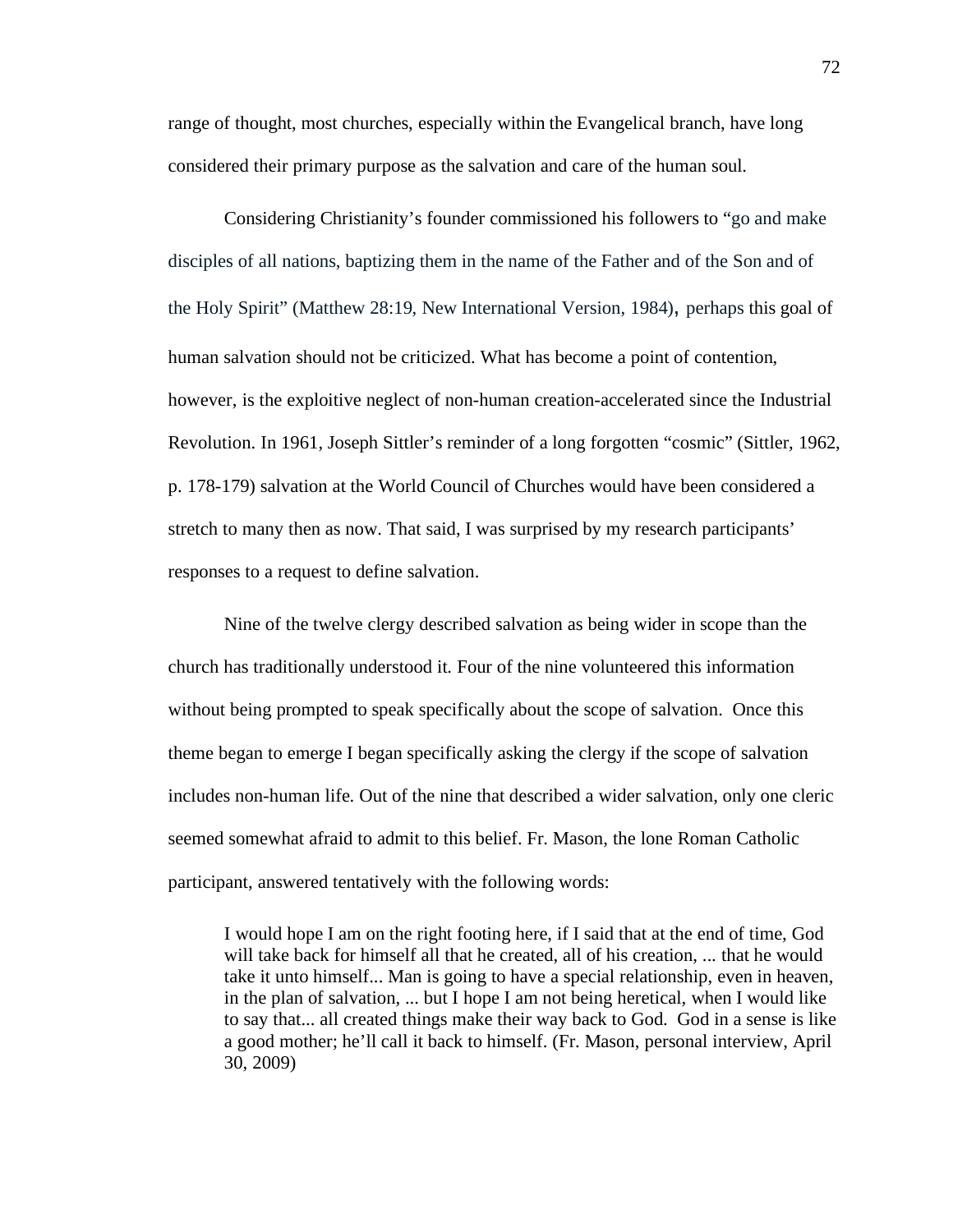Many other clergy were more certain of their claim. For example an Orthodox cleric, Fr. Lyle said, "God came to save the cosmos, not just humans!" Likewise, Phil, a Baptist pastor, complained that we often have too narrow a view when we look at salvation. He continued by positing: "The redeeming work of Christ on the cross is not only of benefit for people ... it's a benefit to the cosmos." Another response from Daniel, a Baptist pastor was clearly in the same vein: "We've been pretty good at concentrating solely on what we would deem the spiritual at the expense of the material, and the Bible isn't really into that separation." I believe this description of salvation from nine of twelve rather randomly selected clergy is indicative of a significant shift in Christian thinking. The long-term result of this belief should bode well for the environmental cause.

#### *3. The Earth will never be destroyed*

A criticism leveled against Christian belief is the distracting anticipation of a distant blissful heaven. The result, it is claimed, is an ignoring of the Earth's present needs. Thomas Berry complains, "The Christian redemptive mystique is little concerned with the natural world. The essential thing is redemption out of the world through a personal savior relationship that transcends all such concerns" (T. Berry, 1988, p. 129).

However legitimate this criticism has been, it may no longer apply. Ten of the twelve pastors interviewed expressed belief in the eternal existence of the Earth as heaven. When I asked for thoughts on God's ultimate plans for the earth, Pastor Ben from a Vineyard church said: "I believe that the earth, this earth, is not like a BIC lighter that we're going to throw away and burn up at the end. This earth is going to actually be restored and renewed fully."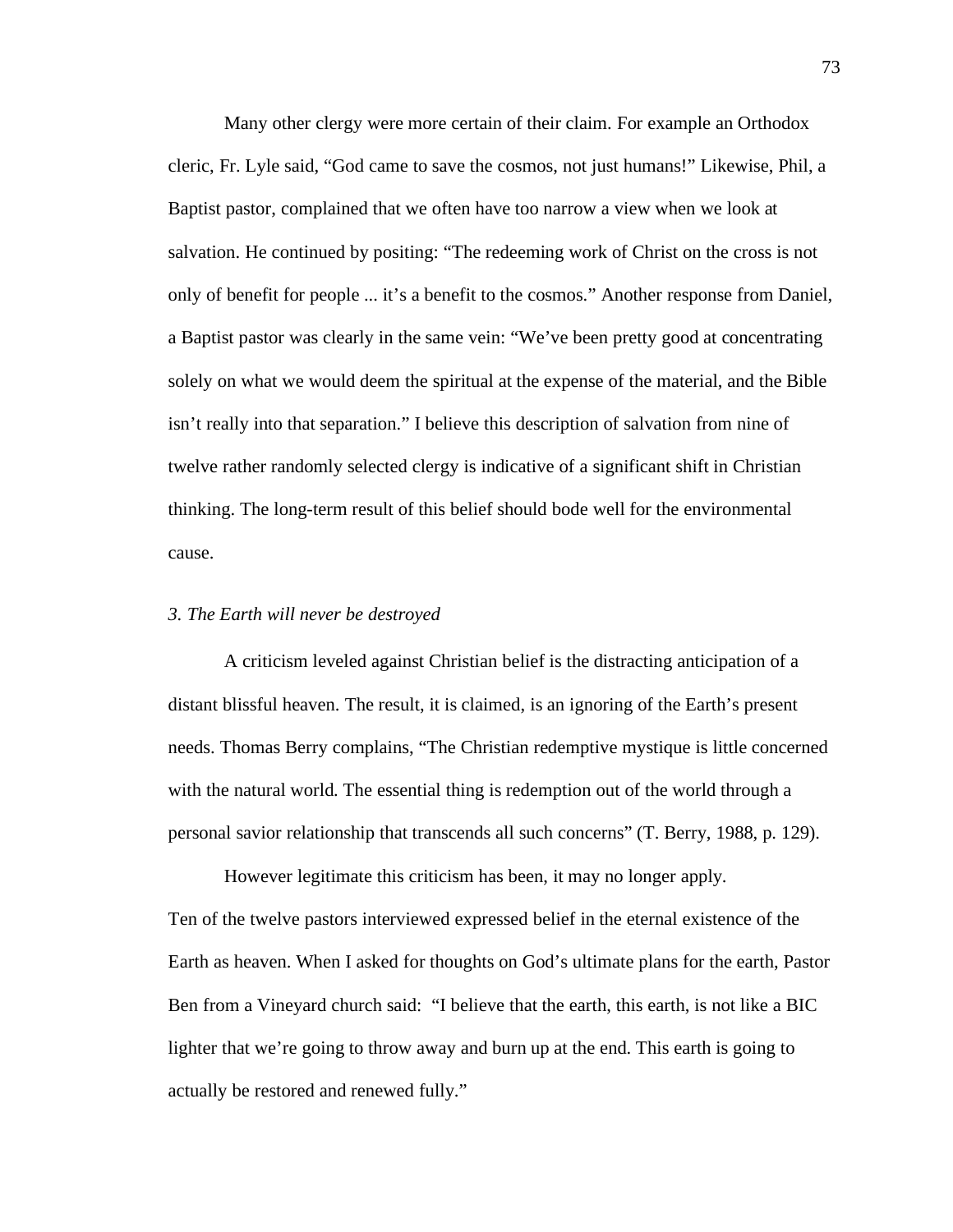Brian, an Anglican responded with: "I don't believe that God has, you know, created this world just to finish at some point. I think there's—I think there's a continuum."

To the same question, Daniel, a Baptist pastor replied with: "It seems pretty clear that there's a new heaven and a new earth and continuity with the old earth and the old heaven, and that what God is after ... is a transformation rather than a destruction".

Phil, another Baptist pastor said, "God's ultimate plans for the earth are to remove all the vestiges of evil ... and all the implications of sin and to restore the earth to perfection ... And we will go on enjoying, cultivating, managing, living in the world that God has created.

And finally, Jason, an Orthodox priest said, "This earth is the creation of God which is meant to last forever and ever, and indeed will, ...we will bodily...dwell with God forever and ever, in the midst of this earth which will be transfigured and transformed." Jason went on to wax eloquently, an impressive accomplishment considering he did not know the questions in advance:

So, earth is not waiting to be discarded. Why would God create something and then recreate it through his Son, only to throw it away and cast it off as nothing? But that in fact, he's coming back to claim it. Claim it as his own, Wayne. This is the thing. Christ on the cross, okay, cries out 'My God, my God, why have you forsaken me?' Now earlier in the gospel, he has said that a man leaves his mother and father that he might become one flesh with his wife. Upon the cross he is alone. His mother is with his disciple, he is crying out as the bridegroom, 'My God, my God, why have you forsaken me?" I am utterly alone. But it's at that moment that in fact, he is the bridegroom, he has married the creation. The church, and the creation it represents. He has become one with it. In fact, St. Teresa of Avila...said that the cross is the marriage bed upon which God consummated his wedding with his bride, the church. It's an amazing thought! Well, what's the church? It's the creation. It's human beings and the creation and everything called up before God. You see? It's all those things. It's the sacramental presence of God localized, expressed, so the point is, earth will in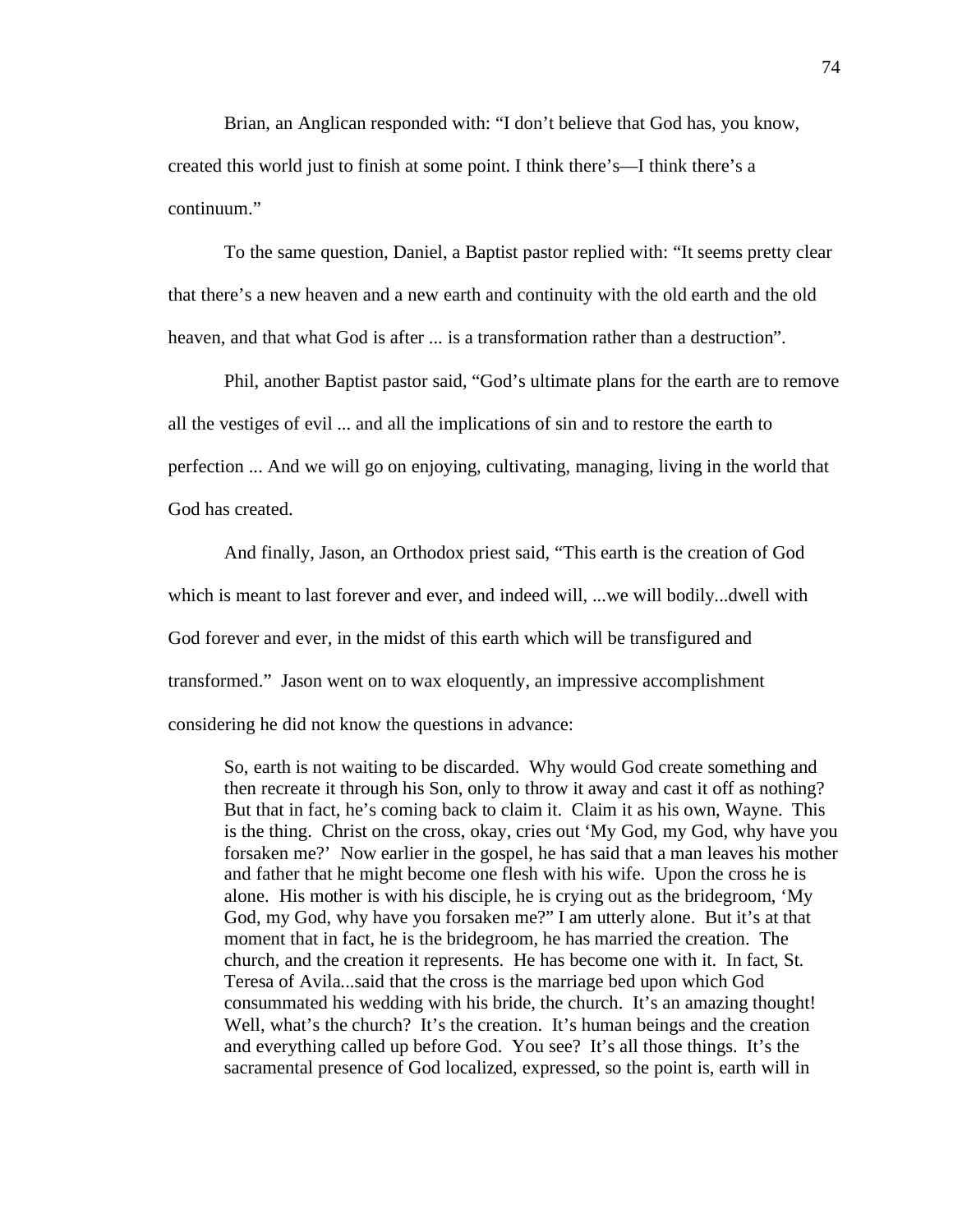fact last for ever and ever. He's claiming it as his bride, like Odysseus returning to Penelope at Ithaca... (Fr. Jason, personal interview, March 28, 2009)

The implication of the above remarks by Fr. Jason and the others is that the Creator intends the Earth to last eternally. They believe He will transform Earth in time, and though we are to partner with Him in the tending and transformation of it, we have not been doing this with a sufficient degree of foresight.

#### *4. Evangelical pastors perceive human crises to be more urgent than ecological ones*

This fourth and final theme was raised by only three of the pastors yet deserves consideration. I may be breaking with purist grounded theory by reporting on such a flash in the data pan, but I think it reflects a tension felt by a wider number of pastors. Clergy perceive their role as mainly serving humans. One cannot fault them for that. While environmental needs are looming ever larger on the horizon of our consciousness, a pastor's day planner is overloaded with people-problems. Social problems are on the rise and pastors are becoming busy counselors. Daniel (Baptist) expressed this frustration in the following way:

> I find it a real struggle. There is so much that is so pressing in the church world that—you've got people in hospital, you've got people, you know, marriages falling apart. You've got huge needs all around you. I care about the environment, and I'm passionate about getting people there. Sometimes it just feels like that could wait till next week because their marriage is falling apart today. (Pastor Daniel, personal interview, April 7, 2009)

Richard, also a Baptist pastor, explained a similar tension when I spoke to him on April 19th, 2009. He is the head pastor from a team of five who minister to a church of approximately 600 members. Richard spoke of having to use a triage approach to his counseling duties to keep up with his parishioners' problems.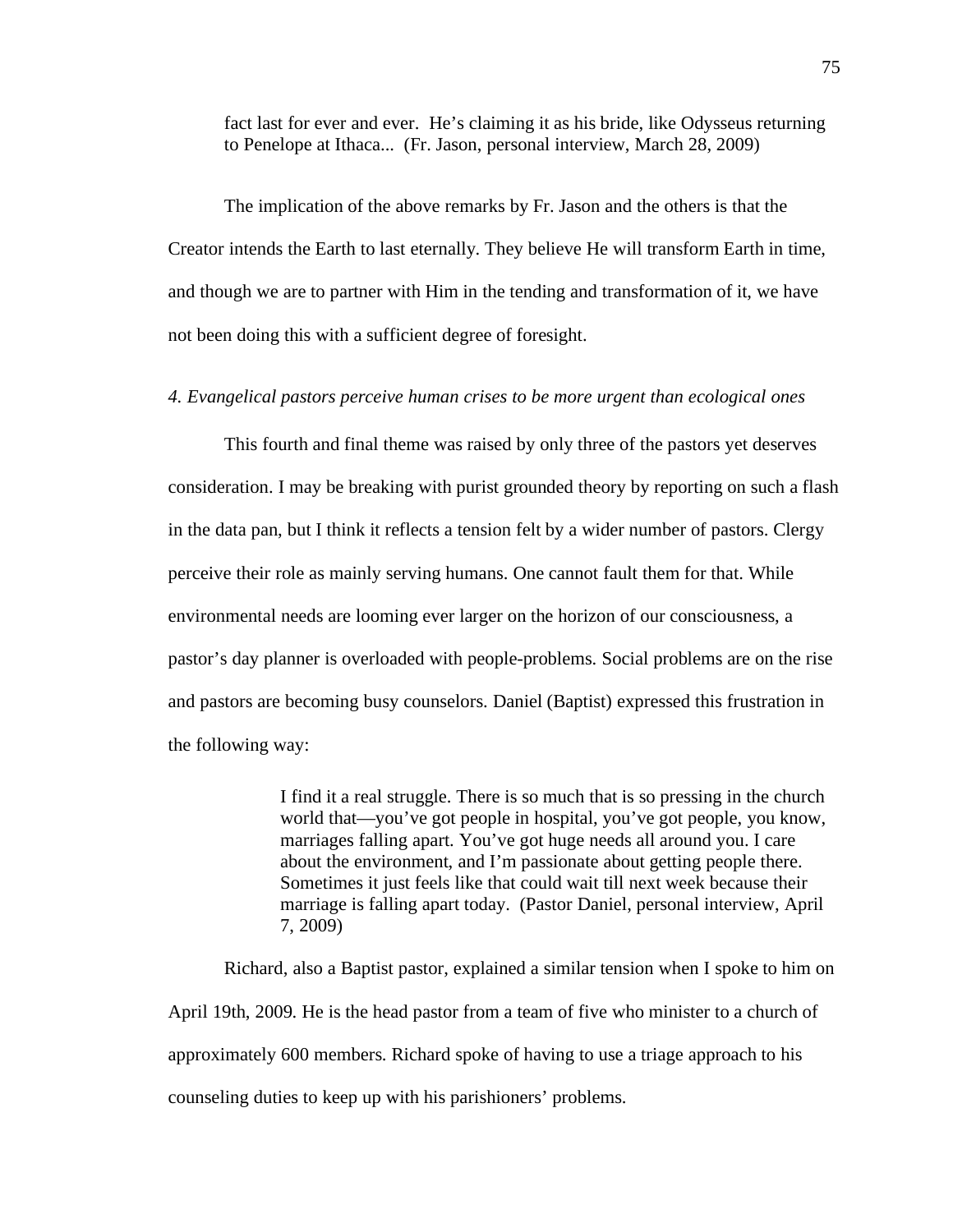I think again the sense of need not just time but need cause you see 7 out of 10 marriages breaking down and almost every person coming in to our church here literally 7 out of 10 comes to our church they have marriage problems ... they're divorced they're broken down you know ... yesterday I was dealing with a case of addiction um... marriage breakdown Sunday, so right away you put all your energy into that... your staff is so limited... (Pastor Richard, personal interview, April 19th, 2009)

A third clergy, Keith from an Anglican church, also mentioned the triage approach used by pastors to decide who is helped. I raise this dilemma as a perceived obstacle to the implementation of EE within churches. Some would call it a shame that the problems of people constantly receive priority over the crises of creation—with no voice but the groan described in Romans 8. Moreover, it could be suggested it is time to plan EE into the liturgical year of all churches. When I asked Norman, a Pentecostal pastor, if he found the needs of his flock a distraction from environmental needs, he answered no. He said a pastor can plan ahead to make certain all topics are dealt with. Nevertheless, he gave no examples of EE being offered in his church—something I expect he would be eager to do if it were, given the nature of our discussion. This contradiction between acknowledgement of environmental needs and practical attempts to address them seemed common in the non-sacramental churches I sampled.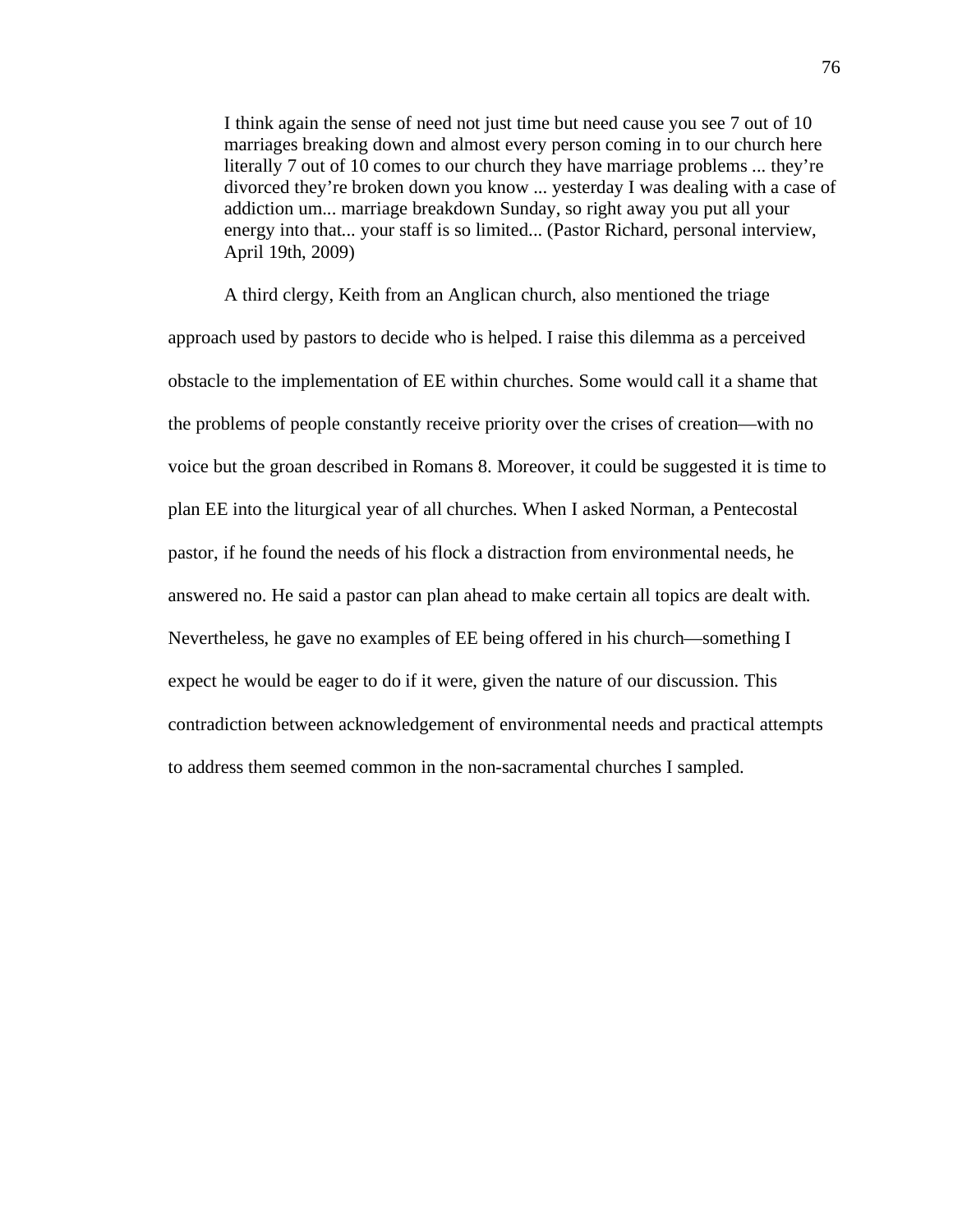#### Chapter 5 Conclusions and Recommendations

This chapter is divided into three main sections. The first is a synopsis of my findings and corresponding interpretations as linked to the three research questions. The second section explains the implications and significance of these findings and the third is a description of my recommendations.

## *Findings and interpretations*

In response to the claim that Christianity precludes environmental concern (T. Berry, 1988, 2006; Feuerbach, 1957; Toynbee, 1974; White, 1967) I set out to examine a primary source of Christian thought and action: The church. The research was steered by three questions:

1. To what extent do Christian clergy perceive themselves as environmental educators?

2. Are there certain types of churches more inclined to EE than others?

3. If some types of churches are more inclined to environmental solutions, what causes the difference?

Having informally observed and read about a greater tendency towards societal and ecological justice in sacramental churches, I determined to interview several clergy from this branch of Christendom as well as from the non-sacramental. As explained in Chapter 2, the criterion for "sacramental" was frequent Eucharist observance (an average of once per week).

#### *Do clergy perceive themselves as having an EE role?*

All twelve pastors indicated *some* degree of willingness to use the church for EE. They described a range of EE implementation from mere intellectual acknowledgement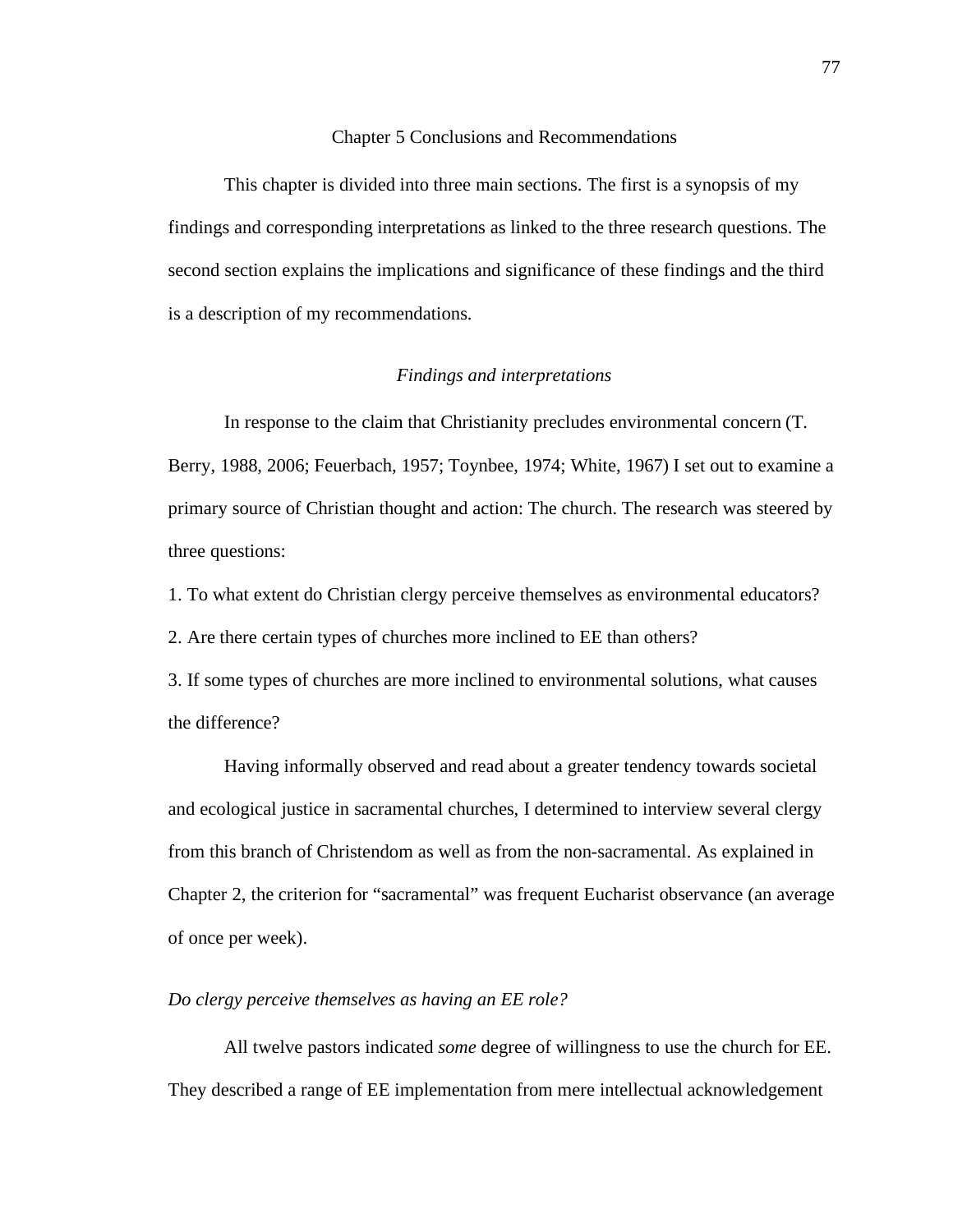to hosting a "Bike to church Week" and playing "A Bicycle Built for Two" during the service. I clustered the pastors into four categories according to how "green" they are at church and came up with four divisions:

- 1. Practical approach: Use a combination of sermons, liturgy, committee work, and active involvement of parishioners.
- 2. Holistic approach: Advocate living in harmony with creation is a natural outflow of their theology. Will include environmental topics in sermons but within a thorough theological framework.
- 3. Intellectual approach: Have a sophisticated theological understanding of the need for creation care and will preach about it in biblical context. Will not single out environmental topics for their own sake nor encourage environmental action from parishioners.
- 4. Superficial approach: Will acknowledge environmental concerns when asked about them but have not considered integrating such concern with church activities. Focus primarily on matters of human, spiritual health.

Table 5-1 displays clergy and their churches under a descriptor of approach to EE.

| Practical         | Holistic                  | Intellectual      | Superficial                     |
|-------------------|---------------------------|-------------------|---------------------------------|
| Approach          | Approach                  | Approach          | Approach                        |
| Keith             | Fr. Jason                 | Ben               | Richard                         |
| (Anglican S)      | (Orthodox S)              | (Vineyard /NS)    | (Baptist /NS)                   |
| Tyler             | Fr. Lyle                  | Daniel            | Fr. Allan                       |
| (Lutheran S)      | (Orthodox S)              | (Baptist/NS)      | (Orthodox $\langle S \rangle$ ) |
| <b>Brian</b>      | Fr. Mason                 | Norman            |                                 |
| (Anglican S)      | (Catholic S)              | (Pentecostal /NS) |                                 |
|                   | Phil                      |                   |                                 |
|                   | Baptist/NS)               |                   |                                 |
| $S =$ Sacramental | $NS = Non \, sacramental$ |                   |                                 |
|                   |                           |                   |                                 |

Table 5-1 Clergy approach to EE in church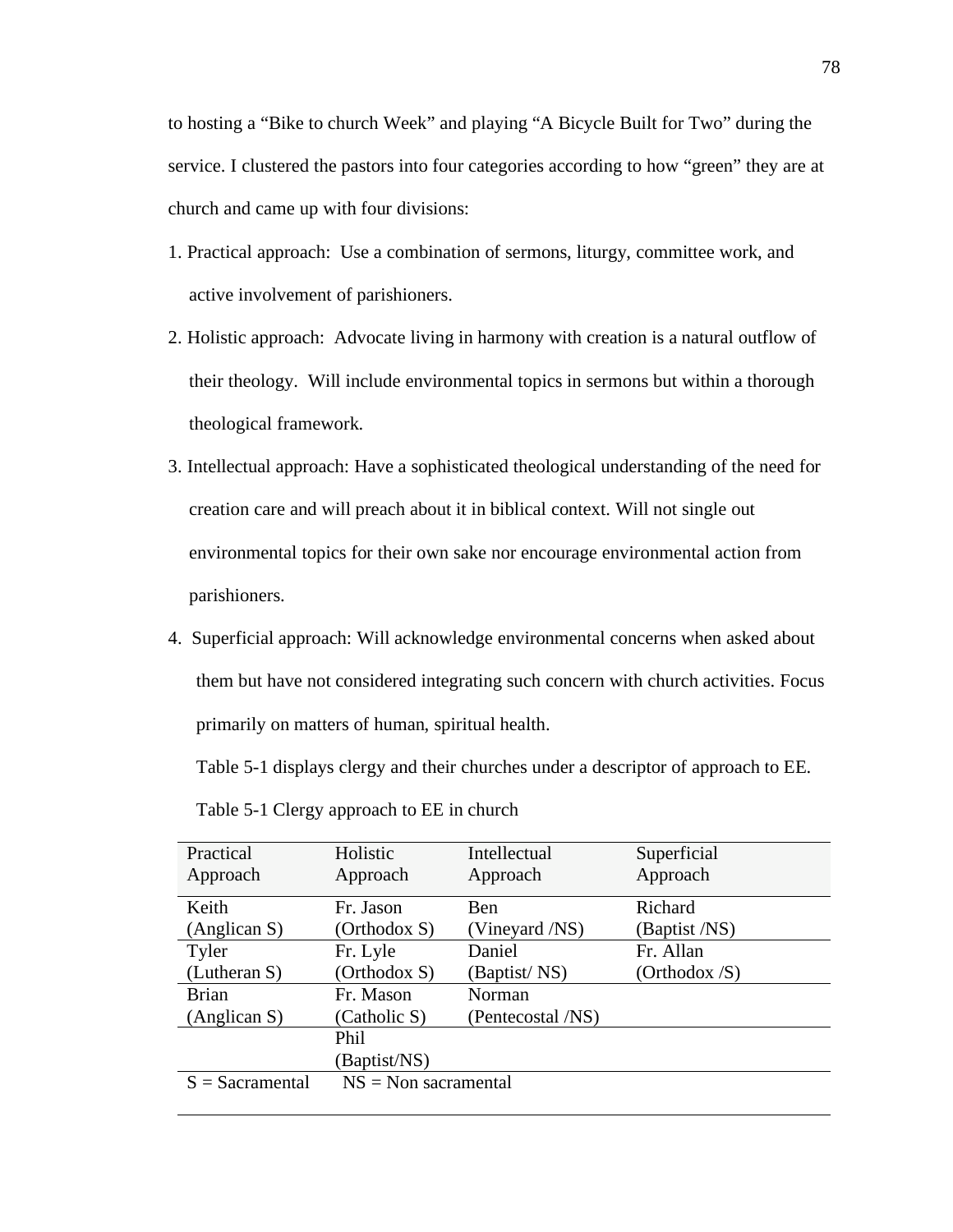Regardless of denomination, concern for the planet is evident in all of these churches. At the least, some clergy merely acknowledged the existence of ecological problems but provided no evidence of a response from their congregations. More practically, serious discussion and practical action (sermons, committees, and some "environmental" activities) are happening in seven of these churches. None of the clergy came across as overly skeptical towards the topic of environmentalism. Of course, skepticism may have been a response from some of the 18 clergy who chose not to be interviewed.

*Are clergy and parishioners from sacramental churches really more environmentally active?*

Table 5-1 illustrates my sample's lack of a faultless delineation between sacramental and non-sacramental churches where the environment is concerned. Though it is true the more "hands on" approach to ecological need was evident in the sacramental churches, the "holistic" and "intellectual" groups include many non-sacramental clergy who demonstrated a sophisticated theological foundation for EE. A much larger sample of clergy would need to be surveyed in order to confirm the existence of a widespread difference in approach to "environmentalism" between these two categories of churches.

#### *Is the Eucharist really a catalyst of environmental concern?*

It is not clear if the Eucharist is the means by which environmental concern is mediated in churches. My initial research question was seeking the effect of the Eucharist on the clergy alone, yet I did ask them about the effect of the Eucharist on their congregations.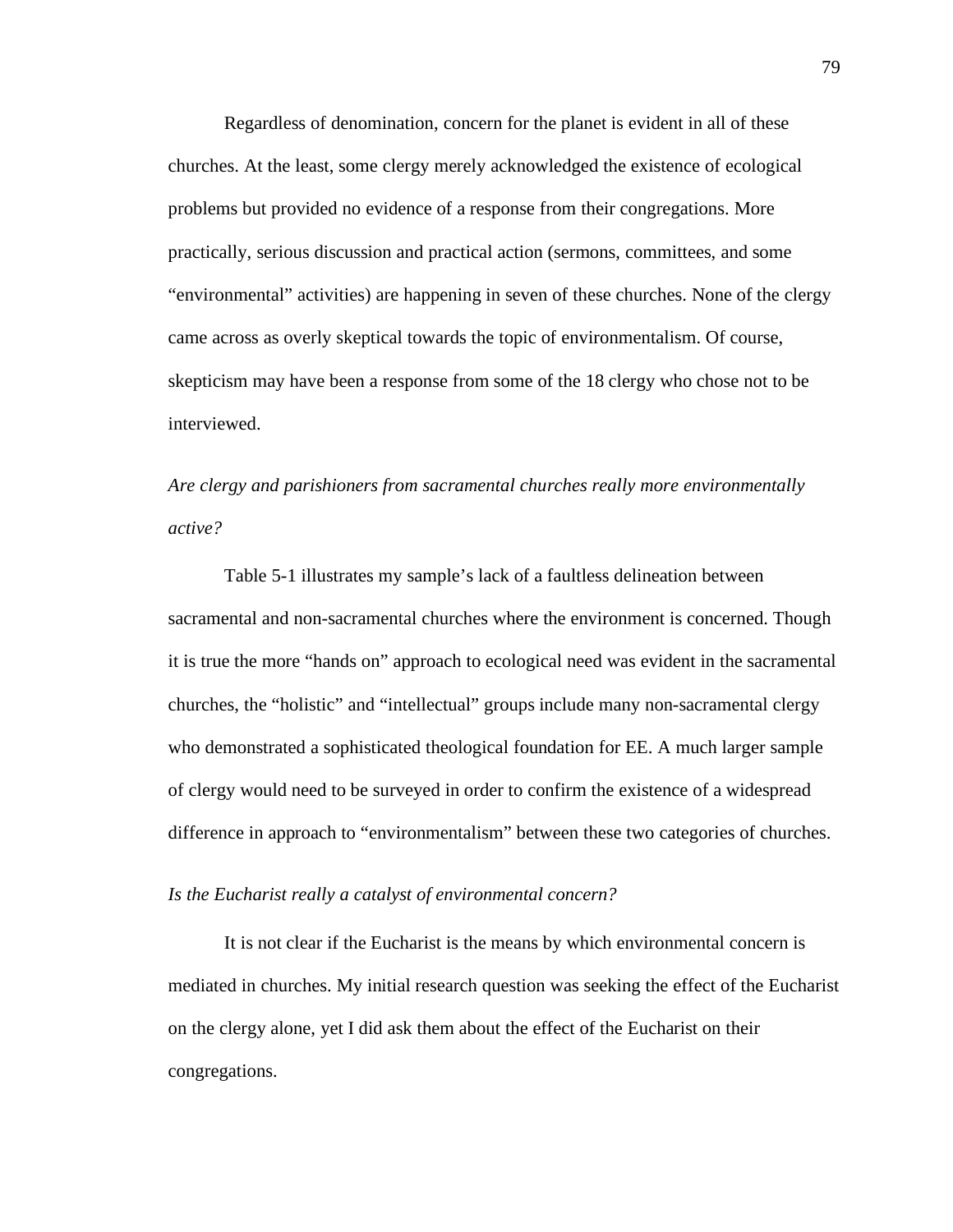Some clergy seemed puzzled by the question about Communion / the Eucharist. Initially, it does not seem to have much to with the environment. Yet what could be causing the practical concern for air, soil, and non-human life in these churches? I wondered if it could be the tangible nature of this bread and wine from the earth. In other words the earth-focused tendencies of sacramental churches could be caused by the frequent tactile reminder of the Incarnate Christ dying for the life of the cosmos (Colossians 1:19-20). This theory is supported by the Orthodox' perception of the sacramental creation offered back to God with the Eucharist prayer: "Thine Own of Thine Own we offer unto Thee on behalf of all and for all" (Chrysostom, nd, p. 49).

My interest in the possible effect of the "Lord's Supper" was sustained by:

- 1. Fr. Lyle's expectation that the Eucharist would guide a person towards sacramental (reverent) living; interacting in a caring, respectful way to the surrounding creation.
- 2. Pastor Daniel's musings about the Eucharist's potential sway on one's imagination over time.
- 3. Fr. Mason's repeated observation of people living more simply as they deepen in their Eucharist-enhanced faith.
- 4. Fr. Allan's observation of his own personal change which he described by saying: "But this is where I learned to pray, and when I started to live the sacraments is when I started to really see changes in my life. Looking back, you know, it was like this is what's changing me." (Fr. Allan, personal interview, April 22, 2009).

I must acknowledge Fr. Allan does not describe the change being towards environmental mission. However, he implied earlier in the interview that we are to become God's image bearers in a transformation known as *Theosis* (Fr. Alexis, personal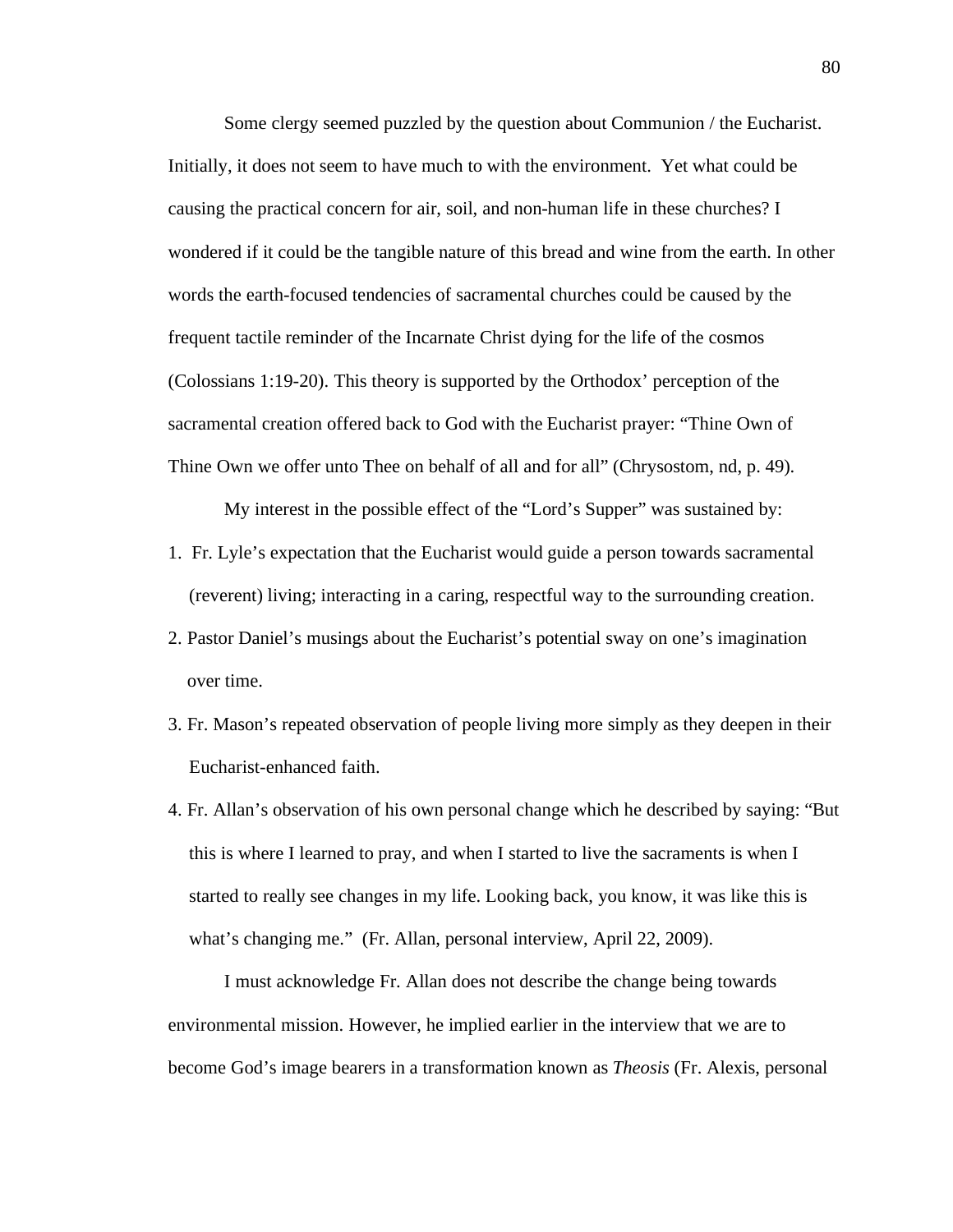interview, April 22, 2009). My assumption that this change would involve treating creation respectfully is consistent with Orthodox teaching, but not necessarily borne out in Fr. Alexis' church.

In contrast, there were also comments from the interviews that make it seem unlikely the Eucharist has a transforming effect on clergy. Two participants (one Orthodox and one Anglican) implied they are too busy while serving the bread and wine to be aware of any effect these elements may be having on them. Moreover, there are many other factors that could cause differing beliefs and behaviours between churches.

Keith, the Anglican rector in the "practical" group, observed that his evangelical counterparts are not much into justice and ecological issues. He attributes their avoidance of these concerns to the theological bent under which they are trained in seminary. Conversely, Richard, a Baptist, guessed the Anglican and United clergy spend time on ecological needs because they believe the soul is automatically "taken care of" thus they are freed up to deal with non-spiritual matters. These are speculations however—the factors causing the observable differences between sacramental and non-sacramental churches remain elusive.

## *Obstacles to EE implementation in churches*

Several obstacles to EE came to light during the interviews. First, three pastors expressed a determination to avoid hitching to a political agenda. In their view some environmental issues are in fact, political. A second obstacle to EE in churches as implied by Philip (Baptist) is an unwillingness to flirt with creation-worship. This is forbidden in the bible (Romans 1: 25) and pastors will steer clear of any chance of being considered heretical. A third obstacle to EE in churches is the urgent counseling needs that place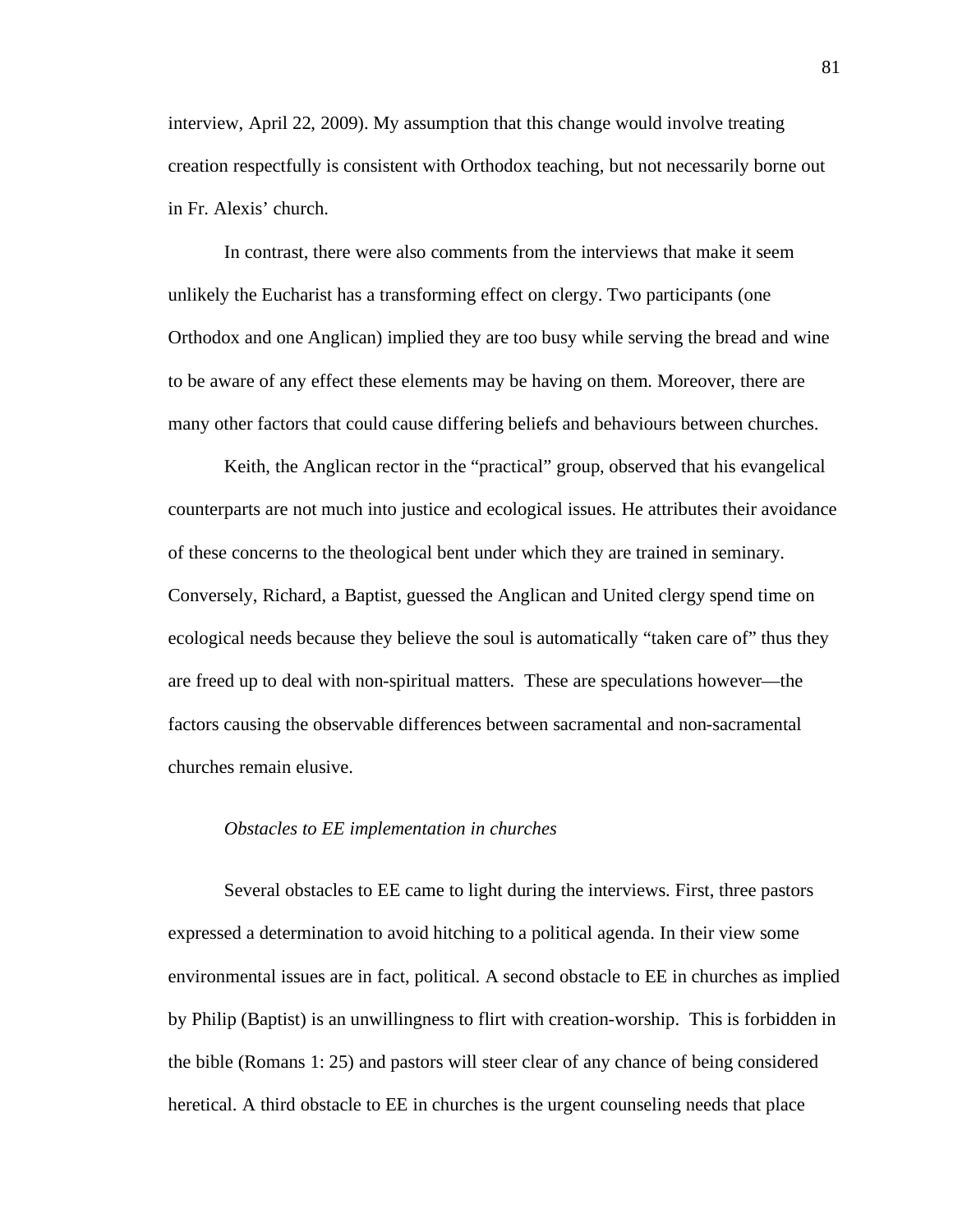time demands on pastors. These urgencies seem to be having much more of an influence in the non-sacramental churches. Finally, some pastors (Allan, Phillip, Norman in Table 4-4) conveyed an opinion that EE is not the church's business. These men appear to believe earthly matters are a distraction from the "more important" (Allan) work of ministering to the human soul. This biblical but over-emphasized mandate will be critiqued in the conclusion.

#### *A reflection on the chosen methodology*

At the tail end of a sixteen-month research journey, I am wondering if a different approach to this study would have been more efficient. Two alternate methods are briefly considered in turn. A more general qualitative, grounded theory study of clerical approaches to EE, regardless of denomination is one. Yet, I don't think this approach would have satisfied my longstanding curiosity about differences in contemporary Christian response to justice and ecology—a curiosity deepened by the present study.

Another approach to this study could have employed a mixed-methods strategy. Although more time-consuming, I think it would have been a better fit for my research objective. A combination of qualitative interviews and quantifiable surveys of larger numbers of clergy would have yielded results more transferable to a wider segment of the Christian population. Five or six clergy on each side of a categorical divide did not prove a sufficient population from which to comprehend wider trends of thought.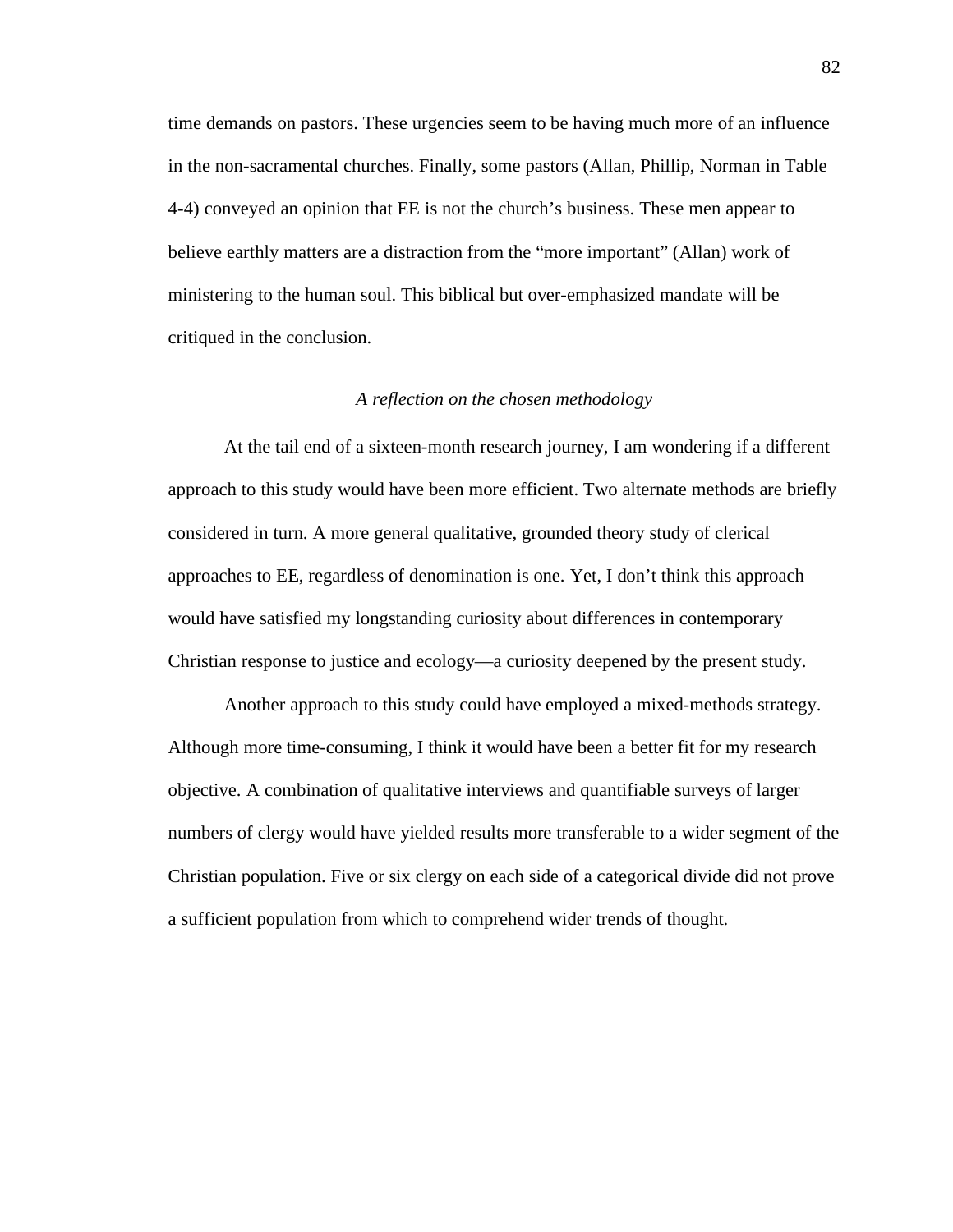#### *Implications and significance*

It is safe to say Christianity does not enter people's minds during discussions of ecological solutions. Conversely, this worldview is more likely to be listed as a primary cause of the despoiling of earth. Many contemporary scholars have shelved Christianity as having nothing to offer the troubled planet. The complaint of Ludwig Feuerbach, cited also in the problem section of this thesis is clear: "Nature, the world, has no value, no interest for Christians. The Christian thinks only of himself and the salvation of his soul" (Feuerbach, 1841/1957, p. 287). Thomas Berry dismissed our western religious traditions as having "little relevance to what is happening" (T. Berry, 2006, p. 48).

These criticisms are partially deserved, yet not because the abusive, capitalization of Earth was commanded by the writers of scripture. Rather, the neglect of creation has been more common since the Reformation's emphasis on individual salvation (Wilkinson, 1991) and accelerated by the Industrial Revolution.

A Gnostic assumption lingers within the western church. It reinforces an imagined division between the perceived impurity of all that is tangible and the purer otherworldliness of the spiritual realm (Wilkinson, 1991). Yet this view has not had equal influence everywhere in Christendom.

The Eastern Orthodox branch of the church has held to a more exalted view of creation. This became evident during my interviews and was corroborated by further reading. Eastern Orthodox teaching has always placed humans as the priests of creation—a "mediator" between God and the earth (Wilkinson, 1991, p. 304). The honoured Orthodox theologian, Alexander Schmemann, explains the world was "created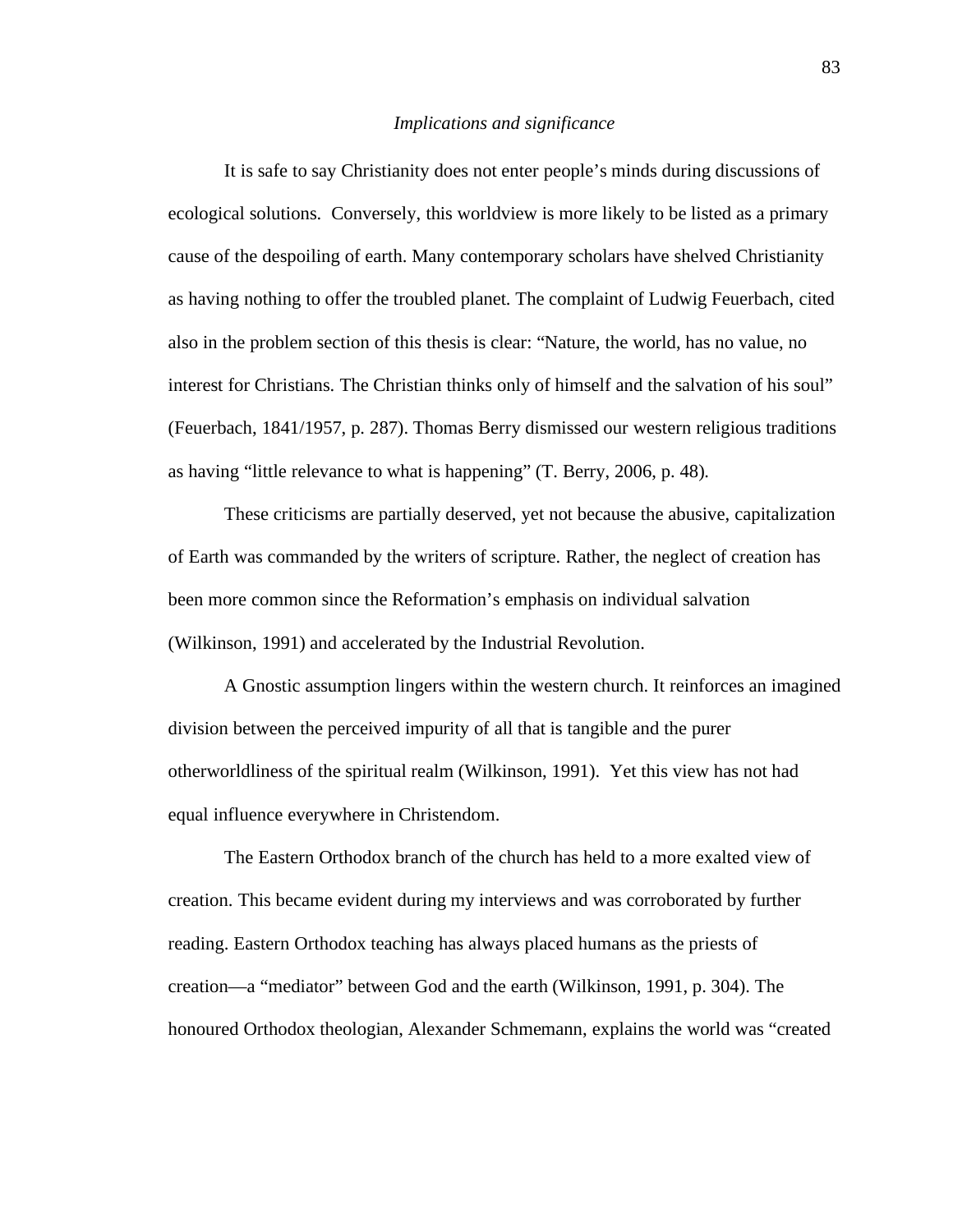as the 'matter,' the material of one all embracing Eucharist, and man was created as the priest of this cosmic sacrament" (Schmemann in Wilkinson, 1991, p. 304).

This "Orthodox" doctrine assumes God is very present within His creation (Wilkinson, 1991). St. Paul talks of this divine presence in his letter to the Colossian church and part of the New Testament: "In Him (Jesus) all things hold together" (Colossians 1:17, New International Version). St. Paul goes on to describe the cosmic scope of the Creator's redemption: "God was pleased to have all his fullness dwell in him (Jesus), and through him to reconcile to himself all things, whether things on earth or things in heaven, by making peace through his blood, shed on the cross" Colossians 1: 19-20 (New International Version).

It is clear that within Christian scripture, the Creator is described as sustaining and suffering for creation through the person of Jesus (Wilkinson, 1991). Christian doctrine refers to this Divine earthly presence as the Incarnation. What is lesser known is the clear biblical mandate humans have been given to assist in the sustaining of creation. In fact, we are to be the "saviours of nature as Christ is the Saviour of humans" (Wilkinson, 1991, p. 298). During an interview on March 28, 2009, Fr. Jason referred to this biblical mandate as our "restored Adamic purpose," with reference to the story of humankind being placed in the "garden" to tend and care for it recorded in Genesis 2:15. Elsewhere in the scriptures redeemed humans are called to suffer as "co-heirs" with Christ (Romans 8: 17, New International Version) in this ecological labour of love (Wilkinson). What follows in this New Testament passage is perhaps the most referred to and moving biblical statement on behalf of all without a human voice:

The creation waits in eager expectation for the sons of God to be revealed. For the creation was subjected to frustration, not by its own choice, but by the will of the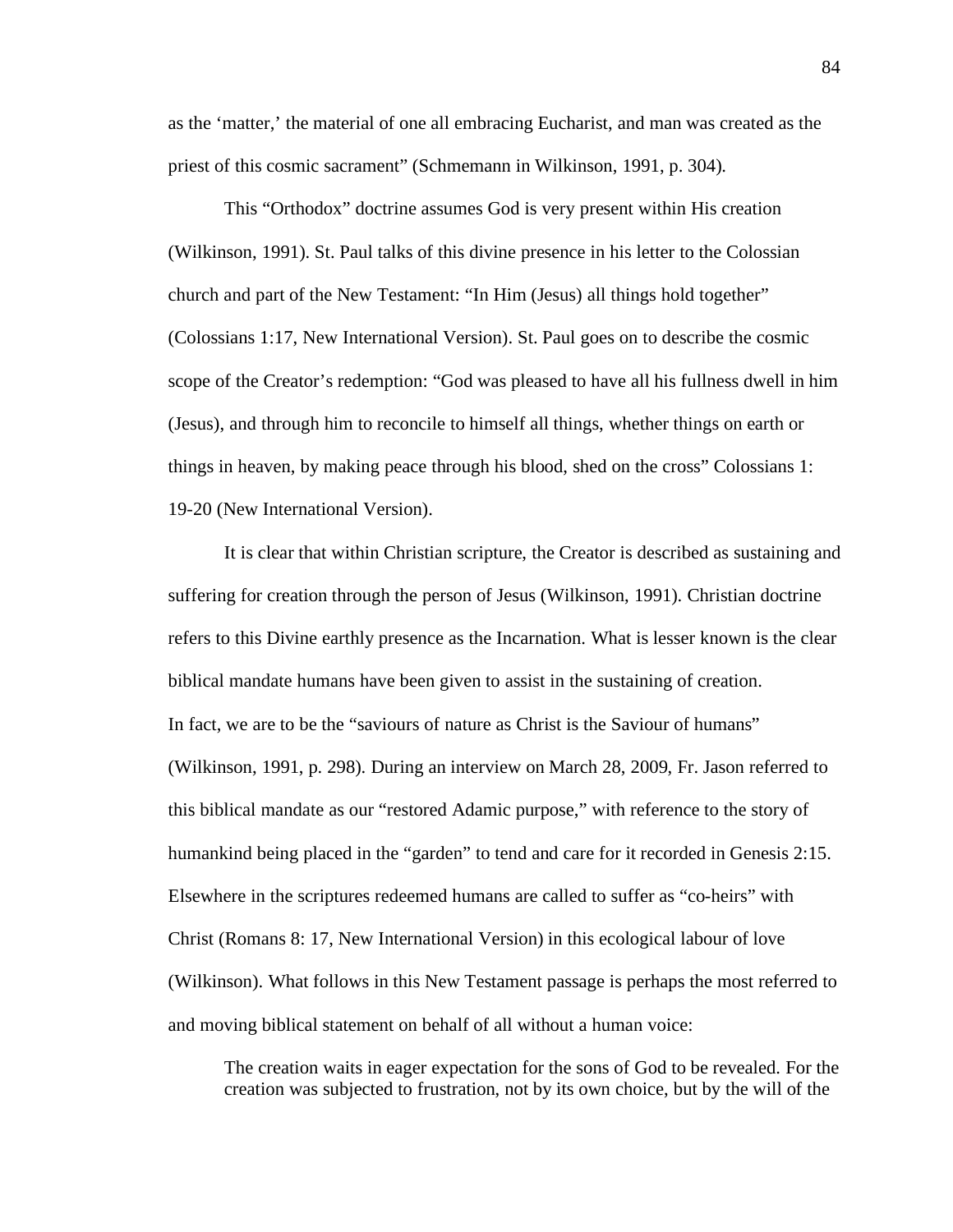one who subjected it, in hope that the creation itself will be liberated from its bondage to decay and brought into the glorious freedom of the children of God. We know that the whole creation has been groaning as in the pains of childbirth right up to the present time. Romans 8: 19-22 (New International Version)

 In the second century CE, in his *Against Heresies* Irenaeus wrote "It is right therefore, for this created order to be restored to its pristine state"(Irenaeus in Wilkinson, 1991, p. 300). Amazingly relevant to our present discussion, Irenaeus was countering Gnosticism.

In his final major work before his death, eco-theologian Thomas Berry fairly observed western Christians' "strange indifference" to the needs of the earth due to their "excessive concern for the redemption processes out of this world" (T. Berry, 2006, p. 47). More accurately, Loren Wilkinson claims Christians need to perceive themselves, as being saved "for creation not out of it" (Wilkinson, & Wilkinson, 1992, p. 15).

#### *Relevance of this study*

The teaching of the described Judeo-Christian theology to inspire a radical approach to earth-care creates tremendous potential for hope and healing. It seems certain, however, that a large number of pastors are not actively promoting the cause. Collectively, Christian clergy have a weekly audience numbering over a billion. If even North American churches uniformly embraced the biblical call to environmental mission, an unprecedented ally would be gained.

I was encouraged and surprised during interviews to find evidence of belief in a cosmic grace that reaches all creation. In addition, I did not expect to hear so many clergy speaking of their hope in an eternal, redeemed earth. Admittedly, these concepts are quite new to me and I foolishly assumed I would not come across them amongst my research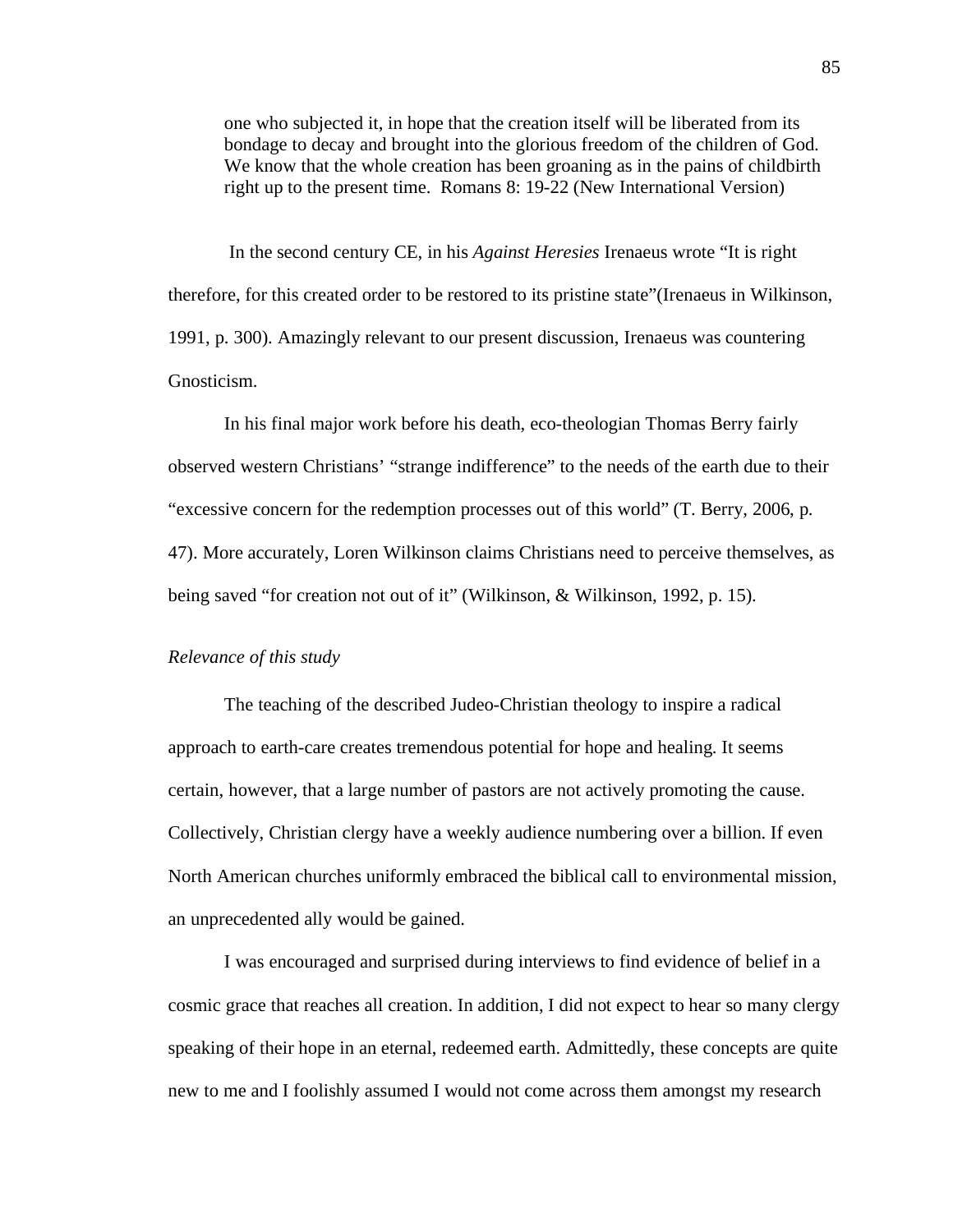participants. Notwithstanding, I suggest they are "re-emerging" concepts, as I did not learn them growing up in evangelical churches. I was taught that salvation is for humans alone, that heaven is a distant place and that Earth will one day be destroyed. Only two of my interviewed clergy presently hold to those beliefs. The fallout of the emerging, creation-affirming theology should bode well for the environmental movement.

#### *Recommendations*

This report concludes with four recommendations.

#### *1. The implementation of regular environmental education (EE) in all churches.*

The changing theological understanding of salvation's scope and the need for earth-care suggest the time may be fertile for more biblically based EE within churches. There is curriculum already accessible in the "Resources" sections of such websites as the Evangelical Environmental Network (EEN, 1993), A Rocha (ARocha, 2009) and the Christian Ecology Link ("Christian Ecology Link: Ordinary Christians, extraordinary times," 2009). One sermon a year on the theme of "creation-care" would be a good start for many churches. Sunday school and adult bible study curriculum can also be easily accessed and implemented. In addition, it would not be difficult to begin creating more of such curriculum. Of course, all such education should be taught within the context of God's entire meta-narrative: Creation, the incarnation, redemption and transformation.

# *2. The implementation of church-based infrastructures to plan sustainable environmental practices within parishes and communities.*

Three or four meetings a year between several interested parishioners to discuss practical "green plans" would not be too burdensome. Many of these are already in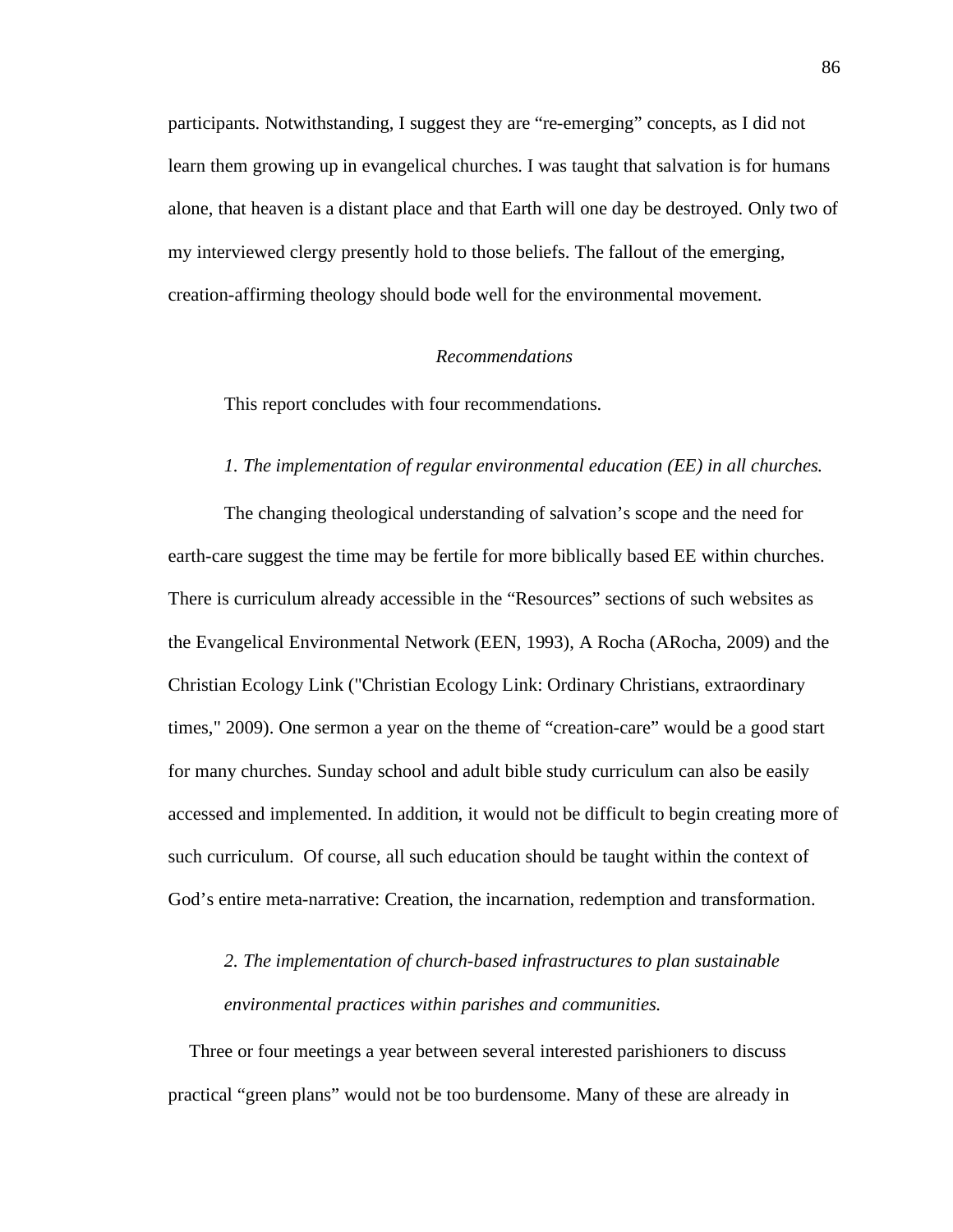operation. There are suggestions for parish stewards presently being made available online. For example, *The Anglican Communion Environmental Network* is a resource offering practical guidelines for churches seeking information about greening parishes. ("Anglican Communion Environmental Network," 2009). A sample of a recently circulated leaflet from the Diocesan Environmental Committee of the Diocese of British Columbia is included in Appendix E. It provides another example of practical environmental guidance being made available for parishes.

## *3. Inter-denominational collaboration between Christian churches for the sake of EE and the biblical mandate to care for creation.*

During interviews I heard several comments critical of other traditions with only slight variation in belief and practice. Defaulting to criticism instead of collaboration within our subcultures is a fault one would think Christians should avoid. I feel strongly about the need for dialogue between different Christian traditions for the sake of EE and spiritual growth. Partisan politics will always hinder but seldom help the solving of global problems. What is more, churches need to invite specialists from outside the faith community to assist with "green planning" where necessary.

## *4. Continued research into the effect of the Eucharist on parishioners.*

I think Protestant churches have a little bit of a tendency to centre everything around the sermon, and then the Catholic churches have a tendency to centre everything around the Eucharist or Communion. I think we've (Protestants) swung the pendulum a little far out, and I think we could come back a little more towards the middle to our benefit I'd say. (Daniel, Baptist minister, personal interview, April 7, 2009)

If the Eucharist is a medium for an expanded awareness of creation's intrinsic value, it deserves serious exploration. A large segment of North American Christianity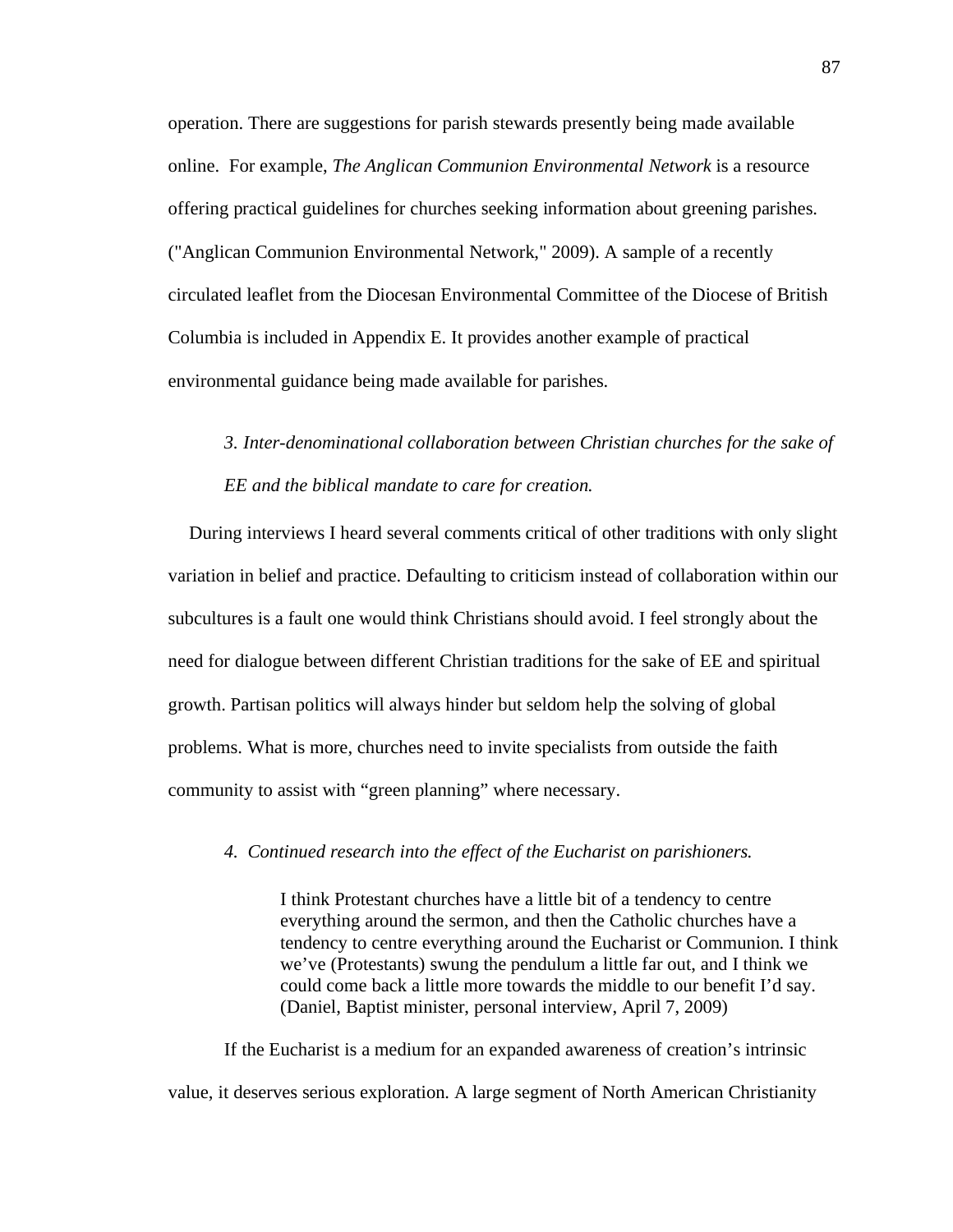presently treats this sacrament as a monthly sideshow. Interestingly, two pastors volunteered an interest for more frequent observance. One example of this is provided above (Daniel).

The present study could be significantly extended by a mixed-method approach; a quantitative survey of a large number of parishioners as well as clergy could be triangulated with data from further interviews with parishioners and clergy. The result should yield a more thorough understanding of denominational differences in ecological practice as well as the sacrament's effect on its recipients. Better yet would be a longitudinal study where participants could be surveyed two or three times over several years.

I am grateful to all whose research has inspired this work. I would be equally grateful to anyone who could continue in this line of study "for the life of the world."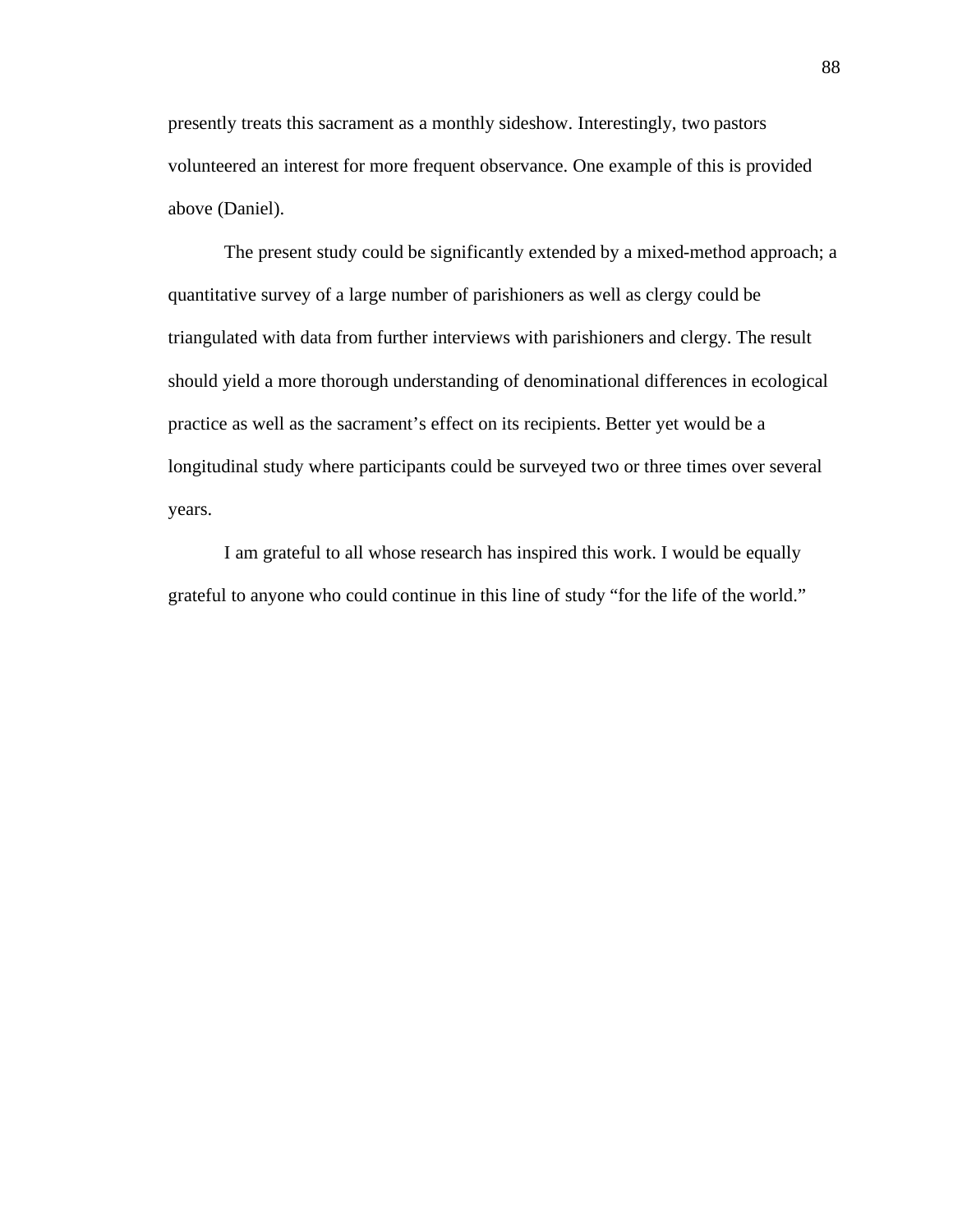### References

- Ahern, K. J. (1999). Pearls, pith and provocation. *Qualitative Health Research, 9*(3), 407- 411.
- Anglican Church of Canada, G. S. (1985). *The Book of alternative services of the Anglican Church of Canada*. Toronto: ABC Publishing, Anglican Book Centre
- Anglican Communion Environmental Network (2009). Retrieved July 23, 2009, from http://acen.anglicancommunion.org/
- ARocha (2009). A Rocha: Christians in conservation Retrieved July 23, 2009, from http://www.arocha.org/int-en/index.html
- Berry, T. (1988). *The dream of the earth*. San Francisco: Sierra Club Books.
- Berry, T. (2006). *Evening thoughts*. San Francisco: Sierra Club Books.
- Berry, W. (1990). *What are people for? : essays*. San Francisco: North Point Press.
- Berry, W. (1992). Christianity and the survival of creation *Sex, economy, freedom and community* (pp. 93). New York and San Francisco: Pantheon Books.
- Birch, C., Eakin, W., & McDaniel, J. B. (1990). *Liberating life : contemporary approaches to ecological theology*. Maryknoll, N.Y.: Orbis Books.
- Bouma-Prediger, S. (1995). *The greening of theology : the ecological models of Rosemary Radford Ruether, Joseph Sittler, and Jurgen Moltmann*. Atlanta: Scholar Press.
- Bouma-Prediger, S. (2001). *For the beauty of the Earth: A Christian vision for creation care.* Grand Rapids, Michigan: Baker Akademic.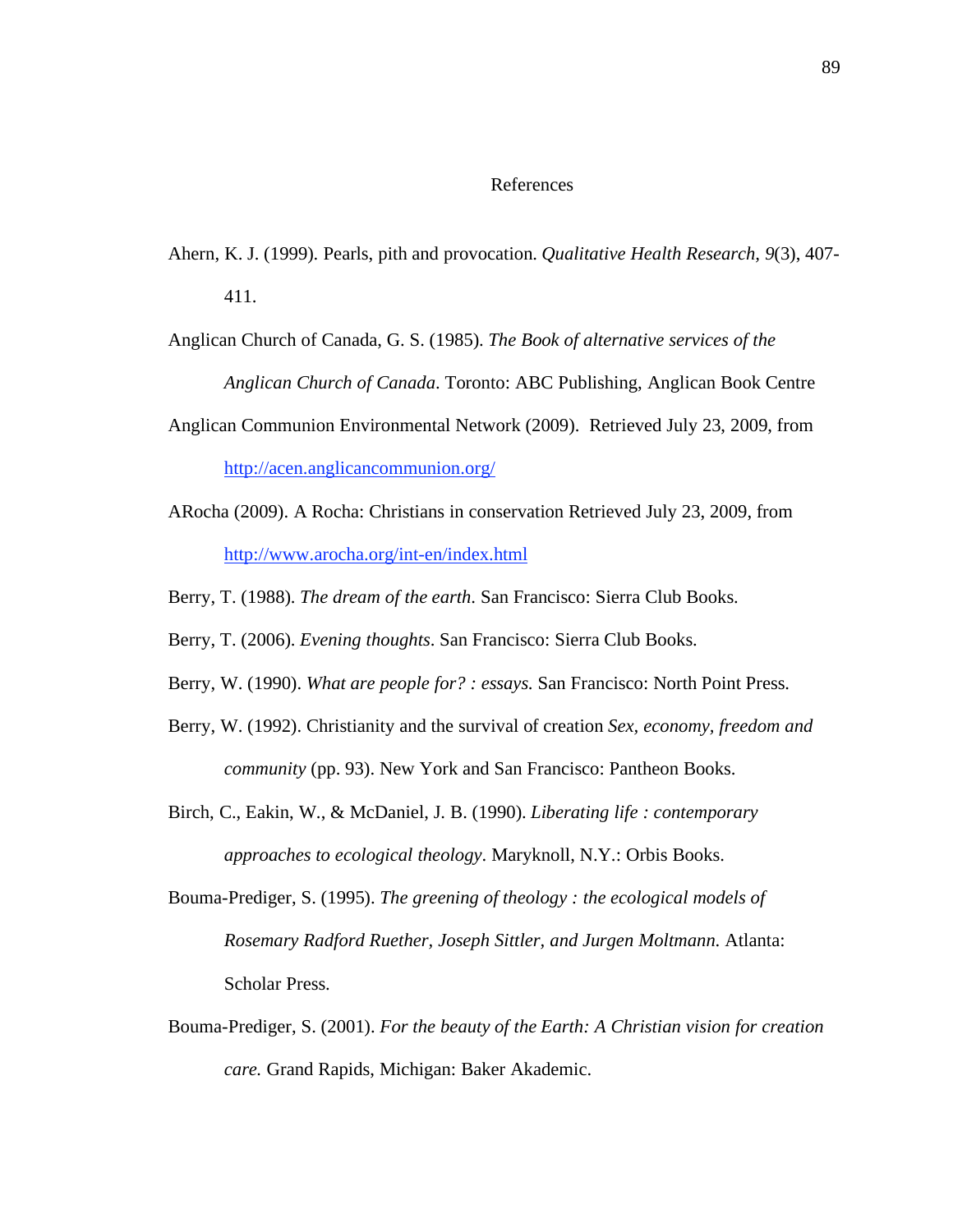- Brennan, A. L., Yeuk-Sze (Ed.) (2009) The Stanford Encyclopedia of Philosophy (Summer, 2009 ed.).
- Cairns, E. E. (1981). *Christianity through the centuries : a history of the Christian church* (Rev. and enl. ed.). Grand Rapids, MI: Zondervan Pub. House.
- Casey, D. (2003). Irenaeus: The touchstone of Catholicity. *Australian Ejournal of Theology, 1*(August 2003). Retrieved from

http://dlibrary.acu.edu.au/research/theology/ejournal/aet\_1/index.html

- Charmaz, K. (2006). *Constructing grounded theory : a practical guide through qualitative analysis*. London: Sage Publications, Ltd.
- Christian Ecology Link: Ordinary Christians, extraordinary times (2009, 2009). Retrieved July 25, 2009, from http://www.christian-ecology.org.uk/index.htm

Chrysostom, J. (nd). Divine Liturgy.

- CIA (2007). The World Factbook Retrieved July 1, 2009, from https://www.cia.gov/library/publications/the-worldfactbook/docs/contributor\_copyright.html
- Cohen, L., Manion, L., & Morrison, K. (2007). *Research methods in education* (6th ed.). London: New York: Routledge.
- Committee, D. o. B. C. E. (2008). Green Parish Possibilities. In A. C. o. Canada (Ed.). Victoria, BC: Diocese of B.C.
- EEN (1993, 2009). Evangelical Environmental Network Retrieved July 8, 2009, from http://www.creationcare.org/

Feuerbach, L. (1957). *The essence of Christianity*. New York: Harper and Row.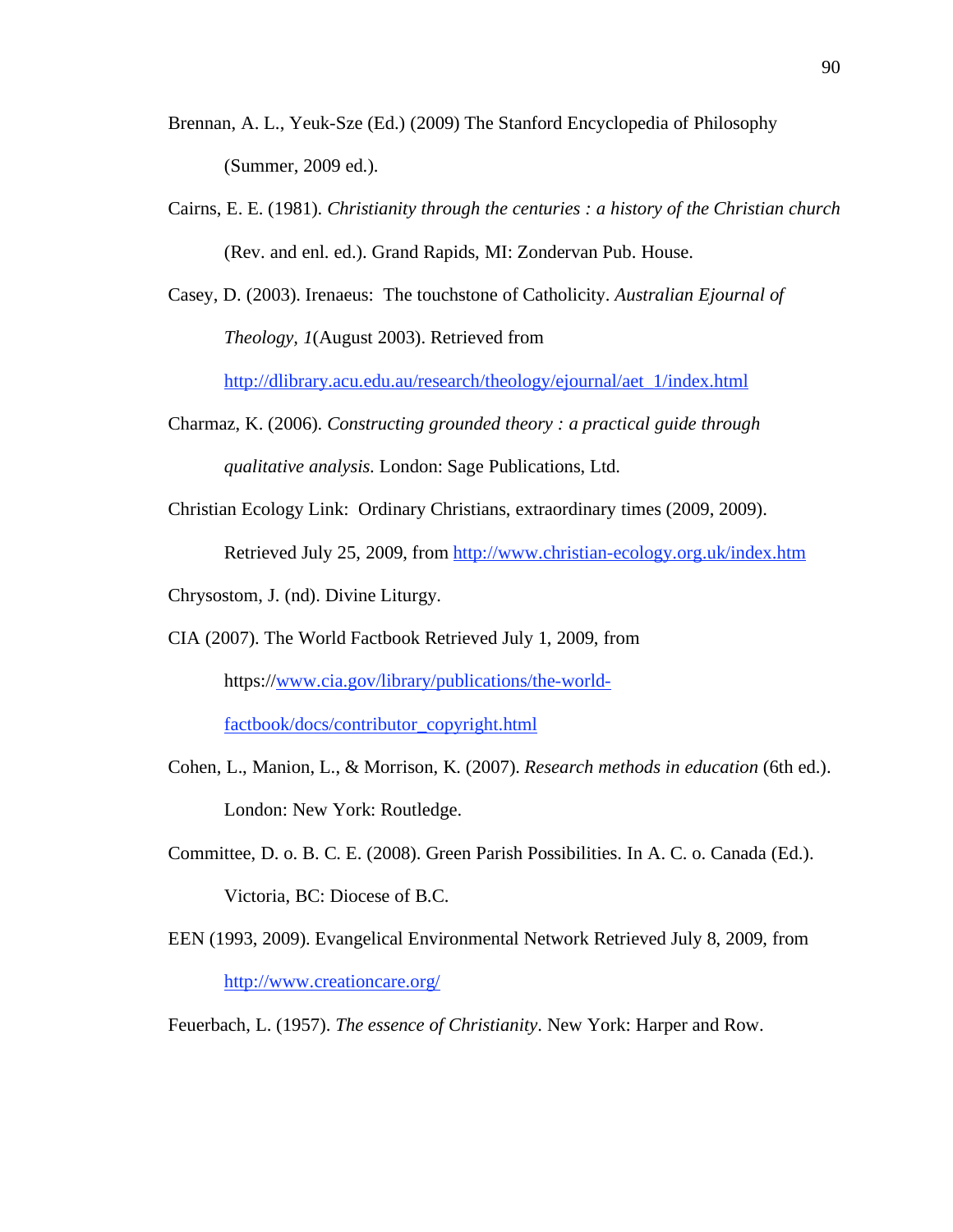- Glaser, B. G., & Strauss, Anselm, L. (1967). *The discovery of grounded theory: Strategies for qualitative research*. Chicago: Aldine Publishing Company.
- Goodstein, L. (2006, February 8). Evangelical Leaders Join Global Warming Initiative*. New York Times*. Retrieved July 1, 2009, from

http://scholar.google.ca/scholar?q=richard++cizik&hl=en&lr=&btnG=Search.

- Guba, E. G. L., Yvonna, S. (1989). *Fourth Generation Evaluation*. Newbury Park, CA: Sage Publications.
- Harris, P. (1993). *Under the bright wings*. London, England: Hodder and Stoughton.
- Hiebert, T. (1996). *The Yahwist's landscape: Nature and religion in early Israel*. New York: Oxford University Press.
- Jacobs, B. (2009, 2009). Catholic Conservation Center Retrieved September 12, 2009, from http://conservation.catholic.org/index.htm
- Krause, T. (Ed.). (1994). *Care of the Earth: An Environmental Resource Manual for Church Leaders*. Chicago: Lutheran School of Theology.
- Leiserowitz, A., Roser-Renouf. C. & Maibach, E. (2009). Global warming's six americas 2009: An audience segmentation analysis Retrieved July 18, 2009, from http://environment.yale.edu/news/5880/
- McClaren, M., & Gerald, M. (2003). *Making sense: Doing research, analysing data and presenting results*: Sunflower investments, Ltd.
- Northcott, M., S. (2009). *A moral climate: the ethics of global warming*. London Orbis Books.
- Packer, J. I. (1993). *Concise theology: A guide to historic Christian beliefs*. Wheaton, Illinois: Tyndale Publishers.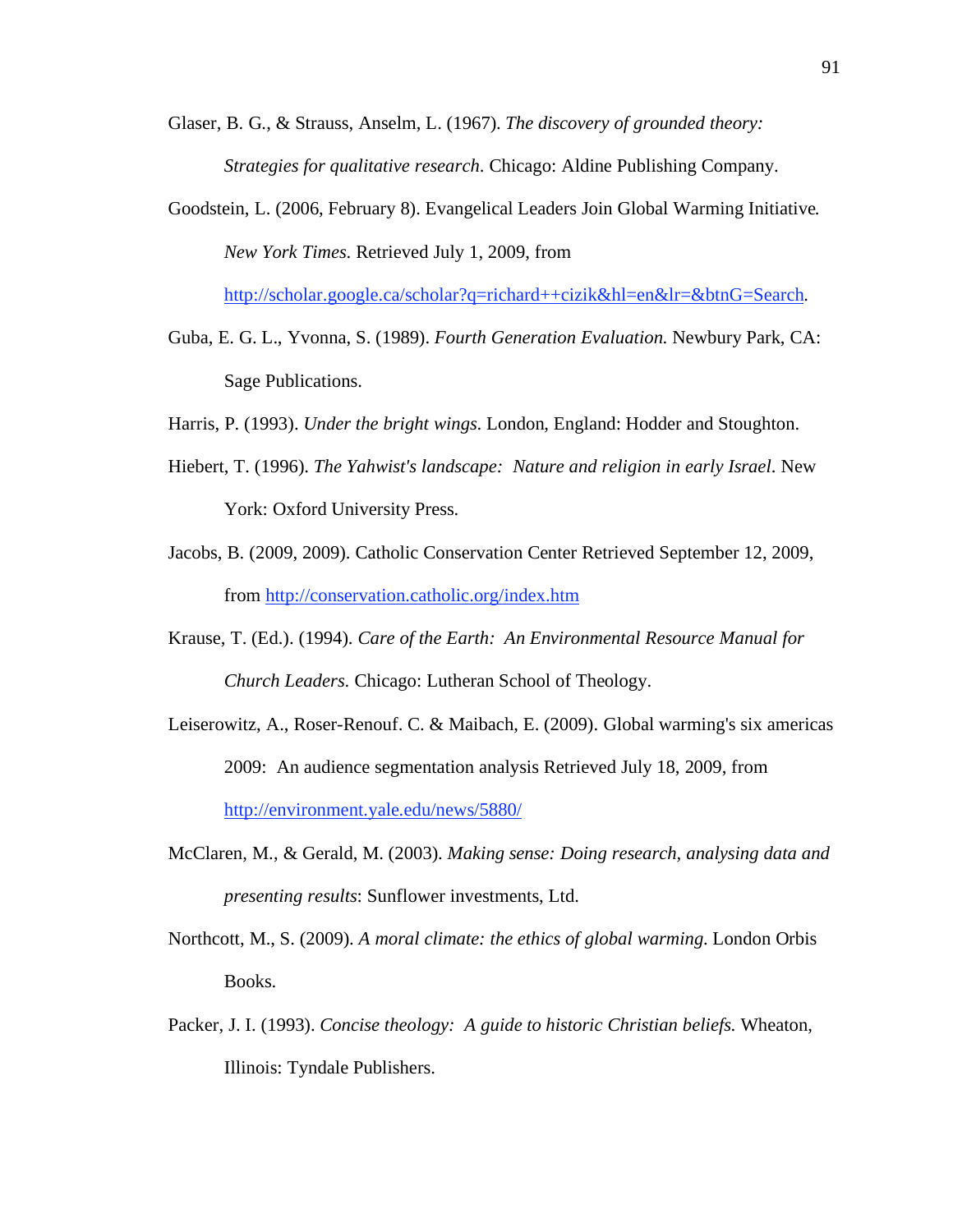- Pohorski, J. (2006). When heaven meets earth: Faith and the environment in the Chesapeake Bay Retrieved July 18, 2009, from http://www.skunkfilms.com/main.cfm
- Robinson, C. (2009). Personal Communication. In W. Demerse (Ed.). Campbell River.
- Schmemann, A. (1970). *For the life of the world : sacraments and orthodoxy*. Crestwood,

N.Y.: St. Vladimir's Seminary Press.

- Sittler, J. (1962). Called to Unity. *The Ecumenical Review, 14*(January), 177-187.
- Sittler, J. (2008). The Joseph Sittler Archives Retrieved February 16, 2009, from www.josephsittler.org/biography/
- Tal, A. (Ed.). (2006). *Environmental speeches that changed the world*. Piscataway, NJ: Rutgers University Press.
- Toynbee, A. (1974). The Religious Background of the Present Environmental Crisis. In D. E. Spring (Ed.), *Ecology and religion in history*. New York: Harper and Row.
- Urs von Balthasar, H. (1990). *The scandal of the incarnation: Irenaeus against the heresies*. San Francisco: Ignatius Press.
- von Balthasar, H. U. (1990). *The scandal of the incarnation: Irenaeus against the heresies*. San Francisco: Ignatius Press.

White, L. J. (1967). Historical roots of our ecological crisis. *Science, 155*.

- Wilkinson, L. & M.R., (1992) Caring for creation in your own backyard: over 100 things Christian families can to to help the Earth. Ann Arbor, Mich.: Vine Books.
- Wilkinson, L. (2008). In W. Demerse (Ed.) (Email correspondence ed.). Vancouver, BC.
- Wilkinson, L. (Ed.). (1991). *Earthkeeping in the nineties* (2nd ed.). Grand Rapids: Wm.

B. Eerdmans Publishing Co.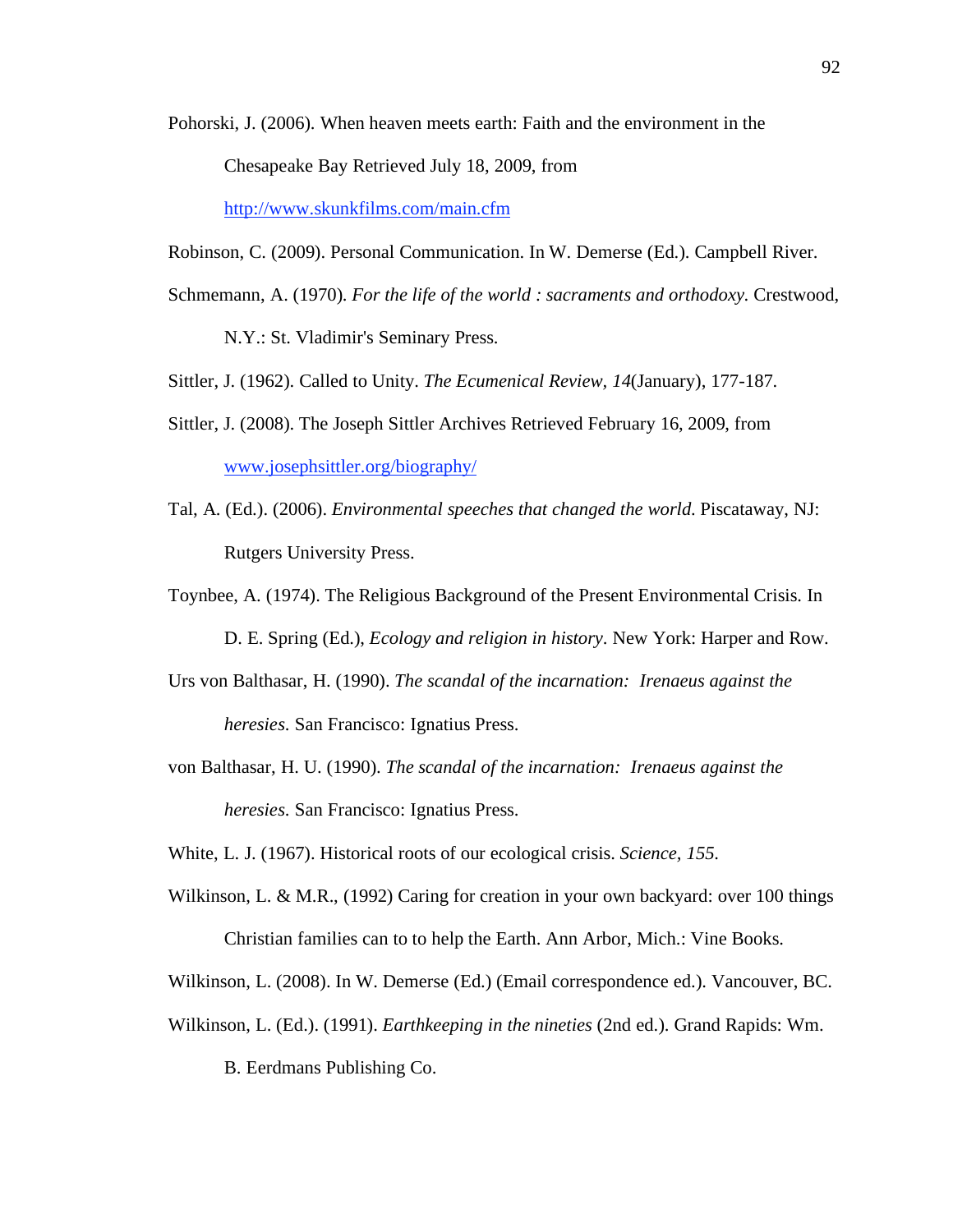- Williams, R. (2009). Renewing the face of the Earth: Human responsibility and the environment Retrieved September 12, 2009, from http://www.archbishopofcanterbury.org/2351
- Wilson, E. O. (2006). *The creation: An appeal to save life on Earth*. New York: W.W. Norton and Co., Inc.
- Wooden, C. (2007, 2009). Ecology: Key to teaching young people about Christian morality. *Catholic News Service* Retrieved September 12, 2009, from http://www.catholicnews.com/data/stories/cns/0704264.htm
- Wright, N. T. (2008). *Surprised by hope: Rethinking heaven, the ressurection, and the mission of the church*. New York: Harper Collins.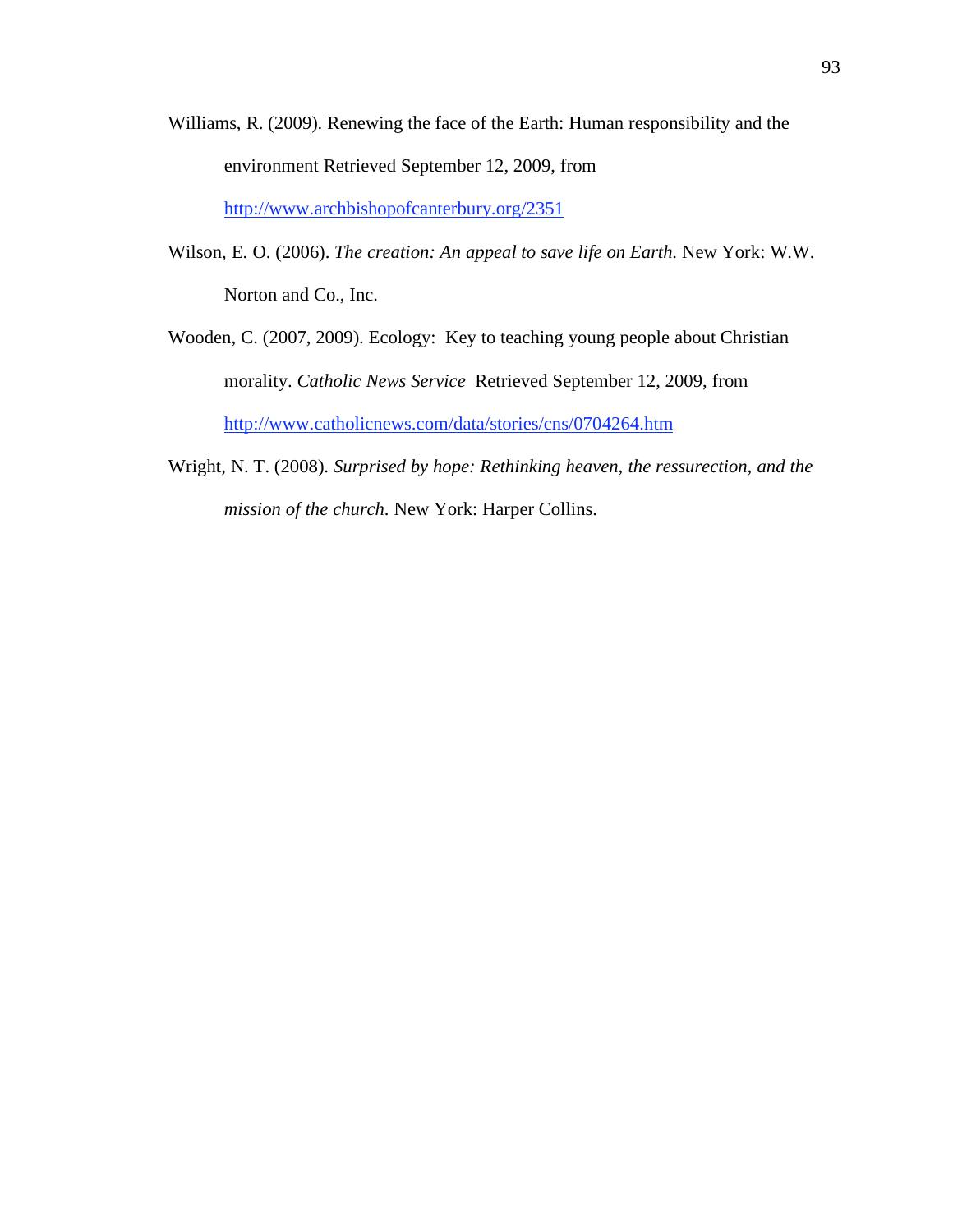#### Appendix A

#### *The Interview Questions*

- 1. Could you describe the reasons you became a pastor?
- 2. How long have you been a pastor and in which places?
- 3. What is the church here for? What is the purpose of the church?
- 4. What is your interpretation of Genesis 1:27-28 as it pertains to the role of humankind toward creation?

**27** So God created man in his own image, in the image of God he created him; male and female he created them. **28** God blessed them and said to them, "Be fruitful and increase in number; fill the earth and subdue it. Rule over the fish of the sea and the birds of the air and over every living creature that moves on the ground."

- 5. What is your feeling about the criticism that the degradation of the earth has been caused by the Judeo-Christian worldview stemming from this passage?
- 6. Do you believe the bible has any instruction for humankind as to how to treat creation? Could you elaborate on any related passage that come to mind?
- 7. What do you believe about God's ultimate plans for the Earth?
- 8. What is the meaning of "salvation" as described in the Scriptures?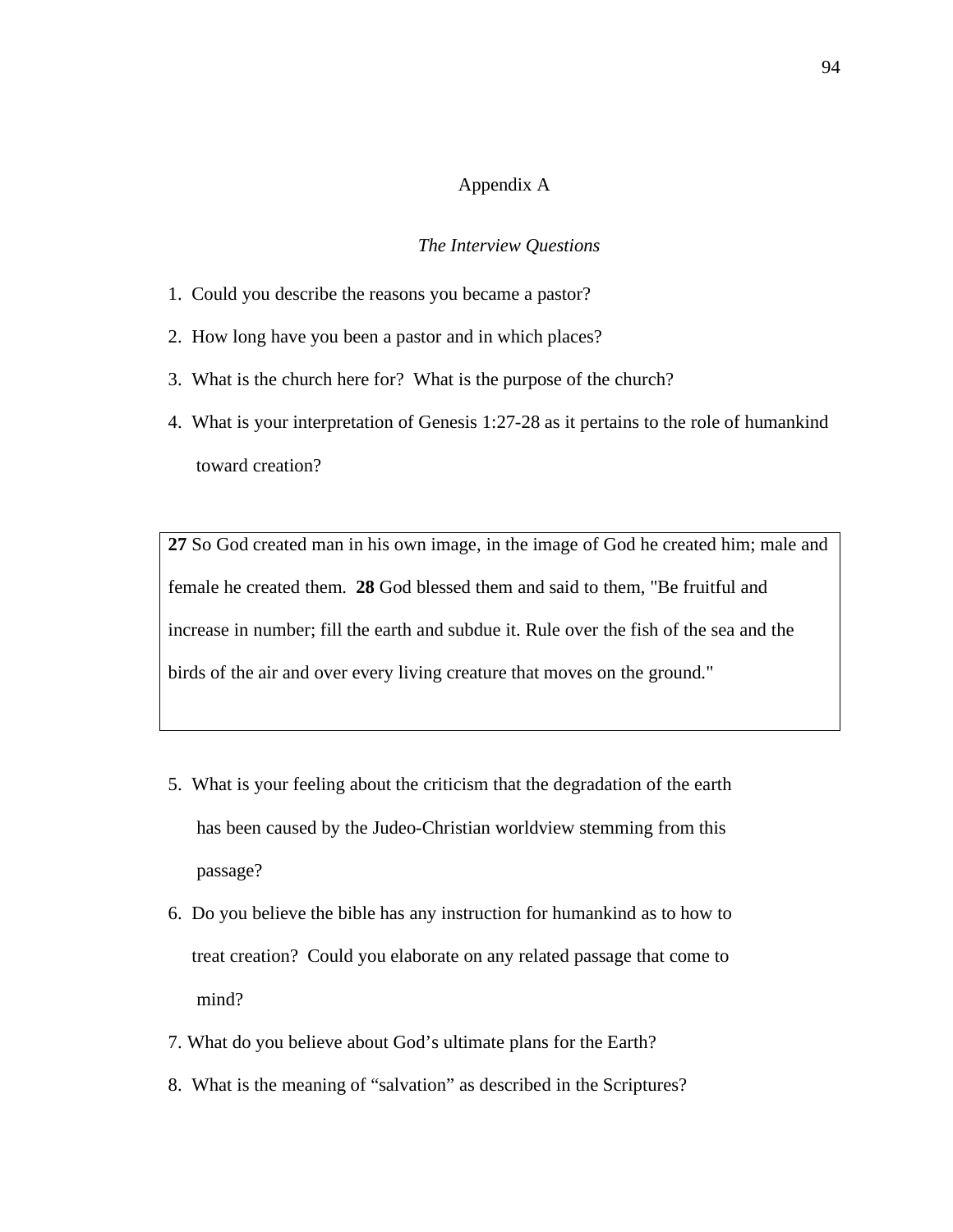- 9. What would be your role if any, as a provider of environmental education within the church?
- 10. Does this denomination provide any church programming for environmental education or earth-care? Could you explain why not?
- 11. To what extent, if at all would a bible study series on creation care be appropriate?
- 12. To what extent if it all is it appropriate to use a sermon or homily to teach about Creation-care?
- 13. To what extent would it be appropriate to include creation care as part of a children's Sunday School curriculum?
- 14. Do you have an active earth care group within your church that performs services around the parish or church?
- 15. Do you know of any environmental education or Creation care programs from a Christian worldview?
- 16. What are the implications if any, of the Incarnation of Christ .... for Creation?
- 17. How often do you celebrate the Eucharist or the Lord's Supper, in your church? Why in that frequency?
- 18. Why do you partake of the Eucharist? What does taking the Eucharist / the Lord's Supper accomplish? What happens?
- 19. What does the experience of communion, or the Eucharist imply if anything, for our attitude towards creation?
- 20. Is there any related topic I have not asked pertaining to the church and creation on which you would like to comment?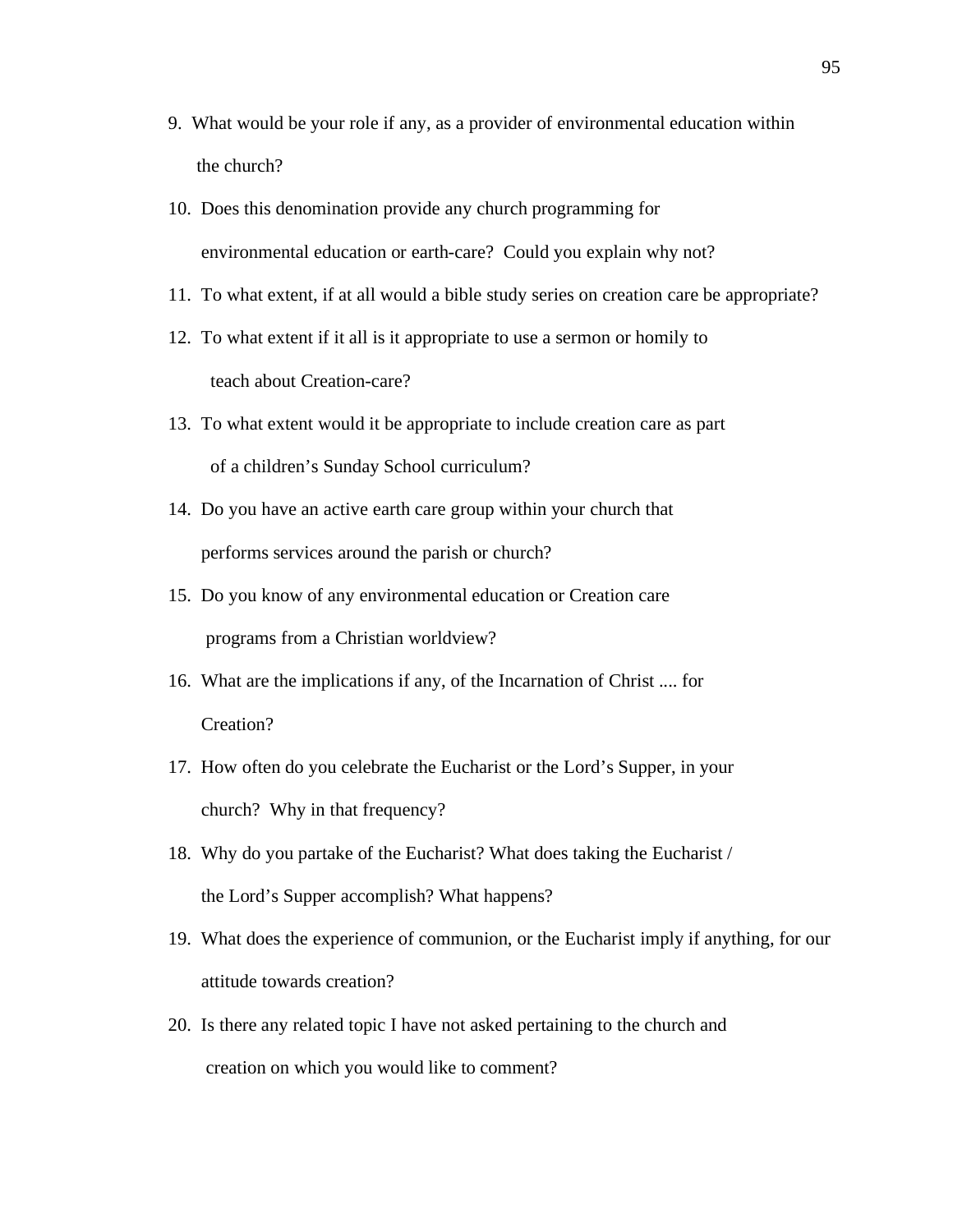## Appendix B

### *Letters of Invitation to Research and Informed Consent*

Royal Roads University 2005 Sooke Road Colwood, BC, Canada (250) 391-2511 May 2009

## **Letter of Invitation**

Dear \_\_\_\_\_\_\_\_\_\_\_\_\_\_\_\_,

My name is Wayne Demerse and I am a studying for a Master of Arts at Royal Roads University. The topic of my thesis research involves the relationship between the Christian church and the environment. My qualifications for carrying out the research project described below can be verified by contacting my Program Head and Faculty Advisor, Tony Boydell (250-391-2501) or by email at tony.boydell@royalroads.ca.

I am inviting you to participate in my research in the form of a one-on-one interview. I am hoping to conduct this interview to assist my understanding of the place of environmental education within church settings. My advisor is Dr. Loren Wilkinson, who teaches at Regent College at UBC. I anticipate the interviews will last approximately 60 minutes. The location of the interviews will be left to your choice. Privacy and comfort are important criterion for the settings.

The interviews will be audiotaped with a small hand held recorder as I will be transcribing the conversation for content analysis however such records will be destroyed within five years of the completion of my research. If you would rather not be audiotaped but would rather me make written notes of our conversations please let me know in advance of our meeting.

You may withdraw from the interview process any time you wish. Should this be your desire, the collected data until that point will not be used if you would rather it not be used. Your name and community will be changed in my thesis in order to assure the anonymity and non-traceability of each participant. This is a declaration of a respect of your privacy by the researcher and Royal Roads University.

Besides myself, a peer reviewer will have access to the raw data from these interviews to assure my correct reporting and interpretation of it. Moreover, I will allow you to review the report of our discussions before it appears in my thesis proper, which I will also make available to you when complete should you want to read it.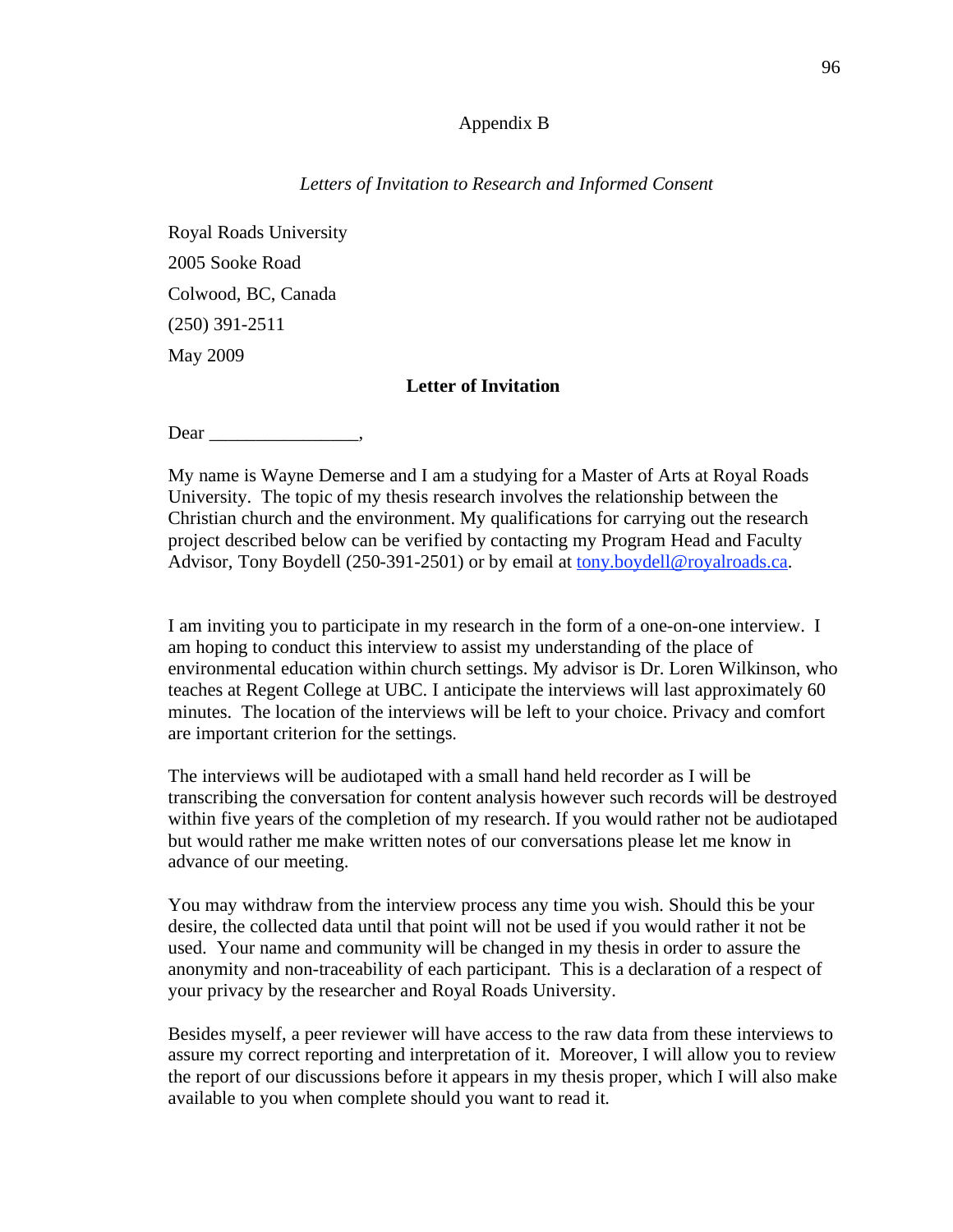If you agree to the above procedures and can assist with the interview, please fill out the consent form on the back of this letter and return it to the given address at your earliest convenience or at the beginning of the interview. You can let me know of your intent by telephone or email as well, however I do need the informed consent form to be returned before we begin the interview.

97

Thank you in advance for your consideration as I respect that your time is valuable.

Please do not hesitate to contact me if you have any questions before deciding whether or not to participate.

Sincerely,

Wayne Demerse

------------------------------------------------------------------------------------

Royal Roads University by Masters of Arts Candidate: Wayne Demerse

Informed Consent

I, \_\_\_\_\_\_\_\_\_\_\_\_\_\_\_\_\_\_\_\_\_, agree to participate in the research as described. First name / Surname

The research will not exceed the minimum risk of harm to the individual participants than one could expect to face in regular daily activities. It is expected that the interview could take approximately one hour. Proceedings will be audio-taped although such records will be destroyed after the data has been analyzed and reported on. By signing below, you are declaring your free and informed consent to participate in this project.

\_\_\_\_\_\_\_\_\_\_\_\_\_\_\_\_\_\_\_\_\_\_\_\_\_\_\_\_\_\_\_\_\_\_\_\_\_\_\_\_\_\_\_\_\_\_\_\_\_\_\_\_\_\_\_\_\_\_\_\_\_\_\_\_

Signature of Clergy (Research participant) Date:

\_\_\_\_\_\_\_\_\_\_\_\_\_\_\_\_\_\_\_\_\_\_\_\_\_\_\_\_\_\_\_\_\_\_\_\_\_\_\_\_\_\_\_\_\_\_\_\_\_\_\_\_\_\_\_\_\_\_\_\_\_\_\_\_

Signature of Researcher Date: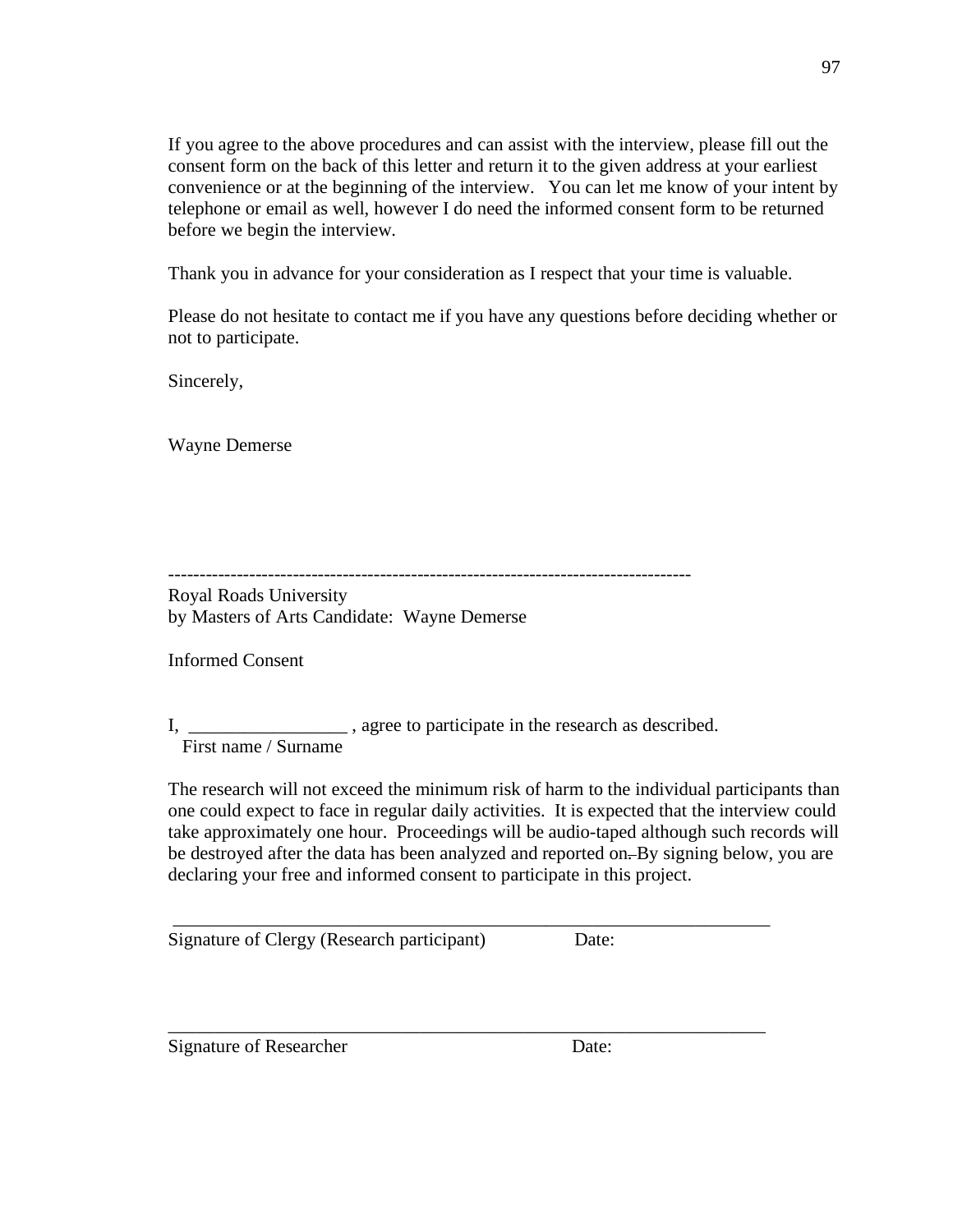## Appendix C

 *The Apostle's Creed*

I believe in God the Father Almighty,

Maker of heaven and earth;

And in Jesus Christ his only Son, our Lord:

Who was conceived by the Holy Spirit.

born of the Virgin Mary,

suffered under Pontius Pilate,

was crucified, dead and buried;

He descended into Hades,

The third day He arose again from the dead;

He ascended into heaven,

and sitteth at the right hand of God the Father, Almighty.

Whence He shall come to judge the quick and the dead.

I believe in the Holy Spirit;

the holy catholic church,

the communion of saints;

the forgiveness of sins,

the resurrection of the body;

and the life everlasting.

Amen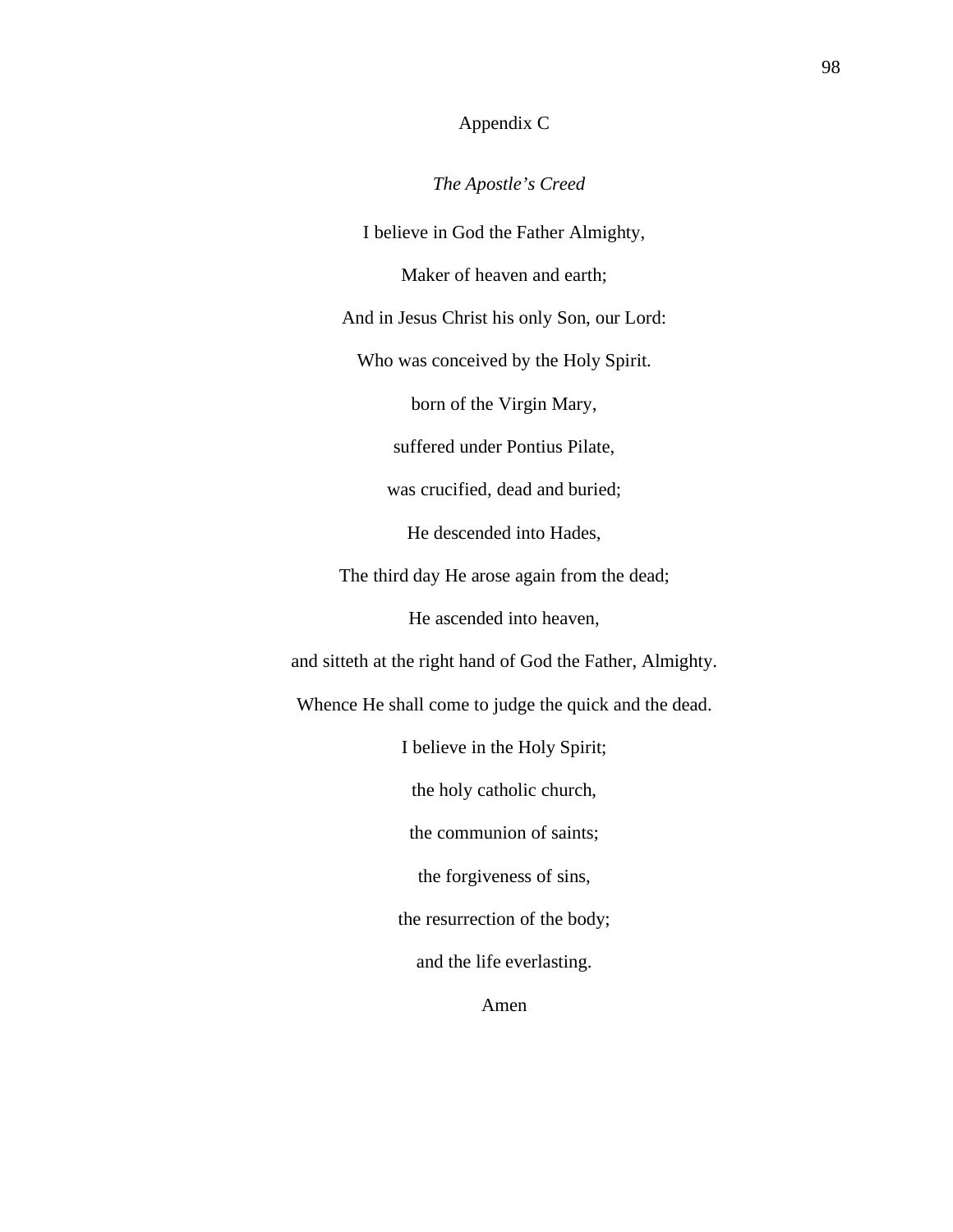## Appendix D

## *Codebook and Memo*

| Code                                                                                                     |                          | <b>Definition</b>                                                                                                                                                                                                                                                                                                                                                  |
|----------------------------------------------------------------------------------------------------------|--------------------------|--------------------------------------------------------------------------------------------------------------------------------------------------------------------------------------------------------------------------------------------------------------------------------------------------------------------------------------------------------------------|
| Offering back cosmos.                                                                                    |                          | This code is used to refer to a mentioning of a biblical                                                                                                                                                                                                                                                                                                           |
|                                                                                                          |                          | mandate for humans to offer creation back to God in a                                                                                                                                                                                                                                                                                                              |
| <b>Clergy referring to coded</b>                                                                         |                          | redeemed state, with Christ's help. It is not used to refer                                                                                                                                                                                                                                                                                                        |
| concept:                                                                                                 |                          | to mere stewardship or vague references to caring for                                                                                                                                                                                                                                                                                                              |
|                                                                                                          |                          | creation.                                                                                                                                                                                                                                                                                                                                                          |
| <b>Interviewed</b><br>clergy<br><b>Brian</b><br>Keith<br>Fr. Jason<br>Fr. Allan<br>Fr. Lyle<br>Fr. Mason | <b>Tallies</b><br>1<br>1 | Memo<br>If true, this concept is essential to my research. It is<br>clearly a central teaching within the orthodox tradition.<br>Schmeman and John both mention it. I think the belief<br>can be traced to the work of Irenaeus who wrote about<br>the need to offer back creation in a "pristine state".<br>Where can I find this corroborated in the Scriptures? |
| Tyson<br>Daniel<br>Phil<br>Richard<br>Ben<br>Norman                                                      | 1                        |                                                                                                                                                                                                                                                                                                                                                                    |